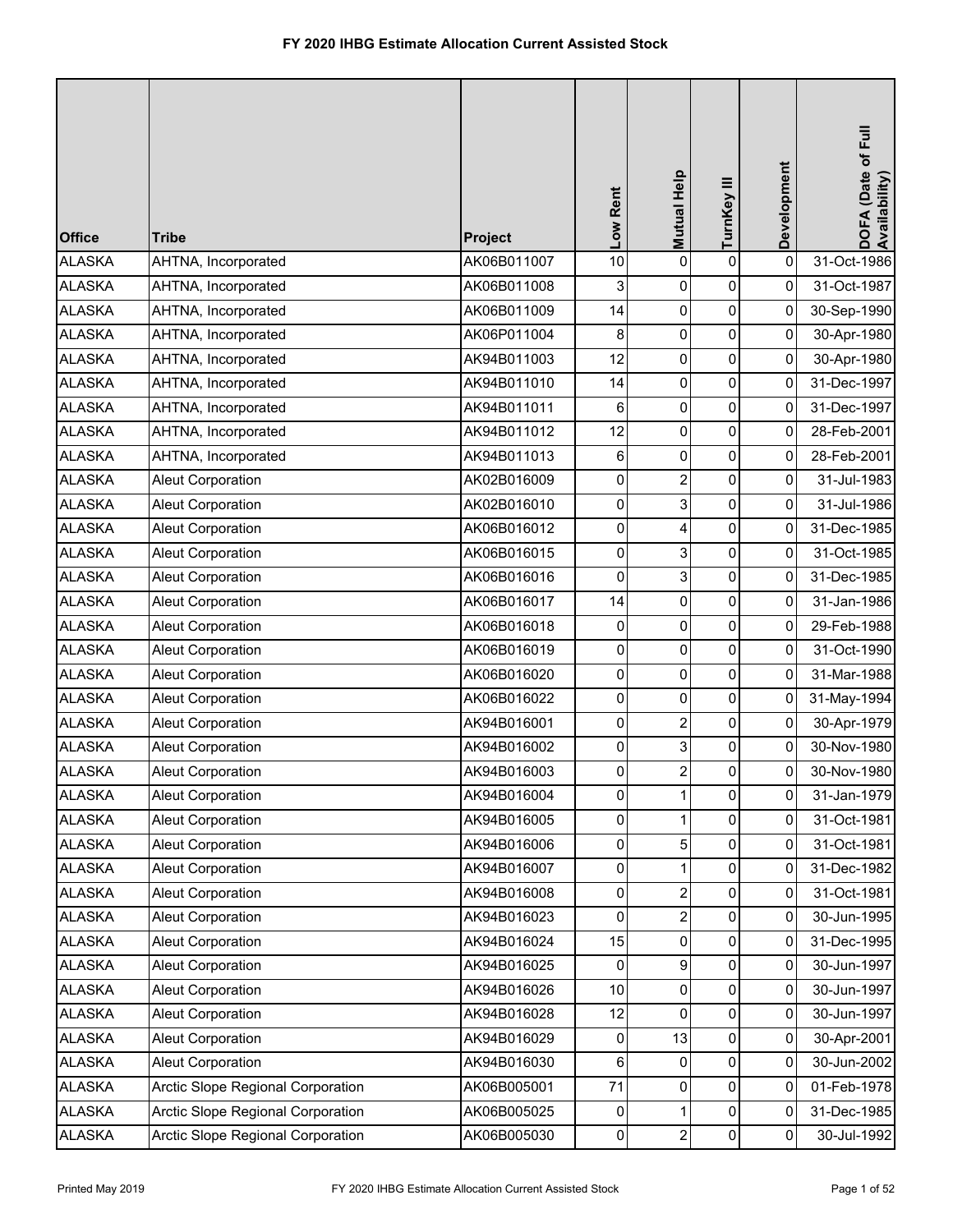| <b>Office</b> | <b>Tribe</b>                               | Project     | Low Rent | Mutual Help    | TurnKey III         | Development             | DOFA (Date of Full<br>Availability) |
|---------------|--------------------------------------------|-------------|----------|----------------|---------------------|-------------------------|-------------------------------------|
| <b>ALASKA</b> | Arctic Slope Regional Corporation          | AK06B005036 | 0        | 1              | $\pmb{0}$           | $\pmb{0}$               | 30-Jul-1992                         |
| <b>ALASKA</b> | Arctic Slope Regional Corporation          | AK94B005037 | 0        | 15             | $\pmb{0}$           | 0                       | 31-Jul-1997                         |
| <b>ALASKA</b> | Arctic Slope Regional Corporation          | AK94B005038 | 0        | 12             | $\mathsf{O}\xspace$ | $\overline{\mathbf{c}}$ | 31-Mar-1999                         |
| <b>ALASKA</b> | Arctic Slope Regional Corporation          | AK94B005039 | 19       | 0              | $\pmb{0}$           | $\mathbf 0$             | 31-Jan-2000                         |
| <b>ALASKA</b> | Arctic Slope Regional Corporation          | AK94B005040 | 17       | 0              | 0                   | 0                       | 31-Jan-2000                         |
| <b>ALASKA</b> | Arctic Slope Regional Corporation          | AK94B005041 | 0        | 15             | $\pmb{0}$           | 0                       | 31-Mar-1999                         |
| <b>ALASKA</b> | Arctic Slope Regional Corporation          | AK94B005042 | 0        | $\overline{c}$ | $\pmb{0}$           | 0                       | 31-Dec-2002                         |
| <b>ALASKA</b> | Arctic Slope Regional Corporation          | AK94B005042 | 0        | $\overline{c}$ | $\pmb{0}$           | 0                       | 31-Dec-2002                         |
| <b>ALASKA</b> | Arctic Slope Regional Corporation          | AK94B005042 | 0        | $\overline{2}$ | $\pmb{0}$           | $\mathbf 0$             | 31-Dec-2002                         |
| <b>ALASKA</b> | Arctic Slope Regional Corporation          | AK94B005042 | 0        | 3              | 0                   | 0                       | 31-Dec-2002                         |
| <b>ALASKA</b> | Arctic Slope Regional Corporation          | AK94B005042 | 0        | $\overline{c}$ | $\pmb{0}$           | 0                       | 31-Dec-2002                         |
| <b>ALASKA</b> | Arctic Slope Regional Corporation          | AK94B005042 | 0        | 3              | $\pmb{0}$           | 0                       | 31-Dec-2002                         |
| <b>ALASKA</b> | Arctic Slope Regional Corporation          | AK94B005042 | 0        | $\overline{2}$ | $\pmb{0}$           | 0                       | 31-Dec-2002                         |
| <b>ALASKA</b> | Baranof Island Housing Authority           | AK94B017003 | 20       | 0              | $\pmb{0}$           | $\mathbf 0$             | 30-Jun-1996                         |
| <b>ALASKA</b> | <b>Baranof Island Housing Authority</b>    | AK94B017004 | 0        | 5              | 0                   | 0                       | 30-Jun-1996                         |
| <b>ALASKA</b> | Baranof Island Housing Authority           | AK94B017005 | 0        | $\mathbf{1}$   | $\pmb{0}$           | 0                       | 01-Sep-1999                         |
| <b>ALASKA</b> | Baranof Island Housing Authority           | AK94B017005 | 0        | 3              | $\pmb{0}$           | 0                       | 01-Aug-2000                         |
| <b>ALASKA</b> | <b>Baranof Island Housing Authority</b>    | AK94B017005 | 0        | 8              | 0                   | 0                       | 07-Nov-2001                         |
| <b>ALASKA</b> | Bering Straits Regional Corporation        | AK06B008023 | 0        | 4              | $\pmb{0}$           | 0                       | 28-Feb-1991                         |
| <b>ALASKA</b> | Bering Straits Regional Corporation        | AK06B008030 | 0        | 3              | 0                   | 0                       | 31-Mar-1991                         |
| <b>ALASKA</b> | Bering Straits Regional Corporation        | AK06B008031 | 0        | 3              | 0                   | 0                       | 31-Mar-1991                         |
| <b>ALASKA</b> | Bering Straits Regional Corporation        | AK06B008032 | 0        | $\overline{2}$ | $\mathbf 0$         | 0                       | 28-Feb-1991                         |
| <b>ALASKA</b> | Bering Straits Regional Corporation        | AK06P008009 | 17       | 0              | $\mathbf 0$         | 0                       | 31-Mar-1978                         |
| <b>ALASKA</b> | <b>Bering Straits Regional Corporation</b> | AK94B008036 | 0        | 23             | $\pmb{0}$           | 0                       | 30-Nov-1995                         |
| <b>ALASKA</b> | Bering Straits Regional Corporation        | AK94B008037 | 0        | 14             | 0                   | 0                       | 30-Nov-1995                         |
| <b>ALASKA</b> | <b>Bering Straits Regional Corporation</b> | AK94B008038 | 0        | 20             | 0                   | 0                       | 31-Jan-1997                         |
| <b>ALASKA</b> | Bering Straits Regional Corporation        | AK94B008039 | 0        | 20             | 0                   | 0                       | 31-Oct-1996                         |
| <b>ALASKA</b> | Bering Straits Regional Corporation        | AK94B008040 | 0        | 19             | $\mathbf 0$         | 0                       | 31-Aug-1997                         |
| <b>ALASKA</b> | Bering Straits Regional Corporation        | AK94B008041 | 0        | 19             | $\pmb{0}$           | 0                       | 31-Aug-1997                         |
| <b>ALASKA</b> | Bering Straits Regional Corporation        | AK94B008042 | 28       | 0              | 0                   | 0                       | 31-Oct-1999                         |
| <b>ALASKA</b> | <b>Bering Straits Regional Corporation</b> | AK94B008043 | 0        | 19             | 0                   | 0                       | 31-Dec-1999                         |
| <b>ALASKA</b> | Bering Straits Regional Corporation        | AK94B008046 | 0        | 7              | 0                   | 2                       | 30-Sep-1999                         |
| <b>ALASKA</b> | Bering Straits Regional Corporation        | AK94B008047 | 0        | 18             | 0                   | 0                       | 31-Jan-2000                         |
| <b>ALASKA</b> | <b>Bristol Bay Native Corporation</b>      | AK02P010011 | 12       | 0              | $\pmb{0}$           | 0                       | 31-Dec-1982                         |
| <b>ALASKA</b> | <b>Bristol Bay Native Corporation</b>      | AK06B010023 | 15       | 0              | 0                   | 0                       | 31-May-1986                         |
| <b>ALASKA</b> | <b>Bristol Bay Native Corporation</b>      | AK06B010029 | 0        | $\overline{2}$ | $\pmb{0}$           | 0                       | 30-Nov-1995                         |
| <b>ALASKA</b> | <b>Bristol Bay Native Corporation</b>      | AK94B010035 | 0        | $\overline{2}$ | $\pmb{0}$           | 0                       | 30-Nov-1995                         |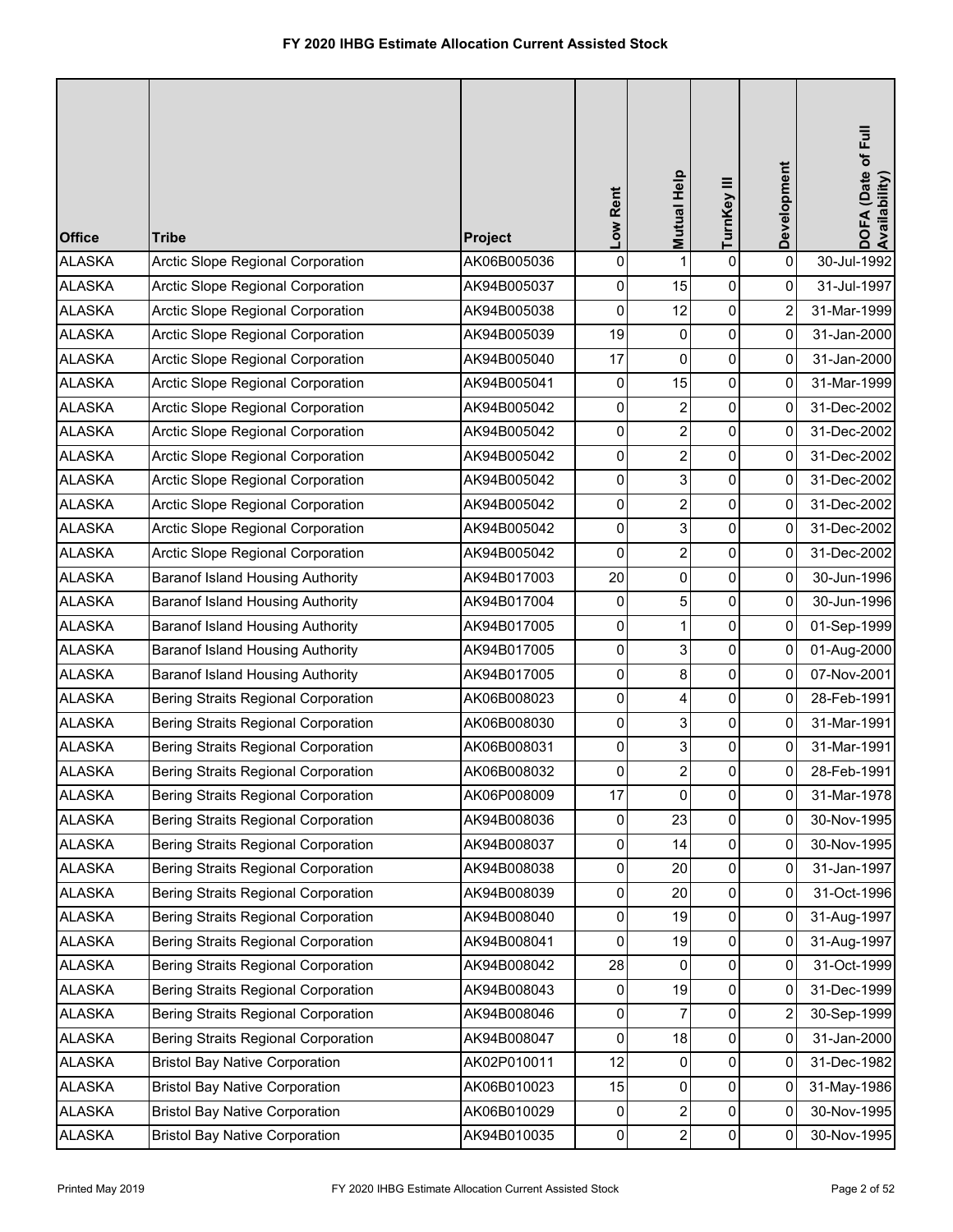| <b>Office</b> | <b>Tribe</b>                          | Project     | Low Rent       | Mutual Help    | TurnKey III    | Development    | DOFA (Date of Full<br>Availability) |
|---------------|---------------------------------------|-------------|----------------|----------------|----------------|----------------|-------------------------------------|
| <b>ALASKA</b> | <b>Bristol Bay Native Corporation</b> | AK94B010037 | $\pmb{0}$      | 3              | $\mathbf 0$    | $\mathbf 0$    | 31-Mar-1998                         |
| <b>ALASKA</b> | <b>Bristol Bay Native Corporation</b> | AK94B010038 | 1              | 0              | 0              | 0              | 31-May-1998                         |
| <b>ALASKA</b> | <b>Bristol Bay Native Corporation</b> | AK94B010039 | 3              | 0              | 0              | 0              | 31-Mar-1998                         |
| <b>ALASKA</b> | <b>Bristol Bay Native Corporation</b> | AK94B010040 | 0              | 1              | 0              | 0              | 31-Mar-1998                         |
| <b>ALASKA</b> | <b>Bristol Bay Native Corporation</b> | AK94B010041 | 8              | 0              | 0              | 0              | 31-Dec-1998                         |
| <b>ALASKA</b> | <b>Bristol Bay Native Corporation</b> | AK94B010042 | 0              | 5              | 0              | 0              | 31-Mar-1998                         |
| <b>ALASKA</b> | <b>Bristol Bay Native Corporation</b> | AK94B010043 | 0              | 8              | 0              | 0              | 01-Jan-2000                         |
| <b>ALASKA</b> | <b>Bristol Bay Native Corporation</b> | AK94B010044 | 1              | 0              | 0              | 0              | 01-Jan-2000                         |
| <b>ALASKA</b> | Calista Corporation                   | AK06B009069 | 12             | 0              | 0              | 0              | 30-Nov-1992                         |
| <b>ALASKA</b> | Calista Corporation                   | AK06B009072 | 0              | 0              | 0              | 0              | 31-Jul-1994                         |
| <b>ALASKA</b> | Calista Corporation                   | AK06B009073 | 0              | 0              | 0              | 0              | 31-Jan-1994                         |
| <b>ALASKA</b> | Calista Corporation                   | AK06P00961  | 20             | 0              | $\pmb{0}$      | 0              | 31-Oct-1988                         |
| <b>ALASKA</b> | Calista Corporation                   | AK94B009085 | 0              | 0              | 0              | 0              | 28-Feb-1994                         |
| <b>ALASKA</b> | Calista Corporation                   | AK94B009086 | 0              | 0              | 0              | 0              | 28-Feb-1994                         |
| <b>ALASKA</b> | Calista Corporation                   | AK94B009087 | 0              | 21             | 0              | 0              | 30-May-1995                         |
| <b>ALASKA</b> | Calista Corporation                   | AK94B009088 | 0              | 12             | 0              | 0              | 30-May-1995                         |
| <b>ALASKA</b> | Calista Corporation                   | AK94B009089 | 0              | 27             | 0              | 0              | 30-Jun-1995                         |
| <b>ALASKA</b> | Calista Corporation                   | AK94B009090 | $\pmb{0}$      | 25             | 0              | 0              | 30-Apr-1995                         |
| <b>ALASKA</b> | Calista Corporation                   | AK94B009093 | 0              | 31             | 0              | 0              | 30-Sep-1997                         |
| <b>ALASKA</b> | Calista Corporation                   | AK94B009094 | 0              | 30             | 0              | 0              | 31-Dec-1996                         |
| <b>ALASKA</b> | Calista Corporation                   | AK94B009095 | 0              | 9              | 0              | 0              | 30-Jun-1997                         |
| <b>ALASKA</b> | Calista Corporation                   | AK94B009096 | $\overline{0}$ | 23             | $\Omega$       | 0              | 31-Jul-1997                         |
| <b>ALASKA</b> | Calista Corporation                   | AK94B009097 | 0              | 20             | $\mathbf 0$    | $\pmb{0}$      | 31-Jan-1998                         |
| <b>ALASKA</b> | Calista Corporation                   | AK94B009098 | $\pmb{0}$      | 19             | $\mathbf 0$    | $\overline{0}$ | 31-Dec-1999                         |
| <b>ALASKA</b> | Calista Corporation                   | AK94B009098 | 0              | 5              | 0              | 0              | 28-Feb-2003                         |
| <b>ALASKA</b> | Calista Corporation                   | AK94B009099 | 0              | 18             | 0              | 0              | 30-Nov-1999                         |
| <b>ALASKA</b> | Calista Corporation                   | AK94B009102 | 0              | 18             | 0              | 0              | 31-Dec-1999                         |
| <b>ALASKA</b> | Calista Corporation                   | AK94B009103 | 0              | 20             | 0              | $\mathbf 0$    | 31-Jul-2000                         |
| <b>ALASKA</b> | Chugach Alaska Corporation            | AK02B015005 | 0              | 3              | $\mathbf 0$    | 0              | 31-Dec-1982                         |
| <b>ALASKA</b> | Chugach Alaska Corporation            | AK02B015006 | $\mathbf 0$    | 6              | 0              | 0              | 30-May-1984                         |
| <b>ALASKA</b> | Chugach Alaska Corporation            | AK02B015016 | 0              | 1              | 0              | 0              | 30-May-1984                         |
| <b>ALASKA</b> | Chugach Alaska Corporation            | AK02P015008 | 23             | 0              | 0              | 0              | 31-Jan-1984                         |
| <b>ALASKA</b> | Chugach Alaska Corporation            | AK06B015007 | 0              | 4              | 0              | 0              | 31-Aug-1984                         |
| <b>ALASKA</b> | Chugach Alaska Corporation            | AK06B015011 | 0              | 2              | 0              | $\overline{0}$ | 31-Oct-1986                         |
| <b>ALASKA</b> | Chugach Alaska Corporation            | AK94B015003 | 0              |                | 0              | 0              | 28-Feb-1983                         |
| <b>ALASKA</b> | Chugach Alaska Corporation            | AK94B015004 | $\overline{0}$ | $\overline{c}$ | 0              | 0              | 31-Jan-1983                         |
| <b>ALASKA</b> | Chugach Alaska Corporation            | AK94B015017 | 20             | 0              | $\overline{0}$ | 0              | 31-Mar-1994                         |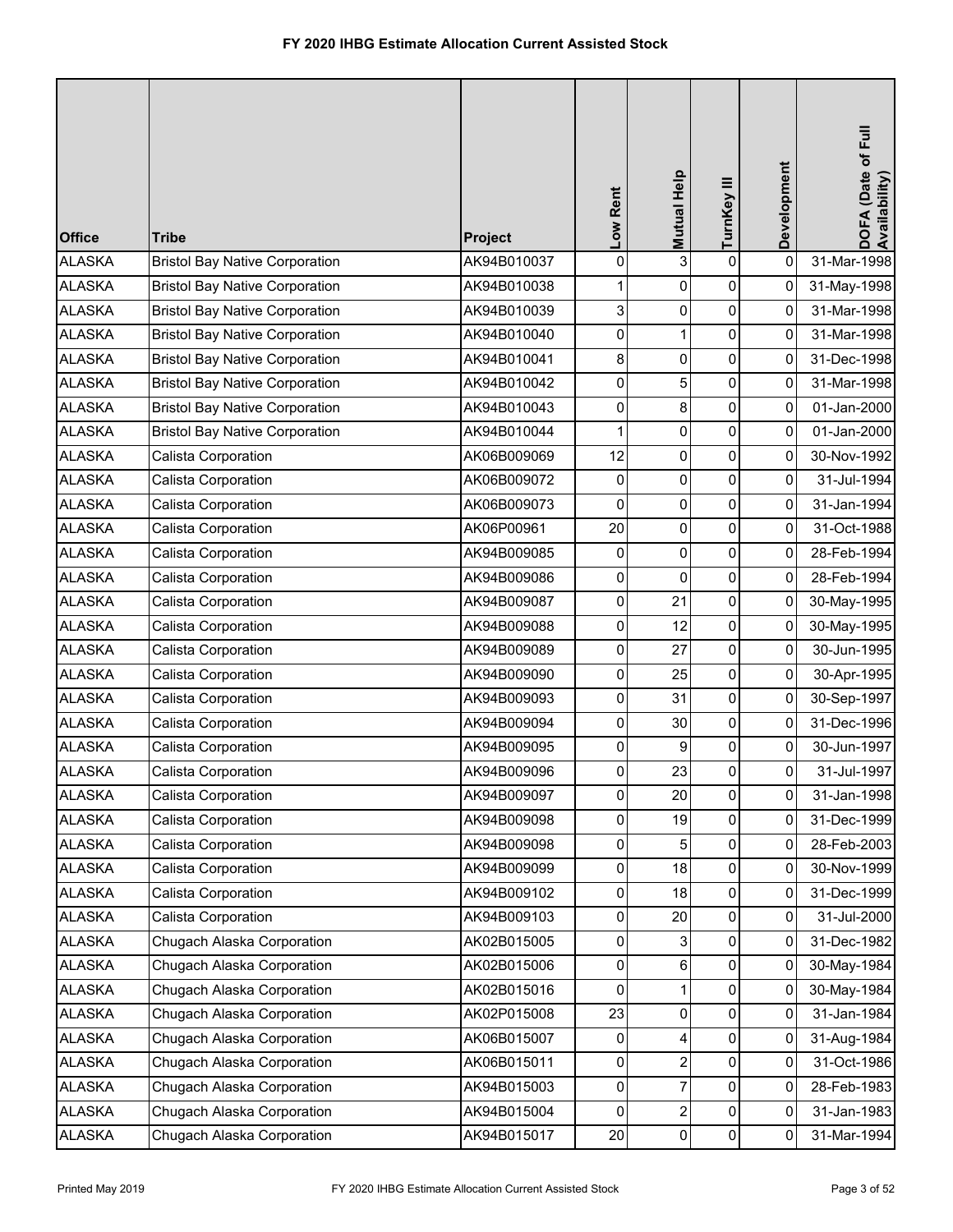| <b>Office</b> | <b>Tribe</b>                           | Project     | Low Rent       | Mutual Help | TurnKey III | Development    | DOFA (Date of Full<br>Availability) |
|---------------|----------------------------------------|-------------|----------------|-------------|-------------|----------------|-------------------------------------|
| <b>ALASKA</b> | Chugach Alaska Corporation             | AK94B015018 | $\pmb{0}$      | 13          | $\mathbf 0$ | $\mathbf 0$    | 30-Jun-1998                         |
| <b>ALASKA</b> | Chugach Alaska Corporation             | AK94B015019 | 7              | 0           | 0           | 0              | 30-Apr-1997                         |
| <b>ALASKA</b> | Chugach Alaska Corporation             | AK94B015020 | 16             | 0           | 0           | 0              | 30-Sep-1999                         |
| <b>ALASKA</b> | Chugach Alaska Corporation             | AK94B015021 | 15             | 0           | 0           | 0              | 30-Aug-2000                         |
| <b>ALASKA</b> | Cook Inlet Native Regional Corporation | AK02B012012 | 24             | 0           | 0           | 0              | 28-Feb-1983                         |
| <b>ALASKA</b> | Cook Inlet Native Regional Corporation | AK02B012012 | 10             | 0           | 0           | 0              | 28-Feb-1983                         |
| <b>ALASKA</b> | Cook Inlet Native Regional Corporation | AK02B012013 | 60             | 0           | 0           | 0              | 30-Jun-1984                         |
| <b>ALASKA</b> | Cook Inlet Native Regional Corporation | AK06B012017 | 60             | 0           | 0           | 0              | 31-Oct-1984                         |
| <b>ALASKA</b> | Cook Inlet Native Regional Corporation | AK06P012006 | 18             | 0           | 0           | 0              | 31-Dec-1979                         |
| <b>ALASKA</b> | Cook Inlet Native Regional Corporation | AK94B012030 | 75             | 0           | $\mathbf 0$ | $\overline{0}$ | 31-Mar-1996                         |
| <b>ALASKA</b> | Cook Inlet Native Regional Corporation | AK94B012035 | 20             | 0           | 0           | 0              | 31-May-1998                         |
| <b>ALASKA</b> | Doyon, Ltd.                            | AK06B007031 | 15             | 0           | 0           | 0              | 30-Nov-1992                         |
| <b>ALASKA</b> | Doyon, Ltd.                            | AK94B007038 | 0              | 1           | 0           | 0              | 31-Oct-1997                         |
| <b>ALASKA</b> | Doyon, Ltd.                            | AK94B007044 | 6              | 0           | 0           | 0              | 31-May-1998                         |
| <b>ALASKA</b> | Koniag, Incorporated                   | AK02P013011 | 48             | 0           | 0           | $\overline{0}$ | 31-Jul-1983                         |
| <b>ALASKA</b> | Koniag, Incorporated                   | AK94B013017 | 15             | 0           | 0           | 0              | 30-Sep-1996                         |
| <b>ALASKA</b> | Koniag, Incorporated                   | AK94B013018 | 20             | 0           | 0           | 0              | 31-Dec-1996                         |
| <b>ALASKA</b> | Koniag, Incorporated                   | AK94B013019 | 4              | 0           | 0           | 0              | 30-Sep-1996                         |
| <b>ALASKA</b> | Koniag, Incorporated                   | AK94B013020 | 0              | 5           | 0           | $\mathbf 0$    | 30-Sep-2001                         |
| <b>ALASKA</b> | Koniag, Incorporated                   | AK94B013020 | 0              | 5           | 0           | 0              | 30-Sep-2001                         |
| <b>ALASKA</b> | Koniag, Incorporated                   | AK94B013021 | 3              | 0           | 0           | 0              | 30-Sep-2001                         |
| <b>ALASKA</b> | Metlakatla (Annette Island)            | AK06B002006 | 25             | $\Omega$    | $\Omega$    | 0              | 30-Apr-1988                         |
| <b>ALASKA</b> | Metlakatla (Annette Island)            | AK06B002008 | 15             | 0           | 0           | $\pmb{0}$      | 31-Aug-1989                         |
| <b>ALASKA</b> | Metlakatla (Annette Island)            | AK94B002009 | 0              | 16          | 0           | 0              | 30-Sep-1996                         |
| <b>ALASKA</b> | Metlakatla (Annette Island)            | AK94B002011 | 8              | 0           | 0           | 0              | 01-Jun-1999                         |
| <b>ALASKA</b> | Metlakatla (Annette Island)            | AK94B002012 | $\pmb{0}$      | 11          | 0           | 0              | 29-Aug-1997                         |
| <b>ALASKA</b> | <b>NANA Corporation</b>                | AK02P006017 | 43             | 0           | 0           | 0              | 31-Mar-1983                         |
| <b>ALASKA</b> | <b>NANA Corporation</b>                | AK94B006040 | 20             | 0           | 0           | 0              | 01-Oct-1994                         |
| <b>ALASKA</b> | <b>NANA Corporation</b>                | AK94B006044 | 20             | 0           | 0           | 0              | 30-Sep-1994                         |
| <b>ALASKA</b> | <b>NANA Corporation</b>                | AK94B006045 | 0              | 0           | 0           | $\overline{0}$ | 30-Apr-1994                         |
| <b>ALASKA</b> | <b>NANA Corporation</b>                | AK94B006046 | $\pmb{0}$      | 18          | 0           | 0              | 31-Aug-1995                         |
| <b>ALASKA</b> | <b>NANA Corporation</b>                | AK94B006047 | 0              | 19          | 0           | 0              | 30-Sep-1996                         |
| <b>ALASKA</b> | <b>NANA Corporation</b>                | AK94B006048 | $\pmb{0}$      | 5           | 0           | $\pmb{0}$      | 30-Nov-1995                         |
| <b>ALASKA</b> | <b>NANA Corporation</b>                | AK94B006049 | 0              | 17          | 0           | 0              | 30-Apr-1998                         |
| <b>ALASKA</b> | <b>NANA Corporation</b>                | AK94B006050 | $\mathbf 0$    | 8           | 0           | 0              | 31-Mar-1998                         |
| <b>ALASKA</b> | <b>NANA Corporation</b>                | AK94B006051 | 0              | 7           | 0           | 0              | 31-Jan-2002                         |
| <b>ALASKA</b> | <b>NANA Corporation</b>                | AK94B006052 | $\overline{0}$ | 16          | 0           | $\mathbf 0$    | 04-Apr-1998                         |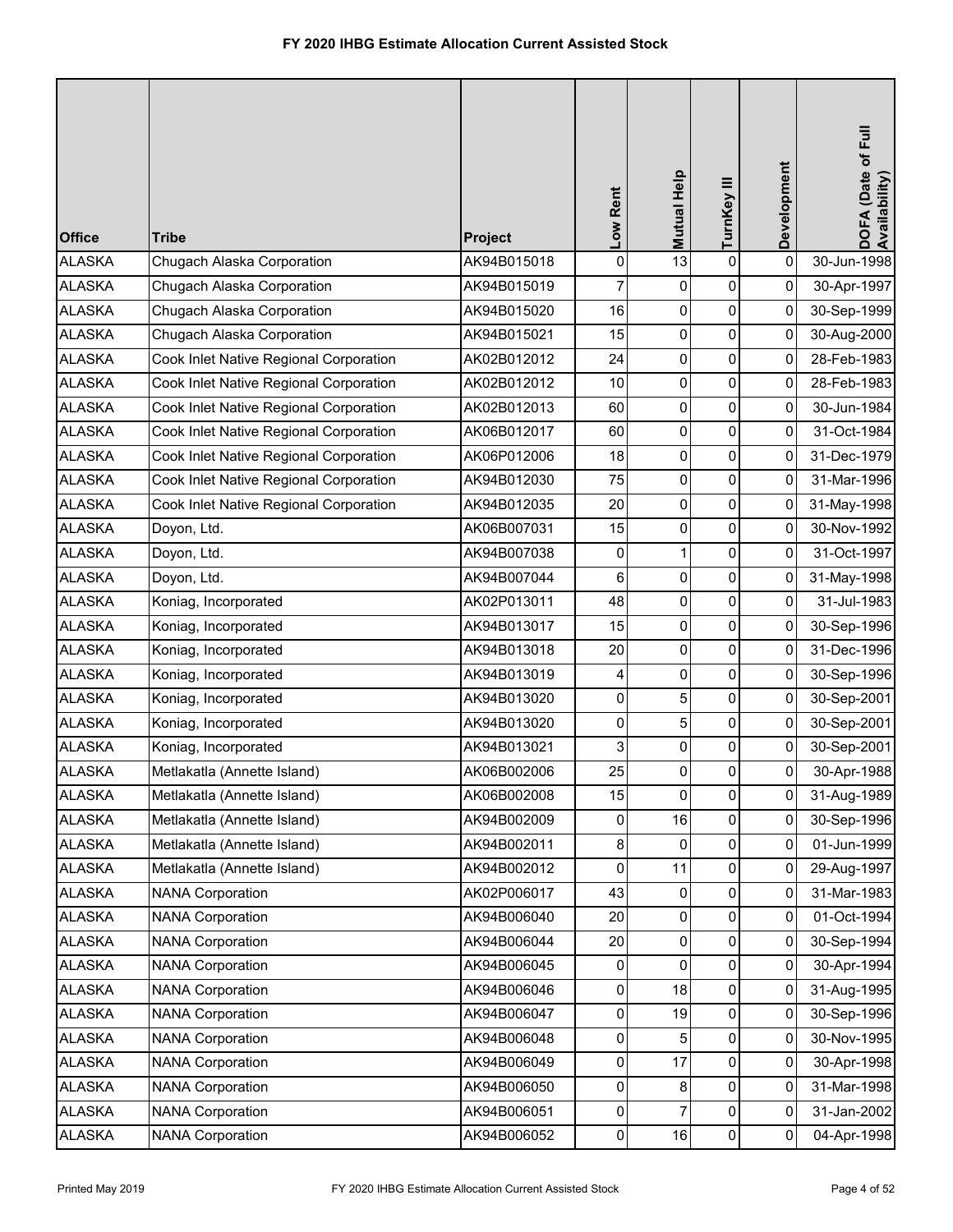| <b>Office</b> | <b>Tribe</b>                  | Project     | Low Rent            | Mutual Help | TurnKey III | Development  | DOFA (Date of Full<br>Availability) |
|---------------|-------------------------------|-------------|---------------------|-------------|-------------|--------------|-------------------------------------|
| <b>ALASKA</b> | <b>NANA Corporation</b>       | AK94B006054 | $\mathsf 0$         | 10          | $\pmb{0}$   | 0            | 31-May-2002                         |
| <b>ALASKA</b> | <b>NANA Corporation</b>       | AK94B006055 | 0                   | 15          | $\pmb{0}$   | $\mathbf 0$  | 31-Aug-2002                         |
| <b>ALASKA</b> | Tlingit-Haida Central Council | AK06B004024 | 12                  | $\mathbf 0$ | $\pmb{0}$   | 0            | 31-Jan-1982                         |
| <b>ALASKA</b> | Tlingit-Haida Central Council | AK06B004025 | 12                  | 0           | $\pmb{0}$   | 0            | 31-Jan-1982                         |
| <b>ALASKA</b> | Tlingit-Haida Central Council | AK06B004026 | 12                  | 0           | $\mathbf 0$ | 0            | 31-Jan-1982                         |
| <b>ALASKA</b> | Tlingit-Haida Central Council | AK06B004027 | 9                   | 0           | 0           | $\mathbf{0}$ | 31-Jan-1982                         |
| <b>ALASKA</b> | Tlingit-Haida Central Council | AK06B004028 | 12                  | 0           | $\mathbf 0$ | $\Omega$     | 31-Jan-1982                         |
| <b>ALASKA</b> | Tlingit-Haida Central Council | AK06B004032 | 10                  | 0           | $\mathbf 0$ | 0            | 30-Sep-1987                         |
| <b>ALASKA</b> | Tlingit-Haida Central Council | AK94B004044 | $\pmb{0}$           | 0           | $\pmb{0}$   | 0            | 31-Jan-1994                         |
| <b>ALASKA</b> | Tlingit-Haida Central Council | AK94B004045 | $\mathbf 0$         | 9           | $\mathbf 0$ | 0            | 22-Feb-1995                         |
| <b>ALASKA</b> | Tlingit-Haida Central Council | AK94B004046 | 10                  | $\mathbf 0$ | $\pmb{0}$   | 0            | 22-Feb-1995                         |
| <b>ALASKA</b> | Tlingit-Haida Central Council | AK94B004047 | $\mathsf{O}\xspace$ | 26          | $\mathbf 0$ | $\pmb{0}$    | 29-Mar-1997                         |
| <b>ALASKA</b> | Tlingit-Haida Central Council | AK94B004048 | 0                   | 11          | $\mathbf 0$ | 0            | 29-Oct-1995                         |
| <b>ALASKA</b> | Tlingit-Haida Central Council | AK94B004049 | 20                  | 0           | $\pmb{0}$   | 0            | 29-Mar-1997                         |
| <b>ALASKA</b> | Tlingit-Haida Central Council | AK94B004065 | 0                   | 18          | $\mathbf 0$ | 0            | 28-Feb-1998                         |
| <b>ALASKA</b> | Tlingit-Haida Central Council | AK94B004066 | $\mathbf 6$         | $\mathbf 0$ | $\pmb{0}$   | 0            | 31-Aug-1997                         |
| <b>ALASKA</b> | Tlingit-Haida Central Council | AK94B004067 | 0                   | 18          | $\pmb{0}$   | 0            | 30-Apr-1998                         |
| <b>ALASKA</b> | Tlingit-Haida Central Council | AK94B004068 | 16                  | 0           | $\pmb{0}$   | 0            | 31-Aug-1997                         |
| <b>ALASKA</b> | Tlingit-Haida Central Council | AK94B004069 | 17                  | 0           | 0           | 0            | 31-Jan-1999                         |
| <b>ALASKA</b> | Tlingit-Haida Central Council | AK94B004070 | 20                  | 0           | $\pmb{0}$   | 0            | 31-Aug-1999                         |
| <b>ALASKA</b> | Tlingit-Haida Central Council | AK94B004071 | 3                   | 0           | $\mathsf 0$ | 0            | 31-May-1975                         |
| <b>ALASKA</b> | Tlingit-Haida Central Council | AK94B004072 | 20                  | 0           | 0           | $\mathbf 0$  | 30-Jun-2000                         |
| <b>ALASKA</b> | <b>TOTAL</b>                  |             | 1,155               | 878         | $\mathbf 0$ | 4            |                                     |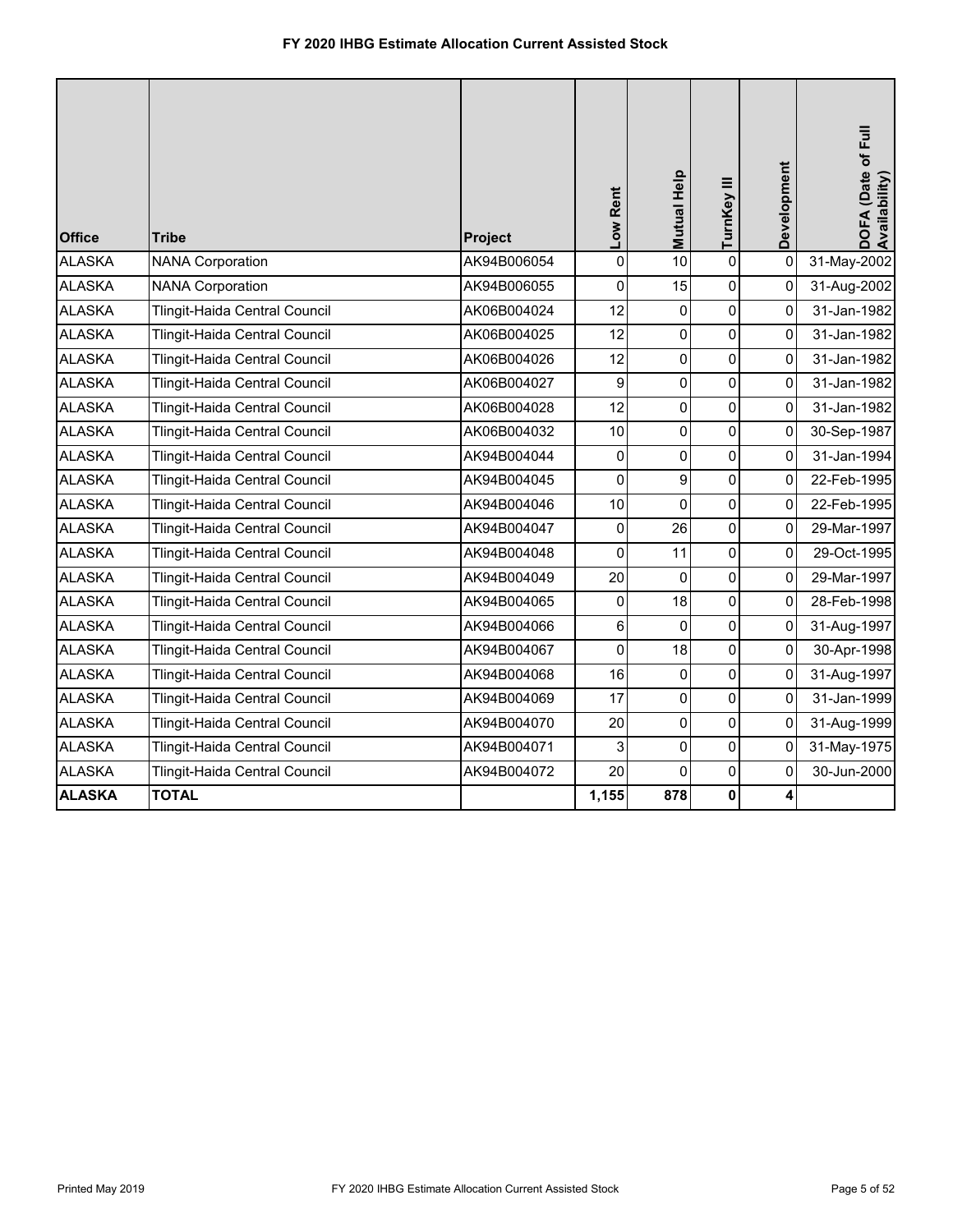| <b>Office</b>  | <b>Tribe</b>                           | Project     | Low Rent  | Mutual Help    | TurnKey III | Development    | DOFA (Date of Full<br>Availability) |
|----------------|----------------------------------------|-------------|-----------|----------------|-------------|----------------|-------------------------------------|
| <b>CHICAGO</b> | Aroostook Band of Micmac               | ME93B034001 | 66        | 0              | $\mathbf 0$ | 0              | 30-Mar-1997                         |
| <b>CHICAGO</b> | Aroostook Band of Micmac               | ME93B034002 | 0         | 1              | 0           | 0              | 31-Oct-2001                         |
| <b>CHICAGO</b> | Aroostook Band of Micmac               | ME93B034002 | 0         | $\mathbf{1}$   | 0           | 0              | 30-Nov-2001                         |
| <b>CHICAGO</b> | Aroostook Band of Micmac               | ME93B034002 | 0         | 5              | 0           | 0              | 31-Dec-2001                         |
| <b>CHICAGO</b> | Aroostook Band of Micmac               | ME93B034002 | 0         | 4              | 0           | $\overline{0}$ | 30-Sep-2002                         |
| <b>CHICAGO</b> | Aroostook Band of Micmac               | ME93B034002 | 0         | 1              | 0           | 0              | 30-Nov-2002                         |
| <b>CHICAGO</b> | Aroostook Band of Micmac               | ME93B034002 | 0         | 1              | 0           | 0              | 30-Jun-2003                         |
| <b>CHICAGO</b> | Aroostook Band of Micmac               | ME93B034002 | 0         | 7              | 0           | 0              | 30-Dec-2005                         |
| <b>CHICAGO</b> | <b>Bad River Band</b>                  | WI93B012001 | 14        | 0              | 0           | 0              | 28-Feb-1967                         |
| <b>CHICAGO</b> | <b>Bad River Band</b>                  | WI93B012004 | 40        | 0              | $\mathbf 0$ | $\overline{0}$ | 31-Oct-1978                         |
| <b>CHICAGO</b> | <b>Bad River Band</b>                  | WI93B012005 | 20        | 0              | 0           | 0              | 31-Oct-1985                         |
| <b>CHICAGO</b> | <b>Bad River Band</b>                  | WI93B012006 | 17        | 0              | 0           | 0              | 29-Jan-1988                         |
| <b>CHICAGO</b> | <b>Bad River Band</b>                  | WI93B012012 | 20        | 0              | 0           | 0              | 31-Aug-1992                         |
| CHICAGO        | <b>Bad River Band</b>                  | WI93B012013 | 17        | 0              | 0           | 0              | 30-Nov-1995                         |
| <b>CHICAGO</b> | <b>Bad River Band</b>                  | WI93B012015 | 5         | 0              | 0           | $\overline{0}$ | 30-Nov-1995                         |
| <b>CHICAGO</b> | <b>Bad River Band</b>                  | WI93B012016 | 16        | 0              | 0           | 0              | 31-Dec-1995                         |
| <b>CHICAGO</b> | <b>Bad River Band</b>                  | WI93B012017 | 18        | 0              | 0           | 0              | 28-Feb-1998                         |
| <b>CHICAGO</b> | Bay Mills Indian Community             | MI93B062002 | 23        | 0              | 0           | 0              | 30-Sep-1982                         |
| <b>CHICAGO</b> | <b>Bay Mills Indian Community</b>      | MI93B062004 | 0         | 6              | 0           | 0              | 28-Sep-1992                         |
| <b>CHICAGO</b> | Bay Mills Indian Community             | MI93B062005 | 0         | 0              | 0           | 0              | 10-Oct-1993                         |
| <b>CHICAGO</b> | Bay Mills Indian Community             | MI93B062006 | 10        | 0              | 0           | 0              | 30-Jun-1994                         |
| <b>CHICAGO</b> | <b>Bay Mills Indian Community</b>      | MI93B062007 | $\pmb{0}$ | 3 <sub>1</sub> | $\Omega$    | $\pmb{0}$      | 10-Oct-1994                         |
| <b>CHICAGO</b> | Bay Mills Indian Community             | MI93B062008 | 0         | 6              | 0           | 0              | 29-Feb-1996                         |
| <b>CHICAGO</b> | Bay Mills Indian Community             | MI93B062009 | 8         | 0              | 0           | 0              | 30-Apr-1997                         |
| <b>CHICAGO</b> | Bay Mills Indian Community             | MI93B062010 | 0         | 14             | 0           | 0              | 01-Nov-1999                         |
| <b>CHICAGO</b> | Bay Mills Indian Community             | MI93B062011 | 12        | $\mathbf{0}$   | 0           | 0              | 31-Dec-1997                         |
| <b>CHICAGO</b> | <b>Bay Mills Indian Community</b>      | MI93B062012 | 0         | 14             | 0           | 0              | 01-Nov-1999                         |
| <b>CHICAGO</b> | Bay Mills Indian Community             | MI93B062013 | 0         | 16             | 0           | 0              | 01-Nov-1999                         |
| <b>CHICAGO</b> | Boise Forte Band of Minnesota Chippewa | MN93B081001 | 1         | 0              | 0           | 0              | 01-Sep-1972                         |
| <b>CHICAGO</b> | Boise Forte Band of Minnesota Chippewa | MN93B081002 | 8         | 0              | 0           | 0              | 01-May-1974                         |
| <b>CHICAGO</b> | Boise Forte Band of Minnesota Chippewa | MN93B081003 | 5         | 0              | 0           | 0              | 31-Oct-1974                         |
| <b>CHICAGO</b> | Boise Forte Band of Minnesota Chippewa | MN93B081005 | 26        | 0              | 0           | 0              | 30-Nov-1979                         |
| <b>CHICAGO</b> | Boise Forte Band of Minnesota Chippewa | MN93B081006 | 8         | 0              | 0           | $\mathbf 0$    | 30-Nov-1996                         |
| <b>CHICAGO</b> | Catawba Indian Nation                  | SC93B062001 | 23        | 0              | 0           | 0              | 31-Aug-1998                         |
| <b>CHICAGO</b> | Catawba Indian Nation                  | SC93B062002 | 0         | 19             | 0           | 0              | 18-Jul-1998                         |
| CHICAGO        | Catawba Indian Nation                  | SC93B062003 | $10$      | 0              | 0           | 0              | 31-Aug-1998                         |
| <b>CHICAGO</b> | Catawba Indian Nation                  | SC93B062004 | $\pmb{0}$ | 7              | 0           | $\mathbf 0$    | 01-Jul-1998                         |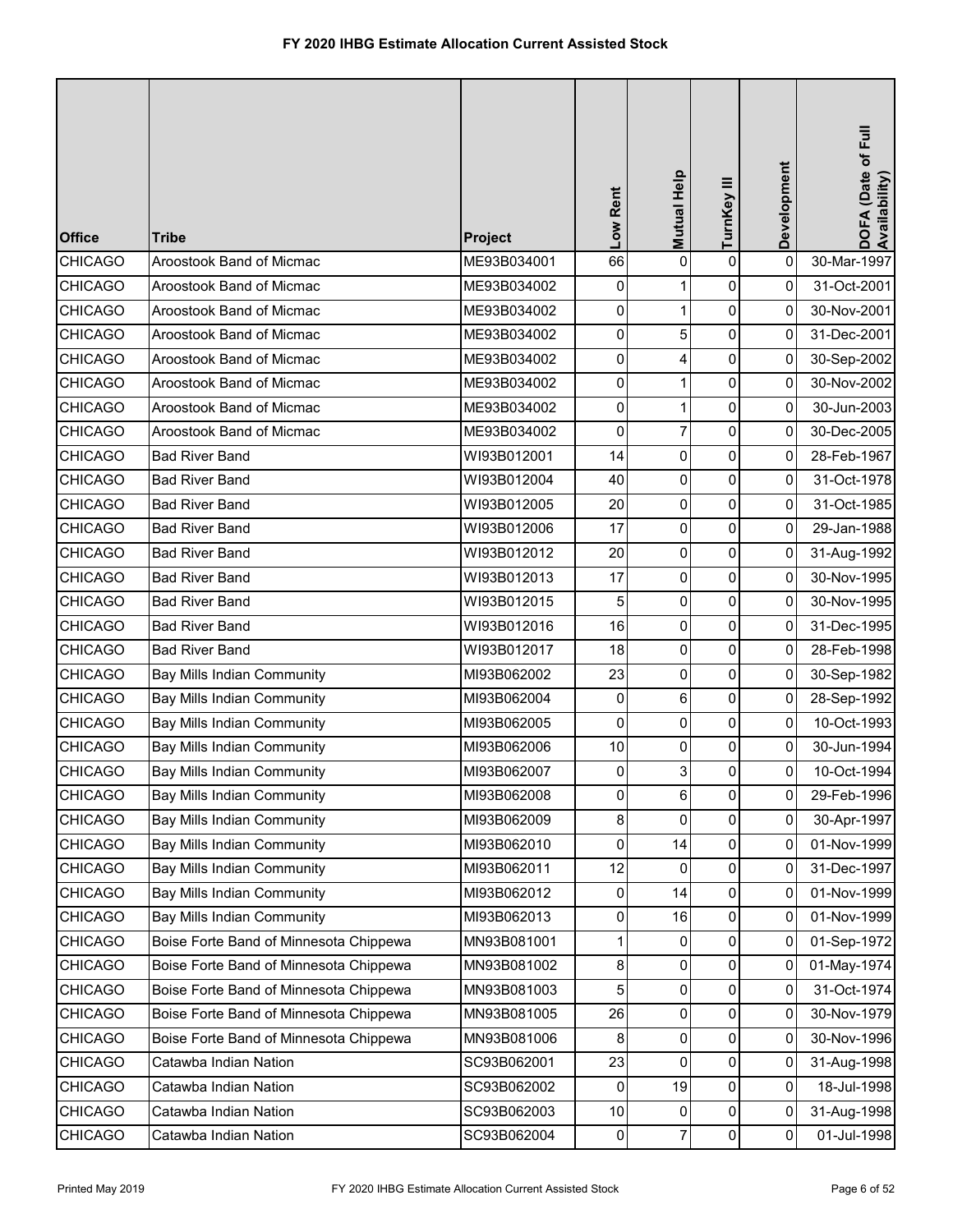| <b>Office</b>  | <b>Tribe</b>                           | Project     | Low Rent | Mutual Help    | TurnKey III    | Development         | DOFA (Date of Full<br>Availability) |
|----------------|----------------------------------------|-------------|----------|----------------|----------------|---------------------|-------------------------------------|
| <b>CHICAGO</b> | Coharie State Tribe                    | NC93B171003 | 20       | 0              | $\pmb{0}$      | 0                   | 28-Apr-1993                         |
| <b>CHICAGO</b> | Eastern Cherokee                       | NC93B041001 | 37       | 0              | $\pmb{0}$      | $\mathbf 0$         | 31-Dec-1966                         |
| <b>CHICAGO</b> | Eastern Cherokee                       | NC93B041008 | 25       | 0              | $\pmb{0}$      | $\mathbf 0$         | 30-Sep-1978                         |
| <b>CHICAGO</b> | Eastern Cherokee                       | NC93B041014 | 63       | 0              | $\pmb{0}$      | 0                   | 28-Feb-1983                         |
| <b>CHICAGO</b> | Eastern Cherokee                       | NC93B041025 | 0        | 10             | 0              | 0                   | 25-Oct-1995                         |
| <b>CHICAGO</b> | Eastern Cherokee                       | NC93B041026 | 0        | 19             | $\pmb{0}$      | 0                   | 30-Apr-2001                         |
| <b>CHICAGO</b> | Eastern Cherokee                       | NC93B041027 | 15       | 0              | $\pmb{0}$      | 6                   | 31-Aug-2001                         |
| <b>CHICAGO</b> | Eastern Cherokee                       | NC93B041027 | 3        | 0              | $\pmb{0}$      | $\pmb{0}$           | 06-Sep-2006                         |
| <b>CHICAGO</b> | Eastern Cherokee                       | NC93B041027 | 1        | $\mathbf 0$    | $\pmb{0}$      | 0                   | 01-Sep-2007                         |
| <b>CHICAGO</b> | Eastern Cherokee                       | NC93B041028 | 0        | 21             | 0              | 0                   | 31-Aug-2001                         |
| <b>CHICAGO</b> | Eastern Cherokee                       | NC93B041029 | 0        | 21             | $\pmb{0}$      | 0                   | 30-Nov-2001                         |
| <b>CHICAGO</b> | Eastern Cherokee                       | NC93B041030 | 0        | 24             | 0              | 1                   | 29-Oct-2003                         |
| <b>CHICAGO</b> | Eastern Cherokee                       | NC93B041030 | 0        | 1              | $\pmb{0}$      | 0                   | 22-Dec-2004                         |
| CHICAGO        | Eastern Cherokee                       | NC93B041030 | 0        | $\overline{7}$ | $\pmb{0}$      | 0                   | 30-Dec-2005                         |
| <b>CHICAGO</b> | Eastern Cherokee                       | NC93B041030 | 0        | $\overline{c}$ | 0              | 0                   | 07-Jul-2006                         |
| <b>CHICAGO</b> | Eastern Cherokee                       | NC93B041030 | 0        | $\mathbf{1}$   | $\pmb{0}$      | 0                   | 10-Oct-2006                         |
| <b>CHICAGO</b> | Eastern Cherokee                       | NC93B041030 | 0        | $\overline{c}$ | $\pmb{0}$      | 0                   | 31-Jan-2007                         |
| <b>CHICAGO</b> | Eastern Cherokee                       | NC93B041030 | 0        | 1              | $\pmb{0}$      | 0                   | 28-Feb-2007                         |
| <b>CHICAGO</b> | Eastern Cherokee                       | NC93B041030 | 0        | $\mathbf{1}$   | $\pmb{0}$      | 0                   | 28-Sep-2007                         |
| <b>CHICAGO</b> | Fond Du Lac Band of Minnesota Chippewa | MN93B015001 | 25       | 0              | 0              | 0                   | 31-Aug-1967                         |
| <b>CHICAGO</b> | Fond Du Lac Band of Minnesota Chippewa | MN93B015003 | 35       | 0              | 0              | 0                   | 31-Dec-1982                         |
| <b>CHICAGO</b> | Fond Du Lac Band of Minnesota Chippewa | MN93B015005 | 47       | $\overline{0}$ | 0              | ٥I                  | 30-Nov-1983                         |
| <b>CHICAGO</b> | Fond Du Lac Band of Minnesota Chippewa | MN93B015007 | 11       | 0              | $\mathbf 0$    | $\mathsf{O}\xspace$ | 31-Aug-1984                         |
| <b>CHICAGO</b> | Fond Du Lac Band of Minnesota Chippewa | MN93B015008 | 20       | 0              | $\pmb{0}$      | 0                   | 31-Mar-1985                         |
| <b>CHICAGO</b> | Fond Du Lac Band of Minnesota Chippewa | MN93B015009 | 23       | 0              | 0              | 0                   | 31-Dec-1986                         |
| <b>CHICAGO</b> | Fond Du Lac Band of Minnesota Chippewa | MN93B015013 | 15       | 0              | 0              | 0                   | 30-Apr-1987                         |
| <b>CHICAGO</b> | Fond Du Lac Band of Minnesota Chippewa | MN93B015015 | 12       | 0              | 0              | 0                   | 31-Dec-1988                         |
| <b>CHICAGO</b> | Fond Du Lac Band of Minnesota Chippewa | MN93B015016 | 15       | 0              | $\mathbf 0$    | 0                   | 31-Dec-1991                         |
| <b>CHICAGO</b> | Fond Du Lac Band of Minnesota Chippewa | MN93B015018 | 0        | $\Omega$       | 0              | 0                   | 28-Feb-1994                         |
| <b>CHICAGO</b> | Fond Du Lac Band of Minnesota Chippewa | MN93B015020 | 0        | 6              | 0              | 0                   | 31-Jan-1998                         |
| <b>CHICAGO</b> | Fond Du Lac Band of Minnesota Chippewa | MN93B015021 | 12       | 0              | 0              | 0                   | 31-Jan-1998                         |
| <b>CHICAGO</b> | Fond Du Lac Band of Minnesota Chippewa | MN93B015022 | 16       | 0              | 0              | 0                   | 16-Dec-1996                         |
| <b>CHICAGO</b> | Fond Du Lac Band of Minnesota Chippewa | MN93B015023 | 0        | $\overline{2}$ | 0              | 9                   | 31-Dec-2000                         |
| <b>CHICAGO</b> | Fond Du Lac Band of Minnesota Chippewa | MN93B015023 | 0        | 6              | $\pmb{0}$      | 0                   | 31-Dec-2001                         |
| <b>CHICAGO</b> | Forest County Potawatami               | WI93B035001 | 7        | 0              | 0              | 0                   | 01-Jun-1971                         |
| <b>CHICAGO</b> | Forest County Potawatami               | WI93B035004 | 0        | 13             | $\pmb{0}$      | 0                   | 31-May-1995                         |
| <b>CHICAGO</b> | Forest County Potawatami               | WI93B035005 | 0        | $\bf 8$        | $\overline{0}$ | 0                   | 31-May-1995                         |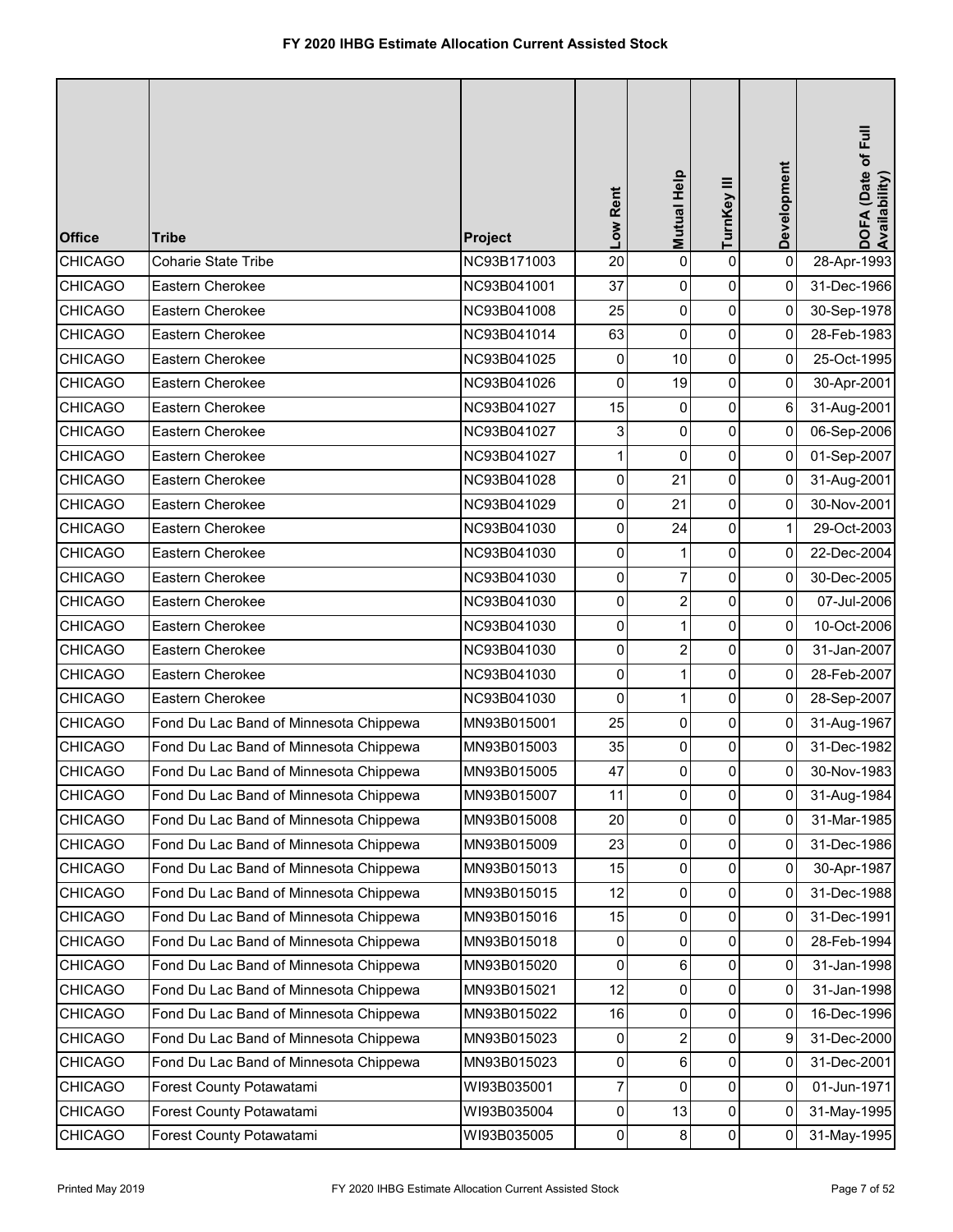| <b>Office</b>  | <b>Tribe</b>                         | Project     | Low Rent            | Mutual Help    | TurnKey III    | Development    | DOFA (Date of Full<br>Availability) |
|----------------|--------------------------------------|-------------|---------------------|----------------|----------------|----------------|-------------------------------------|
| <b>CHICAGO</b> | Forest County Potawatami             | WI93B035006 | 0                   | 14             | $\pmb{0}$      | 0              | 31-Jan-1997                         |
| <b>CHICAGO</b> | Forest County Potawatami             | WI93B035007 | 8                   | 0              | $\pmb{0}$      | 0              | 31-Mar-1998                         |
| <b>CHICAGO</b> | Forest County Potawatami             | WI93B035009 | $\mathsf{O}\xspace$ | 4              | 0              | $\Omega$       | 31-Jul-1999                         |
| <b>CHICAGO</b> | Grand Portage Band of Minn. Chippewa | MN93B175001 | 5                   | 0              | 0              | 0              | 31-Jan-1981                         |
| <b>CHICAGO</b> | Grand Portage Band of Minn. Chippewa | MN93B175003 | 3                   | 0              | 0              | 0              | 31-Dec-1983                         |
| <b>CHICAGO</b> | Grand Portage Band of Minn. Chippewa | MN93B175004 | 4                   | 0              | $\pmb{0}$      | 0              | 30-Nov-1986                         |
| <b>CHICAGO</b> | Grand Portage Band of Minn. Chippewa | MN93B175005 | 0                   | 8              | $\pmb{0}$      | 0              | 11-Oct-1995                         |
| <b>CHICAGO</b> | <b>Grand Traverse Band</b>           | MI93B197001 | 30                  | 0              | $\mathbf 0$    | $\pmb{0}$      | 31-May-1989                         |
| <b>CHICAGO</b> | Grand Traverse Band                  | MI93B197002 | 16                  | 0              | 0              | 0              | 31-Aug-1989                         |
| <b>CHICAGO</b> | <b>Grand Traverse Band</b>           | MI93B197003 | 14                  | 0              | 0              | 0              | 30-Apr-1995                         |
| <b>CHICAGO</b> | <b>Grand Traverse Band</b>           | MI93B197004 | 0                   | 5              | 0              | $\pmb{0}$      | 31-Aug-1998                         |
| <b>CHICAGO</b> | <b>Grand Traverse Band</b>           | MI93B197005 | 0                   | 4              | $\pmb{0}$      | 0              | 31-Aug-1998                         |
| <b>CHICAGO</b> | <b>Grand Traverse Band</b>           | MI93B197006 | $\mathbf 0$         | 4              | $\mathbf 0$    | $\overline{0}$ | 31-Aug-2000                         |
| <b>CHICAGO</b> | Haliwa-Saponi State Tribe            | NC93B171002 | 30                  | 0              | 0              | 0              | 31-Mar-1991                         |
| <b>CHICAGO</b> | Hannahville Community                | MI93B075001 | 15                  | 0              | 0              | 0              | 01-Jan-1971                         |
| <b>CHICAGO</b> | Ho-Chunk Nation                      | WI93B238001 | 21                  | 0              | $\pmb{0}$      | 0              | 31-May-1971                         |
| <b>CHICAGO</b> | Ho-Chunk Nation                      | WI93B238002 | 51                  | 0              | $\pmb{0}$      | 0              | 30-Jun-1983                         |
| <b>CHICAGO</b> | Ho-Chunk Nation                      | WI93B238003 | 10                  | 0              | $\mathbf 0$    | 0              | 31-Mar-1973                         |
| <b>CHICAGO</b> | Ho-Chunk Nation                      | WI93B238004 | 39                  | 0              | 0              | 0              | 31-Mar-1978                         |
| <b>CHICAGO</b> | Ho-Chunk Nation                      | WI93B238005 | 20                  | 0              | $\pmb{0}$      | 0              | 31-May-1973                         |
| <b>CHICAGO</b> | Ho-Chunk Nation                      | WI93B238008 | $10$                | 0              | 0              | 0              | 31-Jul-1971                         |
| <b>CHICAGO</b> | Ho-Chunk Nation                      | WI93B238009 | $\Omega$            | 5              | $\Omega$       | $\Omega$       | 28-Feb-1999                         |
| <b>CHICAGO</b> | Ho-Chunk Nation                      | WI93B238010 | $\mathbf 0$         | $\overline{3}$ | $\mathbf 0$    | 0              | 28-Feb-1999                         |
| <b>CHICAGO</b> | <b>Houlton Band of Maliseets</b>     | ME93B033001 | 40                  | $\overline{0}$ | 0              | 0              | 28-Feb-1994                         |
| <b>CHICAGO</b> | <b>Houlton Band of Maliseets</b>     | ME93B033002 | 10                  | 0              | 0              | 0              | 31-Jan-1994                         |
| <b>CHICAGO</b> | <b>Houlton Band of Maliseets</b>     | ME93B033003 | 15                  | 0              | $\pmb{0}$      | 0              | 15-Sep-2003                         |
| <b>CHICAGO</b> | <b>Houlton Band of Maliseets</b>     | ME93B033004 | 3                   | 0              | 0              | 2              | 15-Sep-2003                         |
| <b>CHICAGO</b> | Houlton Band of Maliseets            | ME93B033005 | $\overline{0}$      | 8              | 0              | 6              | 15-Sep-2003                         |
| <b>CHICAGO</b> | Keweenaw Bay Indian Community        | MI93B065001 | 33                  | 0              | 0              | 0              | 01-Dec-1972                         |
| <b>CHICAGO</b> | Keweenaw Bay Indian Community        | MI93B065002 | 45                  | 0              | 0              | 0              | 30-Jun-1981                         |
| <b>CHICAGO</b> | Keweenaw Bay Indian Community        | MI93B065003 | 50                  | 0              | $\pmb{0}$      | 0              | 28-Feb-1983                         |
| <b>CHICAGO</b> | Keweenaw Bay Indian Community        | MI93B065004 | 30                  | 0              | 0              | 0              | 30-Nov-1985                         |
| <b>CHICAGO</b> | Keweenaw Bay Indian Community        | MI93B065005 | 50                  | $\overline{0}$ | 0              | 0              | 30-Nov-1985                         |
| <b>CHICAGO</b> | Keweenaw Bay Indian Community        | MI93B065009 | 20                  | 0              | 0              | 0              | 31-Oct-1993                         |
| <b>CHICAGO</b> | Keweenaw Bay Indian Community        | MI93B065010 | 20                  | 0              | 0              | 0              | 31-Oct-1993                         |
| <b>CHICAGO</b> | Lac Courte Oreilles                  | WI93B054001 | 23                  | 0              | 0              | 0              | 01-Oct-1970                         |
| <b>CHICAGO</b> | Lac Courte Oreilles                  | WI93B054003 | 15                  | 0              | $\overline{0}$ | 0              | 31-Oct-1974                         |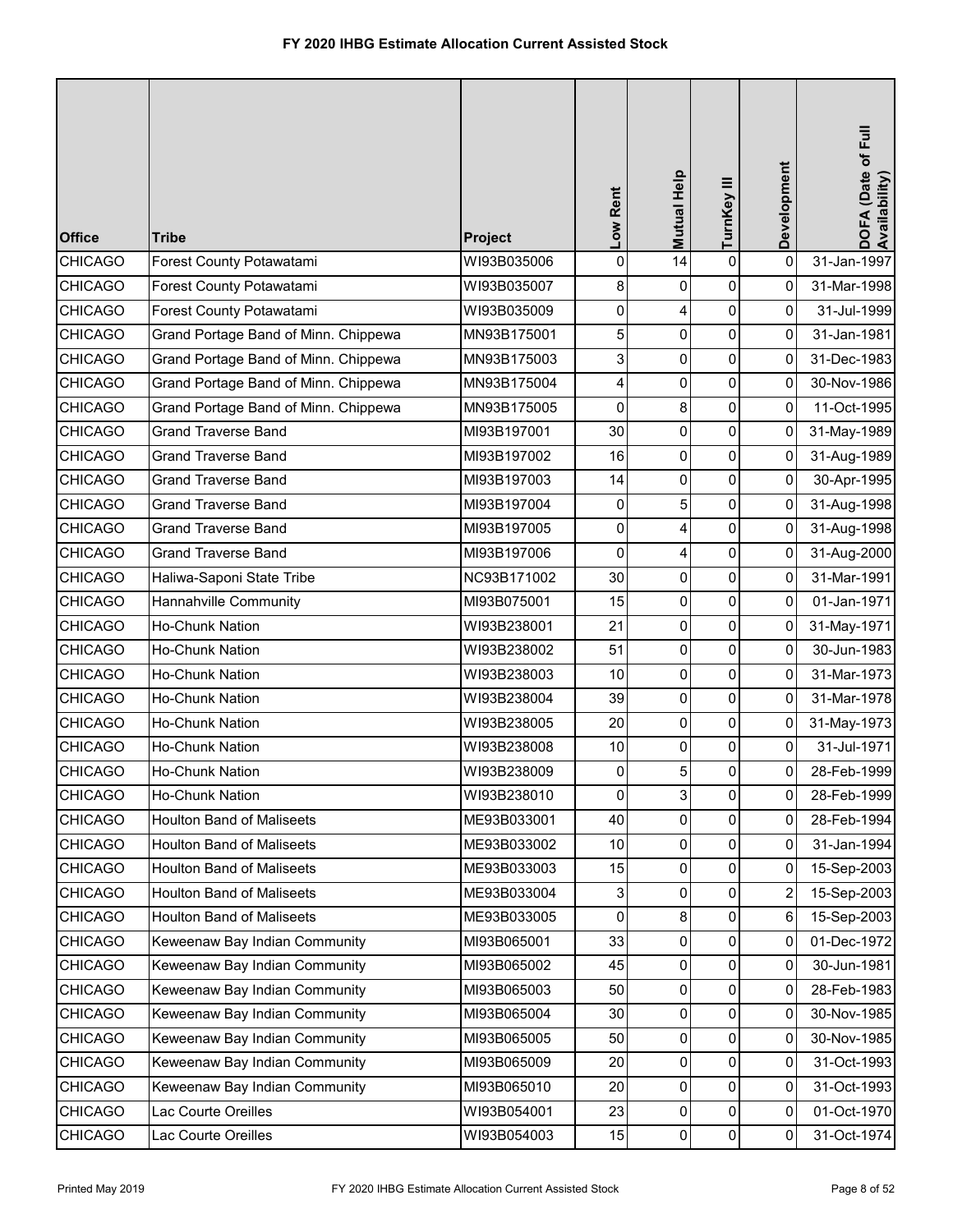| <b>Office</b>  | <b>Tribe</b>                          | Project     | Low Rent       | Mutual Help | TurnKey III    | Development         | DOFA (Date of Full<br>Availability) |
|----------------|---------------------------------------|-------------|----------------|-------------|----------------|---------------------|-------------------------------------|
| <b>CHICAGO</b> | Lac Courte Oreilles                   | WI93B054004 | 45             | 0           | $\pmb{0}$      | 0                   | 30-Jan-1979                         |
| <b>CHICAGO</b> | Lac Courte Oreilles                   | WI93B054005 | 49             | 0           | 0              | 0                   | 30-Nov-1980                         |
| <b>CHICAGO</b> | Lac Courte Oreilles                   | WI93B054007 | 34             | 0           | $\overline{0}$ | 0                   | 30-Nov-1982                         |
| <b>CHICAGO</b> | Lac Courte Oreilles                   | WI93B054008 | 24             | 0           | $\pmb{0}$      | 0                   | 31-Jul-1984                         |
| <b>CHICAGO</b> | Lac Courte Oreilles                   | WI93B054009 | 20             | 0           | $\overline{0}$ | $\overline{0}$      | 28-Feb-1984                         |
| <b>CHICAGO</b> | Lac Courte Oreilles                   | WI93B054010 | 10             | 0           | $\overline{0}$ | 0                   | 30-Sep-1985                         |
| <b>CHICAGO</b> | Lac Courte Oreilles                   | WI93B054011 | 40             | 0           | 0              | $\overline{0}$      | 31-Aug-1986                         |
| <b>CHICAGO</b> | Lac Courte Oreilles                   | WI93B054013 | 20             | 0           | $\overline{0}$ | $\pmb{0}$           | 31-Dec-1988                         |
| <b>CHICAGO</b> | Lac Courte Oreilles                   | WI93B054016 | 16             | 0           | $\pmb{0}$      | 0                   | 31-Dec-1996                         |
| <b>CHICAGO</b> | Lac Courte Oreilles                   | WI93B054018 | 0              | 1           | $\overline{0}$ | $\overline{0}$      | 30-Sep-2000                         |
| <b>CHICAGO</b> | Lac Courte Oreilles                   | WI93B054019 | 20             | 0           | $\overline{0}$ | 0                   | 31-Aug-2001                         |
| <b>CHICAGO</b> | Lac Courte Oreilles                   | WI93B054019 | 5              | 0           | $\pmb{0}$      | 0                   | 31-Dec-2001                         |
| <b>CHICAGO</b> | Lac Courte Oreilles                   | WI93B054022 | $\overline{7}$ | 0           | $\overline{0}$ | 0                   | 31-Jan-1975                         |
| <b>CHICAGO</b> | Lac Courte Oreilles                   | WI93B054023 | 12             | 0           | $\pmb{0}$      | 0                   | 11-Mar-1999                         |
| <b>CHICAGO</b> | Lac Du Flambeau Band                  | WI93B009004 | 16             | 0           | $\overline{0}$ | $\overline{0}$      | 30-Jan-1979                         |
| <b>CHICAGO</b> | Lac Du Flambeau Band                  | WI93B009005 | 20             | 0           | $\overline{0}$ | 0                   | 31-Jan-1980                         |
| <b>CHICAGO</b> | Lac Du Flambeau Band                  | WI93B009006 | 24             | 0           | 0              | $\overline{0}$      | 31-May-1982                         |
| <b>CHICAGO</b> | Lac Du Flambeau Band                  | WI93B009007 | 44             | 0           | $\overline{0}$ | 0                   | 29-Feb-1984                         |
| <b>CHICAGO</b> | Lac Du Flambeau Band                  | WI93B009008 | 21             | 0           | 0              | 0                   | 31-Jan-1985                         |
| <b>CHICAGO</b> | Lac Du Flambeau Band                  | WI93B009009 | 16             | 0           | 0              | 0                   | 28-Feb-1986                         |
| <b>CHICAGO</b> | Lac Du Flambeau Band                  | WI93B009015 | 13             | 0           | $\overline{0}$ | 0                   | 30-Jun-1996                         |
| <b>CHICAGO</b> | Lac Du Flambeau Band                  | WI93B009019 | $\overline{a}$ | $\Omega$    | $\overline{0}$ | $\overline{0}$      | 31-Aug-1998                         |
| <b>CHICAGO</b> | Lac Vieux Desert Band                 | MI93B085001 | 15             | 0           | $\pmb{0}$      | $\mathsf{O}\xspace$ | 01-Oct-1970                         |
| <b>CHICAGO</b> | Lac Vieux Desert Band                 | MI93B085002 | 20             | 0           | $\pmb{0}$      | 0                   | 31-Oct-1983                         |
| <b>CHICAGO</b> | Leech Lake Band of Minnesota Chippewa | MN93B012002 | 49             | 0           | $\overline{0}$ | $\overline{0}$      | 01-May-1967                         |
| <b>CHICAGO</b> | Leech Lake Band of Minnesota Chippewa | MN93B012005 | 13             | 0           | $\overline{0}$ | 0                   | 01-Dec-1967                         |
| <b>CHICAGO</b> | Leech Lake Band of Minnesota Chippewa | MN93B012007 | 44             | 0           | 0              | 0                   | 31-Oct-1978                         |
| <b>CHICAGO</b> | Leech Lake Band of Minnesota Chippewa | MN93B012009 | 51             | 0           | 0              | 0                   | 31-Mar-1983                         |
| <b>CHICAGO</b> | Leech Lake Band of Minnesota Chippewa | MN93B012013 | 10             | 0           | $\pmb{0}$      | 0                   | 30-Sep-1985                         |
| <b>CHICAGO</b> | Leech Lake Band of Minnesota Chippewa | MN93B012015 | 30             | 0           | $\overline{0}$ | 0                   | 31-Dec-1987                         |
| <b>CHICAGO</b> | Leech Lake Band of Minnesota Chippewa | MN93B012016 | 41             | 0           | $\overline{0}$ | 0                   | 28-Feb-1989                         |
| <b>CHICAGO</b> | Leech Lake Band of Minnesota Chippewa | MN93B012017 | 10             | 0           | 0              | 0                   | 31-Jul-1993                         |
| <b>CHICAGO</b> | Leech Lake Band of Minnesota Chippewa | MN93B012018 | 20             | 0           | 0              | 0                   | 30-Jun-1994                         |
| <b>CHICAGO</b> | Leech Lake Band of Minnesota Chippewa | MN93B012019 | 20             | 0           | $\pmb{0}$      | 0                   | 30-Apr-1996                         |
| <b>CHICAGO</b> | Leech Lake Band of Minnesota Chippewa | MN93B012020 | 0              | 16          | 0              | $\overline{0}$      | 30-Apr-1996                         |
| <b>CHICAGO</b> | Leech Lake Band of Minnesota Chippewa | MN93B012021 | 20             | 0           | 0              | 0                   | 27-Feb-1998                         |
| <b>CHICAGO</b> | Leech Lake Band of Minnesota Chippewa | MN93B012022 | $\overline{0}$ | 17          | $\overline{0}$ | $\overline{0}$      | 29-May-1998                         |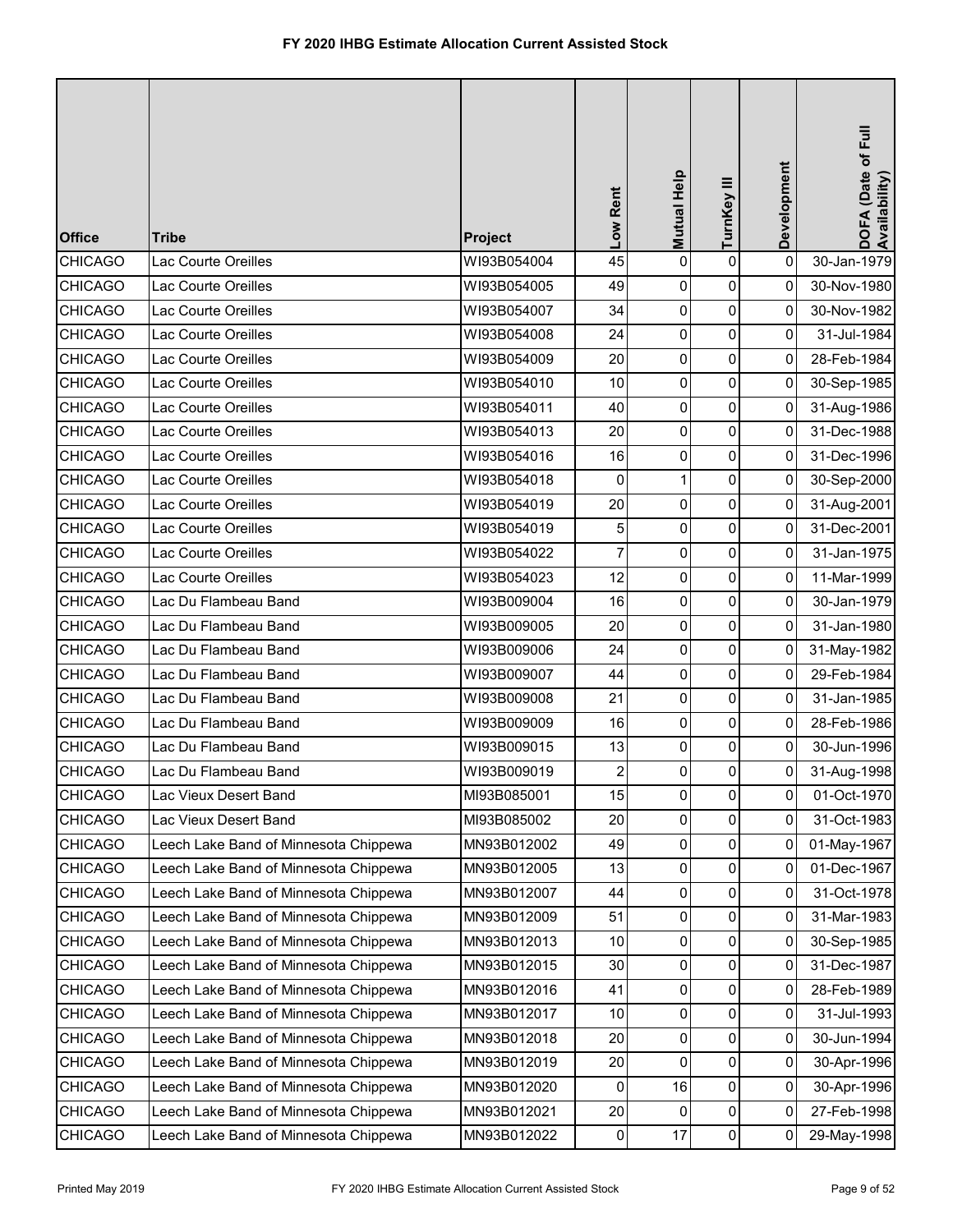| <b>Office</b>  | <b>Tribe</b>                          | Project     | Low Rent       | Mutual Help  | TurnKey III  | Development  | DOFA (Date of Full<br>Availability) |
|----------------|---------------------------------------|-------------|----------------|--------------|--------------|--------------|-------------------------------------|
| <b>CHICAGO</b> | Lumbee State Tribe                    | NC93B171001 | 112            | 0            | $\pmb{0}$    | $\pmb{0}$    | 29-Feb-1988                         |
| <b>CHICAGO</b> | Menominee Indian Tribe                | WI93B243001 | 147            | 0            | $\pmb{0}$    | 0            | 30-Sep-1984                         |
| <b>CHICAGO</b> | Menominee Indian Tribe                | WI93B243006 | 0              | $\mathbf{1}$ | $\pmb{0}$    | 0            | 30-Jun-1988                         |
| <b>CHICAGO</b> | Menominee Indian Tribe                | WI93B243009 | 12             | $\mathbf 0$  | $\mathsf 0$  | 0            | 31-Jul-1990                         |
| <b>CHICAGO</b> | Menominee Indian Tribe                | WI93B243010 | 45             | 0            | 0            | 0            | 30-Apr-1969                         |
| <b>CHICAGO</b> | Menominee Indian Tribe                | WI93B243011 | 60             | 0            | $\pmb{0}$    | 0            | 30-Apr-1974                         |
| <b>CHICAGO</b> | Menominee Indian Tribe                | WI93B243014 | 14             | 0            | $\pmb{0}$    | 0            | 31-May-1996                         |
| <b>CHICAGO</b> | Mille Lacs Band of Minnesota Chippewa | MN93B204001 | 29             | 0            | $\pmb{0}$    | 0            | 31-Mar-1983                         |
| <b>CHICAGO</b> | Mille Lacs Band of Minnesota Chippewa | MN93B204003 | 19             | $\mathbf 0$  | $\pmb{0}$    | 0            | 31-Aug-1995                         |
| <b>CHICAGO</b> | Mille Lacs Band of Minnesota Chippewa | MN93B204004 | 24             | 0            | 0            | 0            | 30-Jun-1996                         |
| <b>CHICAGO</b> | Mille Lacs Band of Minnesota Chippewa | MN93B204005 | 37             | 0            | $\pmb{0}$    | 0            | 30-Jun-1997                         |
| <b>CHICAGO</b> | Mississippi Choctaw Tribe             | MS93B092001 | 29             | 0            | $\pmb{0}$    | 0            | 01-Jun-1970                         |
| <b>CHICAGO</b> | Mississippi Choctaw Tribe             | MS93B092005 | 23             | 0            | 0            | 0            | 01-Apr-1975                         |
| <b>CHICAGO</b> | Mississippi Choctaw Tribe             | MS93B092006 | 26             | 0            | $\pmb{0}$    | 0            | 30-Apr-1977                         |
| <b>CHICAGO</b> | Mississippi Choctaw Tribe             | MS93B092007 | 62             | 0            | 0            | 0            | 31-Mar-1983                         |
| <b>CHICAGO</b> | Mississippi Choctaw Tribe             | MS93B092018 | 0              | 11           | $\pmb{0}$    | 0            | 31-Mar-1995                         |
| <b>CHICAGO</b> | Mississippi Choctaw Tribe             | MS93B092019 | 0              | 4            | $\pmb{0}$    | 0            | 31-Mar-1995                         |
| <b>CHICAGO</b> | Mississippi Choctaw Tribe             | MS93B092020 | 30             | 0            | 0            | 0            | 31-Aug-1996                         |
| <b>CHICAGO</b> | Mississippi Choctaw Tribe             | MS93B092021 | 0              | 23           | $\pmb{0}$    | 0            | 30-Sep-1996                         |
| <b>CHICAGO</b> | Mississippi Choctaw Tribe             | MS93B092023 | 22             | $\Omega$     | 0            | 0            | 30-Sep-1996                         |
| <b>CHICAGO</b> | Mississippi Choctaw Tribe             | MS93B092024 | 0              | 29           | 0            | 0            | 31-May-1998                         |
| <b>CHICAGO</b> | Mississippi Choctaw Tribe             | MS93B092025 | 0              | 29           | $\mathbf{0}$ | 0            | 30-Apr-2000                         |
| <b>CHICAGO</b> | Mississippi Choctaw Tribe             | MS93B092026 | 33             | 0            | $\mathsf{O}$ | $\mathbf{0}$ | 29-Feb-2000                         |
| <b>CHICAGO</b> | MOWA Band of Choctaw Indians          | AL93B205001 | 30             | $\mathbf 0$  | $\pmb{0}$    | 0            | 31-Dec-1993                         |
| <b>CHICAGO</b> | MOWA Band of Choctaw Indians          | AL93B205002 | 18             | 0            | 0            | 0            | 30-Oct-1994                         |
| <b>CHICAGO</b> | MOWA Band of Choctaw Indians          | AL93B205003 | 0              | 15           | 0            | 0            | 30-Jun-1996                         |
| <b>CHICAGO</b> | MOWA Band of Choctaw Indians          | AL93B205004 | $\overline{c}$ | 0            | 0            | 0            | 09-Aug-1998                         |
| <b>CHICAGO</b> | Oneida Nation of New York             | NY93B445001 | 30             | 0            | 0            | 0            | 30-Sep-1994                         |
| <b>CHICAGO</b> | Oneida Tribe                          | WI93B010001 | 24             | $\Omega$     | $\mathbf 0$  | $\pmb{0}$    | 30-Apr-1967                         |
| <b>CHICAGO</b> | Oneida Tribe                          | WI93B010003 | 40             | 0            | 0            | $\mathbf 0$  | 31-May-1973                         |
| <b>CHICAGO</b> | Oneida Tribe                          | WI93B010004 | 25             | 0            | 0            | 0            | 31-May-1976                         |
| <b>CHICAGO</b> | Oneida Tribe                          | WI93B010006 | 30             | 0            | 0            | 0            | 30-Sep-1979                         |
| <b>CHICAGO</b> | Oneida Tribe                          | WI93B010008 | 50             | 0            | 0            | $\mathbf 0$  | 30-Apr-1986                         |
| <b>CHICAGO</b> | Oneida Tribe                          | WI93B010012 | $\mathbf 0$    | 1            | 0            | $\mathbf 0$  | 14-Jan-1997                         |
| <b>CHICAGO</b> | Oneida Tribe                          | WI93B010014 | 20             | 0            | 0            | 0            | 31-Jan-1997                         |
| <b>CHICAGO</b> | Oneida Tribe                          | WI93B010015 | 0              | 1            | $\pmb{0}$    | 0            | 31-Jan-1997                         |
| <b>CHICAGO</b> | Oneida Tribe                          | WI93B010016 | 5              | 0            | $\pmb{0}$    | 0            | 31-May-2000                         |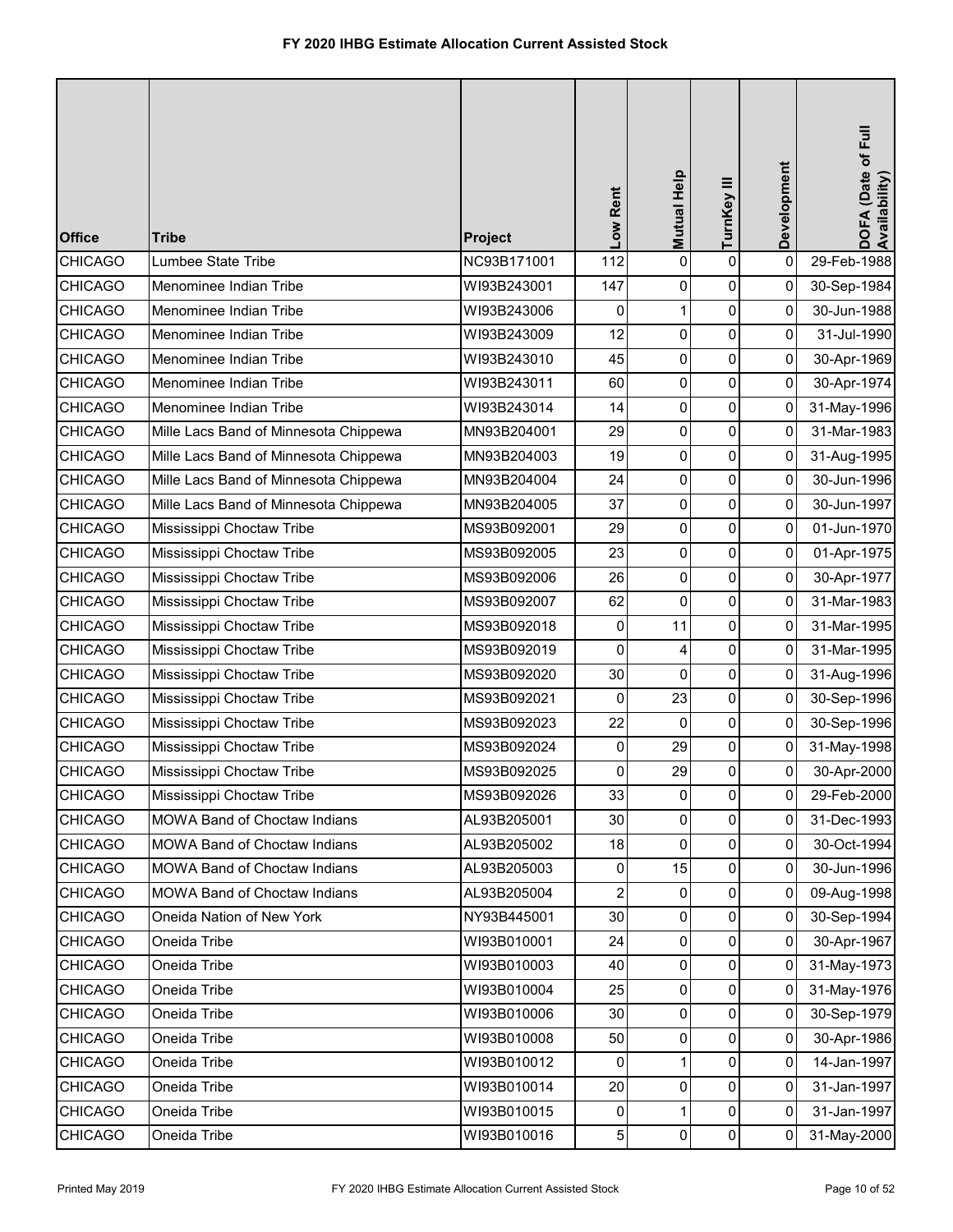| <b>Office</b>  | <b>Tribe</b>                           | Project     | Low Rent       | Mutual Help    | TurnKey III | Development    | DOFA (Date of Full<br>Availability) |
|----------------|----------------------------------------|-------------|----------------|----------------|-------------|----------------|-------------------------------------|
| <b>CHICAGO</b> | Passamaquody Indian Tribe              | ME93B014003 | 16             | 0              | $\mathbf 0$ | $\pmb{0}$      | 31-May-1979                         |
| <b>CHICAGO</b> | Passamaquody Indian Tribe              | ME93B014004 | 22             | 0              | 0           | 0              | 30-Sep-1981                         |
| <b>CHICAGO</b> | Passamaquody Indian Tribe              | ME93B014005 | 27             | 0              | 0           | 0              | 31-Jan-1983                         |
| <b>CHICAGO</b> | Passamaquody Indian Tribe              | ME93B014008 | 10             | 0              | $\pmb{0}$   | 0              | 30-Nov-1990                         |
| <b>CHICAGO</b> | Passamaquody Indian Tribe              | ME93B014010 | 0              | 0              | 0           | $\overline{0}$ | 30-Apr-1994                         |
| <b>CHICAGO</b> | Passamaquody Indian Tribe              | ME93B014011 | 0              | 12             | 0           | 0              | 29-Jul-1999                         |
| <b>CHICAGO</b> | Penobscot Tribe                        | ME93B012001 | 4              | $\mathbf 0$    | 0           | 0              | 31-Jul-1977                         |
| <b>CHICAGO</b> | Penobscot Tribe                        | ME93B012002 | 8              | 0              | 0           | 0              | 30-Jun-1977                         |
| <b>CHICAGO</b> | Penobscot Tribe                        | ME93B012004 | 20             | 0              | 0           | 0              | 31-Oct-1985                         |
| <b>CHICAGO</b> | Penobscot Tribe                        | ME93B012007 | 10             | 0              | $\mathbf 0$ | $\overline{0}$ | 30-Nov-1993                         |
| CHICAGO        | Penobscot Tribe                        | ME93B012008 | 10             | 0              | 0           | 0              | 31-Jul-1995                         |
| <b>CHICAGO</b> | <b>Pleasant Point</b>                  | ME93B013002 | 16             | 0              | 0           | 0              | 29-Feb-1976                         |
| <b>CHICAGO</b> | <b>Pleasant Point</b>                  | ME93B013009 | 15             | 0              | 0           | 0              | 31-Jul-1996                         |
| CHICAGO        | <b>Pleasant Point</b>                  | ME93B013010 | $\pmb{0}$      | $\overline{2}$ | 0           | 0              | 08-Feb-1995                         |
| <b>CHICAGO</b> | <b>Pleasant Point</b>                  | ME93B013011 | $\overline{0}$ | 6              | 0           | $\overline{0}$ | 30-Nov-1999                         |
| <b>CHICAGO</b> | <b>Pleasant Point</b>                  | ME93B013012 | 20             | $\mathbf{0}$   | 0           | 0              | 31-Aug-1997                         |
| <b>CHICAGO</b> | <b>Pleasant Point</b>                  | ME93B013013 | 0              | 12             | 0           | 0              | 30-Nov-1999                         |
| <b>CHICAGO</b> | Poarch Band of Creek Indians           | AL93B204001 | 20             | 0              | 0           | 0              | 30-Sep-1987                         |
| <b>CHICAGO</b> | Poarch Band of Creek Indians           | AL93B204004 | 20             | 0              | 0           | 0              | 31-Aug-1989                         |
| <b>CHICAGO</b> | Poarch Band of Creek Indians           | AL93B204005 | 15             | 0              | 0           | 0              | 27-Feb-1995                         |
| <b>CHICAGO</b> | Poarch Band of Creek Indians           | AL93B204006 | 10             | $\mathbf 0$    | 0           | 0              | 27-Feb-1995                         |
| <b>CHICAGO</b> | Poarch Band of Creek Indians           | AL93B204011 | $\pmb{0}$      | 21             | $\Omega$    | 0              | 01-Sep-1999                         |
| <b>CHICAGO</b> | Pokagon Band of Potawatomi             | MI93B200001 | $\mathbf 0$    | 15             | 0           | 0              | 31-Aug-2004                         |
| <b>CHICAGO</b> | Red Cliff Band of Lake Superior Chippe | WI93B013001 | 20             | 0              | 0           | 0              | 01-Dec-1967                         |
| <b>CHICAGO</b> | Red Cliff Band of Lake Superior Chippe | WI93B013003 | 3              | 0              | 0           | 0              | 30-Nov-1971                         |
| <b>CHICAGO</b> | Red Cliff Band of Lake Superior Chippe | WI93B013004 | 50             | 0              | 0           | 0              | 31-Mar-1979                         |
| <b>CHICAGO</b> | Red Cliff Band of Lake Superior Chippe | WI93B013005 | 26             | 0              | 0           | 0              | 31-Oct-1984                         |
| <b>CHICAGO</b> | Red Cliff Band of Lake Superior Chippe | WI93B013009 | 18             | 0              | 0           | 0              | 31-Mar-1998                         |
| <b>CHICAGO</b> | Red Lake Band of Chippewa              | MN93B016001 | 12             | 0              | 0           | 0              | 01-Sep-1967                         |
| <b>CHICAGO</b> | Red Lake Band of Chippewa              | MN93B016003 | 10             | 0              | 0           | 0              | 01-Sep-1966                         |
| <b>CHICAGO</b> | Red Lake Band of Chippewa              | MN93B016004 | 10             | 0              | 0           | 0              | 01-Mar-1969                         |
| <b>CHICAGO</b> | Red Lake Band of Chippewa              | MN93B016011 | 17             | 0              | 0           | 0              | 30-Apr-1980                         |
| <b>CHICAGO</b> | Red Lake Band of Chippewa              | MN93B016013 | 58             | 0              | 0           | $\pmb{0}$      | 31-Oct-1983                         |
| <b>CHICAGO</b> | Red Lake Band of Chippewa              | MN93B016014 | 20             | 0              | 0           | 0              | 30-Aug-1984                         |
| <b>CHICAGO</b> | Red Lake Band of Chippewa              | MN93B016015 | 30             | 0              | 0           | 0              | 31-Dec-1984                         |
| <b>CHICAGO</b> | Red Lake Band of Chippewa              | MN93B016024 | 31             | $\mathbf 0$    | 0           | 0              | 30-Sep-1993                         |
| <b>CHICAGO</b> | Red Lake Band of Chippewa              | MN93B016025 | 10             | 0              | 0           | 0              | 28-Feb-1994                         |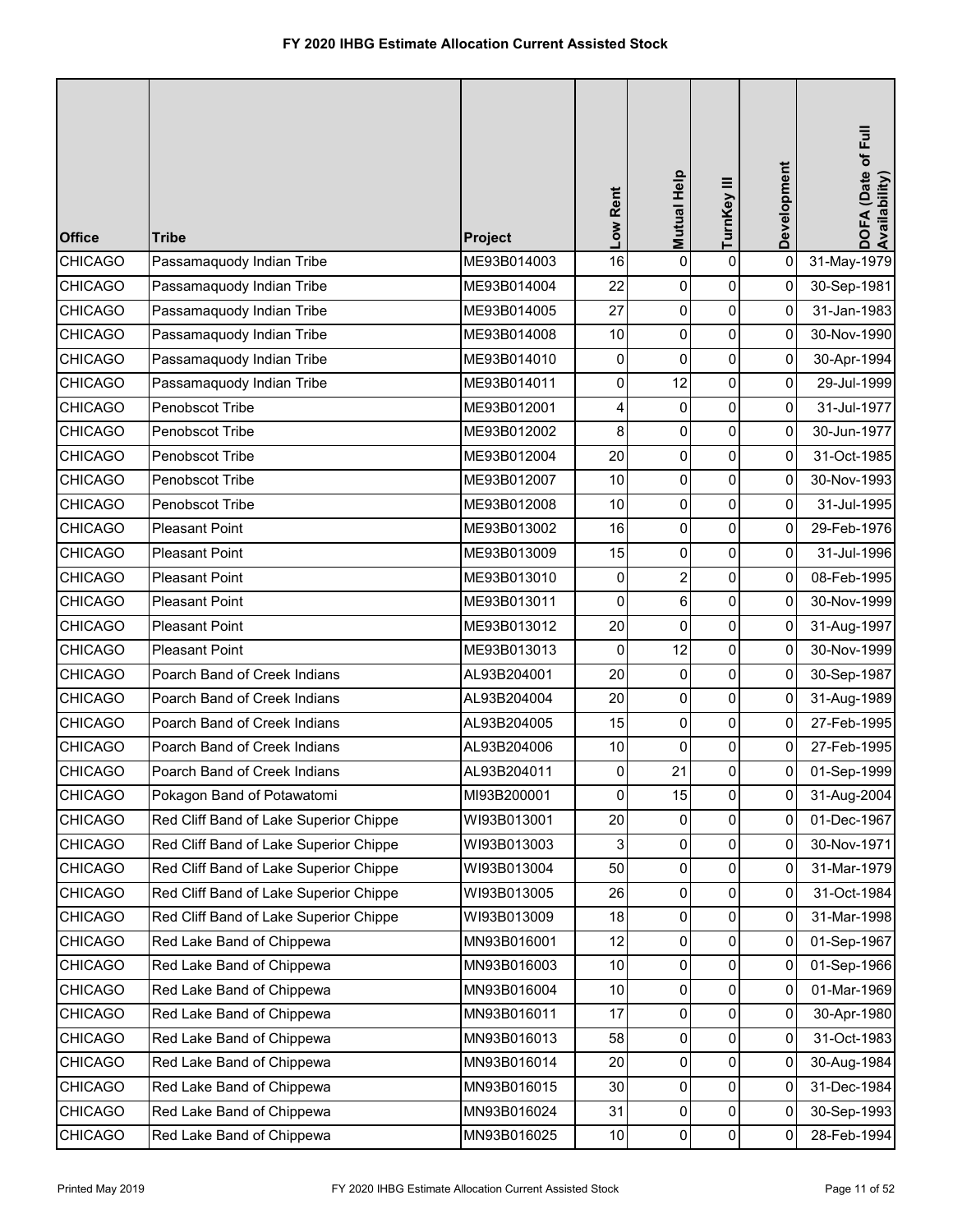| <b>Office</b>  | <b>Tribe</b>                           | Project     | Low Rent         | Mutual Help | TurnKey III    | Development    | DOFA (Date of Full<br>Availability) |
|----------------|----------------------------------------|-------------|------------------|-------------|----------------|----------------|-------------------------------------|
| <b>CHICAGO</b> | Red Lake Band of Chippewa              | MN93B016026 | 12               | 0           | $\mathbf 0$    | 0              | 30-Sep-1994                         |
| <b>CHICAGO</b> | Red Lake Band of Chippewa              | MN93B016027 | 44               | 0           | 0              | 0              | 30-Nov-1995                         |
| <b>CHICAGO</b> | Red Lake Band of Chippewa              | MN93B016028 | 0                | 20          | 0              | 0              | 01-May-1997                         |
| <b>CHICAGO</b> | Red Lake Band of Chippewa              | MN93B016029 | 40               | 0           | $\pmb{0}$      | 0              | 01-Oct-1997                         |
| <b>CHICAGO</b> | Sac & Fox Tribe of the Mississippi, IA | IA93B112001 | 20               | 0           | 0              | $\overline{0}$ | 30-Jun-1981                         |
| <b>CHICAGO</b> | Saginaw Chippewa                       | MI93B043002 | 12               | 0           | 0              | 0              | 30-Sep-1976                         |
| <b>CHICAGO</b> | Saginaw Chippewa                       | MI93B043003 | 19               | 0           | $\pmb{0}$      | 0              | 31-Aug-1980                         |
| <b>CHICAGO</b> | Saginaw Chippewa                       | MI93B043004 | 8                | 0           | 0              | 0              | 22-Nov-1992                         |
| <b>CHICAGO</b> | Saginaw Chippewa                       | MI93B043007 | 9                | 0           | $\pmb{0}$      | 0              | 30-Jun-1999                         |
| <b>CHICAGO</b> | Saginaw Chippewa                       | MI93B043008 | 3                | 0           | 0              | $\overline{0}$ | 30-Jun-1999                         |
| <b>CHICAGO</b> | Saint Croix Chippewa                   | WI93B062001 | 24               | 0           | 0              | 0              | 01-May-1973                         |
| <b>CHICAGO</b> | Saint Croix Chippewa                   | WI93B062003 | 30               | 0           | 0              | 0              | 30-Nov-1982                         |
| <b>CHICAGO</b> | Saint Croix Chippewa                   | WI93B062004 | 8                | 0           | 0              | 0              | 30-Jun-1984                         |
| <b>CHICAGO</b> | Saint Croix Chippewa                   | WI93B062005 | 10               | 0           | $\pmb{0}$      | 0              | 30-Jun-1984                         |
| <b>CHICAGO</b> | Saint Croix Chippewa                   | WI93B062006 | 10               | 0           | 0              | $\overline{0}$ | 31-Aug-1986                         |
| <b>CHICAGO</b> | Saint Croix Chippewa                   | WI93B062009 | 20               | 0           | 0              | 0              | 31-Jan-1992                         |
| <b>CHICAGO</b> | Saint Croix Chippewa                   | WI93B062010 | 37               | 0           | 0              | 0              | 01-Dec-1973                         |
| <b>CHICAGO</b> | Saint Croix Chippewa                   | WI93B062011 | 10               | 0           | 0              | 0              | 30-Apr-1994                         |
| <b>CHICAGO</b> | Saint Croix Chippewa                   | WI93B062012 | $\mathbf 0$      | 10          | 0              | 0              | 30-Sep-1997                         |
| <b>CHICAGO</b> | Saint Croix Chippewa                   | WI93B062013 | 21               | 0           | 0              | 0              | 30-Apr-1996                         |
| <b>CHICAGO</b> | Saint Croix Chippewa                   | WI93B062014 | 0                | 15          | 0              | 0              | 30-Apr-1996                         |
| <b>CHICAGO</b> | Sault Ste. Marie Tribe                 | MI93B149001 | 47               | 0           | $\Omega$       | 0              | 31-Mar-1983                         |
| <b>CHICAGO</b> | Sault Ste. Marie Tribe                 | MI93B149003 | 40               | 0           | 0              | 0              | 31-May-1983                         |
| <b>CHICAGO</b> | Sault Ste. Marie Tribe                 | MI93B149005 | 86               | 0           | 0              | 0              | 30-Sep-1984                         |
| <b>CHICAGO</b> | Sault Ste. Marie Tribe                 | MI93B149006 | 25               | 0           | 0              | $\overline{0}$ | 30-Nov-1984                         |
| <b>CHICAGO</b> | Sault Ste. Marie Tribe                 | MI93B149007 | 12               | 0           | 0              | 0              | 31-Mar-1986                         |
| <b>CHICAGO</b> | Sault Ste. Marie Tribe                 | MI93B149008 | $\boldsymbol{9}$ | 0           | 0              | $\overline{0}$ | 31-Oct-1986                         |
| <b>CHICAGO</b> | Sault Ste. Marie Tribe                 | MI93B149009 | 11               | 0           | 0              | $\overline{0}$ | 31-Oct-1986                         |
| <b>CHICAGO</b> | Sault Ste. Marie Tribe                 | MI93B149010 | $\mathbf 0$      | 0           | 0              | 0              | 31-Mar-1988                         |
| <b>CHICAGO</b> | Sault Ste. Marie Tribe                 | MI93B149012 | 20               | 0           | 0              | $\overline{0}$ | 30-Jun-1992                         |
| <b>CHICAGO</b> | Sault Ste. Marie Tribe                 | MI93B149013 | 10               | 0           | $\overline{0}$ | 0              | 30-Nov-1992                         |
| <b>CHICAGO</b> | Sault Ste. Marie Tribe                 | MI93B149014 | 51               | 0           | 0              | 0              | 30-Jun-1997                         |
| <b>CHICAGO</b> | Sault Ste. Marie Tribe                 | MI93B149015 | 39               | 0           | $\overline{0}$ | $\overline{0}$ | 30-Jun-1997                         |
| <b>CHICAGO</b> | Sault Ste. Marie Tribe                 | MI93B149016 | 45               | 0           | 0              | 0              | 30-Aug-1998                         |
| <b>CHICAGO</b> | Sault Ste. Marie Tribe                 | MI93B149017 | $\overline{0}$   | 9           | 0              | $\overline{0}$ | 30-Sep-1996                         |
| <b>CHICAGO</b> | Sault Ste. Marie Tribe                 | MI93B149018 | $\pmb{0}$        | 1           | 0              | 0              | 01-Jan-1998                         |
| <b>CHICAGO</b> | Sault Ste. Marie Tribe                 | MI93B149019 | $\overline{0}$   | 5           | $\pmb{0}$      | $\mathbf 0$    | 31-Mar-2002                         |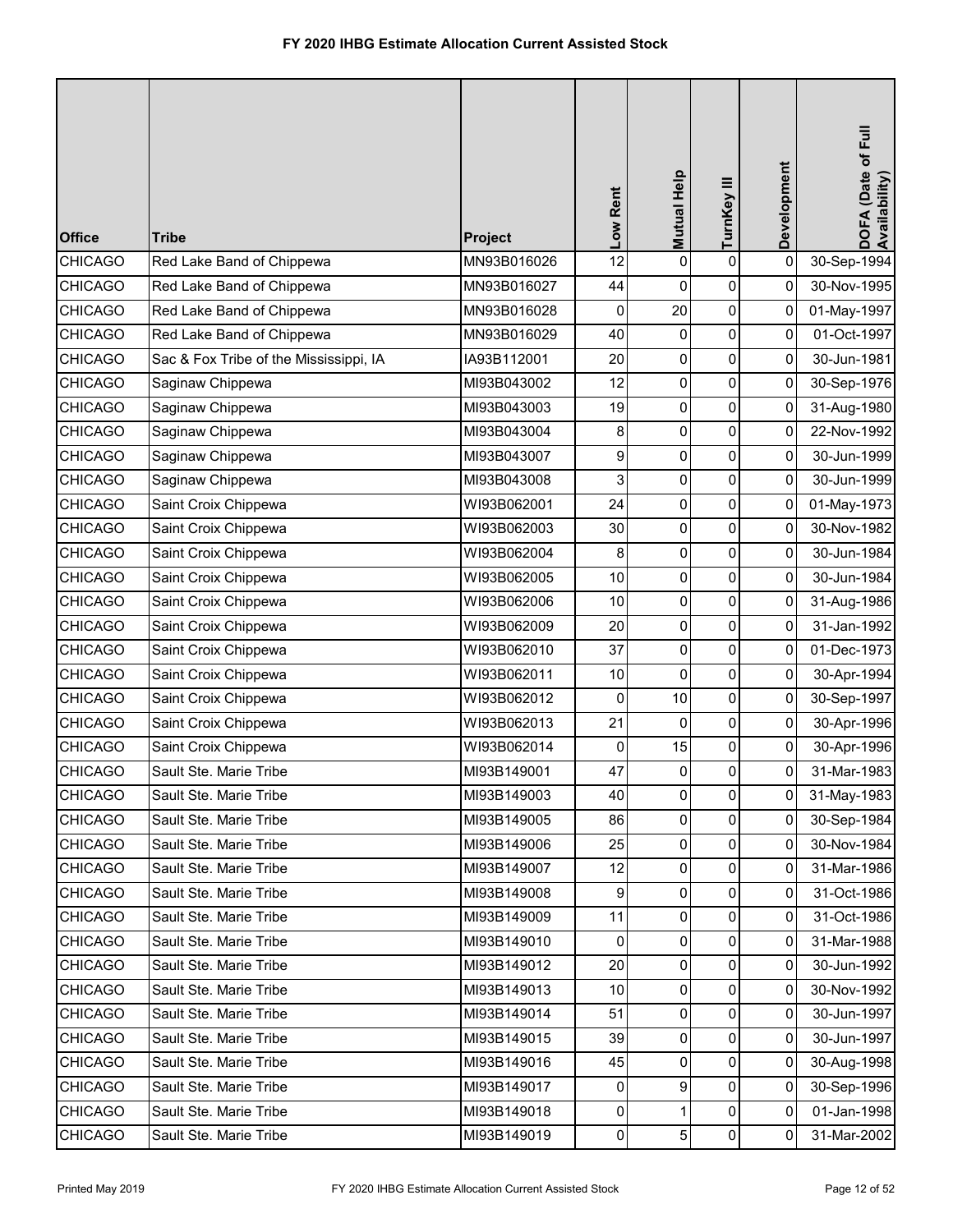| <b>Office</b>  | <b>Tribe</b>                        | Project     | Low Rent        | Mutual Help | TurnKey III | Development | DOFA (Date of Full<br>Availability) |
|----------------|-------------------------------------|-------------|-----------------|-------------|-------------|-------------|-------------------------------------|
| <b>CHICAGO</b> | Sault Ste. Marie Tribe              | MI93B149019 | 0               | 11          | $\pmb{0}$   | $\pmb{0}$   | 31-Jul-2002                         |
| <b>CHICAGO</b> | Sault Ste. Marie Tribe              | MI93B149019 | 0               | 9           | $\pmb{0}$   | $\mathbf 0$ | 31-Oct-2002                         |
| <b>CHICAGO</b> | Seneca Nation of New York           | NY93B040001 | 21              | 0           | $\pmb{0}$   | 0           | 01-Dec-1964                         |
| <b>CHICAGO</b> | Seneca Nation of New York           | NY93B040002 | 17              | 0           | $\pmb{0}$   | 0           | 01-May-1967                         |
| <b>CHICAGO</b> | Seneca Nation of New York           | NY93B040005 | 34              | 0           | 0           | 0           | 31-Oct-1981                         |
| <b>CHICAGO</b> | Seneca Nation of New York           | NY93B040007 | 51              | 0           | $\pmb{0}$   | 0           | 31-Mar-1987                         |
| <b>CHICAGO</b> | Seneca Nation of New York           | NY93B040009 | 28              | 0           | $\pmb{0}$   | 0           | 31-Mar-1989                         |
| <b>CHICAGO</b> | Seneca Nation of New York           | NY93B040010 | 12              | 0           | $\pmb{0}$   | 0           | 31-Jul-1997                         |
| <b>CHICAGO</b> | Seneca Nation of New York           | NY93B040011 | 7               | 0           | $\pmb{0}$   | 0           | 31-Jul-1997                         |
| <b>CHICAGO</b> | Seneca Nation of New York           | NY93B040014 | 1               | 0           | 0           | 0           | 01-Jan-1997                         |
| <b>CHICAGO</b> | Seneca Nation of New York           | NY93B040015 | 0               | 0           | $\pmb{0}$   | 25          |                                     |
| <b>CHICAGO</b> | Seneca Nation of New York           | <b>SA16</b> | 10              | 0           | 0           | 0           | 22-Sep-1997                         |
| <b>CHICAGO</b> | Sokaogon Chippewa Tribe             | WI93B036001 | 14              | 0           | 0           | 0           | 01-Dec-1972                         |
| <b>CHICAGO</b> | Sokaogon Chippewa Tribe             | WI93B036002 | 20              | 0           | $\pmb{0}$   | 0           | 30-Jun-1980                         |
| <b>CHICAGO</b> | Sokaogon Chippewa Tribe             | WI93B036003 | 10              | 0           | 0           | 0           | 28-Feb-1986                         |
| <b>CHICAGO</b> | Sokaogon Chippewa Tribe             | WI93B036004 | 30              | 0           | $\pmb{0}$   | 0           | 30-Sep-1987                         |
| <b>CHICAGO</b> | Sokaogon Chippewa Tribe             | WI93B036006 | 11              | 0           | $\pmb{0}$   | 0           | 30-Nov-1989                         |
| <b>CHICAGO</b> | Sokaogon Chippewa Tribe             | WI93B036007 | 10              | 0           | 0           | 0           | 30-Jan-1994                         |
| <b>CHICAGO</b> | Sokaogon Chippewa Tribe             | WI93B036008 | 10              | $\mathbf 0$ | 0           | 0           | 30-Aug-1994                         |
| <b>CHICAGO</b> | Sokaogon Chippewa Tribe             | WI93B036009 | 0               | 15          | 0           | 0           | 30-Jun-1997                         |
| <b>CHICAGO</b> | Sokaogon Chippewa Tribe             | WI93B036010 | 15              | 0           | 0           | 0           | 31-Aug-2000                         |
| <b>CHICAGO</b> | St. Regis Mohawk Tribe              | NY93B436004 | 10 <sup>1</sup> | $\Omega$    | 0           | 0           | 31-Mar-1990                         |
| <b>CHICAGO</b> | St. Regis Mohawk Tribe              | NY93B436005 | 1               | 0           | 0           | 0           | 28-Feb-1991                         |
| <b>CHICAGO</b> | St. Regis Mohawk Tribe              | NY93B436008 | 0               | 0           | 0           | 0           | 28-Feb-1994                         |
| <b>CHICAGO</b> | St. Regis Mohawk Tribe              | NY93B436009 | 6               | 0           | 0           | 0           | 10-May-1995                         |
| <b>CHICAGO</b> | St. Regis Mohawk Tribe              | NY93B436010 | 0               | 18          | 0           | 0           | 28-Feb-1995                         |
| <b>CHICAGO</b> | St. Regis Mohawk Tribe              | NY93B436011 | 0               | 11          | 0           | 0           | 31-Jan-1997                         |
| <b>CHICAGO</b> | St. Regis Mohawk Tribe              | NY93B436012 | 18              | 0           | 0           | 0           | 31-Dec-1999                         |
| <b>CHICAGO</b> | St. Regis Mohawk Tribe              | NY93B436013 | 27              | 0           | $\mathbf 0$ | 0           | 31-Dec-1999                         |
| <b>CHICAGO</b> | St. Regis Mohawk Tribe              | NY93B436014 | 0               | 6           | 0           | 0           | 30-Apr-1997                         |
| <b>CHICAGO</b> | Stockbridge-Munsee Tribe            | WI93B014001 | 18              | 0           | 0           | 0           | 01-Sep-1967                         |
| <b>CHICAGO</b> | Stockbridge-Munsee Tribe            | WI93B014004 | 6               | 0           | 0           | 0           | 01-Dec-1972                         |
| <b>CHICAGO</b> | Stockbridge-Munsee Tribe            | WI93B014010 | 10              | 0           | 0           | 2           | 01-Jul-1998                         |
| <b>CHICAGO</b> | <b>Upper Sioux Indian Community</b> | MN93B207006 | 0               | 11          | $\pmb{0}$   | 0           | 01-Dec-1999                         |
| <b>CHICAGO</b> | <b>Upper Sioux Indian Community</b> | MN93B207006 | 0               | 4           | 0           | 0           | 01-Jan-2001                         |
| CHICAGO        | Wampanoag Tribe of Gay Head         | MA93B176001 | 17              | 0           | 0           | 0           | 31-Mar-1996                         |
| <b>CHICAGO</b> | Wampanoag Tribe of Gay Head         | MA93B176003 | $\,6$           | 0           | $\pmb{0}$   | 0           | 30-Sep-1998                         |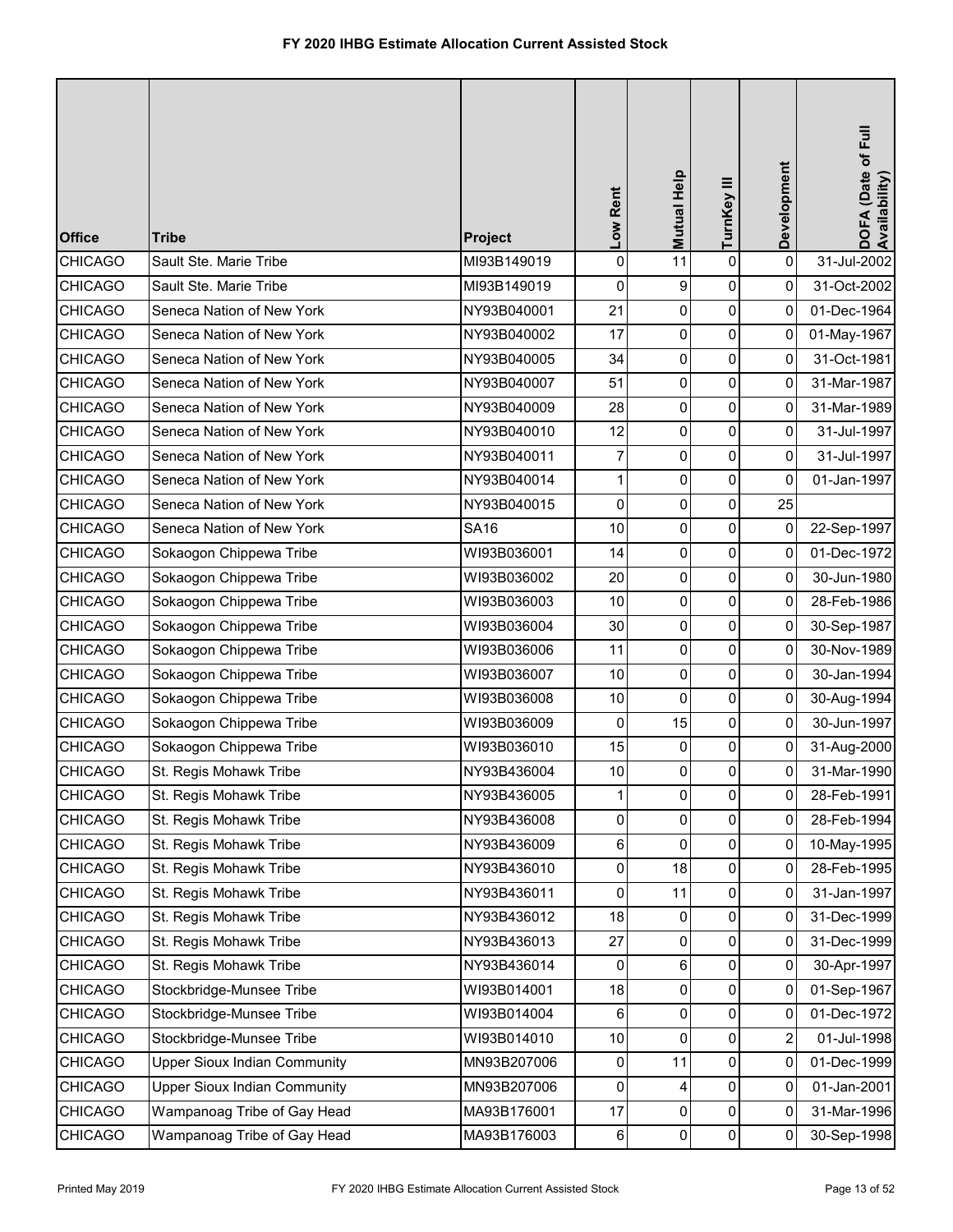| <b>Office</b>  | <b>Tribe</b>                           | <b>Project</b> | Rent<br><b>No7</b> | Help<br><b>Mutual</b> | ≡<br>rnKey | Development | (Date of Full<br>DOFA (Date<br>Availability) |
|----------------|----------------------------------------|----------------|--------------------|-----------------------|------------|-------------|----------------------------------------------|
| <b>CHICAGO</b> | Wampanoag Tribe of Gay Head            | MA93B176003    | 2                  | $\mathbf{0}$          | $\Omega$   | 0           | 31-Oct-2003                                  |
| <b>CHICAGO</b> | White Earth Band of Minnesota Chippewa | MN93B013001    | 50                 | 0                     | 0          | 0           | 01-Apr-1968                                  |
| <b>CHICAGO</b> | White Earth Band of Minnesota Chippewa | MN93B013005    | 14                 | $\Omega$              | 0          | 0           | 01-Jan-1968                                  |
| <b>CHICAGO</b> | White Earth Band of Minnesota Chippewa | MN93B013006    | 49                 | $\Omega$              | 0          | 0           | 30-Jul-1979                                  |
| <b>CHICAGO</b> | White Earth Band of Minnesota Chippewa | MN93B013008    | 8                  | $\Omega$              | 0          | 0           | 31-Oct-1981                                  |
| <b>CHICAGO</b> | White Earth Band of Minnesota Chippewa | MN93B013009    | 60                 | $\Omega$              | 0          | 0           | 30-Jun-1984                                  |
| <b>CHICAGO</b> | White Earth Band of Minnesota Chippewa | MN93B013015    | 20                 | $\Omega$              | 0          | 0           | 31-Dec-1990                                  |
| <b>CHICAGO</b> | White Earth Band of Minnesota Chippewa | MN93B013016    | 20                 | $\mathbf{0}$          | $\Omega$   | 0           | 31-Jan-1992                                  |
| <b>CHICAGO</b> | White Earth Band of Minnesota Chippewa | MN93B013019    | 20                 | $\Omega$              | 0          | 0           | 31-Dec-1995                                  |
| <b>CHICAGO</b> | White Earth Band of Minnesota Chippewa | MN93B013021    | 13                 | 0                     | 0          | 0           | 31-Jul-1998                                  |
| <b>CHICAGO</b> | White Earth Band of Minnesota Chippewa | MN93B013022    | 24                 | 0                     | $\Omega$   | 0           | 01-Jun-1999                                  |
| <b>CHICAGO</b> | <b>TOTAL</b>                           |                | 5,188              | 666                   | 0          | 51          |                                              |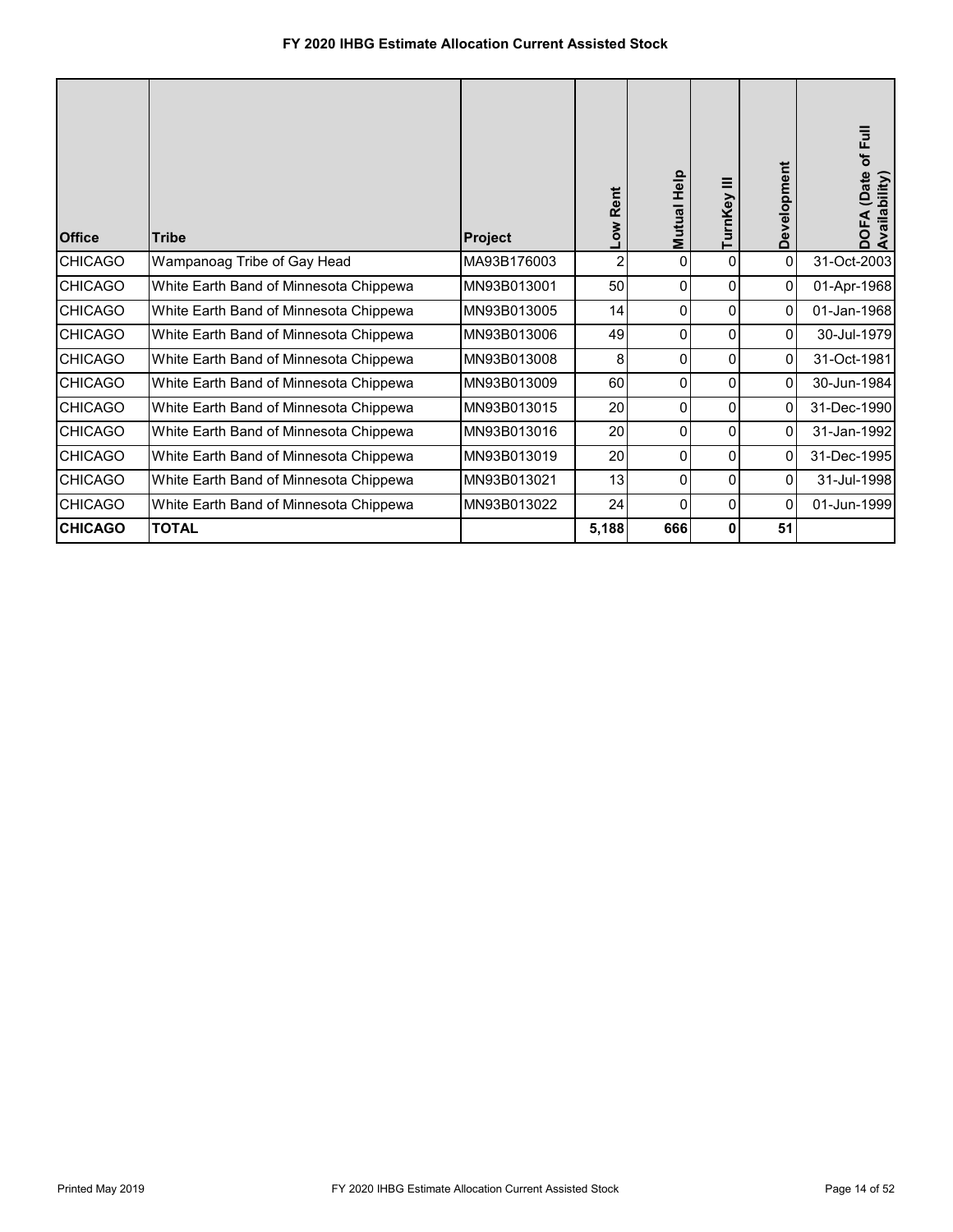| <b>Office</b> | <b>Tribe</b>                          | Project     | Low Rent                | Mutual Help | TurnKey III    | Development    | DOFA (Date of Full<br>Availability) |
|---------------|---------------------------------------|-------------|-------------------------|-------------|----------------|----------------|-------------------------------------|
| <b>DENVER</b> | <b>Blackfeet Tribe</b>                | MT10B008001 | 50                      | 0           | $\mathsf 0$    | $\mathbf 0$    | 31-Jan-1966                         |
| <b>DENVER</b> | <b>Blackfeet Tribe</b>                | MT10B008006 | 55                      | 0           | 0              | 0              | 31-Mar-1971                         |
| <b>DENVER</b> | <b>Blackfeet Tribe</b>                | MT10B008007 | 55                      | 0           | $\pmb{0}$      | 0              | 31-Dec-1973                         |
| <b>DENVER</b> | <b>Blackfeet Tribe</b>                | MT10B008008 | 6                       | 0           | $\pmb{0}$      | $\mathbf 0$    | 30-Jun-1977                         |
| <b>DENVER</b> | <b>Blackfeet Tribe</b>                | MT10B008011 | 14                      | 0           | $\pmb{0}$      | 0              | 31-May-1977                         |
| <b>DENVER</b> | <b>Blackfeet Tribe</b>                | MT10B008012 | 25                      | 0           | $\pmb{0}$      | 0              | 28-Feb-1975                         |
| <b>DENVER</b> | <b>Blackfeet Tribe</b>                | MT10B008013 | 10                      | 0           | $\pmb{0}$      | 0              | 31-May-1975                         |
| <b>DENVER</b> | <b>Blackfeet Tribe</b>                | MT10B008014 | 43                      | 0           | $\pmb{0}$      | 0              | 30-Sep-1975                         |
| <b>DENVER</b> | <b>Blackfeet Tribe</b>                | MT10B008018 | 50                      | 0           | $\pmb{0}$      | 0              | 31-Aug-1981                         |
| <b>DENVER</b> | <b>Blackfeet Tribe</b>                | MT10B008020 | 50                      | 0           | $\pmb{0}$      | 0              | 31-Jul-1982                         |
| <b>DENVER</b> | <b>Blackfeet Tribe</b>                | MT10B008022 | 20                      | 0           | 0              | 0              | 31-Jan-1984                         |
| <b>DENVER</b> | <b>Blackfeet Tribe</b>                | MT10B008023 | 20                      | 0           | $\pmb{0}$      | 0              | 31-Mar-1984                         |
| <b>DENVER</b> | <b>Blackfeet Tribe</b>                | MT10B008024 | 25                      | 0           | 0              | 0              | 30-Nov-1981                         |
| <b>DENVER</b> | <b>Blackfeet Tribe</b>                | MT10B008036 | 11                      | 0           | $\pmb{0}$      | 0              | 31-Oct-1985                         |
| <b>DENVER</b> | <b>Blackfeet Tribe</b>                | MT10B008037 | 10                      | 0           | $\pmb{0}$      | 0              | 30-Sep-1986                         |
| <b>DENVER</b> | <b>Blackfeet Tribe</b>                | MT10B008045 | 50                      | 0           | $\pmb{0}$      | 0              | 31-Jul-1988                         |
| <b>DENVER</b> | <b>Blackfeet Tribe</b>                | MT10B008046 | 50                      | 0           | $\pmb{0}$      | 0              | 30-Sep-1988                         |
| <b>DENVER</b> | <b>Blackfeet Tribe</b>                | MT91B008049 | 10                      | 0           | $\pmb{0}$      | 0              | 30-Apr-1992                         |
| <b>DENVER</b> | <b>Blackfeet Tribe</b>                | MT91B008050 | 50                      | $\mathbf 0$ | $\pmb{0}$      | 0              | 30-Nov-1994                         |
| <b>DENVER</b> | <b>Blackfeet Tribe</b>                | MT91B008051 | 0                       | 29          | $\pmb{0}$      | 0              | 30-Jun-1997                         |
| <b>DENVER</b> | <b>Blackfeet Tribe</b>                | MT91B008052 | 25                      | 0           | 0              | 0              | 30-Jun-1995                         |
| <b>DENVER</b> | <b>Blackfeet Tribe</b>                | MT91B008053 | $\mathsf{O}\xspace$     | 47          | $\overline{0}$ | $\overline{0}$ | 30-Jun-1997                         |
| <b>DENVER</b> | <b>Blackfeet Tribe</b>                | MT91B008055 | 20                      | 0           | 0              | 0              | 31-Mar-2000                         |
| <b>DENVER</b> | <b>Cheyenne River Sioux</b>           | SD10B005001 | 46                      | $\mathbf 0$ | $\pmb{0}$      | 0              | 28-Feb-1966                         |
| <b>DENVER</b> | <b>Cheyenne River Sioux</b>           | SD10B005002 | 32                      | 0           | 0              | 0              | 31-Aug-1968                         |
| <b>DENVER</b> | Cheyenne River Sioux                  | SD10B005004 | 156                     | 0           | 0              | 0              | 31-Dec-1974                         |
| <b>DENVER</b> | <b>Cheyenne River Sioux</b>           | SD10B005005 | 68                      | 0           | 0              | 0              | 31-May-1976                         |
| <b>DENVER</b> | Cheyenne River Sioux                  | SD10B005008 | 53                      | 0           | 0              | 0              | 30-Nov-1977                         |
| <b>DENVER</b> | <b>Cheyenne River Sioux</b>           | SD10B005012 | 58                      | 0           | $\pmb{0}$      | 0              | 30-Sep-1981                         |
| <b>DENVER</b> | <b>Cheyenne River Sioux</b>           | SD10B005014 | 56                      | 0           | 0              | 0              | 30-Sep-1980                         |
| <b>DENVER</b> | <b>Cheyenne River Sioux</b>           | SD10B005016 | 94                      | 0           | 0              | 0              | 31-Dec-1986                         |
| <b>DENVER</b> | <b>Cheyenne River Sioux</b>           | SD91B005020 | 0                       | 0           | 0              | 0              | 30-Sep-1994                         |
| <b>DENVER</b> | Cheyenne River Sioux                  | SD91B005021 | 15                      | 0           | $\pmb{0}$      | 0              | 30-Jun-1994                         |
| <b>DENVER</b> | <b>Cheyenne River Sioux</b>           | SD91B005023 | $\overline{\mathbf{c}}$ | 0           | $\pmb{0}$      | 0              | 31-Aug-1976                         |
| <b>DENVER</b> | <b>Cheyenne River Sioux</b>           | SD91B005024 | 91                      | 0           | 0              | 0              | 30-Sep-1998                         |
| <b>DENVER</b> | <b>Cheyenne River Sioux</b>           | SD91B005026 | 27                      | 0           | 0              | 0              | 30-Apr-1999                         |
| <b>DENVER</b> | Chippewa Cree of the Rocky Boy's Res. | MT10B011007 | 30                      | $\pmb{0}$   | $\pmb{0}$      | 0              | 31-Dec-1971                         |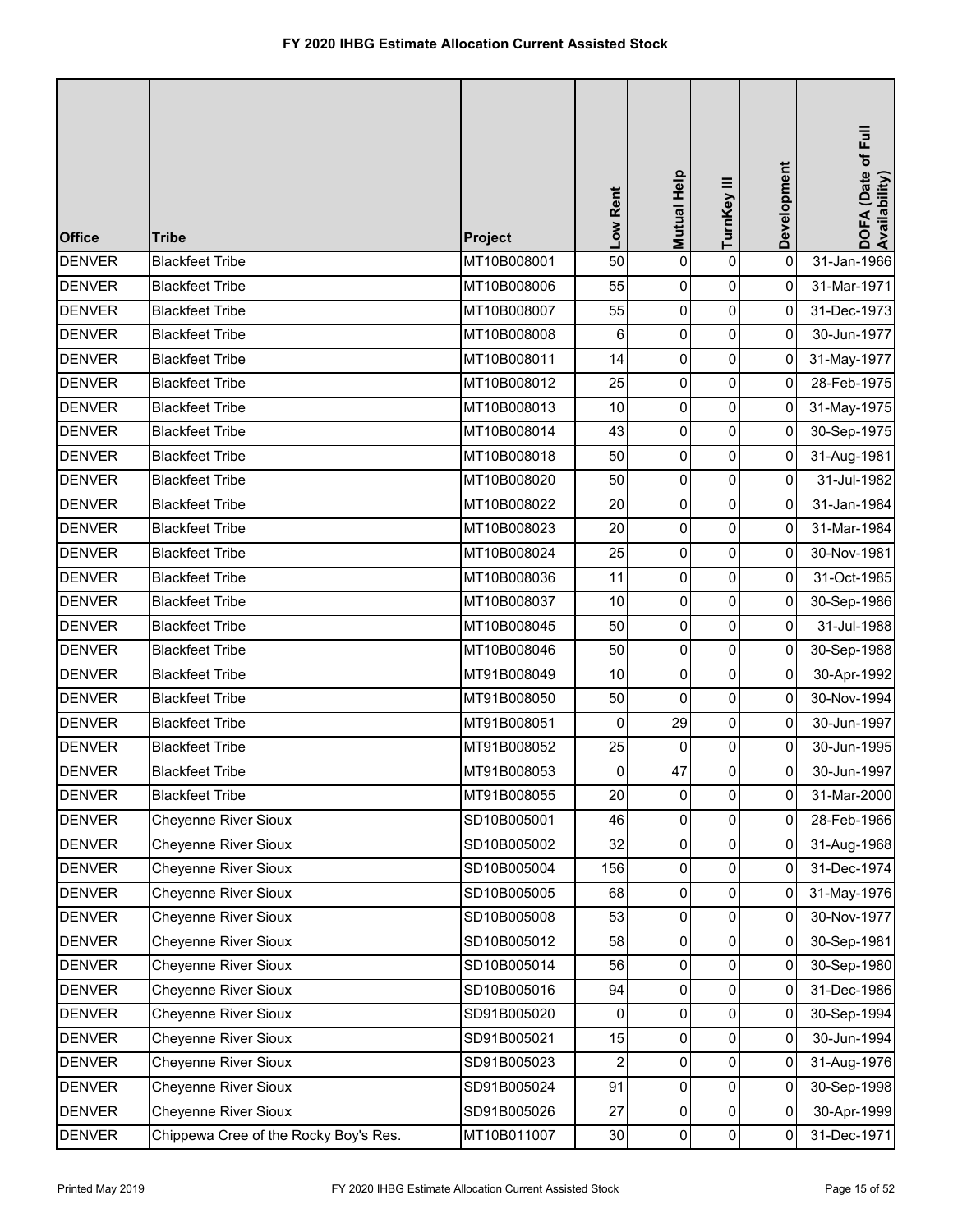| <b>Office</b> | <b>Tribe</b>                          | Project     | Low Rent       | Mutual Help | TurnKey III    | Development    | DOFA (Date of Full<br>Availability) |
|---------------|---------------------------------------|-------------|----------------|-------------|----------------|----------------|-------------------------------------|
| <b>DENVER</b> | Chippewa Cree of the Rocky Boy's Res. | MT10B011012 | 40             | 0           | 0              | 0              | 30-Jan-1980                         |
| <b>DENVER</b> | Chippewa Cree of the Rocky Boy's Res. | MT10B011013 | 36             | 0           | 0              | 0              | 31-May-1986                         |
| <b>DENVER</b> | Chippewa Cree of the Rocky Boy's Res. | MT91B011021 | 43             | 0           | $\overline{0}$ | $\overline{0}$ | 30-Sep-1990                         |
| <b>DENVER</b> | Chippewa Cree of the Rocky Boy's Res. | MT91B011023 | 15             | 0           | 0              | 0              | 30-Aug-1994                         |
| <b>DENVER</b> | Chippewa Cree of the Rocky Boy's Res. | MT91B011024 | 45             | 0           | 0              | $\overline{0}$ | 31-Oct-1995                         |
| <b>DENVER</b> | Chippewa Cree of the Rocky Boy's Res. | MT91B011025 | 20             | 0           | 0              | 0              | 31-Oct-1995                         |
| <b>DENVER</b> | Chippewa Cree of the Rocky Boy's Res. | MT91B011026 | 40             | 0           | 0              | $\overline{0}$ | 31-Dec-1996                         |
| <b>DENVER</b> | Chippewa Cree of the Rocky Boy's Res. | MT91B011027 | 5              | 0           | $\overline{0}$ | $\overline{0}$ | 30-Aug-1994                         |
| <b>DENVER</b> | Chippewa Cree of the Rocky Boy's Res. | MT91B011028 | 22             | 0           | 0              | $\overline{0}$ | 31-Mar-1999                         |
| <b>DENVER</b> | <b>Crow Creek Sioux</b>               | SD10B004001 | 50             | 0           | $\mathbf 0$    | $\overline{0}$ | 30-Apr-1966                         |
| <b>DENVER</b> | Crow Creek Sioux                      | SD10B004003 | 20             | 0           | 0              | $\overline{0}$ | 30-Sep-1969                         |
| <b>DENVER</b> | Crow Creek Sioux                      | SD10B004004 | 6              | 0           | 0              | $\overline{0}$ | 31-Aug-1972                         |
| <b>DENVER</b> | Crow Creek Sioux                      | SD10B004006 | 36             | 0           | $\overline{0}$ | $\overline{0}$ | 31-Dec-1973                         |
| <b>DENVER</b> | Crow Creek Sioux                      | SD10B004008 | 15             | 0           | 0              | $\mathbf 0$    | 30-Nov-1976                         |
| <b>DENVER</b> | <b>Crow Creek Sioux</b>               | SD10B004010 | 31             | 0           | 0              | $\overline{0}$ | 31-Jan-1981                         |
| <b>DENVER</b> | Crow Creek Sioux                      | SD91B004013 | 10             | 0           | 0              |                | 30-Nov-1994                         |
| <b>DENVER</b> | Crow Creek Sioux                      | SD91B004014 | 0              | 0           | 0              | $\mathbf{0}$   | 30-Apr-1994                         |
| <b>DENVER</b> | Crow Creek Sioux                      | SD91B004015 | 0              | 1           | $\overline{0}$ | $\overline{0}$ | 31-Oct-1995                         |
| <b>DENVER</b> | Crow Creek Sioux                      | SD91B004016 | 10             | 0           | 0              | 0              | 31-Mar-1997                         |
| <b>DENVER</b> | <b>Crow Creek Sioux</b>               | SD91B004017 | 20             | 0           | $\overline{0}$ | $\overline{0}$ | 30-Jun-1998                         |
| <b>DENVER</b> | Crow Tribe                            | MT10B014004 | 37             | 0           | 0              | 0              | 31-Dec-1973                         |
| <b>DENVER</b> | Crow Tribe                            | MT10B014006 | 5 <sup>1</sup> | 0           | $\Omega$       | $\overline{0}$ | 31-Dec-1973                         |
| <b>DENVER</b> | Crow Tribe                            | MT10B014008 | 40             | 0           | 0              | $\overline{0}$ | 30-Nov-1979                         |
| <b>DENVER</b> | Crow Tribe                            | MT10B014009 | 14             | 0           | $\pmb{0}$      | $\overline{0}$ | 31-Aug-1981                         |
| <b>DENVER</b> | Crow Tribe                            | MT10B014010 | 44             | 0           | $\mathbf 0$    | $\overline{0}$ | 31-Jul-1981                         |
| <b>DENVER</b> | Crow Tribe                            | MT10B014012 | 4              | 0           | 0              | $\overline{0}$ | 30-Sep-1980                         |
| <b>DENVER</b> | Crow Tribe                            | MT10B014019 | 39             | 0           | 0              | $\overline{0}$ | 31-Oct-1985                         |
| <b>DENVER</b> | Crow Tribe                            | MT91B014024 | 0              | 23          | $\mathbf 0$    | $\overline{0}$ | 31-Jan-1996                         |
| <b>DENVER</b> | Eastern Shoshone                      | WY91B019008 | 0              | 7           | $\pmb{0}$      | $\overline{0}$ | 30-Jun-1995                         |
| <b>DENVER</b> | Eastern Shoshone                      | WY91B019010 | 20             | 0           | $\mathbf 0$    | $\overline{0}$ | 31-Aug-1972                         |
| <b>DENVER</b> | Eastern Shoshone                      | WY91B019011 | 28             | 0           | $\overline{0}$ | $\mathbf{0}$   | 31-Aug-1978                         |
| <b>DENVER</b> | Eastern Shoshone                      | WY91B019012 | 19             | 0           | 0              | $\overline{0}$ | 31-Oct-1983                         |
| <b>DENVER</b> | Eastern Shoshone                      | WY91B019013 | 34             | 0           | $\mathbf 0$    | $\overline{0}$ | 31-Mar-1986                         |
| <b>DENVER</b> | Eastern Shoshone                      | WY91B019014 | 10             | 0           | $\pmb{0}$      | $\overline{0}$ | 30-Sep-1991                         |
| <b>DENVER</b> | Eastern Shoshone                      | WY91B019015 | 0              | 26          | $\overline{0}$ | $\overline{0}$ | 31-Aug-2000                         |
| <b>DENVER</b> | Eastern Shoshone                      | WY91B019016 | 0              | 15          | 0              | 0              | 30-Apr-2002                         |
| <b>DENVER</b> | Flandreau Santee Sioux                | SD10B049002 | 10             | 0           | 0              | $\overline{0}$ | 31-Dec-1979                         |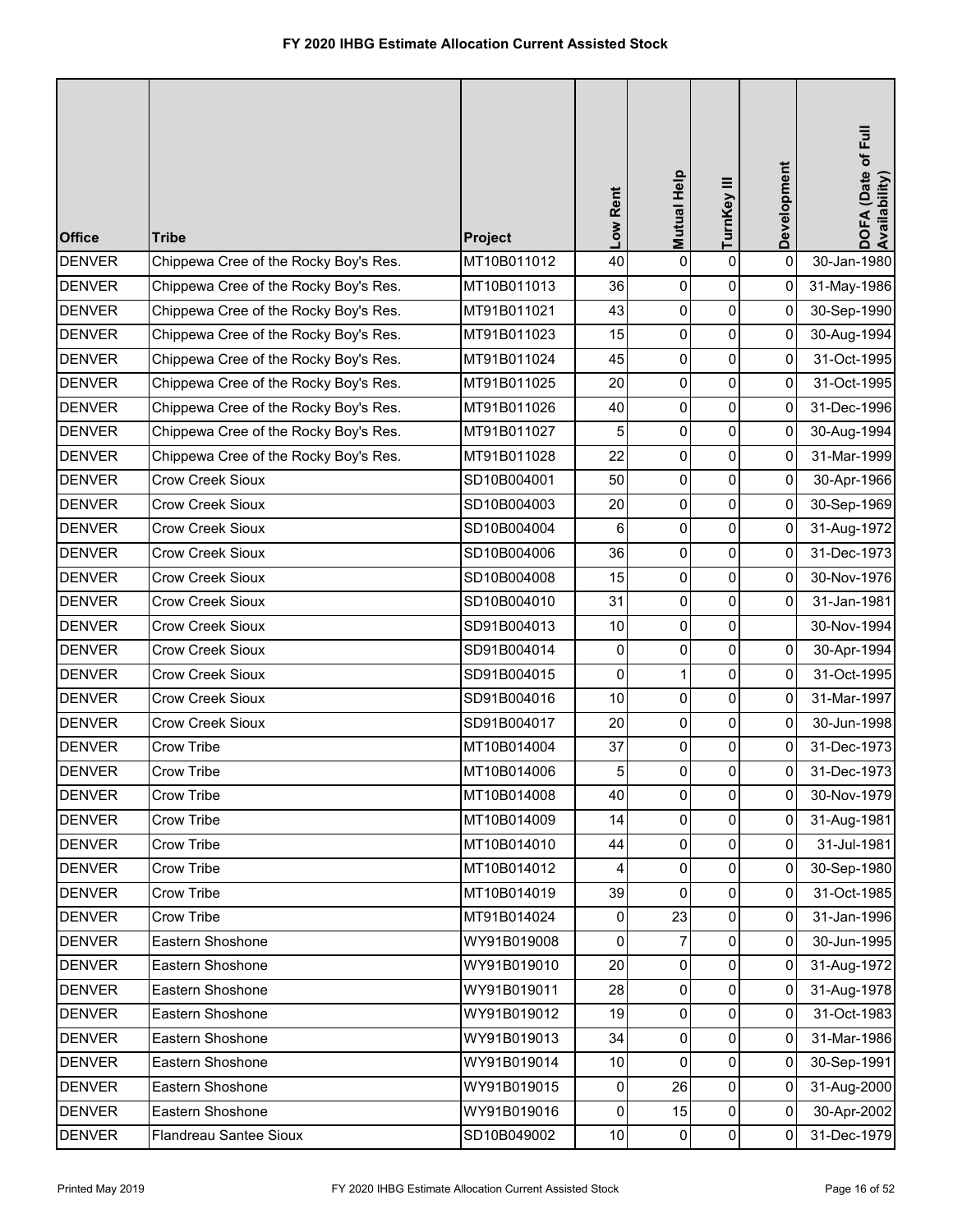| <b>Office</b> | <b>Tribe</b>                    | Project     | Low Rent | Mutual Help    | TurnKey III | Development    | DOFA (Date of Full<br>Availability) |
|---------------|---------------------------------|-------------|----------|----------------|-------------|----------------|-------------------------------------|
| <b>DENVER</b> | <b>Flandreau Santee Sioux</b>   | SD10B049003 | 10       | 0              | $\pmb{0}$   | $\mathbf 0$    | 31-Dec-1980                         |
| <b>DENVER</b> | <b>Flandreau Santee Sioux</b>   | SD10B049005 | 15       | 0              | 0           | 0              | 30-Sep-1985                         |
| <b>DENVER</b> | Flandreau Santee Sioux          | SD91B049007 | 15       | 0              | $\pmb{0}$   | 0              | 24-Feb-1993                         |
| <b>DENVER</b> | Fort Belknap Indian Community   | MT10B010005 | 47       | 0              | $\pmb{0}$   | 0              | 31-Aug-1971                         |
| <b>DENVER</b> | Fort Belknap Indian Community   | MT10B010009 | 47       | 0              | $\pmb{0}$   | 0              | 31-Dec-1976                         |
| <b>DENVER</b> | Fort Belknap Indian Community   | MT10B010012 | 15       | 0              | $\pmb{0}$   | 0              | 30-Nov-1979                         |
| <b>DENVER</b> | Fort Belknap Indian Community   | MT10B010014 | 20       | 0              | $\pmb{0}$   | 0              | 30-Sep-1981                         |
| <b>DENVER</b> | Fort Belknap Indian Community   | MT10B010015 | 10       | 0              | $\pmb{0}$   | 0              | 30-Jun-1982                         |
| <b>DENVER</b> | Fort Belknap Indian Community   | MT10B010016 | 10       | $\pmb{0}$      | $\pmb{0}$   | 0              | 30-Jun-1982                         |
| <b>DENVER</b> | Fort Belknap Indian Community   | MT10B010019 | 14       | 0              | $\pmb{0}$   | 0              | 30-Nov-1984                         |
| <b>DENVER</b> | Fort Belknap Indian Community   | MT10B010020 | 9        | 0              | $\pmb{0}$   | 0              | 30-Nov-1984                         |
| <b>DENVER</b> | Fort Belknap Indian Community   | MT10B010023 | 24       | 0              | $\pmb{0}$   | 0              | 31-Oct-1987                         |
| <b>DENVER</b> | Fort Belknap Indian Community   | MT91B010024 | 0        | 0              | 0           | 0              | 31-Aug-1994                         |
| <b>DENVER</b> | Fort Belknap Indian Community   | MT91B010025 | 0        | 0              | $\pmb{0}$   | 0              | 31-Jul-1994                         |
| <b>DENVER</b> | Fort Belknap Indian Community   | MT91B010026 | 25       | 0              | $\pmb{0}$   | 0              | 31-Dec-1995                         |
| <b>DENVER</b> | Fort Belknap Indian Community   | MT91B010027 | 20       | 0              | $\pmb{0}$   | 0              | 31-Jan-1996                         |
| <b>DENVER</b> | Fort Belknap Indian Community   | MT91B010030 | 1        | 0              | $\pmb{0}$   | 0              | 26-Mar-2002                         |
| <b>DENVER</b> | Fort Peck Assiniboine and Sioux | MT10B009001 | 30       | 0              | 0           | 0              | 31-Jul-1964                         |
| <b>DENVER</b> | Fort Peck Assiniboine and Sioux | MT10B009002 | 26       | 0              | $\pmb{0}$   | 0              | 30-Sep-1964                         |
| <b>DENVER</b> | Fort Peck Assiniboine and Sioux | MT10B009006 | 46       | 0              | $\pmb{0}$   | 0              | 30-Jun-1970                         |
| <b>DENVER</b> | Fort Peck Assiniboine and Sioux | MT10B009010 | 10       | 0              | 0           | 0              | 30-Nov-1975                         |
| <b>DENVER</b> | Fort Peck Assiniboine and Sioux | MT10B009011 | 17       | $\Omega$       | $\pmb{0}$   | 0              | 30-Jun-1978                         |
| <b>DENVER</b> | Fort Peck Assiniboine and Sioux | MT10B009014 | 48       | $\mathbf 0$    | $\mathbf 0$ | 0              | 31-May-1979                         |
| <b>DENVER</b> | Fort Peck Assiniboine and Sioux | MT10B009015 | 46       | $\overline{0}$ | $\pmb{0}$   | $\mathbf 0$    | 31-Mar-1981                         |
| <b>DENVER</b> | Fort Peck Assiniboine and Sioux | MT10B009016 | 0        | 1              | 0           | 0              | 30-May-1980                         |
| <b>DENVER</b> | Fort Peck Assiniboine and Sioux | MT10B009017 | 0        | $\mathbf{1}$   | 0           | 0              | 31-Mar-1982                         |
| <b>DENVER</b> | Fort Peck Assiniboine and Sioux | MT10B009018 | 16       | 0              | 0           | 0              | 28-Feb-1982                         |
| <b>DENVER</b> | Fort Peck Assiniboine and Sioux | MT10B009020 | 16       | 0              | 0           | 0              | 31-Mar-1983                         |
| <b>DENVER</b> | Fort Peck Assiniboine and Sioux | MT10B009021 | 60       | 0              | 0           | 0              | 30-Jun-1983                         |
| <b>DENVER</b> | Fort Peck Assiniboine and Sioux | MT10B009022 | 0        | 3              | 0           | $\overline{0}$ | 30-Sep-1983                         |
| <b>DENVER</b> | Fort Peck Assiniboine and Sioux | MT10B009025 | 38       | 0              | 0           | 0              | 31-Dec-1985                         |
| <b>DENVER</b> | Fort Peck Assiniboine and Sioux | MT10B009031 | 0        | 6              | 0           | 0              | 30-Jun-1989                         |
| <b>DENVER</b> | Fort Peck Assiniboine and Sioux | MT10B009032 | 42       | 0              | $\pmb{0}$   | 0              | 31-Jul-1988                         |
| <b>DENVER</b> | Fort Peck Assiniboine and Sioux | MT91B009033 | 44       | 0              | $\pmb{0}$   | 0              | 31-Dec-1989                         |
| <b>DENVER</b> | Fort Peck Assiniboine and Sioux | MT91B009034 | 0        | $\overline{2}$ | 0           | 0              | 30-Jun-1991                         |
| <b>DENVER</b> | Fort Peck Assiniboine and Sioux | MT91B009035 | 16       | 0              | 0           | 0              | 30-Jun-1993                         |
| <b>DENVER</b> | Fort Peck Assiniboine and Sioux | MT91B009036 | 22       | 0              | $\pmb{0}$   | 0              | 30-Apr-1994                         |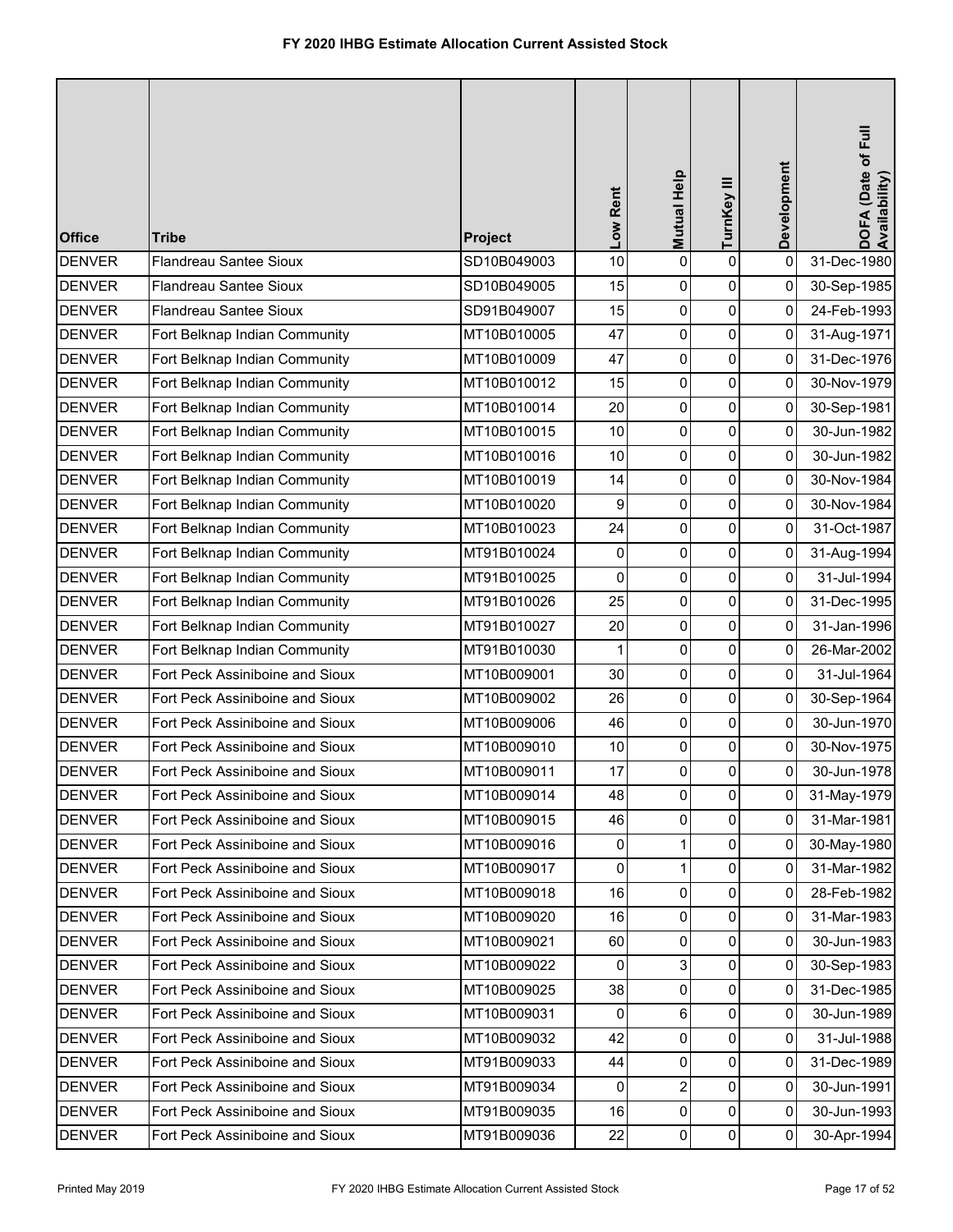| <b>Office</b> | <b>Tribe</b>                    | Project     | Low Rent            | Mutual Help    | TurnKey III         | Development | DOFA (Date of Full<br>Availability) |
|---------------|---------------------------------|-------------|---------------------|----------------|---------------------|-------------|-------------------------------------|
| <b>DENVER</b> | Fort Peck Assiniboine and Sioux | MT91B009037 | 10                  | 0              | $\mathsf 0$         | $\mathbf 0$ | 30-Jun-1995                         |
| <b>DENVER</b> | Fort Peck Assiniboine and Sioux | MT91B009039 | 22                  | 0              | $\pmb{0}$           | 0           | 30-Jun-1995                         |
| <b>DENVER</b> | Fort Peck Assiniboine and Sioux | MT91B009041 | 0                   | $\overline{2}$ | $\pmb{0}$           | 0           | 30-Jun-1978                         |
| <b>DENVER</b> | Fort Peck Assiniboine and Sioux | MT91B009042 | 0                   | $\mathbf{1}$   | $\pmb{0}$           | 0           | 31-Aug-1972                         |
| <b>DENVER</b> | Fort Peck Assiniboine and Sioux | MT91B009043 | $\mathsf{O}\xspace$ | 1              | $\pmb{0}$           | 0           | 31-Aug-1972                         |
| <b>DENVER</b> | Fort Peck Assiniboine and Sioux | MT91B009044 | 0                   | $\overline{2}$ | $\pmb{0}$           | $\mathbf 0$ | 30-Jun-1970                         |
| <b>DENVER</b> | Fort Peck Assiniboine and Sioux | MT91B009046 | 0                   | 3              | $\pmb{0}$           | 0           | 30-Jun-1970                         |
| <b>DENVER</b> | Fort Peck Assiniboine and Sioux | MT91B009047 | 3                   | 0              | $\pmb{0}$           | 0           | 31-Aug-1972                         |
| <b>DENVER</b> | Fort Peck Assiniboine and Sioux | MT91B009048 | 0                   | 10             | $\pmb{0}$           | 0           | 30-Jun-1970                         |
| <b>DENVER</b> | Fort Peck Assiniboine and Sioux | MT91B009049 | 19                  | 0              | $\pmb{0}$           | 0           | 31-Dec-1999                         |
| <b>DENVER</b> | <b>Goshute Reservation</b>      | NV99B015012 | 8                   | 0              | $\pmb{0}$           | 0           | 31-May-1986                         |
| <b>DENVER</b> | <b>Goshute Reservation</b>      | NV99B015016 | 4                   | 0              | $\pmb{0}$           | 0           | 30-Jun-1995                         |
| <b>DENVER</b> | <b>Goshute Reservation</b>      | UT91B034001 | 15                  | 0              | $\pmb{0}$           | 0           | 31-Dec-2000                         |
| <b>DENVER</b> | Lower Brule Sioux               | SD10B003003 | 20                  | 0              | $\pmb{0}$           | 0           | 31-Dec-1970                         |
| <b>DENVER</b> | Lower Brule Sioux               | SD10B003005 | 10                  | 0              | $\pmb{0}$           | 0           | 31-Dec-1974                         |
| <b>DENVER</b> | Lower Brule Sioux               | SD10B003007 | 19                  | 0              | $\pmb{0}$           | 0           | 31-Mar-1977                         |
| <b>DENVER</b> | Lower Brule Sioux               | SD10B003009 | 24                  | 0              | $\pmb{0}$           | 0           | 28-Feb-1980                         |
| <b>DENVER</b> | Lower Brule Sioux               | SD10B003011 | 10                  | 0              | $\pmb{0}$           | 0           | 30-Sep-1981                         |
| <b>DENVER</b> | Lower Brule Sioux               | SD10B003014 | 12                  | 0              | $\pmb{0}$           | 0           | 31-Oct-1985                         |
| <b>DENVER</b> | Lower Brule Sioux               | SD91B003018 | 10                  | $\overline{0}$ | $\pmb{0}$           | 0           | 31-Jul-1990                         |
| <b>DENVER</b> | Lower Brule Sioux               | SD91B003019 | 29                  | 0              | 0                   | 0           | 30-Nov-1995                         |
| <b>DENVER</b> | ower Brule Sioux                | SD91B003020 | 19                  | ΩI             | $\pmb{0}$           | 0           | 30-Nov-1996                         |
| <b>DENVER</b> | Lower Brule Sioux               | SD91B003021 | 0                   | 16             | 0                   | 0           | 31-Dec-1999                         |
| <b>DENVER</b> | Lower Brule Sioux               | SD91B003022 | 7                   | 0              | $\pmb{0}$           | 0           | 30-Jun-2000                         |
| <b>DENVER</b> | Northern Arapahoe               | WY91B018004 | 42                  | 0              | 0                   | 0           | 31-Aug-1972                         |
| <b>DENVER</b> | Northern Arapahoe               | WY91B018014 | 28                  | 0              | 0                   | 0           | 31-Aug-1978                         |
| <b>DENVER</b> | Northern Arapahoe               | WY91B018015 | 23                  | 0              | 0                   | 0           | 30-Nov-1983                         |
| <b>DENVER</b> | Northern Arapahoe               | WY91B018016 | 23                  | 0              | 0                   | 0           | 31-Dec-1984                         |
| <b>DENVER</b> | Northern Arapahoe               | WY91B018017 | 40                  | 0              | $\pmb{0}$           | 0           | 31-Mar-1986                         |
| <b>DENVER</b> | Northern Arapahoe               | WY91B018018 | 10                  | 0              | 0                   | 0           | 30-Sep-1991                         |
| <b>DENVER</b> | Northern Cheyenne               | MT10B012005 | 40                  | 0              | $\pmb{0}$           | 0           | 30-Jun-1973                         |
| <b>DENVER</b> | Northern Cheyenne               | MT10B012013 | 14                  | 0              | 0                   | 0           | 31-May-1981                         |
| <b>DENVER</b> | Northern Cheyenne               | MT10B012020 | 96                  | 0              | $\mathsf{O}\xspace$ | 0           | 31-Mar-1984                         |
| <b>DENVER</b> | Northern Cheyenne               | MT91B012009 | 35                  | 0              | $\pmb{0}$           | 0           | 31-Aug-1978                         |
| <b>DENVER</b> | Northern Cheyenne               | MT91B012026 | 45                  | 0              | 0                   | 0           | 30-Nov-1990                         |
| <b>DENVER</b> | Northern Cheyenne               | MT91B012027 | 0                   | 13             | $\pmb{0}$           | 0           | 29-Feb-1996                         |
| <b>DENVER</b> | Northern Cheyenne               | MT91B012028 | 36                  | 0              | $\pmb{0}$           | 0           | 31-Dec-1991                         |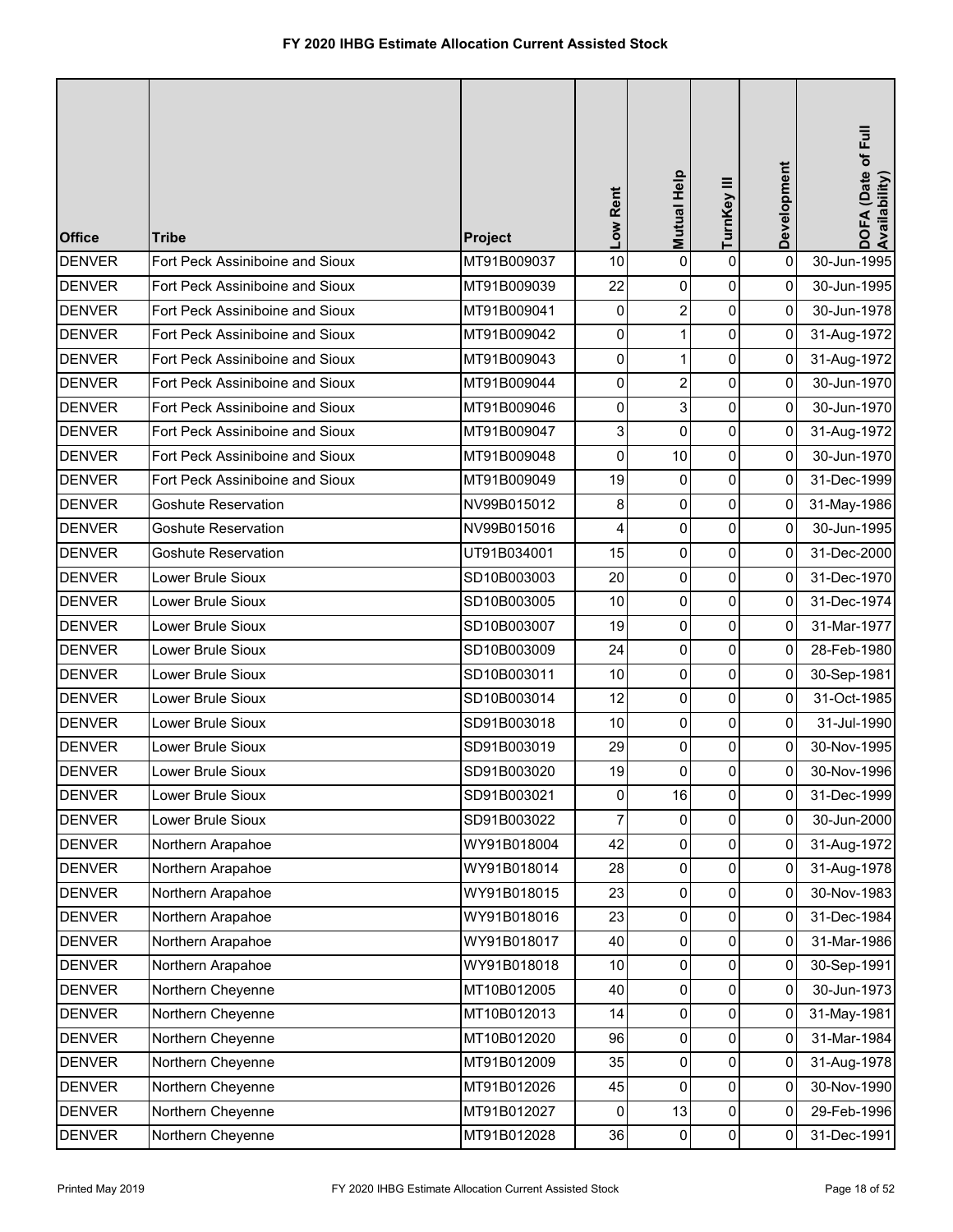| <b>Office</b> | <b>Tribe</b>                | Project     | Low Rent       | Mutual Help    | TurnKey III    | Development    | DOFA (Date of Full<br>Availability) |
|---------------|-----------------------------|-------------|----------------|----------------|----------------|----------------|-------------------------------------|
| <b>DENVER</b> | Northern Cheyenne           | MT91B012029 | 18             | 0              | $\pmb{0}$      | $\pmb{0}$      | 31-May-2001                         |
| <b>DENVER</b> | NW Band of Shoshoni Nation  | UT91B033001 | 15             | 0              | $\pmb{0}$      | 0              | 30-Nov-1999                         |
| <b>DENVER</b> | Oglala Lakota Sioux Tribe   | SD10B001001 | 51             | 0              | $\pmb{0}$      | 0              | 30-Sep-1963                         |
| <b>DENVER</b> | Oglala Lakota Sioux Tribe   | SD10B001002 | 23             | 0              | $\pmb{0}$      | $\mathbf 0$    | 30-Sep-1964                         |
| <b>DENVER</b> | Oglala Lakota Sioux Tribe   | SD10B001003 | 76             | 0              | 0              | 0              | 30-Jun-1966                         |
| <b>DENVER</b> | Oglala Lakota Sioux Tribe   | SD10B001004 | 50             | 0              | $\pmb{0}$      | 0              | 30-Sep-1970                         |
| <b>DENVER</b> | Oglala Lakota Sioux Tribe   | SD10B001005 | 243            | 0              | $\pmb{0}$      | 0              | 31-Mar-1974                         |
| <b>DENVER</b> | Oglala Lakota Sioux Tribe   | SD10B001006 | 99             | 0              | $\pmb{0}$      | 0              | 31-Dec-1974                         |
| <b>DENVER</b> | Oglala Lakota Sioux Tribe   | SD10B001008 | 195            | 0              | $\pmb{0}$      | 0              | 31-May-1973                         |
| <b>DENVER</b> | Oglala Lakota Sioux Tribe   | SD10B001015 | 20             | 0              | 0              | 0              | 31-Mar-1981                         |
| <b>DENVER</b> | Oglala Lakota Sioux Tribe   | SD10B001016 | 50             | 0              | $\pmb{0}$      | 0              | 31-Dec-1979                         |
| <b>DENVER</b> | Oglala Lakota Sioux Tribe   | SD10B001019 | 25             | 0              | $\pmb{0}$      | 0              | 31-Oct-1987                         |
| <b>DENVER</b> | Oglala Lakota Sioux Tribe   | SD10B001020 | 30             | 0              | $\pmb{0}$      | 0              | 31-May-1988                         |
| <b>DENVER</b> | Oglala Lakota Sioux Tribe   | SD10B001023 | 30             | 0              | $\pmb{0}$      | 0              | 31-May-1988                         |
| <b>DENVER</b> | Oglala Lakota Sioux Tribe   | SD10B001024 | 13             | 0              | $\pmb{0}$      | 0              | 31-Oct-1978                         |
| <b>DENVER</b> | Oglala Lakota Sioux Tribe   | SD10B001027 | 24             | 0              | $\pmb{0}$      | 0              | 31-Dec-1981                         |
| <b>DENVER</b> | Oglala Lakota Sioux Tribe   | SD91B001029 | 30             | 0              | $\pmb{0}$      | 0              | 30-Apr-1991                         |
| <b>DENVER</b> | Oglala Lakota Sioux Tribe   | SD91B001030 | 40             | 0              | $\pmb{0}$      | 0              | 30-Jun-1994                         |
| <b>DENVER</b> | Oglala Lakota Sioux Tribe   | SD91B001032 | 45             | $\mathbf 0$    | $\pmb{0}$      | 0              | 31-Mar-1995                         |
| <b>DENVER</b> | Oglala Lakota Sioux Tribe   | SD91B001033 | 0              | 40             | 0              | 0              | 31-Jul-1996                         |
| <b>DENVER</b> | Oglala Lakota Sioux Tribe   | SD91B001034 | 0              | 40             | 0              | 0              | 30-Sep-1998                         |
| <b>DENVER</b> | Oglala Lakota Sioux Tribe   | SD91B001035 | 40             | 0              | 0              | 0              | 30-Jun-1997                         |
| <b>DENVER</b> | Oglala Lakota Sioux Tribe   | SD91B001036 | $\overline{0}$ | 25             | $\mathsf{O}$   | 0              | 31-Aug-1998                         |
| <b>DENVER</b> | Oglala Lakota Sioux Tribe   | SD91B001037 | 20             | $\Omega$       | $\pmb{0}$      | $\Omega$       | 30-Jun-1997                         |
| <b>DENVER</b> | Oglala Lakota Sioux Tribe   | SD91B001038 | $\mathbf{0}$   | 18             | 0              | 0              | 20-Feb-2001                         |
| <b>DENVER</b> | Oglala Lakota Sioux Tribe   | SD91B001039 | 54             | $\Omega$       | 0              | 6              | 31-Dec-2001                         |
| <b>DENVER</b> | Omaha Tribe                 | NE10B013001 | 21             | 0              | 0              | 0              | 30-Jun-1965                         |
| <b>DENVER</b> | Omaha Tribe                 | NE10B013002 | 30             | $\overline{0}$ | 0              | $\overline{0}$ | 31-May-1971                         |
| <b>DENVER</b> | Omaha Tribe                 | NE10B013003 | 75             | $\Omega$       | $\mathbf 0$    | $\Omega$       | 31-Jul-1974                         |
| <b>DENVER</b> | Omaha Tribe                 | NE10B013004 | 37             | 0              | 0              | 0              | 30-Sep-1980                         |
| <b>DENVER</b> | Paiute Indian Tribe of Utah | UT10B010006 | 24             | $\overline{0}$ | 0              | 0              | 31-Dec-1988                         |
| <b>DENVER</b> | Paiute Indian Tribe of Utah | UT91B010007 | 32             | 0              | 0              | 0              | 31-Jul-1988                         |
| <b>DENVER</b> | Paiute Indian Tribe of Utah | UT91B010008 | 20             | 0              | 0              | $\mathbf 0$    | 30-Nov-1992                         |
| <b>DENVER</b> | Paiute Indian Tribe of Utah | UT91B010010 | 18             | $\overline{0}$ | $\pmb{0}$      | 0              | 30-Sep-1993                         |
| <b>DENVER</b> | Paiute Indian Tribe of Utah | UT91B010011 | 14             | 0              | 0              | 0              | 30-Sep-1995                         |
| <b>DENVER</b> | Paiute Indian Tribe of Utah | UT91B010012 | 13             | $\Omega$       | $\pmb{0}$      | 0              | 01-Dec-1996                         |
| <b>DENVER</b> | Paiute Indian Tribe of Utah | UT91B010013 | 1              | 0              | $\overline{0}$ | 0              | 31-Dec-1980                         |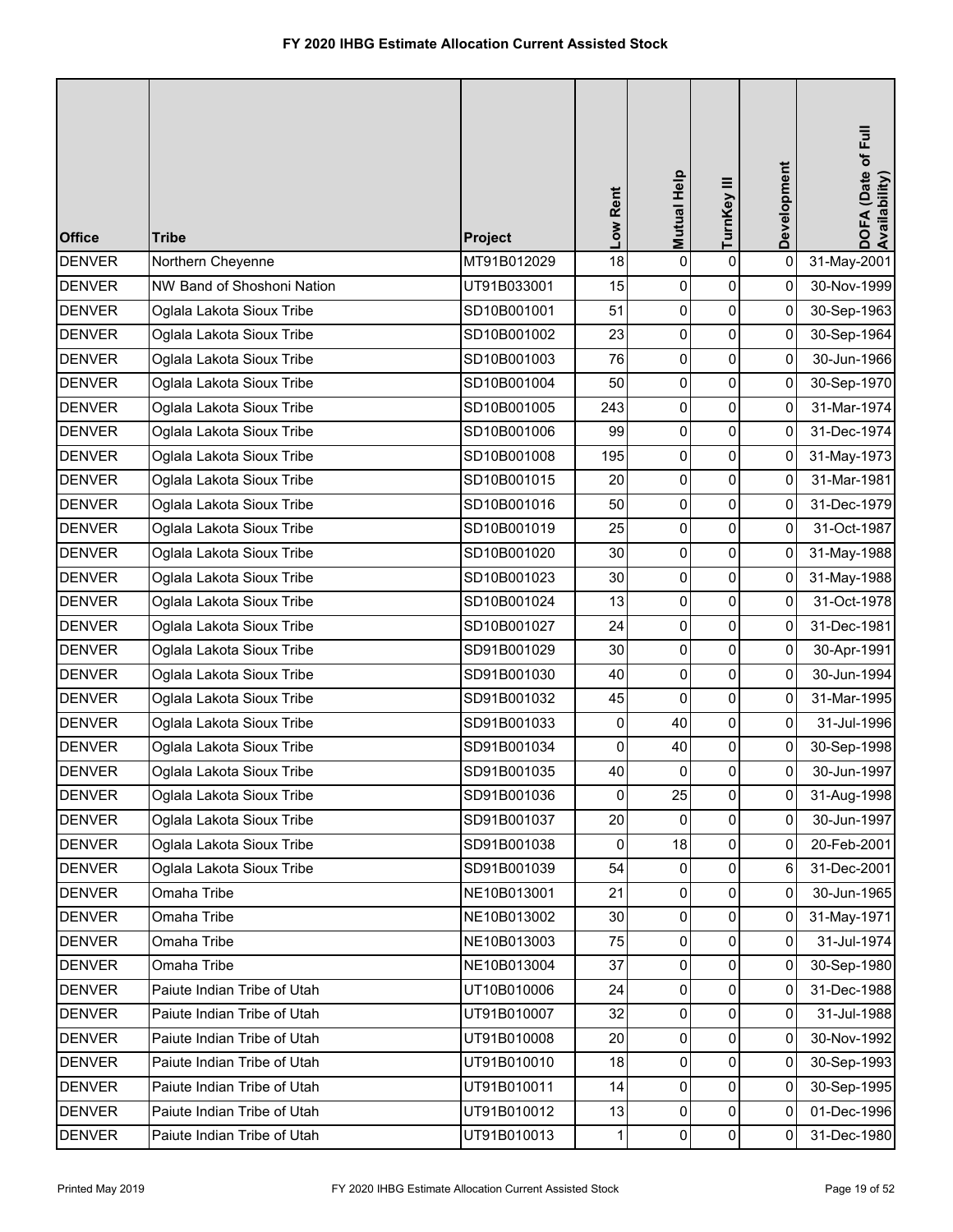| <b>Office</b> | <b>Tribe</b>                | Project     | Low Rent  | Mutual Help | TurnKey III    | Development    | DOFA (Date of Full<br>Availability) |
|---------------|-----------------------------|-------------|-----------|-------------|----------------|----------------|-------------------------------------|
| <b>DENVER</b> | Paiute Indian Tribe of Utah | UT91B010015 | 1         | 0           | 0              | $\pmb{0}$      | 31-Oct-1976                         |
| <b>DENVER</b> | Paiute Indian Tribe of Utah | UT91B010017 | 11        | 0           | 0              | 0              | 30-Sep-1997                         |
| <b>DENVER</b> | Paiute Indian Tribe of Utah | UT91B010017 | 5         | 0           | 0              | $\overline{0}$ | 31-Oct-1999                         |
| <b>DENVER</b> | Paiute Indian Tribe of Utah | UT91B010020 | 1         | 0           | 0              | $\mathbf 0$    | 31-Jul-1988                         |
| <b>DENVER</b> | Paiute Indian Tribe of Utah | UT91B010021 | 20        | 0           | $\mathbf 0$    | $\overline{0}$ | 30-Sep-2002                         |
| <b>DENVER</b> | Ponca Tribe of Nebraska     | NE91B183001 | 12        | 0           | 0              | 0              | 30-Jun-1997                         |
| <b>DENVER</b> | Ponca Tribe of Nebraska     | NE91B183002 | 0         | 5           | 0              | $\overline{0}$ | 31-Dec-1996                         |
| <b>DENVER</b> | Ponca Tribe of Nebraska     | NE91B183003 | 4         | 0           | 0              | $\overline{0}$ | 30-Jun-1997                         |
| <b>DENVER</b> | Ponca Tribe of Nebraska     | NE91B183004 | $\pmb{0}$ | 6           | 0              | $\overline{0}$ | 31-Dec-1996                         |
| <b>DENVER</b> | Ponca Tribe of Nebraska     | NE91B183005 | 22        | 0           | $\mathbf 0$    | $\overline{0}$ | 31-Dec-1996                         |
| <b>DENVER</b> | Ponca Tribe of Nebraska     | NE91B183006 | 0         | 11          | 0              | $\overline{0}$ | 31-Dec-1996                         |
| <b>DENVER</b> | Rosebud Sioux               | SD10B002001 | 38        | 0           | 0              | $\overline{0}$ | 31-Dec-1966                         |
| <b>DENVER</b> | Rosebud Sioux               | SD10B002002 | 14        | 0           | $\overline{0}$ | $\overline{0}$ | 31-Dec-1966                         |
| <b>DENVER</b> | Rosebud Sioux               | SD10B002003 | 26        | 0           | $\pmb{0}$      | $\overline{0}$ | 31-Dec-1966                         |
| <b>DENVER</b> | Rosebud Sioux               | SD10B002004 | 14        | 0           | $\mathbf 0$    | $\overline{0}$ | 31-Dec-1966                         |
| <b>DENVER</b> | Rosebud Sioux               | SD10B002007 | 62        | 0           | 0              | 0              | 30-Nov-1978                         |
| <b>DENVER</b> | Rosebud Sioux               | SD10B002009 | 90        | 0           | 0              | $\overline{0}$ | 30-Sep-1978                         |
| <b>DENVER</b> | Rosebud Sioux               | SD10B002011 | 80        | 0           | $\pmb{0}$      | $\overline{0}$ | 30-Sep-1979                         |
| <b>DENVER</b> | Rosebud Sioux               | SD10B002013 | 60        | 0           | 0              | $\overline{0}$ | 30-Sep-1980                         |
| <b>DENVER</b> | Rosebud Sioux               | SD10B002014 | 120       | 0           | $\overline{0}$ | $\overline{0}$ | 31-Dec-1979                         |
| <b>DENVER</b> | Rosebud Sioux               | SD10B002016 | 31        | 0           | 0              | 0              | 31-Aug-1985                         |
| <b>DENVER</b> | Rosebud Sioux               | SD10B002017 | 48        | $\Omega$    | $\Omega$       | $\overline{0}$ | 30-Sep-1985                         |
| <b>DENVER</b> | Rosebud Sioux               | SD10B002020 | 132       | 0           | 0              | $\overline{0}$ | 28-Feb-1986                         |
| <b>DENVER</b> | Rosebud Sioux               | SD91B002027 | 70        | 0           | 0              | $\overline{0}$ | 31-Mar-1990                         |
| <b>DENVER</b> | Rosebud Sioux               | SD91B002030 | 20        | 0           | $\overline{0}$ | $\overline{0}$ | 31-May-1992                         |
| <b>DENVER</b> | Rosebud Sioux               | SD91B002031 | 0         | 20          | $\overline{0}$ | $\overline{0}$ | 31-Aug-1996                         |
| <b>DENVER</b> | Rosebud Sioux               | SD91B002032 | 0         | 28          | 0              | $\overline{0}$ | 31-Aug-1999                         |
| <b>DENVER</b> | Rosebud Sioux               | SD91B002033 | 13        | 0           | $\overline{0}$ | $\Omega$       | 30-Sep-1999                         |
| <b>DENVER</b> | Rosebud Sioux               | SD91B002034 | 0         | 10          | 0              | 0              | 30-Sep-1999                         |
| <b>DENVER</b> | Salish and Kootenai Tribes  | MT10B013003 | 40        | 0           | $\overline{0}$ | $\overline{0}$ | 30-Nov-1974                         |
| <b>DENVER</b> | Salish and Kootenai Tribes  | MT10B013005 | 7         | 0           | $\overline{0}$ | $\Omega$       | 30-Jun-1976                         |
| <b>DENVER</b> | Salish and Kootenai Tribes  | MT10B013006 | 7         | 0           | 0              | $\Omega$       | 31-Aug-1976                         |
| <b>DENVER</b> | Salish and Kootenai Tribes  | MT10B013007 | 22        | 0           | $\mathbf 0$    | $\overline{0}$ | 31-Oct-1976                         |
| <b>DENVER</b> | Salish and Kootenai Tribes  | MT10B013008 | 9         | 0           | $\pmb{0}$      | $\overline{0}$ | 30-Jun-1977                         |
| <b>DENVER</b> | Salish and Kootenai Tribes  | MT10B013009 | 20        | 0           | $\overline{0}$ | 0              | 30-Sep-1977                         |
| <b>DENVER</b> | Salish and Kootenai Tribes  | MT10B013010 | 35        | 0           | 0              | $\overline{0}$ | 31-Aug-1978                         |
| <b>DENVER</b> | Salish and Kootenai Tribes  | MT10B013014 | 10        | 0           | $\overline{0}$ | $\Omega$       | 30-May-1979                         |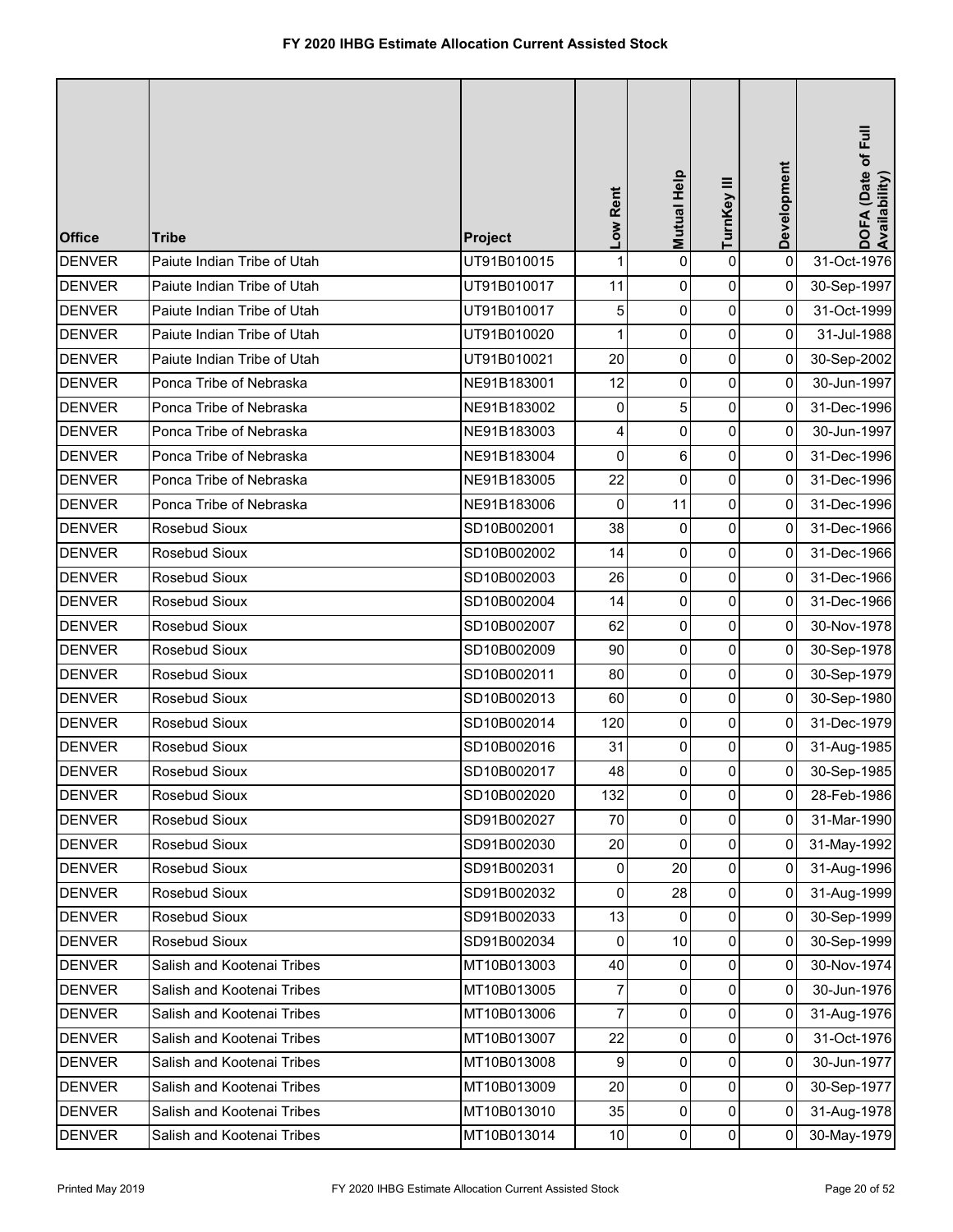| <b>Office</b> | <b>Tribe</b>               | Project     | Low Rent        | Mutual Help    | TurnKey III    | Development    | DOFA (Date of Full<br>Availability) |
|---------------|----------------------------|-------------|-----------------|----------------|----------------|----------------|-------------------------------------|
| <b>DENVER</b> | Salish and Kootenai Tribes | MT10B013018 | 40              | 0              | 0              | 0              | 28-Feb-1981                         |
| <b>DENVER</b> | Salish and Kootenai Tribes | MT10B013019 | 6               | 0              | 0              | 0              | 30-Jun-1981                         |
| <b>DENVER</b> | Salish and Kootenai Tribes | MT10B013020 | 27              | 0              | $\overline{0}$ | $\overline{0}$ | 30-Nov-1981                         |
| <b>DENVER</b> | Salish and Kootenai Tribes | MT10B013022 | 4               | $\overline{0}$ | $\mathbf 0$    | 0              | 31-Aug-1982                         |
| <b>DENVER</b> | Salish and Kootenai Tribes | MT10B013023 | 57              | 0              | 0              | $\overline{0}$ | 30-Nov-1983                         |
| <b>DENVER</b> | Salish and Kootenai Tribes | MT10B013025 | 20              | 0              | 0              | 0              | 31-Oct-1984                         |
| <b>DENVER</b> | Salish and Kootenai Tribes | MT10B013027 | 5               | 0              | 0              | $\overline{0}$ | 30-Apr-1987                         |
| <b>DENVER</b> | Salish and Kootenai Tribes | MT10B013028 | 31              | 0              | $\mathbf 0$    | $\overline{0}$ | 30-Jun-1986                         |
| <b>DENVER</b> | Salish and Kootenai Tribes | MT91B013030 | 28              | 0              | 0              | $\overline{0}$ | 30-Jun-1989                         |
| <b>DENVER</b> | Salish and Kootenai Tribes | MT91B013031 | 36              | 0              | 0              | $\Omega$       | 30-Jun-1990                         |
| <b>DENVER</b> | Salish and Kootenai Tribes | MT91B013038 | 10              | 0              | 0              | $\overline{0}$ | 30-Sep-1998                         |
| <b>DENVER</b> | Santee Sioux Tribe         | NE10B105001 | 36              | 0              | 0              | $\overline{0}$ | 31-Oct-1971                         |
| <b>DENVER</b> | Santee Sioux Tribe         | NE10B105002 | 30              | 0              | $\mathbf 0$    | $\overline{0}$ | 31-Jan-1974                         |
| <b>DENVER</b> | Santee Sioux Tribe         | NE10B105003 | 10              | 0              | 0              | $\overline{0}$ | 30-Sep-1977                         |
| <b>DENVER</b> | Santee Sioux Tribe         | NE10B105005 | 10              | 0              | 0              | $\overline{0}$ | 31-Oct-1984                         |
| <b>DENVER</b> | Santee Sioux Tribe         | NE91B105006 | 15              | 0              | 0              | $\overline{0}$ | 30-Jun-1994                         |
| <b>DENVER</b> | Santee Sioux Tribe         | NE91B105008 | 0               | 1              | 0              | $\overline{0}$ | 30-Jun-1999                         |
| <b>DENVER</b> | Sisseton-Wahpeton Sioux    | SD10B015001 | 100             | 0              | 0              | 0              | 30-Jun-1971                         |
| <b>DENVER</b> | Sisseton-Wahpeton Sioux    | SD10B015002 | 80              | 0              | 0              | 0              | 31-Jul-1972                         |
| <b>DENVER</b> | Sisseton-Wahpeton Sioux    | SD10B015003 | 60              | 0              | 0              | $\Omega$       | 31-Jul-1973                         |
| <b>DENVER</b> | Sisseton-Wahpeton Sioux    | SD10B015004 | 35              | 0              | 0              | 0              | 31-Mar-1976                         |
| <b>DENVER</b> | Sisseton-Wahpeton Sioux    | SD10B015007 | 90 <sup>1</sup> | 0              | $\Omega$       | $\overline{0}$ | 31-Oct-1978                         |
| <b>DENVER</b> | Sisseton-Wahpeton Sioux    | SD10B015008 | 55              | 0              | $\mathbf 0$    | $\overline{0}$ | 30-Sep-1979                         |
| <b>DENVER</b> | Sisseton-Wahpeton Sioux    | SD10B015010 | 58              | 0              | $\mathbf 0$    | $\overline{0}$ | 30-Oct-1980                         |
| <b>DENVER</b> | Sisseton-Wahpeton Sioux    | SD91B015019 | 0               | 0              | 0              | 3              | 31-May-1997                         |
| <b>DENVER</b> | Southern Ute Tribe         | CO10B010003 | 25              | 0              | 0              | $\overline{0}$ | 31-Aug-1970                         |
| <b>DENVER</b> | Southern Ute Tribe         | CO10B010004 | 40              | 0              | 0              | $\overline{0}$ | 28-Feb-1977                         |
| <b>DENVER</b> | Southern Ute Tribe         | CO10B010006 | 16              | 0              | $\mathbf 0$    | $\overline{0}$ | 30-Jun-1978                         |
| <b>DENVER</b> | Southern Ute Tribe         | CO10B010008 | 20              | 0              | $\overline{0}$ | $\overline{0}$ | 31-Oct-1981                         |
| <b>DENVER</b> | Southern Ute Tribe         | CO91B010011 | 10              | 0              | 0              | $\overline{0}$ | 31-Oct-1990                         |
| <b>DENVER</b> | Southern Ute Tribe         | CO91B010013 | 0               | 0              | $\overline{0}$ | $\overline{0}$ | 31-Aug-1994                         |
| <b>DENVER</b> | Southern Ute Tribe         | CO91B010014 | 0               | 15             | 0              | $\mathbf{0}$   | 30-Sep-1995                         |
| <b>DENVER</b> | Spirit Lake Sioux Tribe    | ND10B008001 | 60              | 0              | 0              | $\overline{0}$ | 31-Oct-1968                         |
| <b>DENVER</b> | Spirit Lake Sioux Tribe    | ND10B008004 | 48              | 0              | $\mathbf 0$    | $\overline{0}$ | 31-Aug-1974                         |
| <b>DENVER</b> | Spirit Lake Sioux Tribe    | ND10B008005 | 27              | 0              | $\overline{0}$ | $\overline{0}$ | 31-May-1972                         |
| <b>DENVER</b> | Spirit Lake Sioux Tribe    | ND10B008007 | 20              | 0              | 0              | $\overline{0}$ | 30-Nov-1977                         |
| <b>DENVER</b> | Spirit Lake Sioux Tribe    | ND10B008008 | 50              | 0              | $\overline{0}$ | $\overline{0}$ | 31-Aug-1979                         |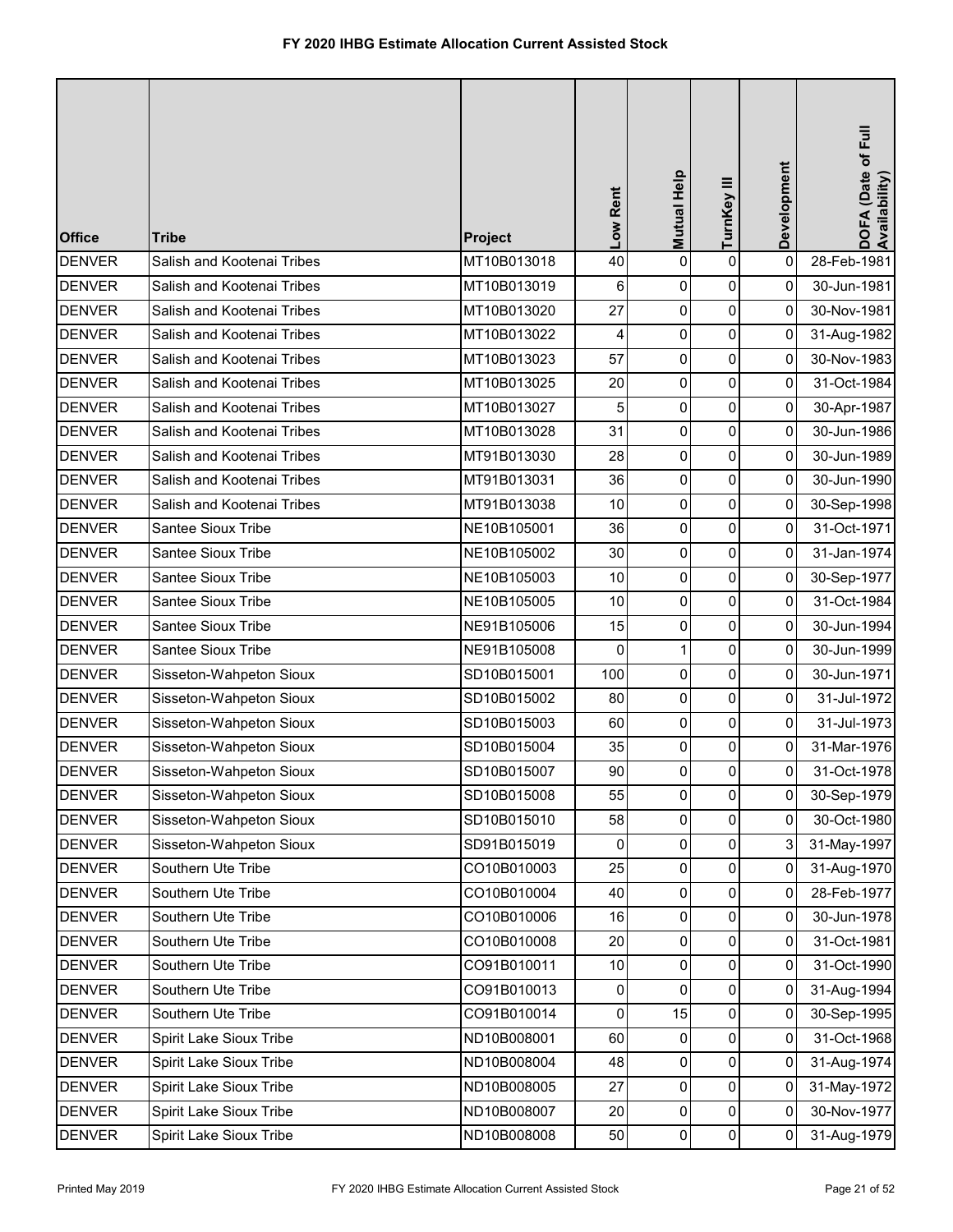| <b>Office</b> | <b>Tribe</b>                          | Project     | Low Rent       | Mutual Help | TurnKey III         | Development    | DOFA (Date of Full<br>Availability) |
|---------------|---------------------------------------|-------------|----------------|-------------|---------------------|----------------|-------------------------------------|
| <b>DENVER</b> | Spirit Lake Sioux Tribe               | ND10B008009 | 50             | 0           | $\pmb{0}$           | $\pmb{0}$      | 30-Jun-1981                         |
| <b>DENVER</b> | Spirit Lake Sioux Tribe               | ND10B008010 | 14             | 0           | 0                   | 0              | 31-Jan-1985                         |
| <b>DENVER</b> | Spirit Lake Sioux Tribe               | ND10B008011 | 14             | 0           | $\overline{0}$      | 0              | 31-Jan-1985                         |
| <b>DENVER</b> | Spirit Lake Sioux Tribe               | ND10B008012 | 25             | 0           | $\mathsf{O}\xspace$ | 0              | 31-Jul-1987                         |
| <b>DENVER</b> | Spirit Lake Sioux Tribe               | ND91B008014 | 20             | 0           | $\pmb{0}$           | 0              | 31-Jan-1993                         |
| <b>DENVER</b> | Spirit Lake Sioux Tribe               | ND91B008015 | 0              | 6           | $\overline{0}$      | 1              | 29-Sep-1997                         |
| <b>DENVER</b> | <b>Standing Rock Sioux</b>            | SD10B006001 | 56             | 0           | $\pmb{0}$           | 0              | 31-Jan-1965                         |
| <b>DENVER</b> | <b>Standing Rock Sioux</b>            | SD10B006002 | 109            | 0           | $\overline{0}$      | 0              | 31-Aug-1971                         |
| <b>DENVER</b> | <b>Standing Rock Sioux</b>            | SD10B006003 | 10             | 0           | $\overline{0}$      | 0              | 31-Aug-1974                         |
| <b>DENVER</b> | <b>Standing Rock Sioux</b>            | SD10B006005 | 85             | 0           | $\overline{0}$      | 0              | 30-Nov-1974                         |
| <b>DENVER</b> | <b>Standing Rock Sioux</b>            | SD10B006007 | 64             | 0           | $\overline{0}$      | 0              | 31-Dec-1975                         |
| <b>DENVER</b> | <b>Standing Rock Sioux</b>            | SD10B006008 | 84             | 0           | $\pmb{0}$           | 0              | 30-Sep-1973                         |
| <b>DENVER</b> | <b>Standing Rock Sioux</b>            | SD10B006009 | 10             | 0           | $\overline{0}$      | 0              | 28-Feb-1977                         |
| <b>DENVER</b> | <b>Standing Rock Sioux</b>            | SD10B006012 | 50             | 0           | $\overline{0}$      | 0              | 31-May-1979                         |
| <b>DENVER</b> | <b>Standing Rock Sioux</b>            | SD10B006013 | 15             | 0           | $\overline{0}$      | $\overline{0}$ | 30-Oct-1981                         |
| <b>DENVER</b> | <b>Standing Rock Sioux</b>            | SD10B006014 | 19             | 0           | $\overline{0}$      | 0              | 31-Dec-1980                         |
| <b>DENVER</b> | <b>Standing Rock Sioux</b>            | SD10B006016 | 5              | 0           | $\pmb{0}$           | 0              | 30-Jun-1985                         |
| <b>DENVER</b> | <b>Standing Rock Sioux</b>            | SD10B006021 | 39             | 0           | $\overline{0}$      | 0              | 30-Sep-1986                         |
| <b>DENVER</b> | <b>Standing Rock Sioux</b>            | SD10B006022 | 26             | 0           | $\pmb{0}$           | 0              | 31-Jul-1987                         |
| <b>DENVER</b> | <b>Standing Rock Sioux</b>            | SD91B006026 | 0              | 39          | 0                   | 0              | 31-Dec-1999                         |
| <b>DENVER</b> | <b>Standing Rock Sioux</b>            | SD91B006028 | 0              | $\mathbf 0$ | 0                   | 24             |                                     |
| <b>DENVER</b> | <b>Standing Rock Sioux</b>            | SD91B006029 | 24             | 0           | $\overline{0}$      | $\overline{0}$ | 31-Oct-1997                         |
| <b>DENVER</b> | <b>Standing Rock Sioux</b>            | SD91B006030 | $\mathbf 0$    | 20          | $\overline{0}$      | $\overline{0}$ | 31-Dec-1999                         |
| <b>DENVER</b> | <b>Standing Rock Sioux</b>            | SD91B006031 | $\mathbf{1}$   | $\Omega$    | $\overline{0}$      | $\Omega$       | 31-Jan-1997                         |
| <b>DENVER</b> | <b>Standing Rock Sioux</b>            | SD91B006032 | $\overline{0}$ | 39          | $\overline{0}$      | 0              | 31-Dec-1997                         |
| <b>DENVER</b> | <b>Standing Rock Sioux</b>            | SD91B006033 | $\overline{0}$ | 17          | $\overline{0}$      | 0              | 30-Mar-1999                         |
| <b>DENVER</b> | <b>Standing Rock Sioux</b>            | SD91B006034 | 0              | 0           | 0                   | 6              |                                     |
| <b>DENVER</b> | <b>Standing Rock Sioux</b>            | SD91B006035 | 0              | 0           | $\overline{0}$      | 16             | 30-Jun-1999                         |
| <b>DENVER</b> | <b>Standing Rock Sioux</b>            | SD91B006036 | $\overline{0}$ | 0           | $\overline{0}$      | 33             |                                     |
| <b>DENVER</b> | Three Affiliated Tribes Fort Berthold | ND10B005001 | 60             | 0           | $\overline{0}$      | 0              | 31-Dec-1967                         |
| <b>DENVER</b> | Three Affiliated Tribes Fort Berthold | ND10B005003 | 20             | 0           | $\overline{0}$      | 0              | 30-Sep-1969                         |
| <b>DENVER</b> | Three Affiliated Tribes Fort Berthold | ND10B005004 | 120            | 0           | 0                   | 0              | 30-Dec-1971                         |
| <b>DENVER</b> | Three Affiliated Tribes Fort Berthold | ND10B005009 | 64             | 0           | $\overline{0}$      | $\overline{0}$ | 30-Jun-1980                         |
| <b>DENVER</b> | Three Affiliated Tribes Fort Berthold | ND10B005011 | 39             | 0           | $\overline{0}$      | $\overline{0}$ | 31-Dec-1981                         |
| <b>DENVER</b> | Three Affiliated Tribes Fort Berthold | ND10B005015 | 54             | 0           | $\overline{0}$      | 0              | 30-Jul-1987                         |
| <b>DENVER</b> | Three Affiliated Tribes Fort Berthold | ND10B005019 | 9              | 0           | $\overline{0}$      | 0              | 31-Jan-1987                         |
| <b>DENVER</b> | Three Affiliated Tribes Fort Berthold | ND91B005022 | $\overline{0}$ | 19          | $\overline{0}$      | $\overline{0}$ | 31-Mar-1995                         |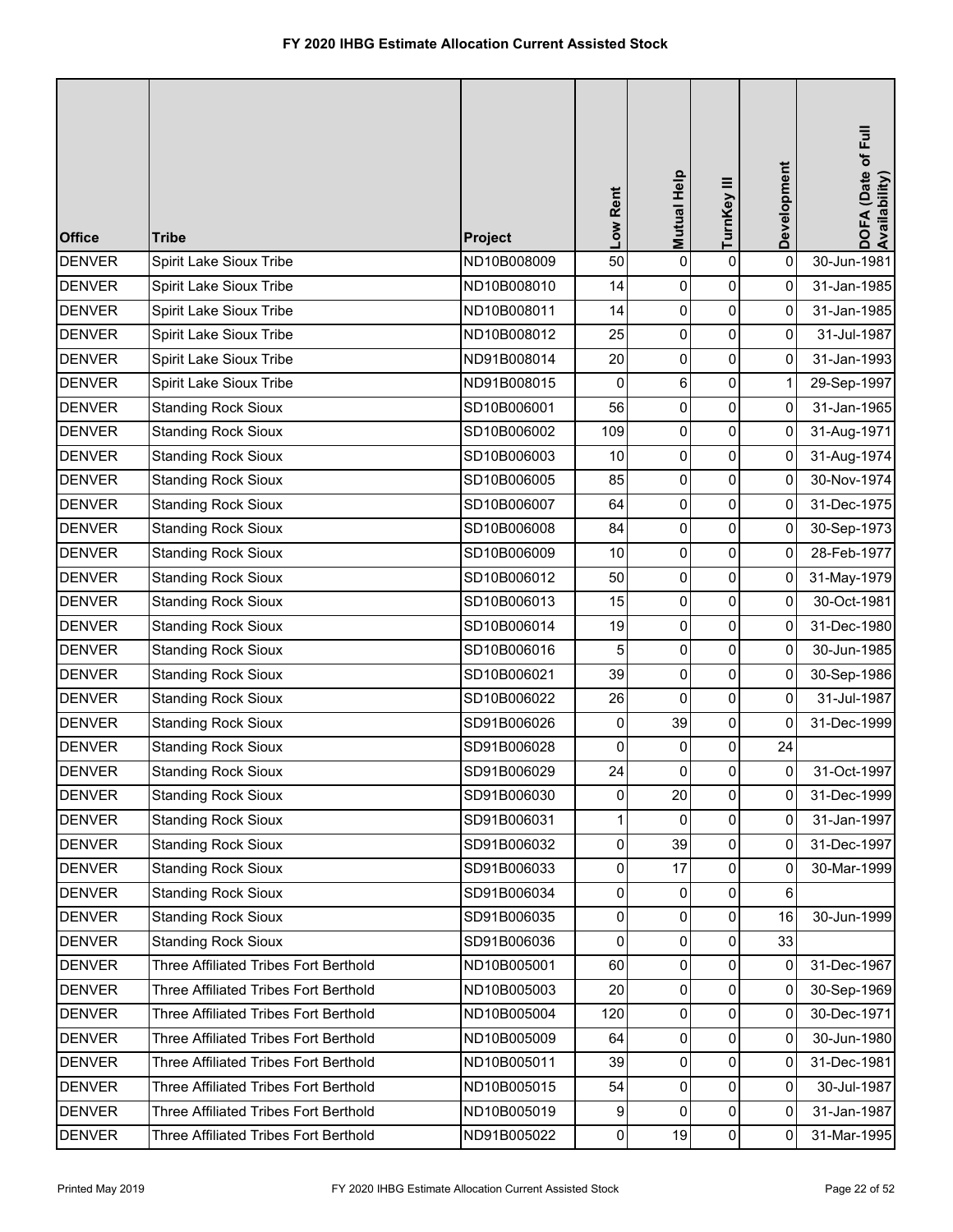| <b>Office</b> | <b>Tribe</b>                          | Project     | Low Rent       | Mutual Help         | TurnKey III         | Development    | DOFA (Date of Full<br>Availability) |
|---------------|---------------------------------------|-------------|----------------|---------------------|---------------------|----------------|-------------------------------------|
| <b>DENVER</b> | Three Affiliated Tribes Fort Berthold | ND91B005023 | 52             | 0                   | $\pmb{0}$           | $\mathbf 0$    | 31-Jan-1992                         |
| <b>DENVER</b> | Three Affiliated Tribes Fort Berthold | ND91B005026 | 0              | 6                   | $\pmb{0}$           | 0              | 31-Mar-1998                         |
| <b>DENVER</b> | Three Affiliated Tribes Fort Berthold | ND91B005027 | 0              | 13                  | $\pmb{0}$           | 0              | 31-Mar-1998                         |
| <b>DENVER</b> | Three Affiliated Tribes Fort Berthold | ND91B005028 | $\pmb{0}$      | 10                  | $\pmb{0}$           | 0              | 31-Mar-1998                         |
| <b>DENVER</b> | Turtle Mountain Band of Chippewa      | ND10B006001 | 37             | 0                   | $\pmb{0}$           | 0              | 31-Aug-1967                         |
| <b>DENVER</b> | Turtle Mountain Band of Chippewa      | ND10B006002 | 23             | 0                   | $\pmb{0}$           | 0              | 31-Oct-1967                         |
| <b>DENVER</b> | Turtle Mountain Band of Chippewa      | ND10B006003 | 26             | 0                   | $\pmb{0}$           | 0              | 31-Dec-1968                         |
| <b>DENVER</b> | Turtle Mountain Band of Chippewa      | ND10B006006 | 68             | 0                   | $\mathsf{O}\xspace$ | 0              | 30-Nov-1974                         |
| <b>DENVER</b> | Turtle Mountain Band of Chippewa      | ND10B006008 | 44             | 0                   | $\pmb{0}$           | 0              | 30-Apr-1977                         |
| <b>DENVER</b> | Turtle Mountain Band of Chippewa      | ND10B006010 | 39             | $\mathsf{O}\xspace$ | $\mathbf 0$         | $\overline{0}$ | 30-Sep-1978                         |
| <b>DENVER</b> | Turtle Mountain Band of Chippewa      | ND10B006012 | 34             | 0                   | 0                   | 0              | 31-Mar-1980                         |
| <b>DENVER</b> | Turtle Mountain Band of Chippewa      | ND10B006013 | 45             | 0                   | $\pmb{0}$           | 0              | 31-Jul-1981                         |
| <b>DENVER</b> | Turtle Mountain Band of Chippewa      | ND10B006014 | 18             | 0                   | $\mathsf{O}\xspace$ | 0              | 30-Apr-1982                         |
| <b>DENVER</b> | Turtle Mountain Band of Chippewa      | ND10B006015 | 30             | 0                   | $\pmb{0}$           | 0              | 31-Dec-1983                         |
| <b>DENVER</b> | Turtle Mountain Band of Chippewa      | ND10B006017 | 60             | 0                   | $\pmb{0}$           | 0              | 30-Sep-1983                         |
| <b>DENVER</b> | Turtle Mountain Band of Chippewa      | ND10B006022 | 37             | 0                   | 0                   | 0              | 30-Sep-1985                         |
| <b>DENVER</b> | Turtle Mountain Band of Chippewa      | ND10B006024 | 20             | 0                   | $\pmb{0}$           | 0              | 31-Oct-1986                         |
| <b>DENVER</b> | Turtle Mountain Band of Chippewa      | ND10B006028 | 72             | 0                   | $\mathsf{O}\xspace$ | 0              | 31-Dec-1987                         |
| <b>DENVER</b> | Turtle Mountain Band of Chippewa      | ND10B006031 | 37             | 0                   | $\mathsf 0$         | 0              | 31-Jan-1989                         |
| <b>DENVER</b> | Turtle Mountain Band of Chippewa      | ND10B042001 | 2              | 0                   | $\pmb{0}$           | 0              | 30-Sep-1976                         |
| <b>DENVER</b> | Turtle Mountain Band of Chippewa      | ND10B042003 | 4              | 0                   | 0                   | 0              | 30-Jun-1977                         |
| <b>DENVER</b> | Turtle Mountain Band of Chippewa      | ND10B068001 | $\overline{7}$ | $\Omega$            | $\pmb{0}$           | 0              | 31-Jul-1980                         |
| <b>DENVER</b> | Turtle Mountain Band of Chippewa      | ND10B068003 | $10$           | 0                   | 0                   | 0              | 31-Jul-1980                         |
| <b>DENVER</b> | Turtle Mountain Band of Chippewa      | ND10B068005 | 5              | $\overline{0}$      | $\pmb{0}$           | 0              | 30-Sep-1981                         |
| <b>DENVER</b> | Turtle Mountain Band of Chippewa      | ND10B068007 | 20             | 0                   | 0                   | 0              | 28-Feb-1985                         |
| <b>DENVER</b> | Turtle Mountain Band of Chippewa      | ND91B006036 | 8              | 0                   | 0                   | 0              | 30-Sep-1993                         |
| <b>DENVER</b> | Turtle Mountain Band of Chippewa      | ND91B006038 | 22             | 0                   | $\pmb{0}$           | 0              | 31-May-1996                         |
| <b>DENVER</b> | Turtle Mountain Band of Chippewa      | ND91B006041 | 1              | 0                   | 0                   | 0              | 30-Sep-1978                         |
| <b>DENVER</b> | Turtle Mountain Band of Chippewa      | ND91B006042 | 4              | 0                   | $\pmb{0}$           | 0              | 31-Jul-1997                         |
| <b>DENVER</b> | Turtle Mountain Band of Chippewa      | ND91B006043 | 0              |                     | 0                   | 0              | 31-Aug-1995                         |
| <b>DENVER</b> | Turtle Mountain Band of Chippewa      | ND91B006045 | 0              | 16                  | 0                   | 1              | 30-Jun-2001                         |
| <b>DENVER</b> | Ute Indian Tribe Uintah & Ouray Res   | UT10B001006 | 40             | 0                   | 0                   | 0              | 30-Nov-1974                         |
| <b>DENVER</b> | Ute Indian Tribe Uintah & Ouray Res   | UT10B001008 | 30             | 0                   | 0                   | 0              | 30-Sep-1978                         |
| <b>DENVER</b> | Ute Indian Tribe Uintah & Ouray Res   | UT10B001010 | 20             | 0                   | $\pmb{0}$           | 0              | 30-Sep-1982                         |
| <b>DENVER</b> | Ute Indian Tribe Uintah & Ouray Res   | UT91B001016 | 19             | $\overline{0}$      | 0                   | 0              | 30-Sep-1995                         |
| <b>DENVER</b> | Ute Indian Tribe Uintah & Ouray Res   | UT91B001017 | 0              | 3                   | 0                   | 0              | 31-Dec-1995                         |
| <b>DENVER</b> | Ute Mountain Tribe                    | CO10B047003 | 16             | 0                   | $\pmb{0}$           | 0              | 31-Oct-1978                         |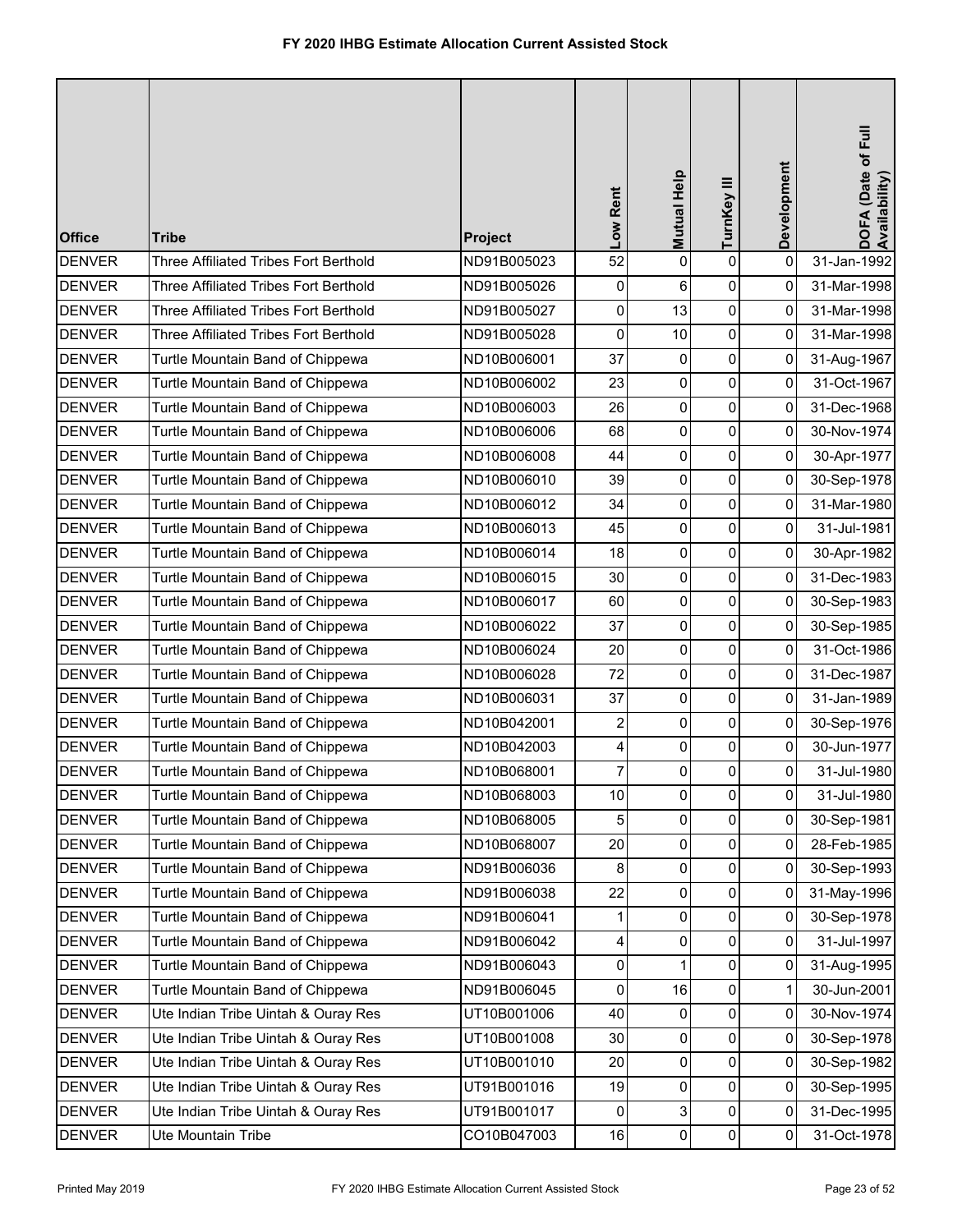| <b>Office</b> | <b>Tribe</b>         | Project     | Low Rent       | Mutual Help    | TurnKey III    | Development    | DOFA (Date of Full<br>Availability) |
|---------------|----------------------|-------------|----------------|----------------|----------------|----------------|-------------------------------------|
| <b>DENVER</b> | Ute Mountain Tribe   | CO10B047004 | 15             | $\overline{0}$ | $\mathbf 0$    | 0              | 30-Jun-1979                         |
| <b>DENVER</b> | Ute Mountain Tribe   | CO91B047009 | 10             | 0              | $\pmb{0}$      | 0              | 31-Jul-1990                         |
| <b>DENVER</b> | Ute Mountain Tribe   | CO91B047010 | 20             | 0              | $\pmb{0}$      | 0              | 31-Jul-1990                         |
| <b>DENVER</b> | Ute Mountain Tribe   | CO91B047012 | 16             | 0              | 0              | 0              | 31-Oct-1991                         |
| <b>DENVER</b> | Ute Mountain Tribe   | CO91B047013 | 20             | 0              | $\pmb{0}$      | 0              | 31-Dec-1992                         |
| <b>DENVER</b> | Ute Mountain Tribe   | CO91B047014 | 20             | $\mathbf 0$    | $\pmb{0}$      | 0              | 30-Nov-1993                         |
| <b>DENVER</b> | Ute Mountain Tribe   | CO91B047015 | 0              | $\overline{0}$ | 0              | 0              | 30-Nov-1993                         |
| <b>DENVER</b> | Ute Mountain Tribe   | CO91B047016 | 13             | 0              | $\pmb{0}$      | 0              | 30-Nov-1994                         |
| <b>DENVER</b> | Ute Mountain Tribe   | CO91B047017 | 20             | 0              | 0              | 0              | 31-Jul-1996                         |
| <b>DENVER</b> | Winnebago Tribe      | NE10B045001 | 30             | 0              | $\pmb{0}$      | 0              | 28-Feb-1966                         |
| <b>DENVER</b> | Winnebago Tribe      | NE10B045003 | 77             | $\mathbf 0$    | $\pmb{0}$      | 0              | 31-Jan-1974                         |
| <b>DENVER</b> | Winnebago Tribe      | NE10B045008 | 35             | $\overline{0}$ | 0              | 0              | 31-Aug-1980                         |
| <b>DENVER</b> | Winnebago Tribe      | NE10B045011 | 21             | 0              | $\pmb{0}$      | 0              | 31-May-1989                         |
| <b>DENVER</b> | Winnebago Tribe      | NE91B045013 | 7              | 0              | 0              | 0              | 31-Jan-1991                         |
| <b>DENVER</b> | Winnebago Tribe      | NE91B045015 | 15             | 0              | $\pmb{0}$      | 0              | 31-Jan-1999                         |
| <b>DENVER</b> | <b>Yankton Sioux</b> | SD10B012001 | 100            | $\mathbf 0$    | $\pmb{0}$      | 0              | 31-Dec-1971                         |
| <b>DENVER</b> | <b>Yankton Sioux</b> | SD10B012002 | 30             | $\overline{0}$ | $\pmb{0}$      | 0              | 31-Jul-1976                         |
| <b>DENVER</b> | Yankton Sioux        | SD10B012004 | 21             | 0              | $\pmb{0}$      | 0              | 30-Sep-1979                         |
| <b>DENVER</b> | <b>Yankton Sioux</b> | SD10B012007 | 24             | 0              | $\pmb{0}$      | 0              | 31-Dec-1980                         |
| <b>DENVER</b> | <b>Yankton Sioux</b> | SD10B012008 | 17             | 0              | $\pmb{0}$      | 0              | 31-Jul-1981                         |
| <b>DENVER</b> | <b>Yankton Sioux</b> | SD91B012013 | 18             | 0              | $\pmb{0}$      | 0              | 31-Mar-1993                         |
| <b>DENVER</b> | Yankton Sioux        | SD91B012014 | 18             | $\overline{0}$ | $\overline{0}$ | 0              | 31-Jul-1994                         |
| <b>DENVER</b> | <b>Yankton Sioux</b> | SD91B012015 | 0              | 15             | $\mathbf 0$    | $\Omega$       | 28-Feb-1995                         |
| <b>DENVER</b> | <b>Yankton Sioux</b> | SD91B012016 | $\overline{0}$ | 20             | 0              | $\overline{0}$ | 08-Sep-1997                         |
| <b>DENVER</b> | <b>Yankton Sioux</b> | SD91B012017 | 23             | $\overline{0}$ | $\overline{0}$ | $\overline{0}$ | 10-Nov-1997                         |
| <b>DENVER</b> | <b>Yankton Sioux</b> | SD91B012018 | $\overline{0}$ |                | 0              | 0              | 08-Sep-1997                         |
| <b>DENVER</b> | <b>TOTAL</b>         |             | 9,762          | 653            | 0              | 90             |                                     |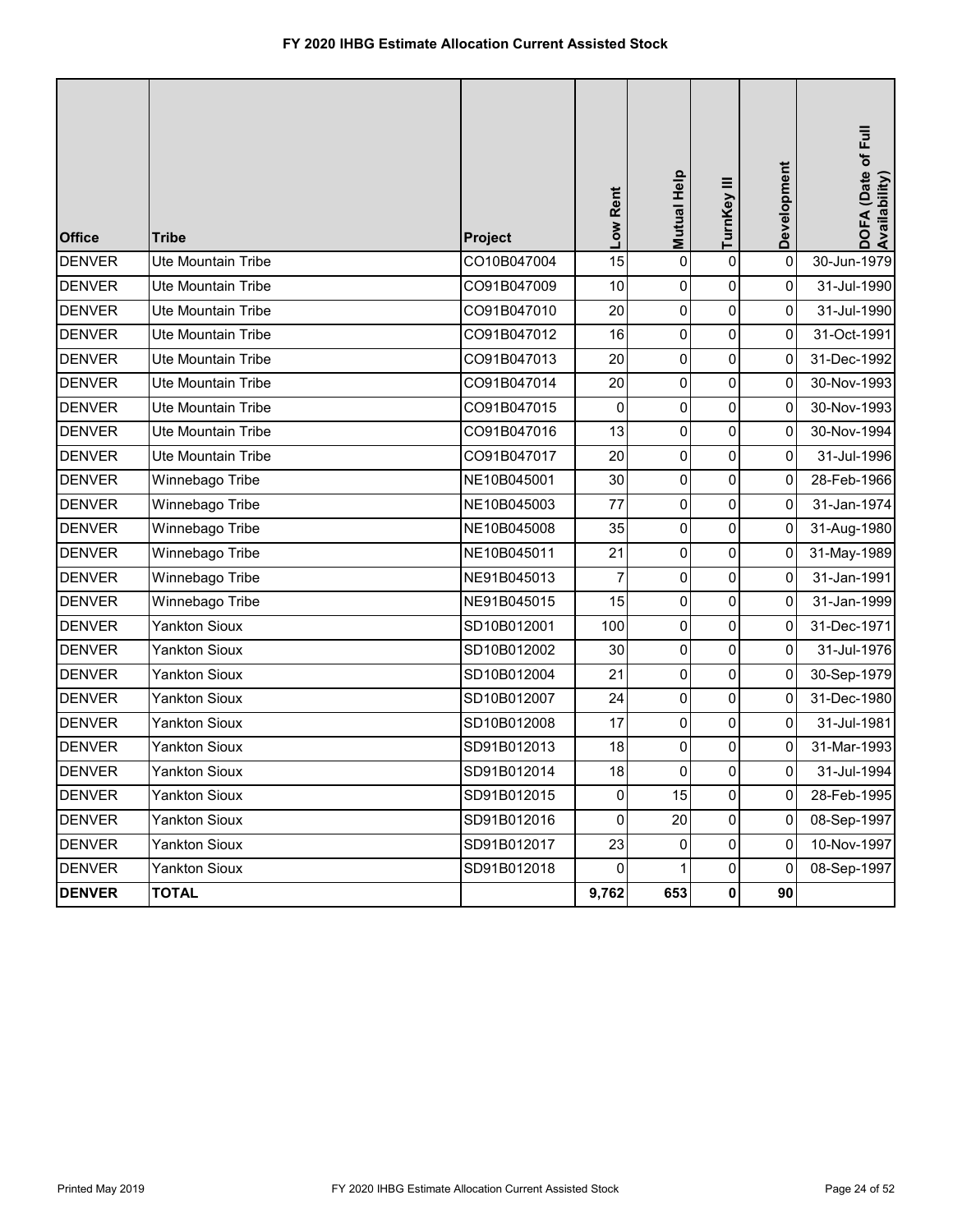| <b>Office</b>   | <b>Tribe</b>      | Project     | Low Rent       | Mutual Help    | TurnKey III    | Development    | DOFA (Date of Full<br>Availability) |
|-----------------|-------------------|-------------|----------------|----------------|----------------|----------------|-------------------------------------|
| <b>OKLAHOMA</b> | Absentee-Shawnee  | OK56B091011 | $\mathbf 0$    | $\overline{c}$ | $\pmb{0}$      | $\pmb{0}$      | 31-Mar-1982                         |
| <b>OKLAHOMA</b> | Absentee-Shawnee  | OK56B091012 | 25             | 0              | 0              | 0              | 30-Jun-1981                         |
| <b>OKLAHOMA</b> | Absentee-Shawnee  | OK56B091013 | 0              | 8              | 0              | $\pmb{0}$      | 31-Oct-1981                         |
| <b>OKLAHOMA</b> | Absentee-Shawnee  | OK56B091015 | 25             | 0              | 0              | 0              | 30-Apr-1982                         |
| <b>OKLAHOMA</b> | Absentee-Shawnee  | OK95B091006 | 74             | 0              | 0              | $\overline{0}$ | 31-Mar-1979                         |
| <b>OKLAHOMA</b> | Absentee-Shawnee  | OK95B091007 | 0              | $\mathbf{1}$   | 0              | 0              | 30-Oct-1979                         |
| <b>OKLAHOMA</b> | Absentee-Shawnee  | OK95B091008 | 0              | 8              | 0              | 0              | 30-Sep-1982                         |
| <b>OKLAHOMA</b> | Absentee-Shawnee  | OK95B091009 | $\pmb{0}$      | 4              | $\pmb{0}$      | 0              | 31-Dec-1980                         |
| <b>OKLAHOMA</b> | Absentee-Shawnee  | OK95B091010 | 21             | 0              | $\pmb{0}$      | 0              | 30-Sep-1979                         |
| <b>OKLAHOMA</b> | Absentee-Shawnee  | OK95B091014 | 25             | 0              | 0              | $\overline{0}$ | 31-Aug-1982                         |
| <b>OKLAHOMA</b> | Absentee-Shawnee  | OK95B091016 | 0              | 8              | 0              | 0              | 31-Mar-1984                         |
| <b>OKLAHOMA</b> | Absentee-Shawnee  | OK95B091017 | 0              | 5              | 0              | 0              | 30-Jun-1984                         |
| <b>OKLAHOMA</b> | Absentee-Shawnee  | OK95B091019 | $\pmb{0}$      | 5              | 0              | 0              | 30-Nov-1984                         |
| <b>OKLAHOMA</b> | Absentee-Shawnee  | OK95B091020 | $\pmb{0}$      | 1              | $\pmb{0}$      | 0              | 31-Jul-1984                         |
| <b>OKLAHOMA</b> | Absentee-Shawnee  | OK95B091021 | 0              | 5              | 0              | $\overline{0}$ | 30-Sep-1987                         |
| <b>OKLAHOMA</b> | Absentee-Shawnee  | OK95B091024 | 0              | 5              | 0              | 0              | 31-May-1987                         |
| <b>OKLAHOMA</b> | Absentee-Shawnee  | OK95B091025 | 0              | 4              | 0              | 0              | 31-Mar-1989                         |
| <b>OKLAHOMA</b> | Absentee-Shawnee  | OK95B091026 | $\pmb{0}$      | 3              | 0              | 0              | 30-Nov-1989                         |
| <b>OKLAHOMA</b> | Absentee-Shawnee  | OK95B091028 | $\pmb{0}$      | 0              | 0              | 0              | 31-Dec-1990                         |
| <b>OKLAHOMA</b> | Absentee-Shawnee  | OK95B091029 | 0              | 4              | 0              | 0              | 31-Jul-1992                         |
| <b>OKLAHOMA</b> | Absentee-Shawnee  | OK95B091030 | 0              | 5              | 0              | 0              | 31-Jul-1995                         |
| <b>OKLAHOMA</b> | Absentee-Shawnee  | OK95B091031 | $\overline{0}$ | 0              | $\mathbf 0$    | $\overline{0}$ | 31-Dec-1993                         |
| <b>OKLAHOMA</b> | Absentee-Shawnee  | OK95B091032 | 20             | 0              | $\mathbf 0$    | 0              | 30-Nov-1995                         |
| <b>OKLAHOMA</b> | Absentee-Shawnee  | OK95B091033 | $\pmb{0}$      | $\overline{2}$ | $\overline{0}$ | $\overline{0}$ | 30-Nov-1996                         |
| <b>OKLAHOMA</b> | Absentee-Shawnee  | OK95B091034 | 0              | 6              | 0              | $\overline{0}$ | 31-Jan-1995                         |
| <b>OKLAHOMA</b> | Absentee-Shawnee  | OK95B091035 | $\pmb{0}$      | 7              | 0              | $\overline{0}$ | 31-Oct-1995                         |
| <b>OKLAHOMA</b> | Absentee-Shawnee  | OK95B091036 | 0              | 13             | 0              | 0              | 30-Jan-1999                         |
| <b>OKLAHOMA</b> | Absentee-Shawnee  | OK95B091037 | 0              | 19             | $\overline{0}$ | $\overline{0}$ | 31-Mar-2000                         |
| <b>OKLAHOMA</b> | Absentee-Shawnee  | OK95B091038 | $\pmb{0}$      | 10             | $\mathbf 0$    | $\overline{0}$ | 30-Apr-1999                         |
| <b>OKLAHOMA</b> | Absentee-Shawnee  | OK95B091039 | 0              | 13             | 0              | $\overline{0}$ | 30-Apr-2001                         |
| <b>OKLAHOMA</b> | Absentee-Shawnee  | OK95B091040 | 0              | 13             | 0              | $\overline{0}$ | 30-Apr-1999                         |
| <b>OKLAHOMA</b> | Alabama-Coushatta | TX95B338006 | 0              | 3              | 0              | 0              | 30-Jun-1995                         |
| <b>OKLAHOMA</b> | Alabama-Coushatta | TX95B338007 | 0              | 27             | $\overline{0}$ | $\overline{0}$ | 31-Dec-1998                         |
| <b>OKLAHOMA</b> | Apache Tribe      | OK95B128002 | $\pmb{0}$      | $\overline{c}$ | $\overline{0}$ | $\overline{0}$ | 30-Apr-1991                         |
| <b>OKLAHOMA</b> | Apache Tribe      | OK95B128003 | 0              |                | 0              | 0              | 30-Nov-1990                         |
| <b>OKLAHOMA</b> | Apache Tribe      | OK95B128005 | 0              | 5              | 0              | 0              | 30-Sep-1987                         |
| <b>OKLAHOMA</b> | Apache Tribe      | OK95B128006 | $\overline{0}$ | 0              | $\overline{0}$ | $\overline{0}$ | 30-Sep-1994                         |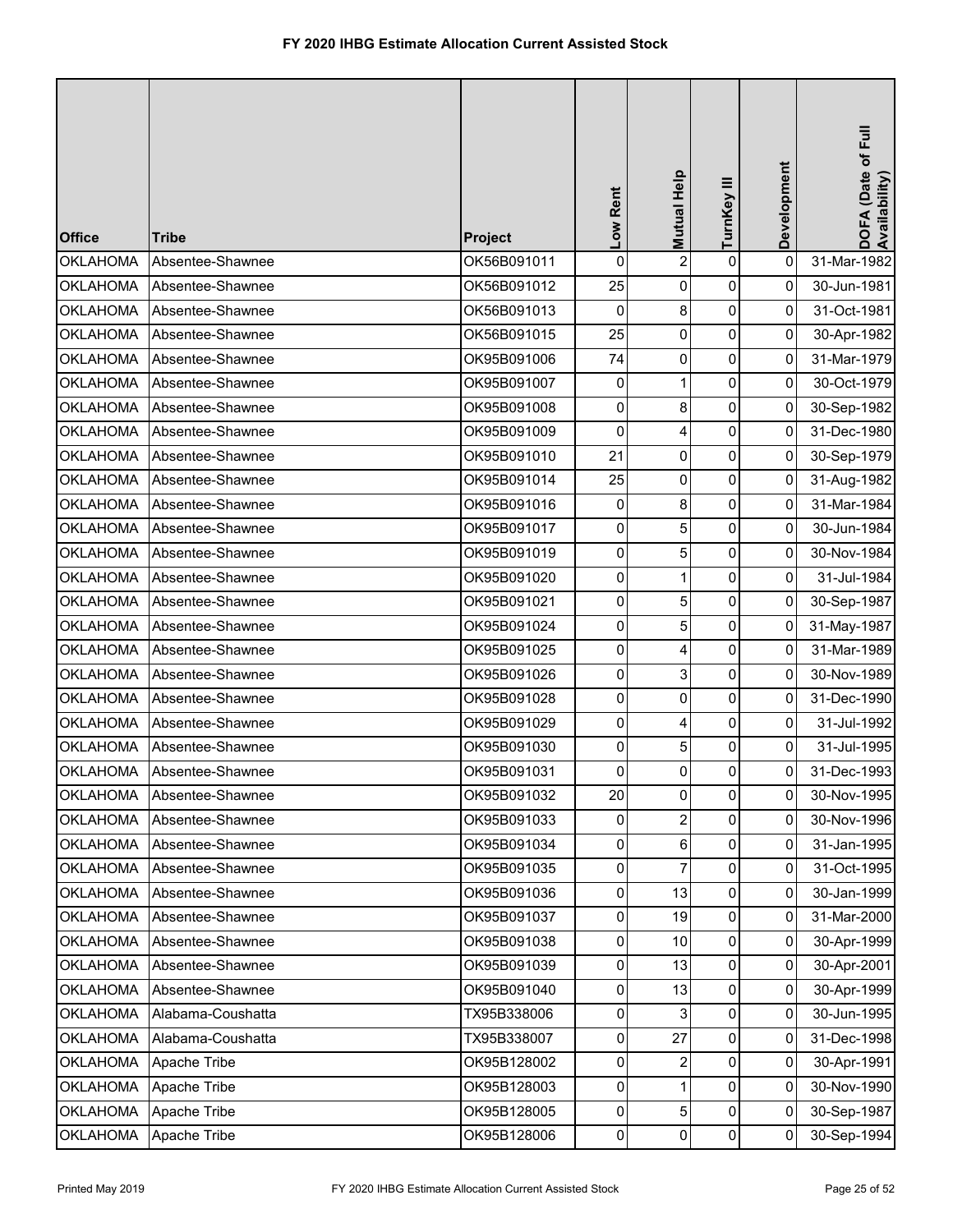| <b>Office</b>   | <b>Tribe</b>           | Project     | Low Rent       | Mutual Help | TurnKey III | Development    | DOFA (Date of Full<br>Availability) |
|-----------------|------------------------|-------------|----------------|-------------|-------------|----------------|-------------------------------------|
| <b>OKLAHOMA</b> | Apache Tribe           | OK95B128010 | $\mathsf 0$    | 21          | $\mathbf 0$ | 0              | 31-Mar-1998                         |
| <b>OKLAHOMA</b> | Apache Tribe           | OK95B128011 | 0              | 13          | 0           | 0              | 30-Nov-1996                         |
| <b>OKLAHOMA</b> | Caddo Tribe            | OK95B077002 | 20             | 0           | $\pmb{0}$   | 0              | 31-May-1972                         |
| <b>OKLAHOMA</b> | Caddo Tribe            | OK95B077010 | 0              | 0           | 0           | 9              |                                     |
| <b>OKLAHOMA</b> | <b>Cherokee Nation</b> | OK56B045041 | 51             | 0           | $\pmb{0}$   | $\overline{0}$ | 31-Jul-1982                         |
| <b>OKLAHOMA</b> | Cherokee Nation        | OK56B045047 | 35             | 0           | 0           | 0              | 31-Mar-1981                         |
| <b>OKLAHOMA</b> | <b>Cherokee Nation</b> | OK56B045048 | 40             | 0           | 0           | 0              | 31-Dec-1981                         |
| <b>OKLAHOMA</b> | <b>Cherokee Nation</b> | OK56B045052 | 25             | 0           | 0           | 0              | 30-Nov-1981                         |
| <b>OKLAHOMA</b> | Cherokee Nation        | OK56B045054 | 50             | 0           | 0           | 0              | 31-Jan-1983                         |
| <b>OKLAHOMA</b> | <b>Cherokee Nation</b> | OK56B045055 | 50             | 0           | $\mathbf 0$ | $\overline{0}$ | 31-Oct-1981                         |
| <b>OKLAHOMA</b> | Cherokee Nation        | OK95B045002 | 16             | 0           | 0           | 0              | 31-Aug-1969                         |
| <b>OKLAHOMA</b> | Cherokee Nation        | OK95B045005 | 40             | 0           | 0           | 0              | 30-Jun-1971                         |
| <b>OKLAHOMA</b> | <b>Cherokee Nation</b> | OK95B045016 | 84             | 0           | 0           | $\pmb{0}$      | 31-Aug-1972                         |
| <b>OKLAHOMA</b> | Cherokee Nation        | OK95B045024 | 29             | 0           | 0           | 0              | 31-Jul-1974                         |
| <b>OKLAHOMA</b> | <b>Cherokee Nation</b> | OK95B045025 | 19             | 0           | $\pmb{0}$   | $\overline{0}$ | 30-Nov-1974                         |
| <b>OKLAHOMA</b> | <b>Cherokee Nation</b> | OK95B045026 | 19             | 0           | 0           | 0              | 30-Nov-1974                         |
| <b>OKLAHOMA</b> | <b>Cherokee Nation</b> | OK95B045030 | 50             | 0           | 0           | 0              | 30-Sep-1977                         |
| <b>OKLAHOMA</b> | <b>Cherokee Nation</b> | OK95B045032 | 20             | 0           | 0           | 0              | 31-Jan-1978                         |
| <b>OKLAHOMA</b> | <b>Cherokee Nation</b> | OK95B045035 | 50             | 0           | $\pmb{0}$   | 0              | 30-Sep-1977                         |
| <b>OKLAHOMA</b> | <b>Cherokee Nation</b> | OK95B045037 | 25             | 0           | 0           | 0              | 31-Dec-1978                         |
| <b>OKLAHOMA</b> | <b>Cherokee Nation</b> | OK95B045038 | 25             | 0           | 0           | 0              | 31-Dec-1979                         |
| <b>OKLAHOMA</b> | <b>Cherokee Nation</b> | OK95B045039 | 30             | 0           | $\Omega$    | $\overline{0}$ | 31-Jan-1981                         |
| <b>OKLAHOMA</b> | <b>Cherokee Nation</b> | OK95B045040 | 46             | 0           | 0           | $\pmb{0}$      | 31-Mar-1981                         |
| <b>OKLAHOMA</b> | <b>Cherokee Nation</b> | OK95B045042 | 25             | 0           | 0           | 0              | 31-Oct-1980                         |
| <b>OKLAHOMA</b> | <b>Cherokee Nation</b> | OK95B045043 | 50             | 0           | 0           | $\overline{0}$ | 31-Aug-1980                         |
| <b>OKLAHOMA</b> | <b>Cherokee Nation</b> | OK95B045044 | 50             | 0           | 0           | 0              | 30-Nov-1980                         |
| <b>OKLAHOMA</b> | <b>Cherokee Nation</b> | OK95B045045 | 24             | 0           | 0           | $\mathbf{0}$   | 31-Aug-1980                         |
| <b>OKLAHOMA</b> | <b>Cherokee Nation</b> | OK95B045046 | 60             | 0           | 0           | $\mathbf{0}$   | 31-Jan-1981                         |
| <b>OKLAHOMA</b> | <b>Cherokee Nation</b> | OK95B045053 | 0              | 1           | 0           | 0              | 30-Sep-1981                         |
| <b>OKLAHOMA</b> | <b>Cherokee Nation</b> | OK95B045064 | $\mathbf{0}$   | 0           | 0           | $\overline{0}$ | 31-Oct-1987                         |
| <b>OKLAHOMA</b> | <b>Cherokee Nation</b> | OK95B045067 | $\pmb{0}$      | 0           | 0           | $\mathbf{0}$   | 29-Feb-1988                         |
| <b>OKLAHOMA</b> | Cherokee Nation        | OK95B045068 | 0              | 0           | 0           | $\overline{0}$ | 31-Mar-1988                         |
| <b>OKLAHOMA</b> | Cherokee Nation        | OK95B045069 | $\pmb{0}$      | 0           | 0           | $\mathbf{0}$   | 31-Mar-1988                         |
| <b>OKLAHOMA</b> | Cherokee Nation        | OK95B045072 | 0              | 0           | 0           | $\overline{0}$ | 30-Sep-1988                         |
| <b>OKLAHOMA</b> | <b>Cherokee Nation</b> | OK95B045073 | $\mathbf{0}$   | 0           | 0           | $\overline{0}$ | 30-Sep-1988                         |
| <b>OKLAHOMA</b> | <b>Cherokee Nation</b> | OK95B045078 | $\pmb{0}$      | 0           | 0           | 0              | 31-Dec-1993                         |
| <b>OKLAHOMA</b> | Cherokee Nation        | OK95B045079 | $\overline{0}$ | 0           | $\pmb{0}$   | $\mathbf 0$    | 31-Oct-1993                         |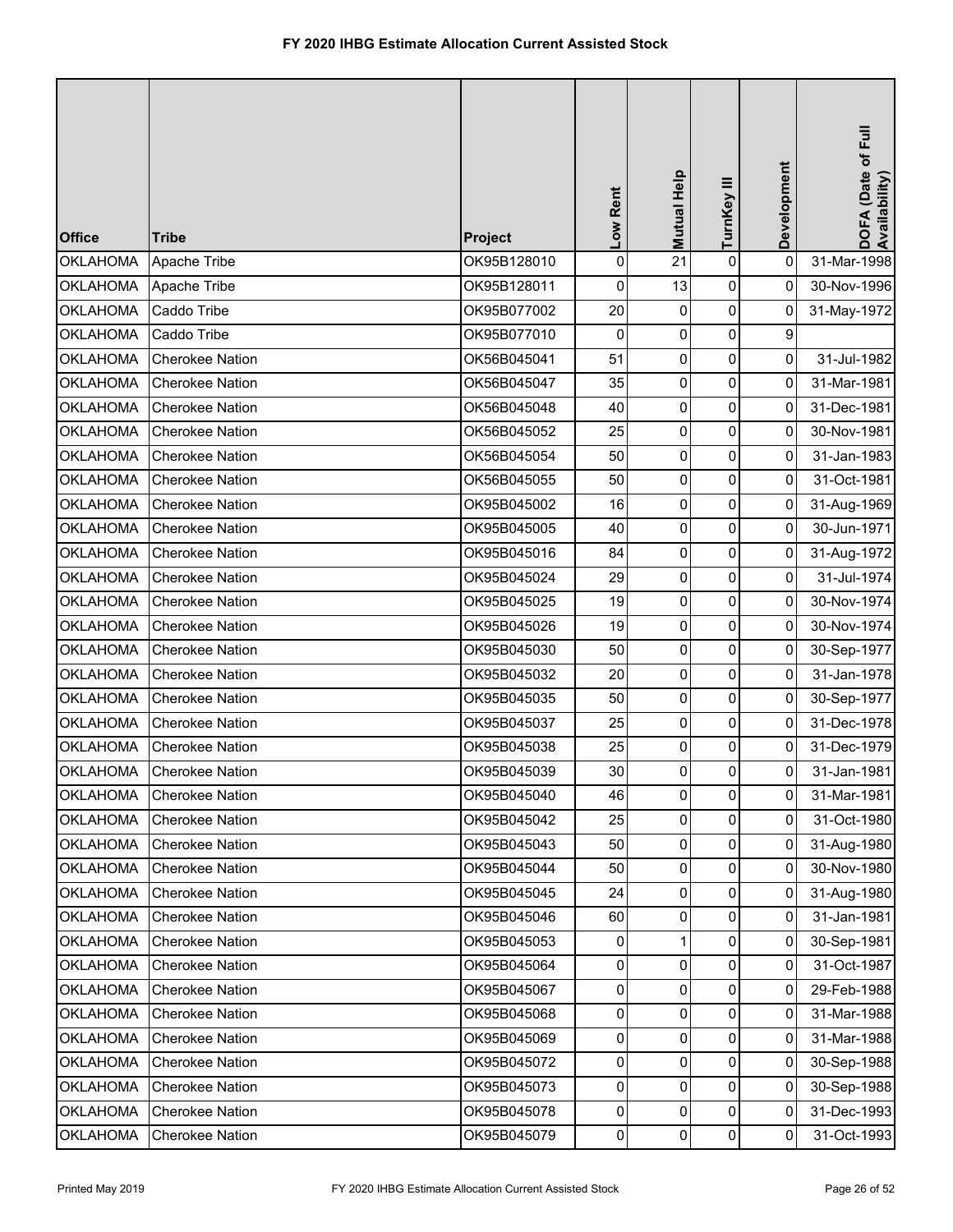| <b>Office</b>   | <b>Tribe</b>            | Project     | Low Rent            | Mutual Help    | TurnKey III    | Development    | DOFA (Date of Full<br>Availability) |
|-----------------|-------------------------|-------------|---------------------|----------------|----------------|----------------|-------------------------------------|
| <b>OKLAHOMA</b> | <b>Cherokee Nation</b>  | OK95B045080 | $\pmb{0}$           | 0              | $\mathbf 0$    | $\pmb{0}$      | 30-Apr-1994                         |
| <b>OKLAHOMA</b> | <b>Cherokee Nation</b>  | OK95B045081 | 0                   | 0              | 0              | 0              | 31-May-1994                         |
| <b>OKLAHOMA</b> | <b>Cherokee Nation</b>  | OK95B045082 | 0                   | 50             | 0              | $\pmb{0}$      | 30-Apr-1995                         |
| <b>OKLAHOMA</b> | <b>Cherokee Nation</b>  | OK95B045083 | 43                  | $\mathbf{0}$   | 0              | 0              | 30-Nov-1995                         |
| <b>OKLAHOMA</b> | <b>Cherokee Nation</b>  | OK95B045085 | 0                   | 57             | 0              | $\overline{0}$ | 30-Apr-1996                         |
| <b>OKLAHOMA</b> | <b>Cherokee Nation</b>  | OK95B045086 | 0                   | 90             | 0              | 0              | 25-Mar-1998                         |
| <b>OKLAHOMA</b> | Cherokee Nation         | OK95B045087 | 0                   | 12             | 0              | 0              | 31-Dec-1999                         |
| <b>OKLAHOMA</b> | <b>Cherokee Nation</b>  | OK95B045088 | $\mathsf{O}\xspace$ | 39             | 0              | 0              | 31-Dec-2000                         |
| <b>OKLAHOMA</b> | Cheyenne-Arapaho Tribes | OK95B100005 | 0                   | 0              | 0              | 0              | 30-Oct-1987                         |
| <b>OKLAHOMA</b> | Cheyenne-Arapaho Tribes | OK95B100009 | 0                   | 6              | 0              | $\overline{0}$ | 13-May-1996                         |
| <b>OKLAHOMA</b> | Cheyenne-Arapaho Tribes | OK95B100010 | 0                   | 12             | 0              | 0              | 30-Dec-1997                         |
| <b>OKLAHOMA</b> | Cheyenne-Arapaho Tribes | OK95B100012 | 0                   | 22             | 0              | 0              | 28-Feb-1999                         |
| <b>OKLAHOMA</b> | Chickasaw               | OK56B047042 | $\pmb{0}$           | 1              | 0              | 0              | 30-Apr-1982                         |
| <b>OKLAHOMA</b> | Chickasaw               | OK56B047044 | 0                   | 4              | 0              | $\overline{0}$ | 31-May-1985                         |
| <b>OKLAHOMA</b> | Chickasaw               | OK95B047002 | 24                  | 0              | 0              | 0              | 30-Nov-1970                         |
| <b>OKLAHOMA</b> | Chickasaw               | OK95B047004 | 64                  | 0              | 0              | 0              | 31-Dec-1971                         |
| <b>OKLAHOMA</b> | Chickasaw               | OK95B047006 | 100                 | 0              | 0              | 0              | 31-Oct-1971                         |
| <b>OKLAHOMA</b> | Chickasaw               | OK95B047010 | 100                 | 0              | 0              | 0              | 28-Feb-1973                         |
| <b>OKLAHOMA</b> | Chickasaw               | OK95B047011 | 25                  | 0              | 0              | 0              | 30-Jun-1973                         |
| <b>OKLAHOMA</b> | Chickasaw               | OK95B047013 | 30                  | 0              | 0              | 0              | 31-Oct-1972                         |
| <b>OKLAHOMA</b> | Chickasaw               | OK95B047014 | 22                  | $\mathbf 0$    | 0              | 0              | 31-Oct-1972                         |
| <b>OKLAHOMA</b> | Chickasaw               | OK95B047029 | $\mathbf 0$         | 4              | $\overline{0}$ | $\overline{0}$ | 31-Dec-1980                         |
| <b>OKLAHOMA</b> | Chickasaw               | OK95B047033 | 40                  | 0              | $\mathbf 0$    | 0              | 31-May-1979                         |
| <b>OKLAHOMA</b> | Chickasaw               | OK95B047034 | 0                   | 1              | $\mathbf 0$    | $\overline{0}$ | 30-Apr-1981                         |
| <b>OKLAHOMA</b> | Chickasaw               | OK95B047035 | 0                   | 3              | 0              | $\overline{0}$ | 31-Dec-1980                         |
| <b>OKLAHOMA</b> | Chickasaw               | OK95B047036 | 90                  | 0              | 0              | 0              | 30-Sep-1981                         |
| <b>OKLAHOMA</b> | Chickasaw               | OK95B047037 | 60                  | 0              | 0              | 0              | 30-Sep-1980                         |
| <b>OKLAHOMA</b> | Chickasaw               | OK95B047038 | 50                  | 0              | 0              | $\overline{0}$ | 30-Jun-1983                         |
| <b>OKLAHOMA</b> | Chickasaw               | OK95B047039 | 0                   | 1              | $\overline{0}$ | $\overline{0}$ | 30-Apr-1980                         |
| <b>OKLAHOMA</b> | Chickasaw               | OK95B047040 | $\overline{0}$      | 7              | 0              | $\overline{0}$ | 31-May-1984                         |
| <b>OKLAHOMA</b> | Chickasaw               | OK95B047046 | 0                   | 3              | 0              | 0              | 30-Sep-1986                         |
| <b>OKLAHOMA</b> | Chickasaw               | OK95B047047 | 0                   | 3              | 0              | 0              | 31-Jul-1986                         |
| <b>OKLAHOMA</b> | Chickasaw               | OK95B047048 | 0                   | $\overline{2}$ | 0              | 0              | 30-Sep-1986                         |
| <b>OKLAHOMA</b> | Chickasaw               | OK95B047049 | $\pmb{0}$           | 4              | 0              | $\overline{0}$ | 30-Apr-1987                         |
| <b>OKLAHOMA</b> | Chickasaw               | OK95B047052 | 0                   | 2              | 0              | 0              | 31-Aug-1984                         |
| <b>OKLAHOMA</b> | Chickasaw               | OK95B047053 | 0                   | 3              | 0              | $\mathbf 0$    | 31-May-1987                         |
| <b>OKLAHOMA</b> | Chickasaw               | OK95B047054 | $\pmb{0}$           | 4              | 0              | 0              | 31-Aug-1987                         |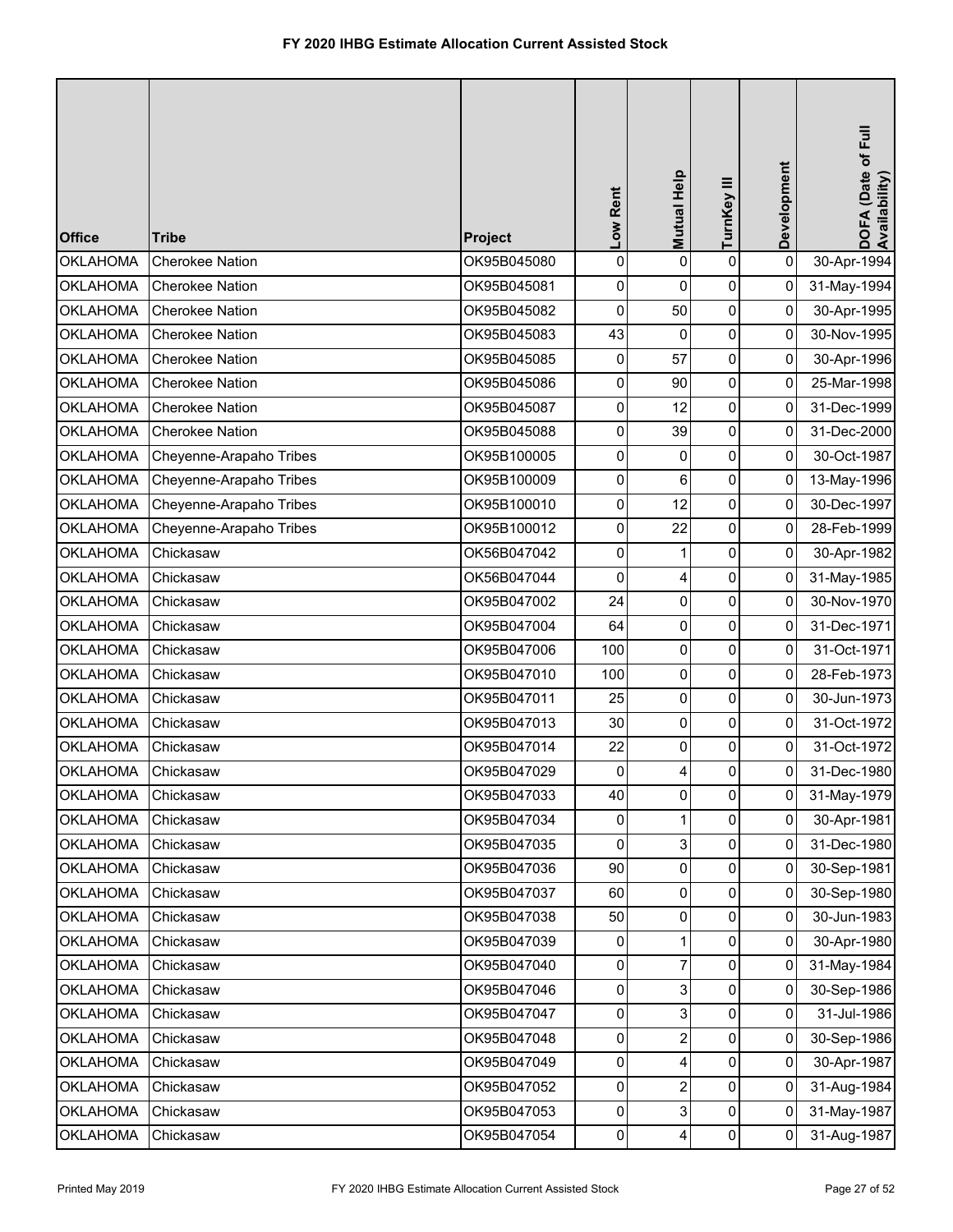| <b>Office</b>   | <b>Tribe</b>          | Project     | Low Rent       | Mutual Help             | TurnKey III    | Development    | DOFA (Date of Full<br>Availability) |
|-----------------|-----------------------|-------------|----------------|-------------------------|----------------|----------------|-------------------------------------|
| <b>OKLAHOMA</b> | Chickasaw             | OK95B047055 | 0              | 3                       | $\mathbf 0$    | $\pmb{0}$      | 31-Aug-1987                         |
| <b>OKLAHOMA</b> | Chickasaw             | OK95B047057 | 0              | 3                       | 0              | 0              | 31-Jul-1986                         |
| <b>OKLAHOMA</b> | Chickasaw             | OK95B047058 | 0              | 0                       | 0              | 0              | 30-Sep-1988                         |
| <b>OKLAHOMA</b> | Chickasaw             | OK95B047059 | 0              | 7                       | 0              | 0              | 30-Apr-1989                         |
| <b>OKLAHOMA</b> | Chickasaw             | OK95B047060 | 0              | 3                       | $\pmb{0}$      | $\overline{0}$ | 30-Apr-1990                         |
| <b>OKLAHOMA</b> | Chickasaw             | OK95B047061 | 0              | 0                       | 0              | 0              | 31-Mar-1991                         |
| <b>OKLAHOMA</b> | Chickasaw             | OK95B047062 | 0              | $\overline{\mathbf{c}}$ | 0              | 0              | 31-Dec-1989                         |
| <b>OKLAHOMA</b> | Chickasaw             | OK95B047063 | $\pmb{0}$      | 5                       | 0              | 0              | 31-Jan-1992                         |
| <b>OKLAHOMA</b> | Chickasaw             | OK95B047064 | 0              | 5                       | 0              | 0              | 31-Oct-1992                         |
| <b>OKLAHOMA</b> | Chickasaw             | OK95B047065 | $\overline{0}$ | 3                       | $\pmb{0}$      | $\overline{0}$ | 30-Apr-1992                         |
| <b>OKLAHOMA</b> | Chickasaw             | OK95B047066 | 0              | 4                       | 0              | 0              | 30-Jun-1995                         |
| <b>OKLAHOMA</b> | Chickasaw             | OK95B047067 | 0              | 3                       | 0              | 0              | 31-Mar-1993                         |
| <b>OKLAHOMA</b> | Chickasaw             | OK95B047068 | 0              | 9                       | 0              | 0              | 25-Mar-1996                         |
| <b>OKLAHOMA</b> | Chickasaw             | OK95B047069 | 0              | 8                       | 0              | 0              | 31-Oct-1995                         |
| <b>OKLAHOMA</b> | Chickasaw             | OK95B047070 | 0              | 13                      | $\pmb{0}$      | $\overline{0}$ | 31-Mar-1996                         |
| <b>OKLAHOMA</b> | Chickasaw             | OK95B047071 | 0              | 9                       | 0              | 0              | 31-Mar-1996                         |
| <b>OKLAHOMA</b> | Chickasaw             | OK95B047072 | 0              | 8                       | 0              | 0              | 29-Feb-1996                         |
| <b>OKLAHOMA</b> | Chickasaw             | OK95B047073 | 0              | 0                       | 5              | 0              | 30-Jun-1997                         |
| <b>OKLAHOMA</b> | Chickasaw             | OK95B047074 | 0              | 4                       | $\pmb{0}$      | 0              | 30-Nov-1996                         |
| <b>OKLAHOMA</b> | Chickasaw             | OK95B047075 | $\overline{0}$ | 10                      | 0              | 0              | 28-Feb-1997                         |
| <b>OKLAHOMA</b> | Chickasaw             | OK95B047076 | 0              | $\overline{2}$          | 0              | 0              | 30-Jun-1983                         |
| <b>OKLAHOMA</b> | Chickasaw             | OK95B047077 | $\overline{0}$ | 5                       | $\overline{0}$ | $\overline{0}$ | 31-Mar-1998                         |
| <b>OKLAHOMA</b> | Chitimacha Tribe      | LA95B244004 | 0              | $\overline{c}$          | 0              | 0              | 31-Dec-1995                         |
| <b>OKLAHOMA</b> | <b>Choctaw Nation</b> | OK56B049050 | 0              | 1                       | 0              | 0              | 31-Mar-1983                         |
| <b>OKLAHOMA</b> | <b>Choctaw Nation</b> | OK56B049055 | $\overline{0}$ | 3                       | 0              | $\overline{0}$ | 30-Sep-1983                         |
| <b>OKLAHOMA</b> | <b>Choctaw Nation</b> | OK56B049056 | $\pmb{0}$      | 1                       | 0              | 0              | 31-Oct-1983                         |
| <b>OKLAHOMA</b> | <b>Choctaw Nation</b> | OK56B049057 | 0              | 4                       | 0              | $\overline{0}$ | 31-May-1984                         |
| <b>OKLAHOMA</b> | <b>Choctaw Nation</b> | OK56B049058 | 0              | $\mathbf{1}$            | 0              | $\mathbf 0$    | 30-Jun-1983                         |
| <b>OKLAHOMA</b> | <b>Choctaw Nation</b> | OK95B049002 | 30             | 0                       | 0              | 0              | 31-Dec-1969                         |
| <b>OKLAHOMA</b> | <b>Choctaw Nation</b> | OK95B049009 | 14             | 0                       | 0              | $\overline{0}$ | 28-Feb-1971                         |
| <b>OKLAHOMA</b> | <b>Choctaw Nation</b> | OK95B049010 | 20             | 0                       | 0              | $\overline{0}$ | 31-Aug-1971                         |
| <b>OKLAHOMA</b> | <b>Choctaw Nation</b> | OK95B049011 | 12             | 0                       | 0              | $\overline{0}$ | 31-Dec-1971                         |
| <b>OKLAHOMA</b> | <b>Choctaw Nation</b> | OK95B049014 | 24             | 0                       | 0              | 0              | 31-Jul-1971                         |
| <b>OKLAHOMA</b> | <b>Choctaw Nation</b> | OK95B049016 | 16             | 0                       | 0              | 0              | 31-Dec-1971                         |
| <b>OKLAHOMA</b> | <b>Choctaw Nation</b> | OK95B049020 | 30             | 0                       | 0              | $\overline{0}$ | 30-Apr-1974                         |
| <b>OKLAHOMA</b> | <b>Choctaw Nation</b> | OK95B049059 | 0              | 2                       | 0              | 0              | 31-May-1985                         |
| <b>OKLAHOMA</b> | <b>Choctaw Nation</b> | OK95B049060 | $\overline{0}$ | 1                       | $\overline{0}$ | $\mathbf 0$    | 30-Sep-1986                         |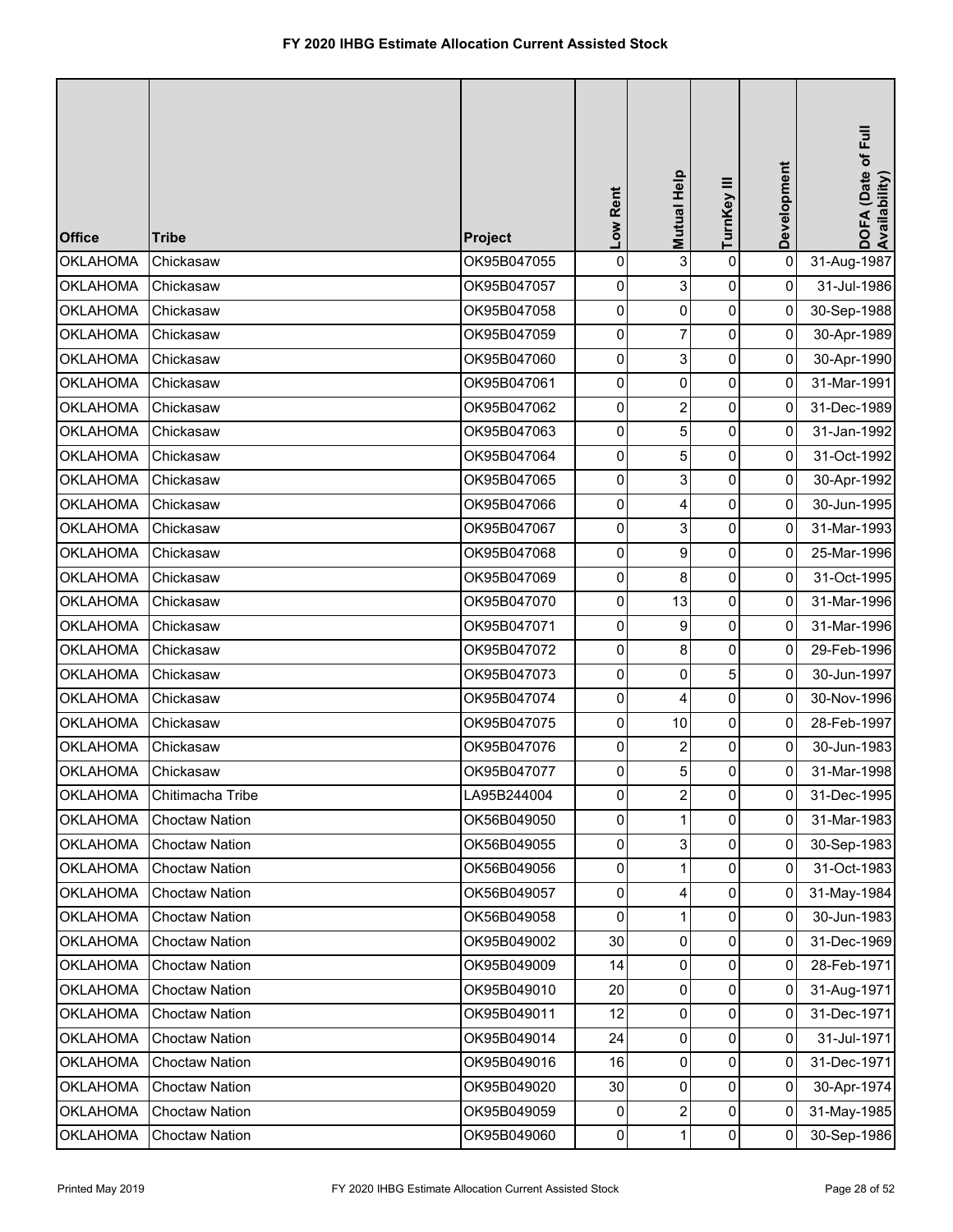| <b>Office</b>   | <b>Tribe</b>                     | Project     | Low Rent            | Mutual Help             | TurnKey III    | Development    | DOFA (Date of Full<br>Availability) |
|-----------------|----------------------------------|-------------|---------------------|-------------------------|----------------|----------------|-------------------------------------|
| <b>OKLAHOMA</b> | <b>Choctaw Nation</b>            | OK95B049061 | 0                   | 5                       | $\mathbf 0$    | $\pmb{0}$      | 31-Dec-1986                         |
| <b>OKLAHOMA</b> | <b>Choctaw Nation</b>            | OK95B049062 | 0                   | $\overline{\mathbf{c}}$ | 0              | 0              | 31-Jul-1985                         |
| <b>OKLAHOMA</b> | <b>Choctaw Nation</b>            | OK95B049064 | 0                   | $\mathbf{1}$            | 0              | 0              | 31-Jan-1987                         |
| <b>OKLAHOMA</b> | <b>Choctaw Nation</b>            | OK95B049069 | 0                   | 0                       | 0              | 0              | 31-Jul-1988                         |
| <b>OKLAHOMA</b> | <b>Choctaw Nation</b>            | OK95B049071 | 0                   | 0                       | $\pmb{0}$      | $\overline{0}$ | 30-Sep-1988                         |
| <b>OKLAHOMA</b> | <b>Choctaw Nation</b>            | OK95B049076 | 0                   | $\overline{2}$          | 0              | 0              | 30-Sep-1989                         |
| <b>OKLAHOMA</b> | <b>Choctaw Nation</b>            | OK95B049077 | 0                   | 1                       | 0              | 0              | 31-Dec-1989                         |
| <b>OKLAHOMA</b> | <b>Choctaw Nation</b>            | OK95B049079 | $\mathsf{O}\xspace$ | $\overline{c}$          | 0              | 0              | 30-Jun-1990                         |
| <b>OKLAHOMA</b> | <b>Choctaw Nation</b>            | OK95B049080 | 0                   | 0                       | 0              | 0              | 30-Nov-1990                         |
| <b>OKLAHOMA</b> | <b>Choctaw Nation</b>            | OK95B049081 | $\overline{0}$      | 0                       | $\mathbf 0$    | $\overline{0}$ | 31-May-1991                         |
| <b>OKLAHOMA</b> | <b>Choctaw Nation</b>            | OK95B049083 | 0                   | 1                       | 0              | $\pmb{0}$      | 31-May-1992                         |
| <b>OKLAHOMA</b> | <b>Choctaw Nation</b>            | OK95B049084 | 0                   | $\overline{\mathbf{c}}$ | 0              | 0              | 31-Mar-1993                         |
| <b>OKLAHOMA</b> | <b>Choctaw Nation</b>            | OK95B049085 | 0                   | 26                      | 0              | 0              | 30-Apr-1995                         |
| <b>OKLAHOMA</b> | <b>Choctaw Nation</b>            | OK95B049086 | 0                   | 16                      | 0              | 0              | 31-Aug-1996                         |
| <b>OKLAHOMA</b> | <b>Choctaw Nation</b>            | OK95B049087 | 0                   | 25                      | $\pmb{0}$      | $\overline{0}$ | 31-Mar-1997                         |
| <b>OKLAHOMA</b> | <b>Choctaw Nation</b>            | OK95B049088 | 0                   | 27                      | 0              | 0              | 31-Jul-1997                         |
| <b>OKLAHOMA</b> | <b>Choctaw Nation</b>            | OK95B049089 | 0                   | 8                       | 0              | 0              | 30-Sep-1997                         |
| <b>OKLAHOMA</b> | <b>Choctaw Nation</b>            | OK95B049090 | $\mathsf{O}\xspace$ | 26                      | 0              | 0              | 31-Mar-1998                         |
| <b>OKLAHOMA</b> | <b>Choctaw Nation</b>            | OK95B049091 | 0                   | 21                      | 0              | 0              | 28-Feb-1999                         |
| <b>OKLAHOMA</b> | <b>Choctaw Nation</b>            | OK95B049092 | 0                   | 26                      | 0              | 0              | 28-Feb-1999                         |
| <b>OKLAHOMA</b> | <b>Choctaw Nation</b>            | OK95B049093 | 0                   | 30                      | 0              | 0              | 31-Dec-1999                         |
| <b>OKLAHOMA</b> | <b>Choctaw Nation</b>            | OK95B049094 | $\overline{0}$      | 30                      | $\overline{0}$ | $\overline{0}$ | 30-Apr-2000                         |
| <b>OKLAHOMA</b> | <b>Choctaw Nation</b>            | OK95B049095 | $\mathbf 0$         | 24                      | 0              | $\pmb{0}$      | 31-Aug-2000                         |
| <b>OKLAHOMA</b> | Citizen Potawatomi Nation        | OK95B091022 | 25                  | $\Omega$                | 0              | 0              | 31-Jul-1987                         |
| <b>OKLAHOMA</b> | Comanche Tribe                   | OK95B110006 | $\overline{0}$      | 1                       | 0              | $\overline{0}$ | 30-Apr-1980                         |
| <b>OKLAHOMA</b> | Comanche Tribe                   | OK95B110007 | 0                   | 7                       | 0              | 0              | 30-Nov-1982                         |
| <b>OKLAHOMA</b> | Comanche Tribe                   | OK95B110008 | 0                   | 1                       | 0              | 0              | 31-Jul-1983                         |
| <b>OKLAHOMA</b> | Comanche Tribe                   | OK95B110009 | 0                   | 3                       | 0              | $\mathbf{0}$   | 30-Jun-1982                         |
| <b>OKLAHOMA</b> | Comanche Tribe                   | OK95B110011 | 0                   | $\overline{2}$          | 0              | 0              | 30-Nov-1987                         |
| <b>OKLAHOMA</b> | Comanche Tribe                   | OK95B110012 | 0                   | 2                       | 0              | $\overline{0}$ | 30-Jun-1990                         |
| <b>OKLAHOMA</b> | Comanche Tribe                   | OK95B110013 | $\overline{0}$      | $\overline{2}$          | $\overline{0}$ | $\mathbf{0}$   | 31-Jul-1991                         |
| <b>OKLAHOMA</b> | Comanche Tribe                   | OK95B110014 | 55                  | 0                       | 0              | $\overline{0}$ | 30-Apr-1997                         |
| <b>OKLAHOMA</b> | Comanche Tribe                   | OK95B110015 | 0                   | 20                      | $\overline{0}$ | $\pmb{0}$      | 31-Dec-1998                         |
| <b>OKLAHOMA</b> | Comanche Tribe                   | OK95B110016 | 0                   | 24                      | $\pmb{0}$      | 1              | 30-Sep-1998                         |
| <b>OKLAHOMA</b> | Comanche Tribe                   | OK95B110017 | 44                  | 0                       | 0              | $\overline{0}$ | 30-Jun-1999                         |
| <b>OKLAHOMA</b> | Comanche Tribe                   | OK95B110018 | 40                  | $\mathbf 0$             | 0              | 0              | 30-Jun-1999                         |
| <b>OKLAHOMA</b> | Delaware Nation of West Oklahoma | OK95B170001 | $\pmb{0}$           | 12                      | $\mathbf 0$    | $\mathbf 0$    | 09-Sep-2004                         |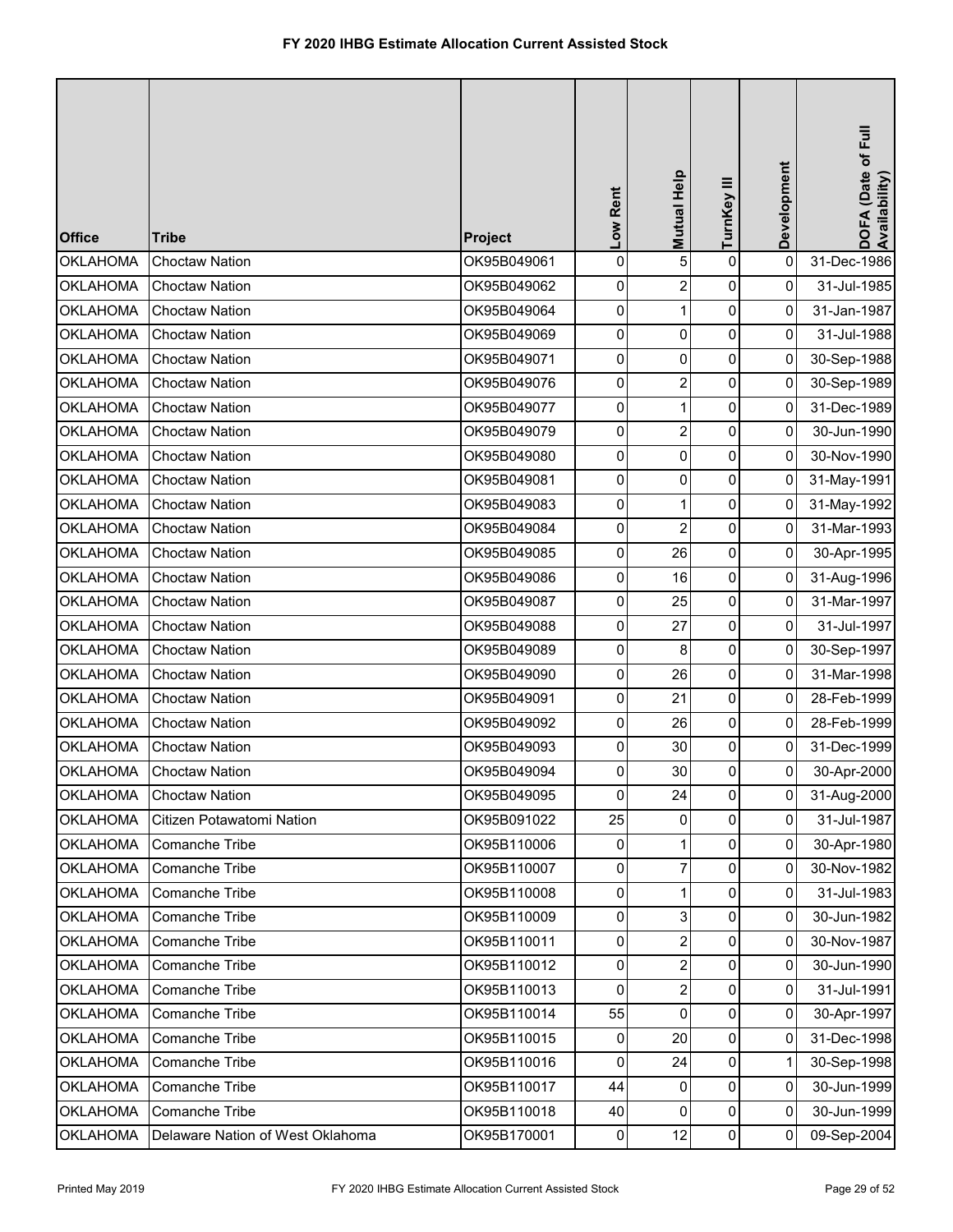| <b>Office</b>   | <b>Tribe</b>                        | Project     | Low Rent       | Mutual Help             | TurnKey III    | Development    | DOFA (Date of Full<br>Availability) |
|-----------------|-------------------------------------|-------------|----------------|-------------------------|----------------|----------------|-------------------------------------|
| <b>OKLAHOMA</b> | Delaware Tribe (eastern)            | OK95B144001 | 21             | 0                       | 0              | 0              | 30-Sep-1980                         |
| <b>OKLAHOMA</b> | Delaware Tribe (eastern)            | OK95B144009 | 0              |                         | 0              | 0              | 30-Sep-1995                         |
| <b>OKLAHOMA</b> | Delaware Tribe (eastern)            | OK95B144010 | 0              | $\overline{2}$          | 0              | $\overline{0}$ | 20-Jul-1997                         |
| <b>OKLAHOMA</b> | Delaware Tribe (eastern)            | OK95B144011 | $\overline{c}$ | $\mathbf 0$             | $\mathbf 0$    | 0              | 20-Nov-1997                         |
| <b>OKLAHOMA</b> | Delaware Tribe (eastern)            | OK95B144012 | 32             | 0                       | 0              | $\overline{0}$ | 30-Sep-1998                         |
| <b>OKLAHOMA</b> | Eastern Shawnee Tribe               | OK95B167001 | 0              | 12                      | 0              | 0              | 30-Mar-2000                         |
| <b>OKLAHOMA</b> | Fort Sill Apache Tribe              | OK95B159001 | 0              | 9                       | 0              | $\overline{0}$ | 31-Aug-2000                         |
| <b>OKLAHOMA</b> | lowa Tribe of Kansas and Nebraska   | KS95B067003 | 46             | 0                       | 0              | $\overline{0}$ | 31-Mar-1980                         |
| <b>OKLAHOMA</b> | lowa Tribe of Kansas and Nebraska   | KS95B067006 | $\pmb{0}$      | 10                      | $\mathbf 0$    | $\overline{0}$ | 29-Feb-2000                         |
| <b>OKLAHOMA</b> | Iowa Tribe of Oklahoma              | OK95B161001 | 0              | 2                       | 0              | $\Omega$       | 15-Jul-1997                         |
| <b>OKLAHOMA</b> | <b>Kaw Nation</b>                   | OK95B145001 | 0              | 6                       | 0              | $\overline{0}$ | 31-Aug-1985                         |
| <b>OKLAHOMA</b> | <b>Kaw Nation</b>                   | OK95B145002 | 0              | 0                       | 0              | $\overline{0}$ | 30-Sep-1988                         |
| <b>OKLAHOMA</b> | <b>Kaw Nation</b>                   | OK95B145003 | 0              | 3                       | 0              | $\overline{0}$ | 30-Sep-1990                         |
| <b>OKLAHOMA</b> | <b>Kaw Nation</b>                   | OK95B145005 | 0              | $\overline{2}$          | 0              | $\overline{0}$ | 30-Jun-1993                         |
| <b>OKLAHOMA</b> | <b>Kaw Nation</b>                   | OK95B145006 | 0              | $\overline{2}$          | 0              | $\overline{0}$ | 31-Mar-1995                         |
| <b>OKLAHOMA</b> | <b>Kaw Nation</b>                   | OK95B145007 | 0              | 6                       | 0              | 0              | 31-Mar-1999                         |
| <b>OKLAHOMA</b> | Kickapoo Traditional Tribe of Texas | TX95B558001 | 20             | 0                       | 0              | $\overline{0}$ | 31-Dec-1995                         |
| <b>OKLAHOMA</b> | Kickapoo Tribe of Kansas            | KS95B048003 | 19             | 0                       | 0              | $\overline{0}$ | 30-Jun-1980                         |
| <b>OKLAHOMA</b> | Kickapoo Tribe of Kansas            | KS95B048004 | 25             | 0                       | 0              | $\overline{0}$ | 30-Jun-1980                         |
| <b>OKLAHOMA</b> | Kickapoo Tribe of Oklahoma          | OK95B158001 | 9              | $\mathbf 0$             | 0              | 6              | 01-Sep-2004                         |
| <b>OKLAHOMA</b> | Kickapoo Tribe of Oklahoma          | OK95B158002 | 9              | 0                       | 0              | $\overline{0}$ | 01-Sep-2004                         |
| <b>OKLAHOMA</b> | Kiowa Tribe                         | OK95B098009 | 0              | $\Omega$                | $\Omega$       | $\overline{0}$ | 30-Apr-1994                         |
| OKLAHOMA        | Kiowa Tribe                         | OK95B098011 | 0              | 14                      | $\overline{0}$ | 0              | 30-Sep-1996                         |
| <b>OKLAHOMA</b> | Kiowa Tribe                         | OK95B098012 | 21             | $\mathbf 0$             | $\overline{0}$ | $\overline{0}$ | 30-Apr-1997                         |
| <b>OKLAHOMA</b> | Modoc Tribe                         | OK95B165001 | 15             | 0                       | 0              | $\overline{0}$ | 30-Sep-1998                         |
| <b>OKLAHOMA</b> | Muscogee (Creek) Nation             | OK56B051031 | 0              |                         | 0              | $\overline{0}$ | 31-Mar-1981                         |
| <b>OKLAHOMA</b> | Muscogee (Creek) Nation             | OK56B051032 | 0              | 3                       | 0              | $\overline{0}$ | 31-Jan-1981                         |
| <b>OKLAHOMA</b> | Muscogee (Creek) Nation             | OK56B051035 | 0              | $\overline{\mathbf{c}}$ | $\mathbf 0$    | $\overline{0}$ | 30-Sep-1981                         |
| <b>OKLAHOMA</b> | Muscogee (Creek) Nation             | OK56B051037 | 0              |                         | 0              | $\overline{0}$ | 30-Jun-1982                         |
| <b>OKLAHOMA</b> | Muscogee (Creek) Nation             | OK95B051001 | 20             | 0                       | 0              | $\overline{0}$ | 30-May-1969                         |
| <b>OKLAHOMA</b> | Muscogee (Creek) Nation             | OK95B051006 | 28             | 0                       | 0              | 0              | 30-Jun-1971                         |
| <b>OKLAHOMA</b> | Muscogee (Creek) Nation             | OK95B051007 | 30             | 0                       | 0              | 0              | 30-Apr-1973                         |
| <b>OKLAHOMA</b> | Muscogee (Creek) Nation             | OK95B051008 | 69             | 0                       | 0              | $\overline{0}$ | 30-Apr-1973                         |
| <b>OKLAHOMA</b> | Muscogee (Creek) Nation             | OK95B051012 | 70             | 0                       | 0              | $\overline{0}$ | 31-Jul-1974                         |
| <b>OKLAHOMA</b> | Muscogee (Creek) Nation             | OK95B051019 | 50             | 0                       | 0              | $\overline{0}$ | 31-Jan-1980                         |
| <b>OKLAHOMA</b> | Muscogee (Creek) Nation             | OK95B051020 | 0              | 3                       | 0              | 0              | 31-Jan-1980                         |
| <b>OKLAHOMA</b> | Muscogee (Creek) Nation             | OK95B051021 | $\overline{0}$ | 3                       | $\overline{0}$ | $\Omega$       | 31-Oct-1979                         |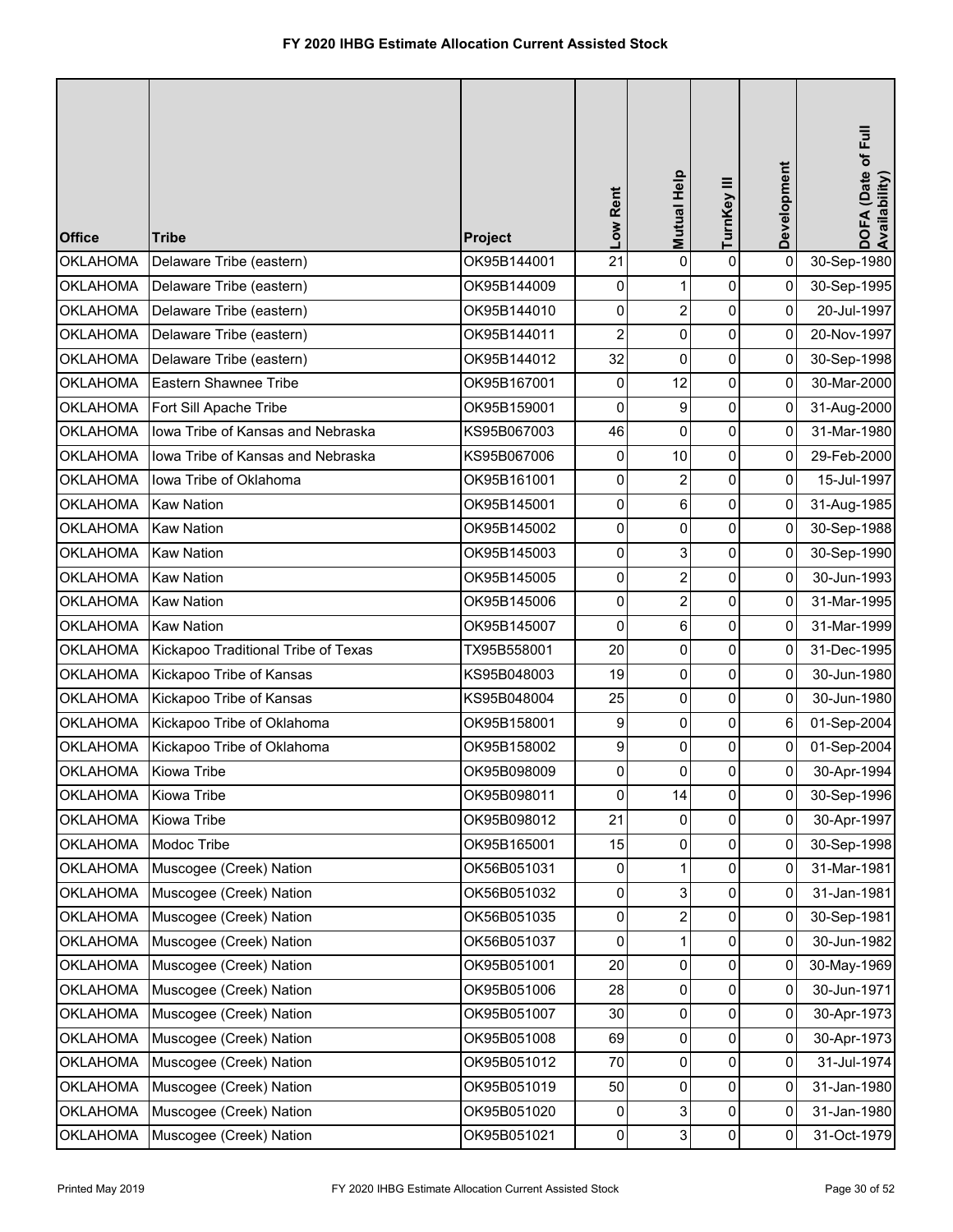| <b>Office</b>   | <b>Tribe</b>            | Project     | Low Rent | Mutual Help             | TurnKey III         | Development | DOFA (Date of Full<br>Availability) |
|-----------------|-------------------------|-------------|----------|-------------------------|---------------------|-------------|-------------------------------------|
| <b>OKLAHOMA</b> | Muscogee (Creek) Nation | OK95B051022 | 0        | 5                       | $\pmb{0}$           | 0           | 29-Feb-1980                         |
| <b>OKLAHOMA</b> | Muscogee (Creek) Nation | OK95B051023 | 50       | 0                       | $\pmb{0}$           | 0           | 30-Jun-1980                         |
| <b>OKLAHOMA</b> | Muscogee (Creek) Nation | OK95B051024 | 0        | $\mathbf{1}$            | $\pmb{0}$           | 0           | 31-Jul-1980                         |
| <b>OKLAHOMA</b> | Muscogee (Creek) Nation | OK95B051025 | 0        | $\mathbf{1}$            | $\pmb{0}$           | $\mathbf 0$ | 30-Nov-1980                         |
| <b>OKLAHOMA</b> | Muscogee (Creek) Nation | OK95B051026 | 0        | $\overline{2}$          | 0                   | 0           | 31-Oct-1980                         |
| <b>OKLAHOMA</b> | Muscogee (Creek) Nation | OK95B051041 | 0        | $\overline{a}$          | $\pmb{0}$           | 0           | 31-Dec-1984                         |
| <b>OKLAHOMA</b> | Muscogee (Creek) Nation | OK95B051042 | 0        | $\mathbf{1}$            | $\pmb{0}$           | 0           | 31-Jan-1985                         |
| <b>OKLAHOMA</b> | Muscogee (Creek) Nation | OK95B051043 | 0        | $\mathbf{1}$            | $\pmb{0}$           | 0           | 30-Sep-1985                         |
| <b>OKLAHOMA</b> | Muscogee (Creek) Nation | OK95B051044 | 0        | $\mathbf{1}$            | $\pmb{0}$           | 0           | 30-Sep-1985                         |
| <b>OKLAHOMA</b> | Muscogee (Creek) Nation | OK95B051045 | 0        | $\overline{2}$          | 0                   | 0           | 30-Jun-1986                         |
| <b>OKLAHOMA</b> | Muscogee (Creek) Nation | OK95B051046 | 0        | $\mathbf{1}$            | $\pmb{0}$           | 0           | 30-Sep-1986                         |
| <b>OKLAHOMA</b> | Muscogee (Creek) Nation | OK95B051047 | 0        | $\overline{\mathbf{c}}$ | $\pmb{0}$           | 0           | 31-Aug-1987                         |
| <b>OKLAHOMA</b> | Muscogee (Creek) Nation | OK95B051048 | 0        | $\overline{c}$          | $\mathsf{O}\xspace$ | 0           | 31-Aug-1987                         |
| <b>OKLAHOMA</b> | Muscogee (Creek) Nation | OK95B051049 | 0        | 0                       | $\pmb{0}$           | 0           | 31-Jan-1988                         |
| <b>OKLAHOMA</b> | Muscogee (Creek) Nation | OK95B051050 | 0        | 0                       | $\pmb{0}$           | 0           | 31-Mar-1988                         |
| <b>OKLAHOMA</b> | Muscogee (Creek) Nation | OK95B051052 | 0        | 0                       | $\pmb{0}$           | 0           | 31-Aug-1988                         |
| <b>OKLAHOMA</b> | Muscogee (Creek) Nation | OK95B051053 | 0        | 4                       | $\pmb{0}$           | 0           | 31-Jul-1989                         |
| <b>OKLAHOMA</b> | Muscogee (Creek) Nation | OK95B051054 | 0        | $\overline{c}$          | $\mathsf{O}\xspace$ | 0           | 31-Jul-1989                         |
| <b>OKLAHOMA</b> | Muscogee (Creek) Nation | OK95B051055 | 0        | $\mathbf{1}$            | $\pmb{0}$           | $\mathbf 0$ | 31-Jan-1989                         |
| <b>OKLAHOMA</b> | Muscogee (Creek) Nation | OK95B051056 | 0        | 1                       | 0                   | 0           | 31-Jan-1986                         |
| <b>OKLAHOMA</b> | Muscogee (Creek) Nation | OK95B051057 | 0        | 4                       | 0                   | 0           | 30-Sep-1986                         |
| <b>OKLAHOMA</b> | Muscogee (Creek) Nation | OK95B051058 | 0        | $\Omega$                | 0                   | 0           | 31-Mar-1991                         |
| OKLAHOMA        | Muscogee (Creek) Nation | OK95B051059 | 0        | 1                       | $\overline{0}$      | 0           | 30-Sep-1989                         |
| <b>OKLAHOMA</b> | Muscogee (Creek) Nation | OK95B051063 | 0        | $\overline{4}$          | $\pmb{0}$           | 0           | 31-Aug-1993                         |
| <b>OKLAHOMA</b> | Muscogee (Creek) Nation | OK95B051064 | 0        | 0                       | 0                   | 0           | 31-Jan-1991                         |
| <b>OKLAHOMA</b> | Muscogee (Creek) Nation | OK95B051065 | 0        | 0                       | 0                   | 0           | 30-Jun-1994                         |
| <b>OKLAHOMA</b> | Muscogee (Creek) Nation | OK95B051066 | 0        | 15                      | 0                   | 0           | 30-Jun-1995                         |
| <b>OKLAHOMA</b> | Muscogee (Creek) Nation | OK95B051067 | 0        | 26                      | 0                   | 0           | 31-Jul-1996                         |
| <b>OKLAHOMA</b> | Muscogee (Creek) Nation | OK95B051068 | 0        | 30                      | $\pmb{0}$           | 0           | 30-Sep-1997                         |
| <b>OKLAHOMA</b> | Muscogee (Creek) Nation | OK95B051069 | 0        | 9                       | 0                   | 0           | 31-Aug-1996                         |
| <b>OKLAHOMA</b> | Muscogee (Creek) Nation | OK95B051070 | 0        | 9                       | 0                   | 0           | 30-Sep-1999                         |
| <b>OKLAHOMA</b> | Otoe-Missouria Tribe    | OK95B114002 | 48       | 0                       | 0                   | 0           | 30-Apr-1981                         |
| <b>OKLAHOMA</b> | Pawnee Nation           | OK56B094004 | 25       | 0                       | 0                   | 0           | 30-Jun-1982                         |
| <b>OKLAHOMA</b> | Peoria Tribe            | OK56B143004 | 0        | 3                       | $\pmb{0}$           | 0           | 31-Mar-1984                         |
| <b>OKLAHOMA</b> | Peoria Tribe            | OK95B143001 | 123      | 0                       | 0                   | 0           | 29-Feb-1980                         |
| <b>OKLAHOMA</b> | Peoria Tribe            | OK95B143002 | 0        | 8                       | $\pmb{0}$           | 0           | 28-Feb-1981                         |
| <b>OKLAHOMA</b> | Peoria Tribe            | OK95B143005 | 0        | $\overline{4}$          | $\pmb{0}$           | 0           | 30-Apr-1986                         |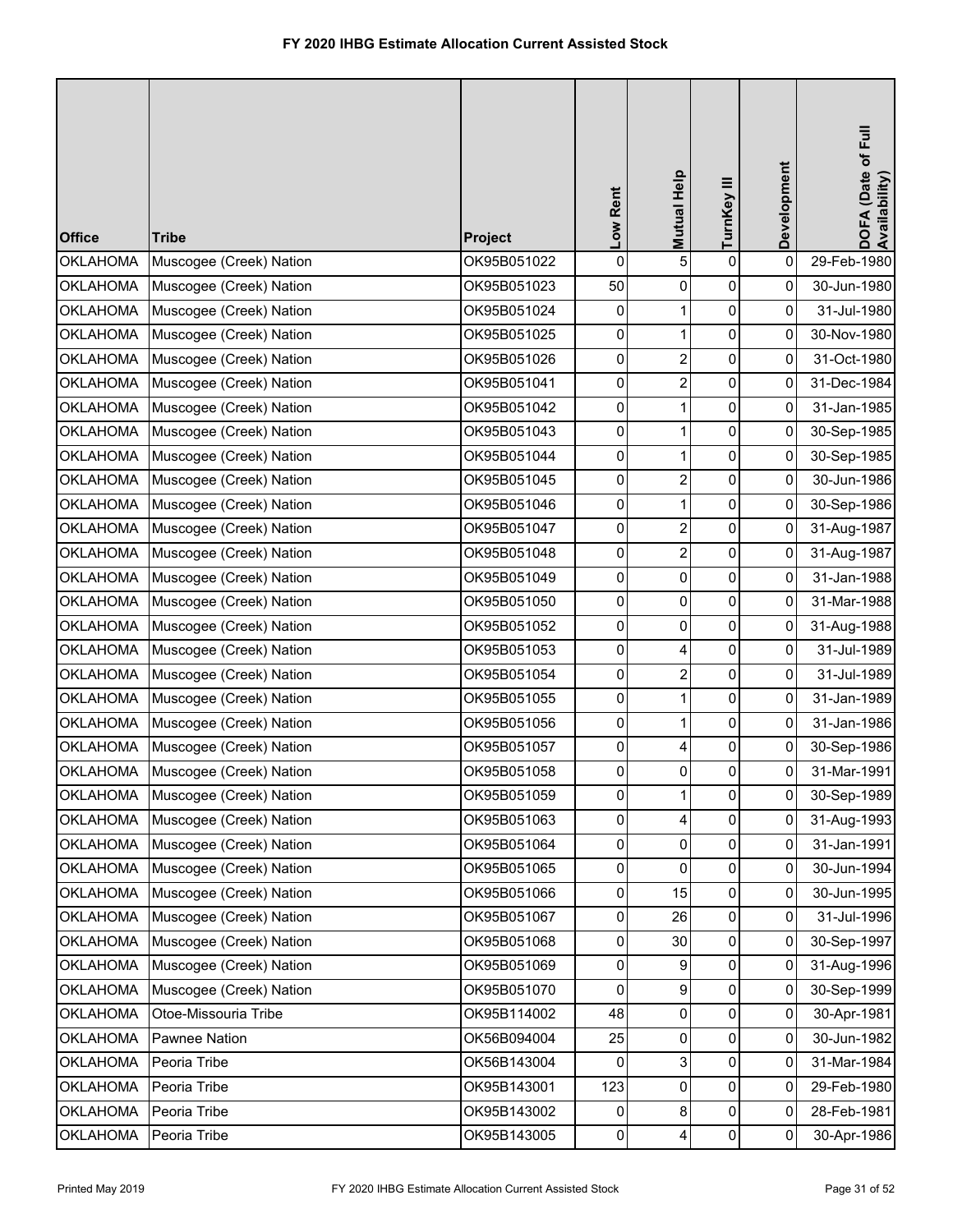| <b>Office</b>   | <b>Tribe</b>                   | Project     | Low Rent       | Mutual Help             | TurnKey III    | Development    | DOFA (Date of Full<br>Availability) |
|-----------------|--------------------------------|-------------|----------------|-------------------------|----------------|----------------|-------------------------------------|
| <b>OKLAHOMA</b> | Peoria Tribe                   | OK95B143006 | $\mathbf 0$    | $\overline{2}$          | $\mathbf 0$    | 0              | 30-Jun-1987                         |
| <b>OKLAHOMA</b> | Peoria Tribe                   | OK95B143007 | 0              | 3                       | 0              | 0              | 30-Sep-1987                         |
| <b>OKLAHOMA</b> | Peoria Tribe                   | OK95B143008 | 0              | 4                       | 0              | 0              | 31-Mar-1989                         |
| <b>OKLAHOMA</b> | Peoria Tribe                   | OK95B143009 | 0              | 4                       | $\pmb{0}$      | 0              | 30-Apr-1990                         |
| <b>OKLAHOMA</b> | Peoria Tribe                   | OK95B143010 | 0              | 3                       | $\pmb{0}$      | $\overline{0}$ | 29-Feb-1992                         |
| <b>OKLAHOMA</b> | Peoria Tribe                   | OK95B143011 | 0              | $\overline{2}$          | 0              | 0              | 30-Apr-1990                         |
| <b>OKLAHOMA</b> | Peoria Tribe                   | OK95B143012 | 0              | 5                       | 0              | 0              | 31-Jul-1993                         |
| <b>OKLAHOMA</b> | Peoria Tribe                   | OK95B143013 | $\pmb{0}$      | 0                       | 0              | 0              | 31-Mar-1994                         |
| <b>OKLAHOMA</b> | Peoria Tribe                   | OK95B143014 | 0              | 4                       | 0              | 0              | 30-Jun-1995                         |
| <b>OKLAHOMA</b> | Peoria Tribe                   | OK95B143015 | $\overline{0}$ | 8                       | $\mathbf 0$    | $\overline{0}$ | 28-Feb-1996                         |
| <b>OKLAHOMA</b> | Peoria Tribe                   | OK95B143016 | 0              | 12                      | 0              | 0              | 30-Sep-1998                         |
| <b>OKLAHOMA</b> | Peoria Tribe                   | OK95B143016 | 0              | $\overline{\mathbf{c}}$ | 0              | 0              | 28-Feb-1999                         |
| <b>OKLAHOMA</b> | Ponca Tribe                    | OK95B054002 | 10             | 0                       | 0              | $\pmb{0}$      | 30-Sep-1971                         |
| <b>OKLAHOMA</b> | Ponca Tribe                    | OK95B054005 | 25             | 0                       | 0              | $\mathbf{0}$   | 31-Jul-1974                         |
| <b>OKLAHOMA</b> | Prairie Band Potawatomi Nation | KS95B084003 | 17             | 0                       | $\pmb{0}$      | $\overline{0}$ | 31-Aug-1984                         |
| <b>OKLAHOMA</b> | Sac and Fox Nation of Missouri | KS16B151001 | 17             | 0                       | 0              | 0              | 30-Jun-1986                         |
| <b>OKLAHOMA</b> | Sac and Fox Nation of Missouri | KS95B151003 | $\pmb{0}$      | 5                       | 0              | 0              | 31-Jul-1999                         |
| <b>OKLAHOMA</b> | Sac and Fox Nation of Missouri | KS95B151004 | 5              | 0                       | 0              | 0              | 31-Jan-2007                         |
| <b>OKLAHOMA</b> | Sac and Fox Nation, Oklahoma   | OK56B090012 | 0              | 4                       | $\pmb{0}$      | 0              | 31-Mar-1984                         |
| <b>OKLAHOMA</b> | Sac and Fox Nation, Oklahoma   | OK95B090002 | 20             | 0                       | 0              | 0              | 31-Jul-1975                         |
| <b>OKLAHOMA</b> | Sac and Fox Nation, Oklahoma   | OK95B090011 | 21             | 0                       | 0              | 0              | 31-Jul-1979                         |
| <b>OKLAHOMA</b> | Sac and Fox Nation, Oklahoma   | OK95B090013 | $\pmb{0}$      | 1                       | $\overline{0}$ | $\overline{0}$ | 31-Aug-1986                         |
| <b>OKLAHOMA</b> | Sac and Fox Nation, Oklahoma   | OK95B090014 | 0              | 1                       | 0              | $\pmb{0}$      | 31-Aug-1986                         |
| <b>OKLAHOMA</b> | Sac and Fox Nation, Oklahoma   | OK95B090015 | 0              | 3                       | 0              | 0              | 30-Sep-1988                         |
| <b>OKLAHOMA</b> | Sac and Fox Nation, Oklahoma   | OK95B090017 | $\mathbf{0}$   | 2                       | 0              | $\overline{0}$ | 31-Jul-1990                         |
| <b>OKLAHOMA</b> | Sac and Fox Nation, Oklahoma   | OK95B090018 | $\pmb{0}$      | $\overline{c}$          | 0              | 0              | 29-Feb-1992                         |
| <b>OKLAHOMA</b> | Sac and Fox Nation, Oklahoma   | OK95B090019 | 0              | 1                       | 0              | 0              | 31-Dec-1991                         |
| <b>OKLAHOMA</b> | Sac and Fox Nation, Oklahoma   | OK95B090020 | 0              | 3                       | 0              | 0              | 30-Sep-1993                         |
| <b>OKLAHOMA</b> | Sac and Fox Nation, Oklahoma   | OK95B090021 | 0              | 3                       | 0              | 0              | 31-Jan-1995                         |
| <b>OKLAHOMA</b> | Sac and Fox Nation, Oklahoma   | OK95B090022 | 22             | 0                       | 0              | $\overline{0}$ | 31-Dec-1997                         |
| <b>OKLAHOMA</b> | Seminole Nation                | OK95B093005 | 24             | 0                       | 0              | 0              | 31-May-1981                         |
| <b>OKLAHOMA</b> | Seminole Nation                | OK95B093008 | 0              | 0                       | 0              | 0              | 28-Feb-1994                         |
| <b>OKLAHOMA</b> | Seminole Nation                | OK95B093010 | $\pmb{0}$      | 10                      | 0              | 0              | 31-Mar-1996                         |
| <b>OKLAHOMA</b> | Seminole Nation                | OK95B093011 | 8              | 0                       | 0              | 0              | 31-Oct-1997                         |
| <b>OKLAHOMA</b> | Seminole Nation                | OK95B093013 | $\overline{0}$ | 2                       | 0              | 0              | 30-Dec-1998                         |
| <b>OKLAHOMA</b> | Tonkawa Tribe                  | OK95B141001 | 50             | $\mathbf 0$             | 0              | 0              | 31-Mar-1980                         |
| <b>OKLAHOMA</b> | Tonkawa Tribe                  | OK95B141004 | $\pmb{0}$      | 12                      | $\pmb{0}$      | $\mathbf 0$    | 30-Jul-2002                         |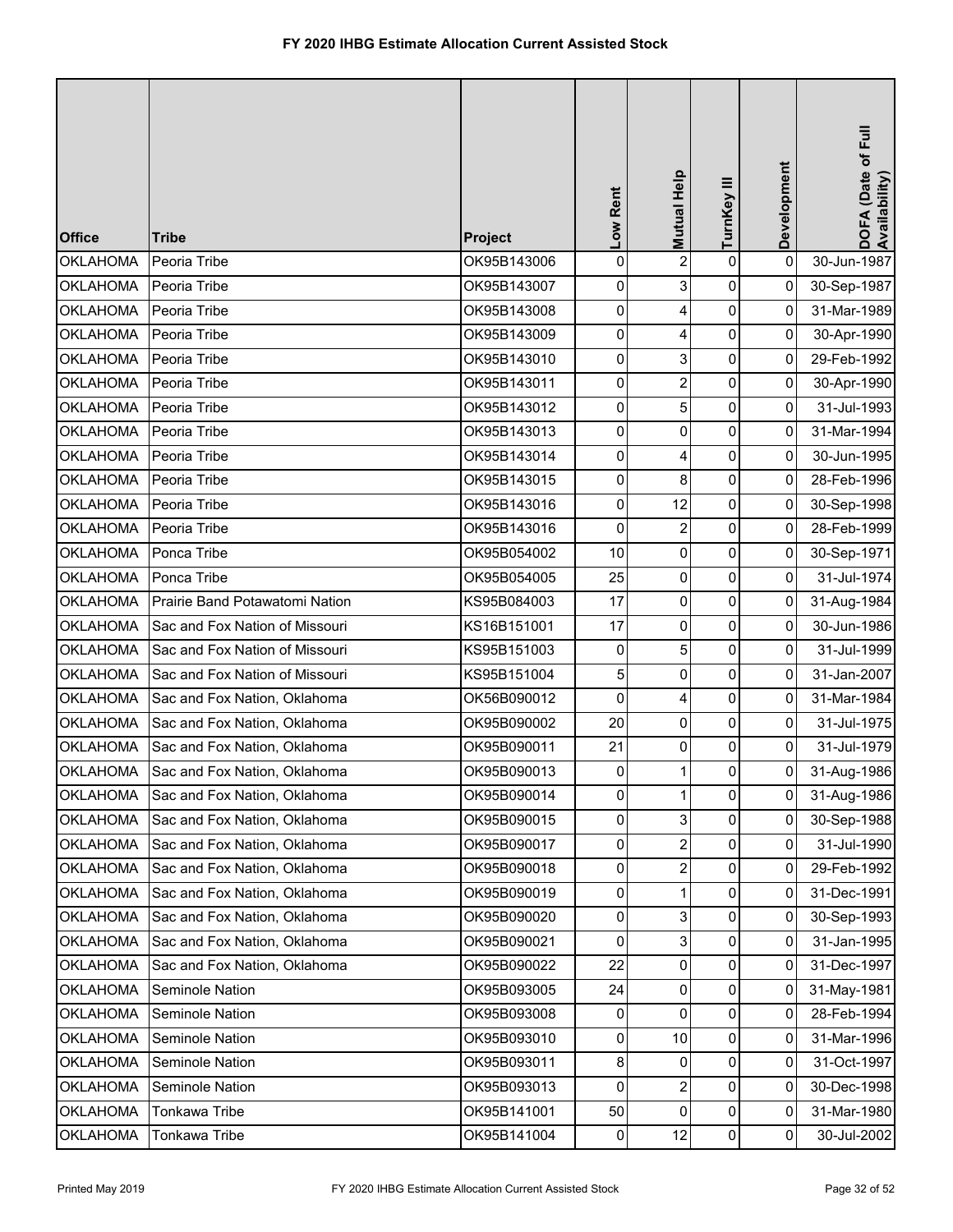| <b>Office</b>         | <b>Tribe</b>           | Project     | Rent<br><b>NOT</b> | $\frac{P}{T}$<br>Mutual | ≡<br>rnKey | Development     | of Full<br>DOFA (Date of<br>Availability) |
|-----------------------|------------------------|-------------|--------------------|-------------------------|------------|-----------------|-------------------------------------------|
| <b>OKLAHOMA</b>       | <b>Wichita Tribe</b>   | OK95B157001 | 0                  | 10                      | 0          | 0               | 30-Jun-1997                               |
| <b>OKLAHOMA</b>       | <b>Wichita Tribe</b>   | OK95B157002 | 0                  | 25                      | $\Omega$   | 0               | 30-Jul-1998                               |
| <b>OKLAHOMA</b>       | <b>Wichita Tribe</b>   | OK95B157003 | 40                 | 0                       | $\Omega$   | 0               | 31-Mar-1998                               |
| <b>OKLAHOMA</b>       | <b>Wyandotte Tribe</b> | OK95B162001 | 0                  | 15                      | 0          | <sup>0</sup>    | 31-Jul-2000                               |
| <b>OKLAHOMA TOTAL</b> |                        |             | 3,072              | 1,396                   | 51         | 16 <sup>l</sup> |                                           |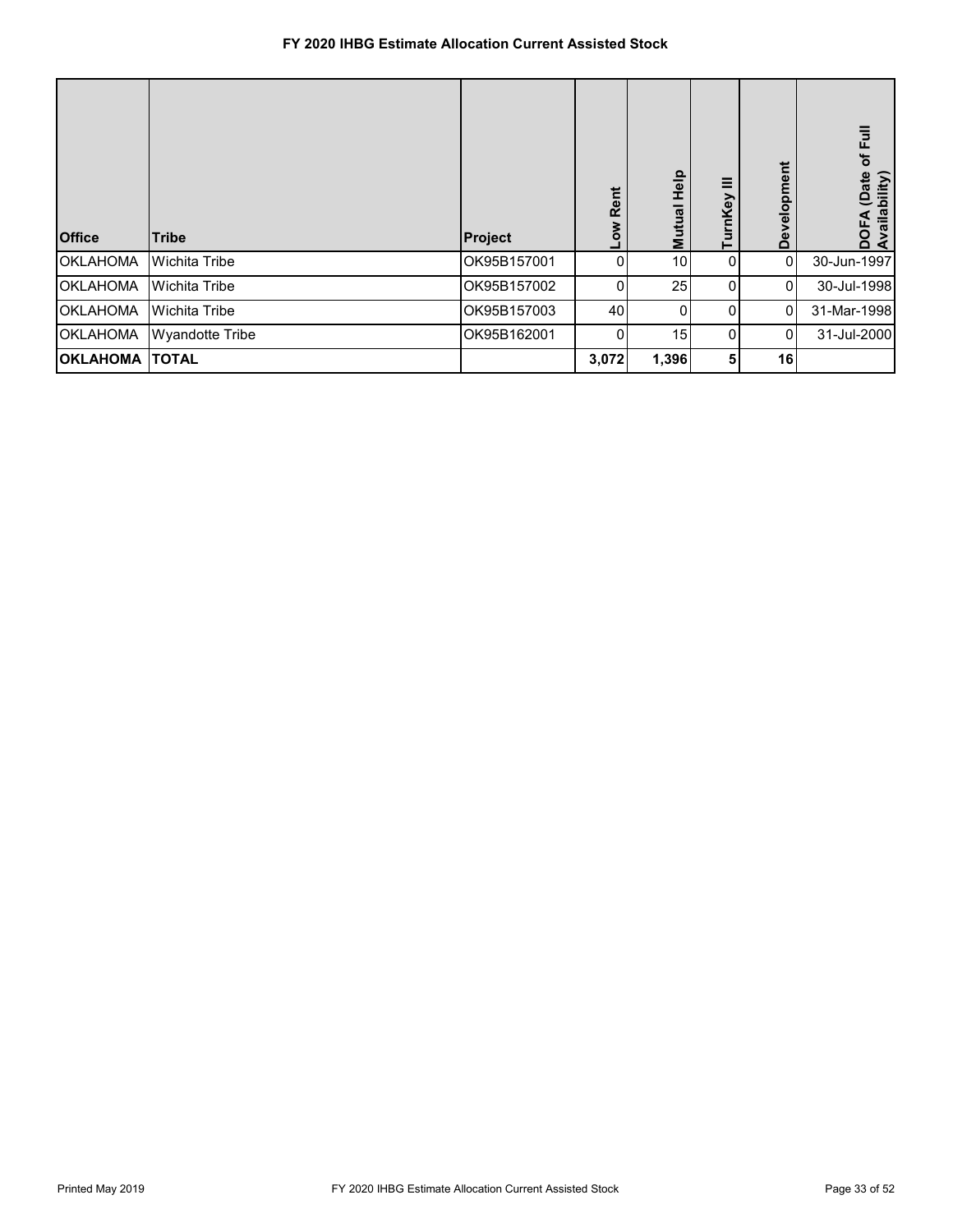| <b>Office</b>  | <b>Tribe</b>                           | Project     | Low Rent       | Mutual Help | TurnKey III | Development    | DOFA (Date of Full<br>Availability) |
|----------------|----------------------------------------|-------------|----------------|-------------|-------------|----------------|-------------------------------------|
| <b>PHOENIX</b> | Acoma Pueblo                           | NM99B079007 | $\mathbf 0$    | 19          | $\mathbf 0$ | $\mathbf 0$    | 31-Oct-1999                         |
| <b>PHOENIX</b> | Acoma Pueblo                           | NM99B079008 | 14             | 0           | 0           | 0              | 30-Apr-2002                         |
| <b>PHOENIX</b> | Acoma Pueblo                           | NM99B079009 |                | 0           | 0           | 0              | 30-Nov-2002                         |
| <b>PHOENIX</b> | Acoma Pueblo                           | NM99B079010 | 0              | 3           | 0           | 0              | 30-Apr-2002                         |
| <b>PHOENIX</b> | Acoma Pueblo                           | NM99B079011 | 0              | 4           | $\pmb{0}$   | $\overline{0}$ | 30-Apr-2002                         |
| <b>PHOENIX</b> | Acoma Pueblo                           | NM99B079012 | 0              | 20          | 0           | 0              | 30-Apr-2002                         |
| <b>PHOENIX</b> | Acoma Pueblo                           | NM99B079013 | 20             | 0           | 0           | 0              | 30-Apr-2002                         |
| <b>PHOENIX</b> | Ak-Chin                                | AZ99B042001 | 19             | 0           | 0           | $\pmb{0}$      | 29-Feb-1992                         |
| <b>PHOENIX</b> | Ak-Chin                                | AZ99B042002 | 12             | 0           | 0           | 0              | 30-Jun-1992                         |
| <b>PHOENIX</b> | Berry Creek Rancheria                  | CA99B130017 | 9              | 0           | $\mathbf 0$ | $\overline{0}$ | 31-Oct-1992                         |
| <b>PHOENIX</b> | Berry Creek Rancheria                  | CA99B130018 | 4              | 0           | 0           | 0              | 31-Oct-1992                         |
| <b>PHOENIX</b> | Berry Creek Rancheria                  | CA99B130021 | 1              | 1           | 0           | 0              | 31-Dec-1995                         |
| <b>PHOENIX</b> | Berry Creek Rancheria                  | CA99B130023 | 5              | 0           | 0           | 0              | 31-Dec-1995                         |
| <b>PHOENIX</b> | <b>Big Pine Paiute Tribe</b>           | CA99B098004 | 4              | 0           | 0           | 0              | 31-Mar-1982                         |
| <b>PHOENIX</b> | <b>Big Pine Paiute Tribe</b>           | CA99B098005 | 4              | 0           | $\pmb{0}$   | $\overline{0}$ | 31-Mar-1979                         |
| <b>PHOENIX</b> | <b>Big Pine Paiute Tribe</b>           | CA99B098008 | $\overline{c}$ | 0           | 0           | 0              | 29-Feb-1984                         |
| <b>PHOENIX</b> | <b>Big Pine Paiute Tribe</b>           | CA99B098010 | $\overline{c}$ | 0           | 0           | 0              | 30-Nov-1987                         |
| <b>PHOENIX</b> | <b>Big Pine Paiute Tribe</b>           | CA99B098014 | 0              | 12          | 0           | 0              | 31-May-2001                         |
| <b>PHOENIX</b> | <b>Bishop Paiute Tribe</b>             | CA99B098004 | 9              | 0           | $\pmb{0}$   | 0              | 31-Mar-1982                         |
| PHOENIX        | <b>Bishop Paiute Tribe</b>             | CA99B098005 | 6              | 0           | 0           | 0              | 31-Mar-1979                         |
| <b>PHOENIX</b> | <b>Bishop Paiute Tribe</b>             | CA99B098008 | 4              | 0           | 0           | 0              | 29-Feb-1984                         |
| PHOENIX        | <b>Bishop Paiute Tribe</b>             | CA99B098010 | 3 <sup>1</sup> | $\Omega$    | $\Omega$    | 0              | 30-Nov-1987                         |
| <b>PHOENIX</b> | <b>Bishop Paiute Tribe</b>             | CA99B098011 | 7              | 0           | 0           | 0              | 30-Sep-1991                         |
| <b>PHOENIX</b> | <b>Bishop Paiute Tribe</b>             | CA99B098015 | 0              | 0           | 0           | 0              | 15-Jun-1994                         |
| <b>PHOENIX</b> | <b>Bishop Paiute Tribe</b>             | CA99B605001 | $\mathbf{0}$   | 4           | 0           | 0              | 30-Sep-2002                         |
| <b>PHOENIX</b> | <b>Bishop Paiute Tribe</b>             | CA99B605001 | 0              | 6           | 0           | 0              | 30-Apr-2005                         |
| <b>PHOENIX</b> | <b>Bridgeport Paiute Indian Colony</b> | CA99B098006 | 21             | 0           | 0           | 0              | 31-Oct-1980                         |
| <b>PHOENIX</b> | Cahto Tribe (Laytonville)              | CA99B130001 | 33             | 0           | 0           | $\mathbf{0}$   | 31-Jul-1985                         |
| <b>PHOENIX</b> | Campo Band                             | CA99B150001 | 15             | 0           | 0           | 0              | 30-Sep-1991                         |
| <b>PHOENIX</b> | Capitan Grande Band                    | CA99B080058 | 0              | 4           | 0           | $\overline{0}$ | 31-May-1995                         |
| <b>PHOENIX</b> | Chemehuevi                             | CA99B133001 | 25             | 0           | 0           | 0              | 30-Nov-1988                         |
| <b>PHOENIX</b> | Chemehuevi                             | CA99B133003 | $10$           | 0           | 0           | 0              | 30-Sep-1980                         |
| <b>PHOENIX</b> | Chemehuevi                             | CA99B133005 | $10$           | 0           | 0           | $\pmb{0}$      | 31-Oct-1988                         |
| <b>PHOENIX</b> | Chemehuevi                             | CA99B133008 | $10$           | 0           | 0           | 10             | 31-May-2002                         |
| <b>PHOENIX</b> | Cochiti Pueblo                         | NM99B084004 | $\overline{0}$ | 14          | 0           | 0              | 31-May-1998                         |
| <b>PHOENIX</b> | Cochiti Pueblo                         | NM99B084005 | $10$           | 0           | 0           | 0              | 31-May-1998                         |
| <b>PHOENIX</b> | Cochiti Pueblo                         | NM99B084006 | $\pmb{0}$      | 3           | $\pmb{0}$   | $\mathbf 0$    | 31-May-1998                         |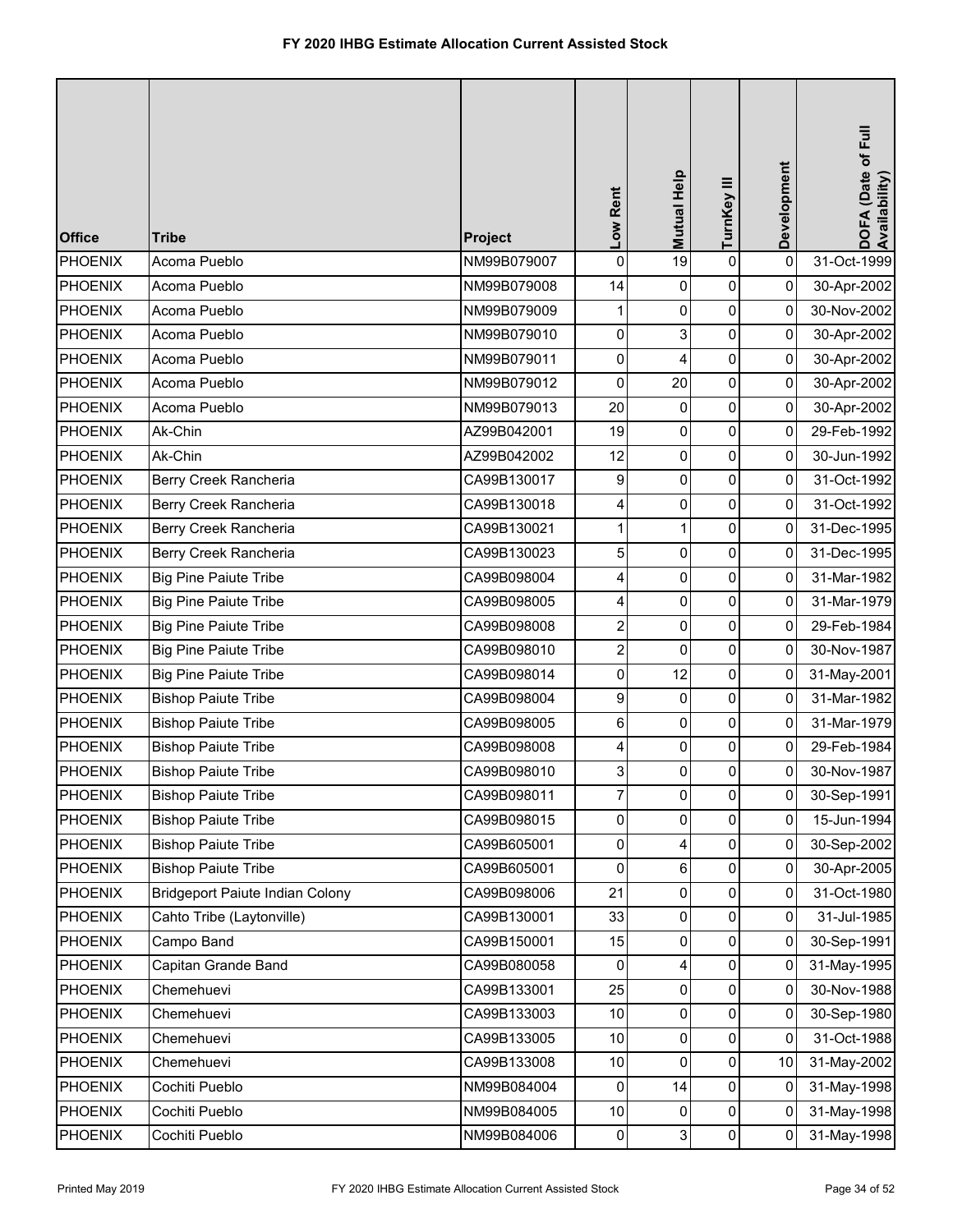| <b>Office</b>  | <b>Tribe</b>                 | Project     | Low Rent         | Mutual Help    | TurnKey III         | Development         | DOFA (Date of Full<br>Availability) |
|----------------|------------------------------|-------------|------------------|----------------|---------------------|---------------------|-------------------------------------|
| <b>PHOENIX</b> | Cochiti Pueblo               | NM99B084007 | 1                | 0              | $\mathsf 0$         | $\mathsf 0$         | 31-May-1998                         |
| <b>PHOENIX</b> | Cocopah Tribe                | AZ99B020003 | 32               | 0              | $\pmb{0}$           | 0                   | 31-Oct-1980                         |
| <b>PHOENIX</b> | Cocopah Tribe                | AZ99B020004 | 15               | 0              | $\pmb{0}$           | 0                   | 31-Jul-1992                         |
| <b>PHOENIX</b> | Cocopah Tribe                | AZ99B020005 | 28               | 0              | $\pmb{0}$           | 0                   | 31-Oct-1998                         |
| <b>PHOENIX</b> | Cold Springs Rancheria       | CA99B129004 | 11               | 0              | 0                   | 0                   | 30-Sep-1982                         |
| <b>PHOENIX</b> | Cold Springs Rancheria       | CA99B129009 | 8                | 0              | $\pmb{0}$           | 0                   | 31-Dec-1987                         |
| <b>PHOENIX</b> | Cold Springs Rancheria       | CA99B129011 | 10               | 0              | $\pmb{0}$           | 0                   | 31-Dec-1987                         |
| <b>PHOENIX</b> | Cold Springs Rancheria       | CA99B129019 | 1                | 0              | $\pmb{0}$           | 0                   | 30-Sep-1982                         |
| <b>PHOENIX</b> | Cold Springs Rancheria       | CA99B129021 | 0                | 12             | $\pmb{0}$           | 0                   | 30-Nov-2001                         |
| <b>PHOENIX</b> | Cold Springs Rancheria       | CA99B129022 | 2                | 0              | 0                   | 18                  | 22-Apr-2005                         |
| <b>PHOENIX</b> | Colorado River Indian Tribes | AZ99B018005 | 50               | 0              | $\pmb{0}$           | 0                   | 31-Aug-1972                         |
| <b>PHOENIX</b> | Colorado River Indian Tribes | AZ99B018006 | 99               | 0              | $\pmb{0}$           | 0                   | 30-Nov-1973                         |
| <b>PHOENIX</b> | Colorado River Indian Tribes | AZ99B018007 | 25               | 0              | $\pmb{0}$           | 0                   | 31-Oct-1975                         |
| <b>PHOENIX</b> | Colorado River Indian Tribes | AZ99B018010 | 50               | 0              | $\pmb{0}$           | 0                   | 31-Oct-1982                         |
| <b>PHOENIX</b> | Colorado River Indian Tribes | AZ99B018015 | 0                | 8              | 0                   | 0                   | 31-Jan-1992                         |
| <b>PHOENIX</b> | Coyote Valley Band           | CA99B097007 | 15               | 0              | $\pmb{0}$           | 0                   | 28-Feb-1987                         |
| <b>PHOENIX</b> | Coyote Valley Band           | CA99B097009 | 15               | 0              | $\pmb{0}$           | 0                   | 28-Feb-1987                         |
| <b>PHOENIX</b> | Duck Valley Shoshone-Paiute  | NV99B006005 | 0                | 1              | $\pmb{0}$           | 0                   | 28-Feb-1979                         |
| <b>PHOENIX</b> | Duck Valley Shoshone-Paiute  | NV99B006008 | 20               | 0              | $\pmb{0}$           | 0                   | 30-Sep-1982                         |
| <b>PHOENIX</b> | Duck Valley Shoshone-Paiute  | NV99B006011 | 19               | 0              | 0                   | 0                   | 01-Jul-1986                         |
| <b>PHOENIX</b> | Duck Valley Shoshone-Paiute  | NV99B006012 | 0                | 3              | 0                   | 0                   | 01-Jul-1986                         |
| PHOENIX        | Duck Valley Shoshone-Paiute  | NV99B006013 | 25               | $\Omega$       | $\mathbf 0$         | 01                  | 18-Mar-1996                         |
| <b>PHOENIX</b> | Duck Valley Shoshone-Paiute  | NV99B006014 | 0                | $\overline{2}$ | $\mathbf 0$         | $\mathsf{O}\xspace$ | 09-Jun-1997                         |
| <b>PHOENIX</b> | Duck Valley Shoshone-Paiute  | NV99B006015 | 12               | $\mathbf 0$    | $\pmb{0}$           | 0                   | 02-Dec-1998                         |
| <b>PHOENIX</b> | Duckwater Shoshone           | NV99B015010 | 8                | 0              | 0                   | 0                   | 31-Dec-1985                         |
| <b>PHOENIX</b> | Duckwater Shoshone           | NV99B015015 | $\boldsymbol{9}$ | 0              | 0                   | 0                   | 31-Dec-1986                         |
| <b>PHOENIX</b> | Ely Shoshone                 | NV99B015008 | 10               | 0              | 0                   | 0                   | 31-Oct-1985                         |
| <b>PHOENIX</b> | Ely Shoshone                 | NV99B015014 | 18               | 0              | $\mathsf{O}\xspace$ | 0                   | 31-Oct-1985                         |
| <b>PHOENIX</b> | Ely Shoshone                 | NV99B015016 | 1                | $\mathbf 0$    | $\pmb{0}$           | 0                   | 30-Sep-2000                         |
| <b>PHOENIX</b> | Enterprise Rancheria         | CA99B160001 | 0                | 16             | 0                   | 0                   | 09-Oct-2009                         |
| <b>PHOENIX</b> | Fallon Paiute-Shoshone       | NV99B011003 | 0                | 1              | 0                   | 0                   | 31-Jul-1980                         |
| <b>PHOENIX</b> | Fallon Paiute-Shoshone       | NV99B011006 | 15               | 0              | 0                   | 0                   | 30-Apr-1989                         |
| <b>PHOENIX</b> | Fallon Paiute-Shoshone       | NV99B011007 | 0                |                | 0                   | 0                   | 30-Sep-1989                         |
| <b>PHOENIX</b> | Fallon Paiute-Shoshone       | NV99B011009 | 15               | 0              | $\pmb{0}$           | 0                   | 31-May-1992                         |
| <b>PHOENIX</b> | Fallon Paiute-Shoshone       | NV99B011011 | 19               | 0              | 0                   | 0                   | 31-Jan-1995                         |
| <b>PHOENIX</b> | Fallon Paiute-Shoshone       | NV99B011012 | 0                | 5              | $\pmb{0}$           | 0                   | 31-Jan-1995                         |
| <b>PHOENIX</b> | Fort Bidwell                 | CA99B083001 | $\mathbf{2}$     | 0              | $\pmb{0}$           | 0                   | 31-Oct-1975                         |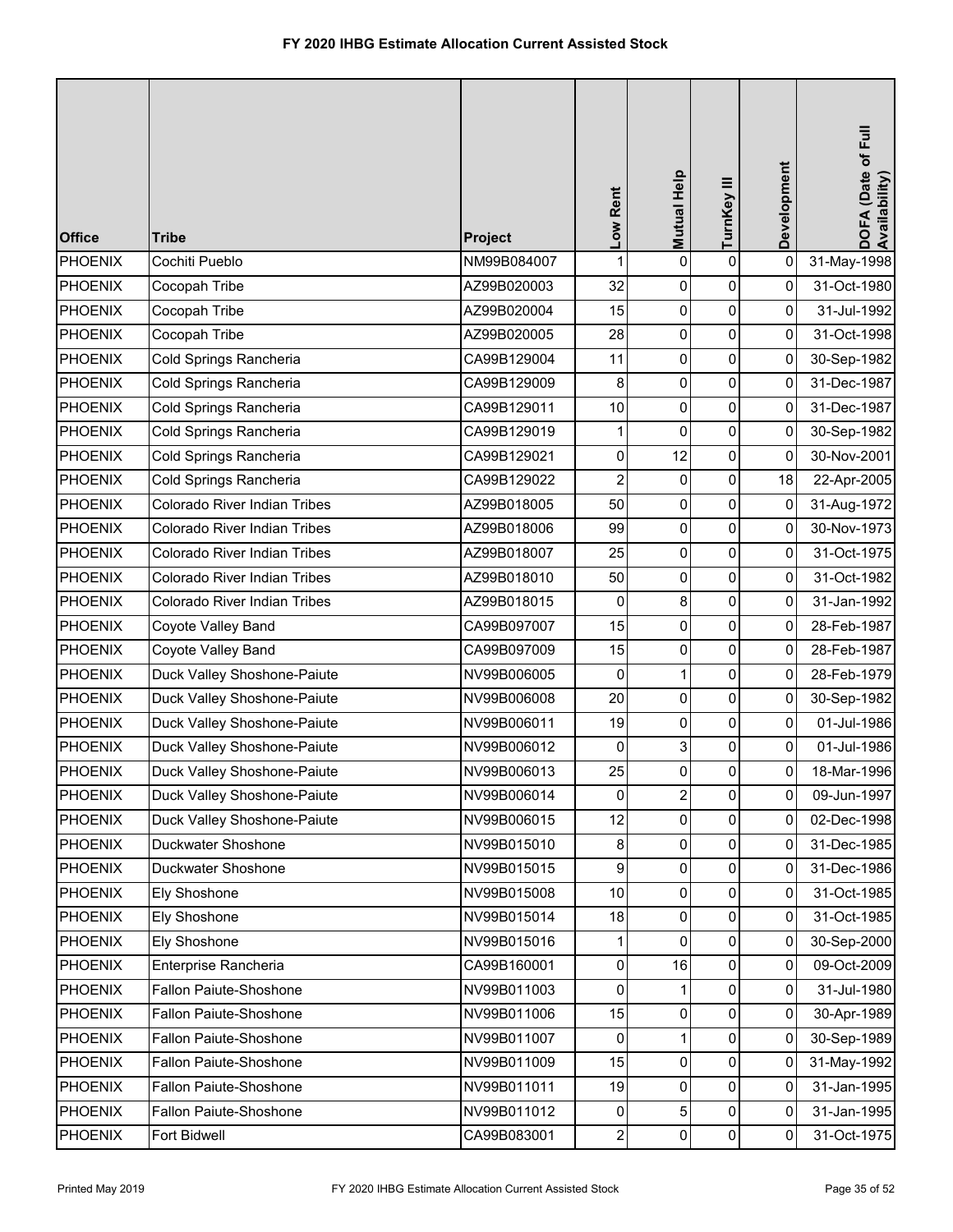| <b>Office</b>  | <b>Tribe</b>         | Project     | Low Rent       | Mutual Help    | TurnKey III         | Development  | DOFA (Date of Full<br>Availability) |
|----------------|----------------------|-------------|----------------|----------------|---------------------|--------------|-------------------------------------|
| <b>PHOENIX</b> | Fort Bidwell         | CA99B083005 | $\,6$          | 0              | $\mathsf 0$         | 0            | 31-Oct-1982                         |
| <b>PHOENIX</b> | Fort Bidwell         | CA99B603004 | $10$           | 0              | 0                   | 0            | 28-Oct-1999                         |
| <b>PHOENIX</b> | Fort Mojave Tribe    | CA99B100003 | 10             | 0              | $\pmb{0}$           | 0            | 30-Apr-1982                         |
| <b>PHOENIX</b> | Fort Mojave Tribe    | CA99B100004 | 50             | 0              | $\pmb{0}$           | 0            | 31-May-1987                         |
| <b>PHOENIX</b> | Fort Mojave Tribe    | CA99B100006 | 2              | 0              | $\pmb{0}$           | 0            | 30-Jun-1985                         |
| <b>PHOENIX</b> | Fort Mojave Tribe    | CA99B100007 | 19             | 0              | $\pmb{0}$           | 0            | 31-Jul-1987                         |
| <b>PHOENIX</b> | Fort Mojave Tribe    | CA99B100008 | 25             | 0              | $\pmb{0}$           | 0            | 30-Apr-1987                         |
| <b>PHOENIX</b> | Fort Mojave Tribe    | CA99B100009 | 4              | 0              | $\pmb{0}$           | 0            | 31-Aug-1978                         |
| <b>PHOENIX</b> | <b>Gila River</b>    | AZ99B015005 | 10             | 0              | $\pmb{0}$           | 0            | 30-Jun-1973                         |
| <b>PHOENIX</b> | Gila River           | AZ99B015006 | 80             | 0              | $\pmb{0}$           | 0            | 28-Feb-1974                         |
| <b>PHOENIX</b> | Gila River           | AZ99B015007 | 10             | 0              | $\pmb{0}$           | 0            | 02-Oct-1973                         |
| <b>PHOENIX</b> | Gila River           | AZ99B015010 | 20             | 0              | $\pmb{0}$           | 0            | 31-Jul-1980                         |
| <b>PHOENIX</b> | Gila River           | AZ99B015011 | 30             | 0              | $\mathsf{O}\xspace$ | 0            | 30-Sep-1978                         |
| <b>PHOENIX</b> | Gila River           | AZ99B015013 | 20             | 0              | $\pmb{0}$           | 0            | 31-Jan-1981                         |
| <b>PHOENIX</b> | Gila River           | AZ99B015014 | 30             | 0              | $\pmb{0}$           | 0            | 31-Jul-1979                         |
| <b>PHOENIX</b> | Gila River           | AZ99B015015 | 50             | 0              | 0                   | 0            | 30-Jun-1980                         |
| <b>PHOENIX</b> | Gila River           | AZ99B015016 | 30             | 0              | $\pmb{0}$           | 0            | 31-Aug-1980                         |
| <b>PHOENIX</b> | Gila River           | AZ99B015017 | 20             | 0              | $\pmb{0}$           | 0            | 31-Jan-1980                         |
| <b>PHOENIX</b> | Gila River           | AZ99B015019 | 20             | 0              | $\pmb{0}$           | 0            | 31-Aug-1982                         |
| <b>PHOENIX</b> | Gila River           | AZ99B015020 | 71             | $\overline{0}$ | $\pmb{0}$           | 0            | 31-Oct-1986                         |
| <b>PHOENIX</b> | Gila River           | AZ99B015021 | 35             | 0              | 0                   | 0            | 30-Apr-1987                         |
| PHOENIX        | Gila River           | AZ99B015023 | $\overline{9}$ | $\Omega$       | $\pmb{0}$           | 0            | 31-Jan-1987                         |
| <b>PHOENIX</b> | Gila River           | AZ99B015024 | 64             | $\mathbf 0$    | $\mathbf 0$         | 0            | 31-Dec-1987                         |
| <b>PHOENIX</b> | Gila River           | AZ99B015025 | 0              | $\mathbf 0$    | $\pmb{0}$           | 0            | 30-Jun-1988                         |
| <b>PHOENIX</b> | Gila River           | AZ99B015028 | $\overline{0}$ | $\overline{0}$ | $\mathbf 0$         | $\Omega$     | 30-Jun-1988                         |
| <b>PHOENIX</b> | Gila River           | AZ99B015029 | $\pmb{0}$      | 0              | 0                   | 0            | 31-May-1988                         |
| <b>PHOENIX</b> | Gila River           | AZ99B015030 | 38             | 0              | 0                   | 0            | 31-Mar-1988                         |
| <b>PHOENIX</b> | Gila River           | AZ99B015032 | 20             | $\overline{0}$ | 0                   | $\mathbf{0}$ | 31-Jul-1993                         |
| <b>PHOENIX</b> | Gila River           | AZ99B015033 | 94             | $\overline{0}$ | 0                   | 0            | 31-Jan-1991                         |
| <b>PHOENIX</b> | Gila River           | AZ99B015034 | 10             | $\overline{0}$ | $\pmb{0}$           | 0            | 31-Jul-1993                         |
| <b>PHOENIX</b> | Grindstone Rancheria | CA99B083009 | 12             | 0              | 0                   | 0            | 30-Jun-1995                         |
| <b>PHOENIX</b> | Grindstone Rancheria | CA99B083013 | 16             | 0              | 0                   | 0            | 31-Mar-1997                         |
| <b>PHOENIX</b> | Grindstone Rancheria | CA99B083015 | 3              | 0              | 0                   | 0            | 31-Mar-1997                         |
| <b>PHOENIX</b> | Guidiville Rancheria | CA99B130026 | 14             | 0              | $\pmb{0}$           | 0            | 01-Jan-2001                         |
| <b>PHOENIX</b> | Guidiville Rancheria | CA99B130026 | 3              | 0              | 0                   | $\Omega$     | 01-Jul-2011                         |
| <b>PHOENIX</b> | Hoopa Valley         | CA99B090002 | 30             | 0              | 0                   | 0            | 31-May-1980                         |
| <b>PHOENIX</b> | Hoopa Valley         | CA99B090004 | $\pmb{0}$      | $2\vert$       | $\pmb{0}$           | $\Omega$     | 31-Oct-1985                         |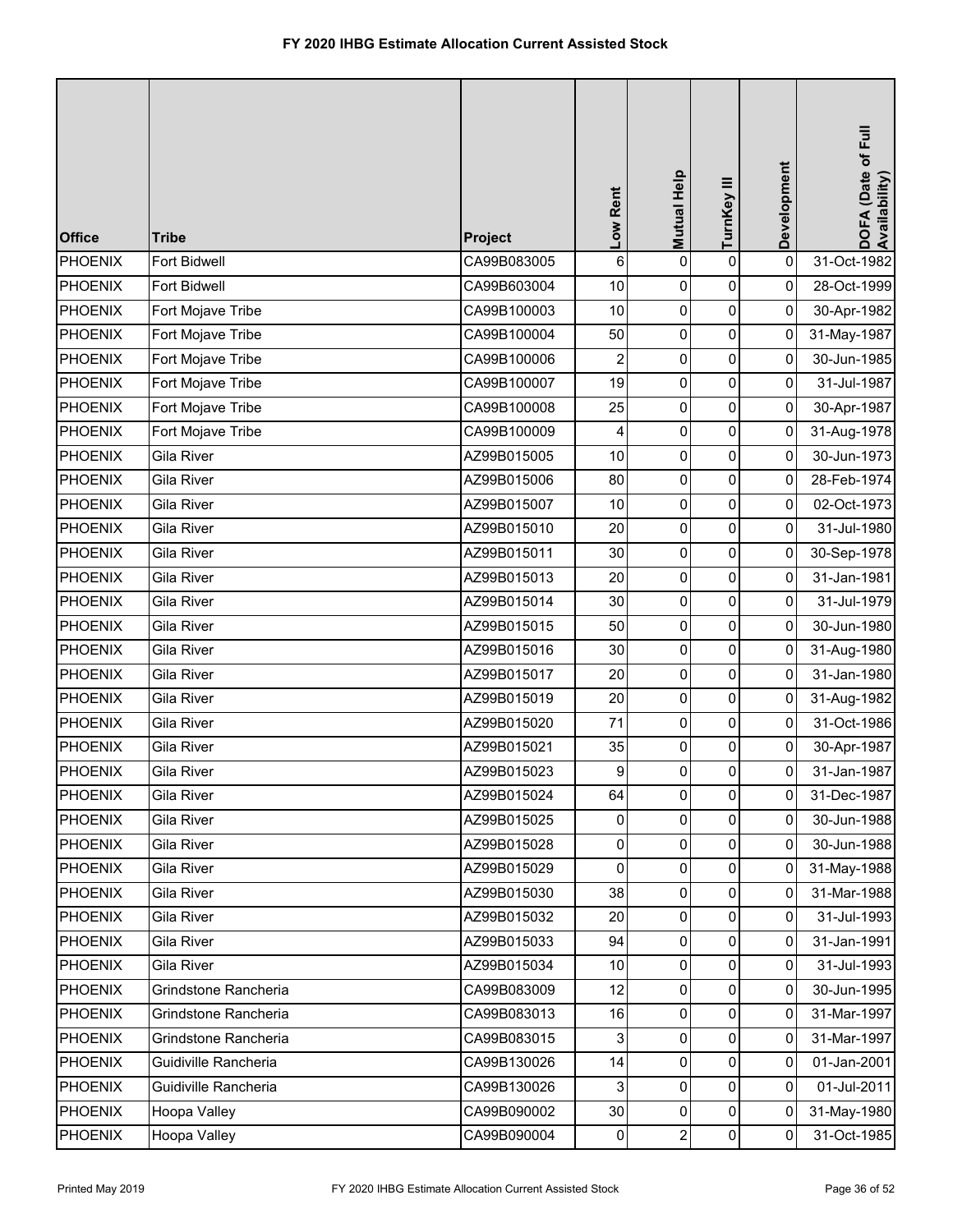| <b>Office</b>  | <b>Tribe</b>                 | Project     | Low Rent       | Mutual Help    | TurnKey III    | Development    | DOFA (Date of Full<br>Availability) |
|----------------|------------------------------|-------------|----------------|----------------|----------------|----------------|-------------------------------------|
| <b>PHOENIX</b> | Hoopa Valley                 | CA99B090008 | $\mathbf 0$    | $\overline{2}$ | $\mathbf 0$    | 0              | 31-May-1992                         |
| <b>PHOENIX</b> | Hoopa Valley                 | CA99B090009 | 0              | 1              | 0              | 0              | 28-Feb-1993                         |
| <b>PHOENIX</b> | Hoopa Valley                 | CA99B090010 | 0              | 0              | 0              | 0              | 30-Sep-1994                         |
| <b>PHOENIX</b> | Hoopa Valley                 | CA99B090011 | 0              | 27             | 0              | 0              | 01-Apr-1998                         |
| <b>PHOENIX</b> | Hoopa Valley                 | CA99B090012 | 21             | 0              | $\pmb{0}$      | $\overline{0}$ | 30-Sep-1997                         |
| <b>PHOENIX</b> | Hoopa Valley                 | CA99B090013 | 0              | 20             | 0              | 0              | 30-Sep-1997                         |
| <b>PHOENIX</b> | Hopi                         | AZ99B027015 | 0              | 3              | 0              | 0              | 30-Nov-1991                         |
| <b>PHOENIX</b> | Hopi                         | AZ99B027016 | 20             | 0              | 0              | 0              | 31-Mar-1993                         |
| <b>PHOENIX</b> | Hopi                         | AZ99B027017 | 0              | 9              | 0              | 0              | 31-Mar-1997                         |
| <b>PHOENIX</b> | Hopi                         | AZ99B027018 | 13             | 0              | $\pmb{0}$      | $\overline{0}$ | 31-Dec-1997                         |
| <b>PHOENIX</b> | Hopland Band of Pomo Indians | CA99B130008 | 10             | 0              | 0              | 0              | 31-Mar-1988                         |
| <b>PHOENIX</b> | Hopland Band of Pomo Indians | CA99B130010 | 10             | 0              | 0              | 0              | 29-Feb-1988                         |
| <b>PHOENIX</b> | Hualapai                     | AZ99B017002 | 0              | 1              | 0              | 0              | 30-Sep-1973                         |
| <b>PHOENIX</b> | Hualapai                     | AZ99B017004 | 30             | 0              | 0              | 0              | 31-Jul-1981                         |
| <b>PHOENIX</b> | Hualapai                     | AZ99B017007 | 20             | 0              | $\pmb{0}$      | $\overline{0}$ | 30-Apr-1987                         |
| <b>PHOENIX</b> | Hualapai                     | AZ99B017008 | 10             | 0              | 0              | 0              | 31-Mar-1988                         |
| <b>PHOENIX</b> | Hualapai                     | AZ99B017010 | 20             | 0              | 0              | 0              | 31-Jul-1989                         |
| <b>PHOENIX</b> | Hualapai                     | AZ99B017012 | 25             | 0              | 0              | 0              | 30-Aug-1991                         |
| <b>PHOENIX</b> | Hualapai                     | AZ99B017013 | 30             | 0              | 0              | 0              | 30-Sep-1994                         |
| <b>PHOENIX</b> | Hualapai                     | AZ99B017014 | 0              | 8              | 0              | 0              | 31-Dec-1995                         |
| <b>PHOENIX</b> | Isleta Pueblo                | NM99B081008 | 3              | 23             | 0              | 0              | 30-Nov-1998                         |
| PHOENIX        | Isleta Pueblo                | NM99B081009 | 25             | 0              | $\Omega$       | 0              | 30-Nov-1998                         |
| <b>PHOENIX</b> | Isleta Pueblo                | NM99B081010 | $\overline{c}$ | 0              | 0              | 0              | 30-Nov-1998                         |
| <b>PHOENIX</b> | Isleta Pueblo                | NM99B081011 | $\pmb{0}$      | $\overline{2}$ | 0              | 0              | 30-Nov-1998                         |
| <b>PHOENIX</b> | Jemez Pueblo                 | NM99B080003 | $\mathbf{0}$   | 23             | 0              | $\overline{0}$ | 31-Oct-1996                         |
| <b>PHOENIX</b> | Jemez Pueblo                 | NM99B080004 | 0              | 2              | 0              | 0              | 31-Dec-1998                         |
| <b>PHOENIX</b> | Jicarilla Apache Nation      | NM99B014001 | 22             | 3              | 0              | 0              | 31-Jul-1966                         |
| <b>PHOENIX</b> | Jicarilla Apache Nation      | NM99B014008 | 30             | 0              | 0              | 0              | 30-Sep-1981                         |
| <b>PHOENIX</b> | Jicarilla Apache Nation      | NM99B014009 | 55             | 1              | 0              | 0              | 30-Nov-1981                         |
| <b>PHOENIX</b> | Jicarilla Apache Nation      | NM99B014015 | 32             | 0              | 0              | $\overline{0}$ | 31-Oct-1996                         |
| <b>PHOENIX</b> | Jicarilla Apache Nation      | NM99B014016 | 0              | 1              | 0              | 0              | 30-Nov-1986                         |
| <b>PHOENIX</b> | Kaibab Band of Paiute        | AZ99B024003 | 13             | 0              | 0              | 0              | 30-Sep-1982                         |
| <b>PHOENIX</b> | Kaibab Band of Paiute        | AZ99B024004 | 8              | 0              | 0              | $\pmb{0}$      | 31-Jan-1987                         |
| <b>PHOENIX</b> | Kaibab Band of Paiute        | AZ99B024006 | 4              | 0              | 0              | 0              | 31-Dec-1986                         |
| <b>PHOENIX</b> | Kaibab Band of Paiute        | AZ99B024008 | 13             | 0              | 0              | $\overline{0}$ | 30-Sep-1997                         |
| <b>PHOENIX</b> | Karuk                        | CA99B134003 | 63             | 0              | 0              | 0              | 31-May-1992                         |
| <b>PHOENIX</b> | Karuk                        | CA99B134004 | 17             | 0              | $\overline{0}$ | $\mathbf 0$    | 31-May-1993                         |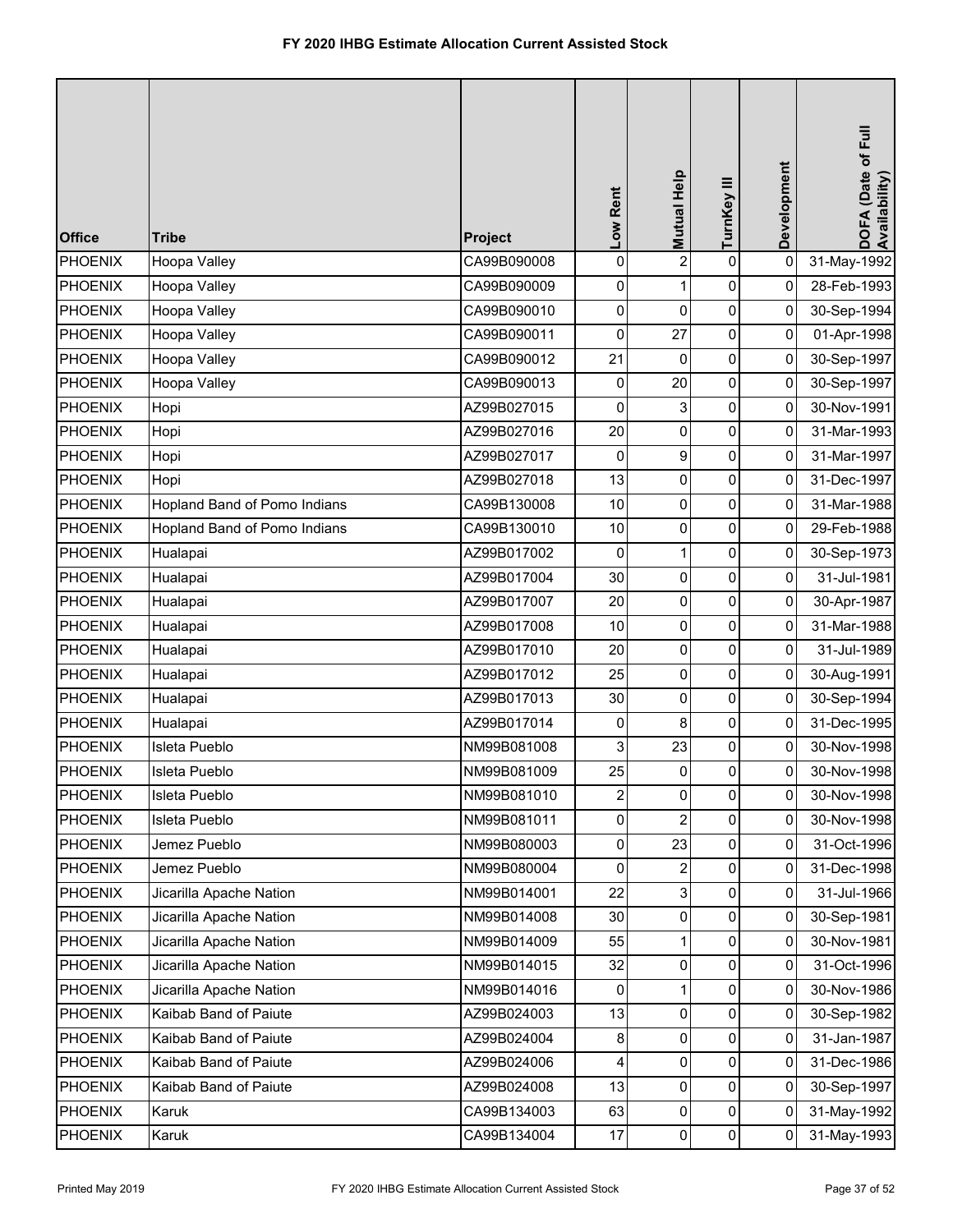| <b>Office</b>  | <b>Tribe</b>                     | Project     | Low Rent                | Mutual Help | TurnKey III | Development | DOFA (Date of Full<br>Availability) |
|----------------|----------------------------------|-------------|-------------------------|-------------|-------------|-------------|-------------------------------------|
| <b>PHOENIX</b> | Karuk                            | CA99B134005 | 15                      | 0           | $\pmb{0}$   | 0           | 31-Mar-1997                         |
| <b>PHOENIX</b> | Karuk                            | CA99B134006 | 0                       | 5           | 0           | 0           | 31-Mar-1997                         |
| <b>PHOENIX</b> | Karuk                            | CA99B134007 | 0                       | 15          | $\pmb{0}$   | 0           | 31-May-2001                         |
| <b>PHOENIX</b> | Karuk                            | CA99B134008 | 16                      | 0           | $\pmb{0}$   | 0           | 30-Sep-2003                         |
| <b>PHOENIX</b> | Karuk                            | CA99B134009 | 18                      | 0           | $\pmb{0}$   | $\mathbf 0$ | 31-May-2001                         |
| <b>PHOENIX</b> | Karuk                            | CA99B134010 | 10                      | 0           | $\pmb{0}$   | 0           | 01-Aug-2004                         |
| <b>PHOENIX</b> | Karuk                            | CA99B134010 | 14                      | 0           | $\pmb{0}$   | 0           | 01-Sep-2005                         |
| <b>PHOENIX</b> | La Jolla Band                    | CA99B080057 | 2                       | 0           | $\pmb{0}$   | 0           | 31-Oct-1995                         |
| <b>PHOENIX</b> | La Jolla Band                    | CA99B080062 | 0                       | 9           | $\pmb{0}$   | $\mathbf 0$ | 31-Oct-1995                         |
| <b>PHOENIX</b> | La Jolla Band                    | CA99B080071 | 11                      | 0           | $\pmb{0}$   | 0           | 17-Mar-1999                         |
| <b>PHOENIX</b> | Laguna Pueblo                    | NM99B012001 | 10                      | 0           | $\pmb{0}$   | 0           | 28-Feb-1967                         |
| <b>PHOENIX</b> | Laguna Pueblo                    | NM99B012002 | 29                      | 0           | $\pmb{0}$   | 0           | 28-Feb-1967                         |
| <b>PHOENIX</b> | Laguna Pueblo                    | NM99B012009 | 10                      | 0           | 0           | 0           | 31-Dec-2004                         |
| <b>PHOENIX</b> | Laguna Pueblo                    | NM99B012010 | $\mathbf 0$             | 4           | $\pmb{0}$   | 0           | 30-Sep-1999                         |
| <b>PHOENIX</b> | Laguna Pueblo                    | NM99B012011 | 30                      | 0           | $\pmb{0}$   | 0           | 31-Dec-2004                         |
| <b>PHOENIX</b> | Lone Pine Paiute-Shoshone        | CA99B098003 | 7                       | 0           | $\pmb{0}$   | 0           | 30-Sep-1997                         |
| <b>PHOENIX</b> | Lone Pine Paiute-Shoshone        | CA99B098004 | 5                       | 0           | $\pmb{0}$   | 0           | 31-Mar-1982                         |
| <b>PHOENIX</b> | Lone Pine Paiute-Shoshone        | CA99B098005 | 3                       | 0           | $\pmb{0}$   | 0           | 31-Mar-1979                         |
| <b>PHOENIX</b> | Lone Pine Paiute-Shoshone        | CA99B098010 | $\overline{\mathbf{c}}$ | 0           | $\pmb{0}$   | 0           | 30-Nov-1987                         |
| <b>PHOENIX</b> | Manchester Point Arena Rancheria | CA99B130004 | 29                      | 0           | $\pmb{0}$   | 0           | 29-Feb-1988                         |
| <b>PHOENIX</b> | Manchester Point Arena Rancheria | CA99B130016 | 7                       | 0           | 0           | 0           | 30-Jun-1992                         |
| PHOENIX        | Mesa Grande Band                 | CA99B148001 | 14                      | $\Omega$    | $\pmb{0}$   | 0           | 01-Mar-1996                         |
| <b>PHOENIX</b> | Mesa Grande Band                 | CA99B148002 | 8                       | 0           | $\mathbf 0$ | 0           | 31-Aug-1999                         |
| <b>PHOENIX</b> | Mescalero Apache Tribe           | NM99B013003 | 35                      | $\mathbf 0$ | $\pmb{0}$   | 0           | 31-Mar-1977                         |
| <b>PHOENIX</b> | Mescalero Apache Tribe           | NM99B013004 | 55                      | 0           | 0           | 0           | 31-Mar-1979                         |
| <b>PHOENIX</b> | Mescalero Apache Tribe           | NM99B013005 | 1                       | 0           | 0           | 0           | 30-Apr-1979                         |
| <b>PHOENIX</b> | Mescalero Apache Tribe           | NM99B013007 | 25                      | 0           | 0           | 0           | 30-Nov-1981                         |
| <b>PHOENIX</b> | Mescalero Apache Tribe           | NM99B013008 | 25                      | 0           | 0           | 0           | 31-Mar-1984                         |
| <b>PHOENIX</b> | Mescalero Apache Tribe           | NM99B013011 | 25                      | 0           | $\pmb{0}$   | 0           | 31-May-1988                         |
| <b>PHOENIX</b> | Mescalero Apache Tribe           | NM99B013012 | 25                      | 0           | $\pmb{0}$   | 0           | 31-May-1988                         |
| <b>PHOENIX</b> | Mescalero Apache Tribe           | NM99B013014 | 40                      | 0           | $\pmb{0}$   | 0           | 31-May-1993                         |
| <b>PHOENIX</b> | Moapa Band of Paiute             | NV99B014004 | 39                      | 0           | 0           | 0           | 31-May-1982                         |
| <b>PHOENIX</b> | Mooretown Rancheria              | CA99B130019 | 12                      | 0           | $\pmb{0}$   | 0           | 31-Aug-1996                         |
| <b>PHOENIX</b> | Mooretown Rancheria              | CA99B130020 | 3                       | 0           | $\pmb{0}$   | 0           | 31-Aug-1996                         |
| <b>PHOENIX</b> | Mooretown Rancheria              | CA99B130022 | 6                       | 0           | 0           | 0           | 31-Aug-1996                         |
| <b>PHOENIX</b> | Nambe Pueblo                     | NM99B040027 | 0                       | 14          | 0           | 0           | 28-Feb-1995                         |
| <b>PHOENIX</b> | Nambe Pueblo                     | NM99B040030 | 20                      | 0           | $\pmb{0}$   | 0           | 31-Jul-1999                         |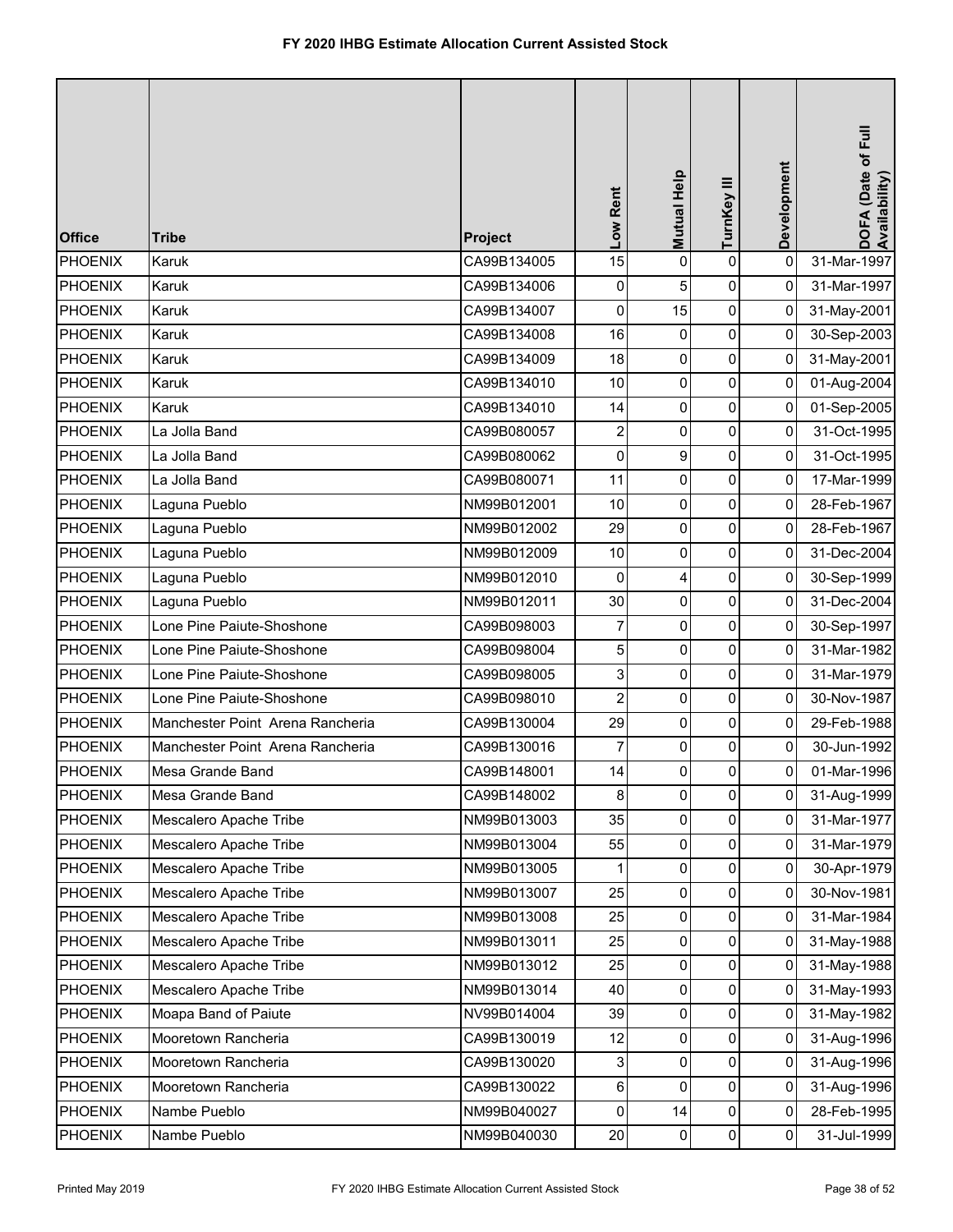| <b>Office</b>  | <b>Tribe</b>  | Project     | Low Rent  | Mutual Help | TurnKey III | Development         | DOFA (Date of Full<br>Availability) |
|----------------|---------------|-------------|-----------|-------------|-------------|---------------------|-------------------------------------|
| <b>PHOENIX</b> | Navajo Nation | AZ99B012001 | 60        | 0           | $\mathbf 0$ | 0                   | 31-Dec-1968                         |
| <b>PHOENIX</b> | Navajo Nation | AZ99B012002 | 49        | 0           | 0           | 0                   | 30-Apr-1968                         |
| <b>PHOENIX</b> | Navajo Nation | AZ99B012003 | 108       | 0           | 0           | 0                   | 30-Apr-1968                         |
| <b>PHOENIX</b> | Navajo Nation | AZ99B012004 | 40        | 0           | 0           | 0                   | 30-Nov-1967                         |
| <b>PHOENIX</b> | Navajo Nation | AZ99B012005 | 50        | 0           | 0           | $\mathbf{0}$        | 31-Jan-1967                         |
| <b>PHOENIX</b> | Navajo Nation | AZ99B012012 | 50        | 0           | 0           | 0                   | 31-Jan-1971                         |
| <b>PHOENIX</b> | Navajo Nation | AZ99B012038 | 10        | 0           | 0           | 0                   | 30-Dec-1974                         |
| <b>PHOENIX</b> | Navajo Nation | AZ99B012039 | 10        | 0           | 0           | 0                   | 31-Dec-1975                         |
| <b>PHOENIX</b> | Navajo Nation | AZ99B012040 | 10        | 0           | 0           | 0                   | 30-Jun-1976                         |
| <b>PHOENIX</b> | Navajo Nation | AZ99B012043 | 45        | 0           | $\pmb{0}$   | $\overline{0}$      | 30-Apr-1979                         |
| <b>PHOENIX</b> | Navajo Nation | AZ99B012048 | 10        | 0           | 0           | 0                   | 31-Oct-1978                         |
| <b>PHOENIX</b> | Navajo Nation | AZ99B012050 | 40        | 0           | 0           | 0                   | 31-Aug-1983                         |
| <b>PHOENIX</b> | Navajo Nation | AZ99B012057 | 150       | 0           | 0           | $\pmb{0}$           | 30-Apr-1987                         |
| <b>PHOENIX</b> | Navajo Nation | AZ99B012058 | 37        | 0           | 0           | 0                   | 31-May-1983                         |
| <b>PHOENIX</b> | Navajo Nation | AZ99B012059 | 30        | 0           | $\pmb{0}$   | $\mathbf{0}$        | 31-Dec-1982                         |
| <b>PHOENIX</b> | Navajo Nation | AZ99B012060 | 10        | 0           | 0           | 0                   | 30-Nov-1982                         |
| <b>PHOENIX</b> | Navajo Nation | AZ99B012061 | 6         | 0           | 0           | 0                   | 31-Aug-1982                         |
| <b>PHOENIX</b> | Navajo Nation | AZ99B012062 | 119       | 0           | 0           | 0                   | 30-Nov-1983                         |
| <b>PHOENIX</b> | Navajo Nation | AZ99B012063 | 88        | 0           | 0           | 0                   | 31-Mar-1984                         |
| <b>PHOENIX</b> | Navajo Nation | AZ99B012067 | 65        | 0           | 0           | 0                   | 30-Nov-1982                         |
| <b>PHOENIX</b> | Navajo Nation | AZ99B012073 | 15        | 0           | 0           | 0                   | 31-Oct-1983                         |
| PHOENIX        | Navajo Nation | AZ99B012082 | 50        | 0           | 0           | 0                   | 30-Sep-1986                         |
| <b>PHOENIX</b> | Navajo Nation | AZ99B012083 | 70        | 0           | 0           | $\mathsf{O}\xspace$ | 31-Aug-1985                         |
| <b>PHOENIX</b> | Navajo Nation | AZ99B012084 | 0         | 1           | 0           | 0                   | 31-May-1985                         |
| <b>PHOENIX</b> | Navajo Nation | AZ99B012085 | 50        | 0           | 0           | 0                   | 31-Aug-1986                         |
| <b>PHOENIX</b> | Navajo Nation | AZ99B012086 | 50        | 0           | $\pmb{0}$   | 0                   | 31-Aug-1986                         |
| <b>PHOENIX</b> | Navajo Nation | AZ99B012087 | 50        | 0           | 0           | 0                   | 30-Sep-1986                         |
| <b>PHOENIX</b> | Navajo Nation | AZ99B012093 | 40        | 0           | 0           | 0                   | 31-Aug-1985                         |
| <b>PHOENIX</b> | Navajo Nation | AZ99B012098 | 33        | 0           | 0           | 0                   | 31-Oct-1987                         |
| <b>PHOENIX</b> | Navajo Nation | AZ99B012103 | 65        | 0           | 0           | $\mathbf{0}$        | 31-May-1991                         |
| <b>PHOENIX</b> | Navajo Nation | AZ99B012107 | 0         | 1           | 0           | 0                   | 31-May-1991                         |
| <b>PHOENIX</b> | Navajo Nation | AZ99B012113 | 25        | 0           | 0           | 0                   | 31-May-1992                         |
| <b>PHOENIX</b> | Navajo Nation | AZ99B012118 | 15        | 0           | 0           | 0                   | 30-Nov-1991                         |
| <b>PHOENIX</b> | Navajo Nation | AZ99B012122 | $10$      | 0           | 0           | 0                   | 31-Mar-1992                         |
| <b>PHOENIX</b> | Navajo Nation | AZ99B012124 | 10        | 0           | 0           | 0                   | 31-Dec-1991                         |
| <b>PHOENIX</b> | Navajo Nation | AZ99B012126 | 29        | 0           | 0           | 0                   | 30-Nov-1992                         |
| <b>PHOENIX</b> | Navajo Nation | AZ99B012127 | $\pmb{0}$ | 0           | $\pmb{0}$   | $\mathbf 0$         | 31-Jul-1994                         |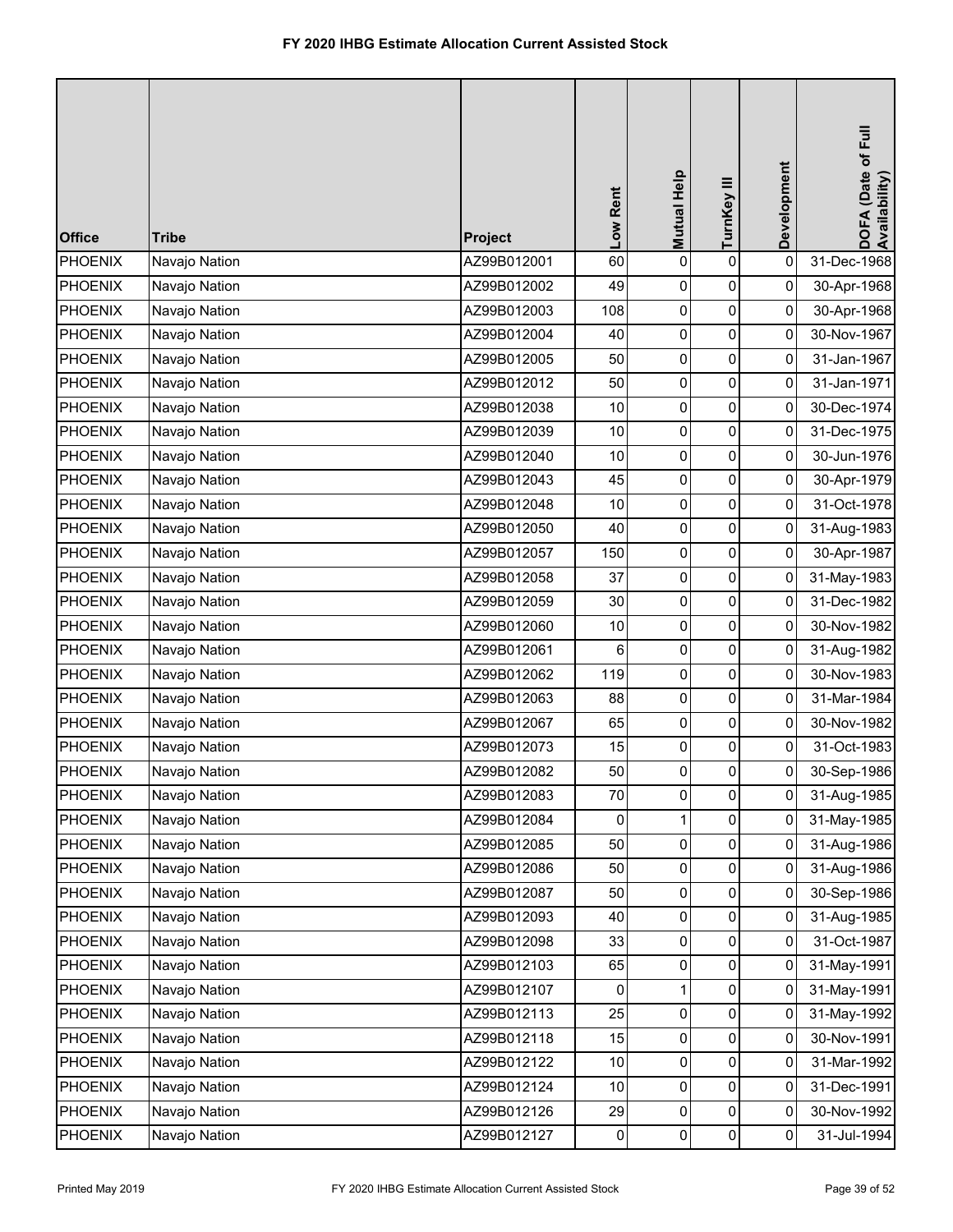| <b>Office</b>  | <b>Tribe</b>  | Project     | Low Rent       | Mutual Help    | TurnKey III    | Development         | DOFA (Date of Full<br>Availability) |
|----------------|---------------|-------------|----------------|----------------|----------------|---------------------|-------------------------------------|
| <b>PHOENIX</b> | Navajo Nation | AZ99B012129 | $\mathbf 0$    | 0              | $\mathbf 0$    | $\mathbf 0$         | 31-Jul-1994                         |
| <b>PHOENIX</b> | Navajo Nation | AZ99B012130 | 0              | 5              | 0              | 0                   | 31-May-1995                         |
| <b>PHOENIX</b> | Navajo Nation | AZ99B012132 | 20             | 0              | 0              | 0                   | 31-May-1995                         |
| <b>PHOENIX</b> | Navajo Nation | AZ99B012133 | 19             | 0              | $\pmb{0}$      | 0                   | 31-Oct-1994                         |
| <b>PHOENIX</b> | Navajo Nation | AZ99B012134 | 19             | 0              | 0              | 0                   | 31-Jul-1994                         |
| <b>PHOENIX</b> | Navajo Nation | AZ99B012135 | 19             | 0              | 0              | 0                   | 31-Jul-1994                         |
| <b>PHOENIX</b> | Navajo Nation | AZ99B012136 | 0              | 1              | 0              | 0                   | 31-Mar-1995                         |
| <b>PHOENIX</b> | Navajo Nation | AZ99B012137 | 0              | $\overline{2}$ | 0              | 0                   | 31-Oct-1996                         |
| <b>PHOENIX</b> | Navajo Nation | AZ99B012138 | 16             | 0              | 0              | 0                   | 31-Oct-1996                         |
| <b>PHOENIX</b> | Navajo Nation | AZ99B012139 | $\overline{0}$ | $\overline{c}$ | $\pmb{0}$      | $\overline{0}$      | 31-Oct-1996                         |
| <b>PHOENIX</b> | Navajo Nation | AZ99B012140 | 0              | 1              | 0              | 0                   | 30-Sep-1996                         |
| <b>PHOENIX</b> | Navajo Nation | AZ99B012141 | 0              | 10             | 0              | 0                   | 31-May-1997                         |
| <b>PHOENIX</b> | Navajo Nation | AZ99B012142 | 0              | 5              | 0              | 0                   | 30-Nov-1998                         |
| <b>PHOENIX</b> | Navajo Nation | AZ99B012143 | $\pmb{0}$      | 4              | 0              | 0                   | 31-Oct-1996                         |
| <b>PHOENIX</b> | Navajo Nation | AZ99B012144 | 15             | 0              | $\pmb{0}$      | $\mathbf{0}$        | 31-May-1997                         |
| <b>PHOENIX</b> | Navajo Nation | AZ99B012145 | 6              | 0              | 0              | 0                   | 30-Nov-1998                         |
| <b>PHOENIX</b> | Navajo Nation | AZ99B012146 | 0              | 4              | 0              | 0                   | 31-May-1997                         |
| <b>PHOENIX</b> | Navajo Nation | AZ99B012147 | 15             | 0              | 0              | 0                   | 31-May-1997                         |
| <b>PHOENIX</b> | Navajo Nation | AZ99B012148 | 0              | 9              | 0              | 0                   | 31-May-1998                         |
| <b>PHOENIX</b> | Navajo Nation | AZ99B012149 | 20             | 0              | 0              | 0                   | 31-May-1998                         |
| <b>PHOENIX</b> | Navajo Nation | AZ99B012150 | 40             | 0              | 0              | 0                   | 31-May-1998                         |
| PHOENIX        | Navajo Nation | AZ99B012151 | 40             | 0              | $\Omega$       | 0                   | 30-Sep-1997                         |
| <b>PHOENIX</b> | Navajo Nation | AZ99B012152 | 0              | 4              | 0              | $\mathsf{O}\xspace$ | 30-Apr-1999                         |
| <b>PHOENIX</b> | Navajo Nation | AZ99B012153 | $\pmb{0}$      | 10             | 0              | 0                   | 31-Jan-1999                         |
| <b>PHOENIX</b> | Navajo Nation | AZ99B012154 | $\overline{0}$ | 41             | 0              | 0                   | 31-Mar-1999                         |
| <b>PHOENIX</b> | Navajo Nation | AZ99B012155 | $\pmb{0}$      | 9              | 0              | 0                   | 28-Feb-2000                         |
| <b>PHOENIX</b> | Navajo Nation | AZ99B012156 | 0              | 20             | 0              | 0                   | 28-Feb-2000                         |
| <b>PHOENIX</b> | Navajo Nation | AZ99B012158 | 0              | 5              | 0              | 0                   | 28-Feb-2000                         |
| <b>PHOENIX</b> | Navajo Nation | AZ99B012160 | 10             | 0              | 0              | 0                   | 31-Mar-2001                         |
| <b>PHOENIX</b> | Navajo Nation | AZ99B012161 | 54             | 0              | 0              | 0                   | 31-Mar-1997                         |
| <b>PHOENIX</b> | Navajo Nation | AZ99B012162 | 0              | 5              | 0              | 0                   | 31-Oct-2001                         |
| <b>PHOENIX</b> | Navajo Nation | AZ99B012163 | 0              | 11             | 0              | 2                   | 30-Jun-2001                         |
| <b>PHOENIX</b> | Navajo Nation | AZ99B012164 | $\pmb{0}$      | 23             | 0              | $\pmb{0}$           | 30-Jun-2001                         |
| <b>PHOENIX</b> | Navajo Nation | AZ99B012165 | 0              | 15             | 0              | 0                   | 30-Jun-2001                         |
| <b>PHOENIX</b> | Navajo Nation | AZ99B012166 | $\overline{0}$ | 14             | 0              | 0                   | 30-Nov-1998                         |
| <b>PHOENIX</b> | Navajo Nation | NM99B015001 | 60             | 0              | 0              | 0                   | 30-Nov-1965                         |
| <b>PHOENIX</b> | Navajo Nation | NM99B015002 | 59             | 0              | $\overline{0}$ | $\overline{0}$      | 30-Sep-1976                         |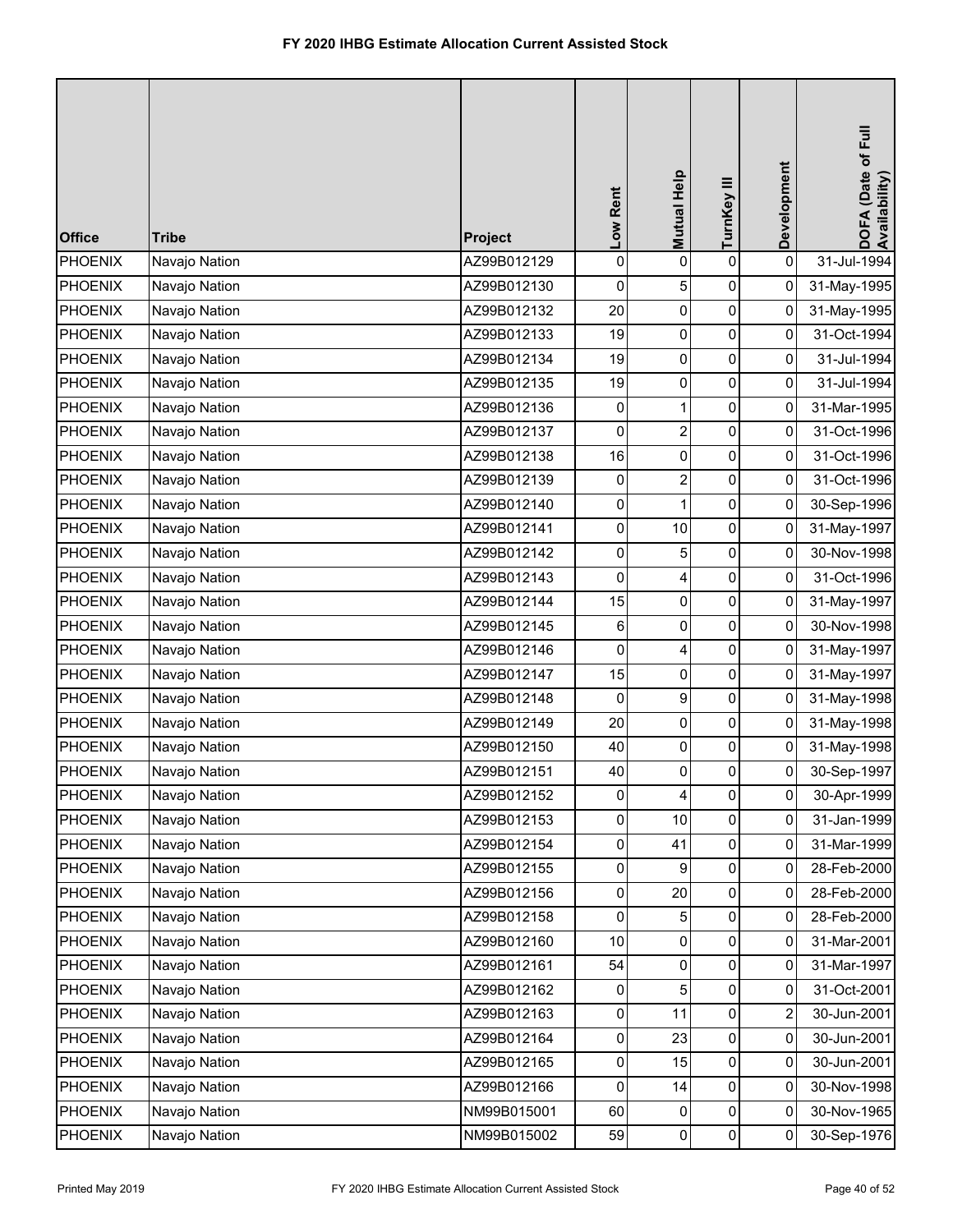| <b>Office</b>  | <b>Tribe</b>  | Project     | Low Rent | Mutual Help    | TurnKey III | Development    | DOFA (Date of Full<br>Availability) |
|----------------|---------------|-------------|----------|----------------|-------------|----------------|-------------------------------------|
| <b>PHOENIX</b> | Navajo Nation | NM99B015003 | 19       | 0              | $\mathbf 0$ | $\pmb{0}$      | 31-Oct-1966                         |
| <b>PHOENIX</b> | Navajo Nation | NM99B015004 | 30       | 0              | 0           | 0              | 31-Oct-1966                         |
| <b>PHOENIX</b> | Navajo Nation | NM99B015005 | 19       | 0              | 0           | 0              | 31-Jan-1967                         |
| <b>PHOENIX</b> | Navajo Nation | NM99B015006 | 100      | 0              | 0           | 0              | 30-Apr-1968                         |
| <b>PHOENIX</b> | Navajo Nation | NM99B015012 | 50       | 0              | 0           | $\overline{0}$ | 30-Apr-1971                         |
| <b>PHOENIX</b> | Navajo Nation | NM99B015013 | 60       | 0              | 0           | 0              | 30-Jun-1973                         |
| <b>PHOENIX</b> | Navajo Nation | NM99B015014 | 20       | 0              | 0           | 0              | 31-Oct-1972                         |
| <b>PHOENIX</b> | Navajo Nation | NM99B015024 | 10       | 0              | 0           | 0              | 28-Feb-1975                         |
| <b>PHOENIX</b> | Navajo Nation | NM99B015028 | 20       | 0              | 0           | 0              | 30-Sep-1975                         |
| <b>PHOENIX</b> | Navajo Nation | NM99B015030 | 30       | 0              | $\pmb{0}$   | $\overline{0}$ | 30-Jun-1975                         |
| <b>PHOENIX</b> | Navajo Nation | NM99B015032 | 150      | 0              | 0           | 0              | 31-Jul-1979                         |
| <b>PHOENIX</b> | Navajo Nation | NM99B015036 | 105      | 0              | 0           | 0              | 31-Aug-1979                         |
| <b>PHOENIX</b> | Navajo Nation | NM99B015039 | 90       | 0              | 0           | 0              | 30-Sep-1980                         |
| <b>PHOENIX</b> | Navajo Nation | NM99B015040 | 74       | 0              | 0           | 0              | 30-Apr-1983                         |
| <b>PHOENIX</b> | Navajo Nation | NM99B015041 | 100      | 0              | $\pmb{0}$   | $\overline{0}$ | 30-Apr-1984                         |
| <b>PHOENIX</b> | Navajo Nation | NM99B015042 | 20       | 0              | 0           | 0              | 28-Feb-1983                         |
| <b>PHOENIX</b> | Navajo Nation | NM99B015044 | 20       | 0              | 0           | 0              | 30-Jun-1983                         |
| <b>PHOENIX</b> | Navajo Nation | NM99B015045 | 10       | 0              | 0           | 0              | 30-Nov-1983                         |
| <b>PHOENIX</b> | Navajo Nation | NM99B015046 | 25       | 0              | 0           | 0              | 31-Jan-1983                         |
| <b>PHOENIX</b> | Navajo Nation | NM99B015047 | 50       | 0              | 0           | 0              | 31-Dec-1983                         |
| <b>PHOENIX</b> | Navajo Nation | NM99B015048 | 100      | 0              | 0           | 0              | 31-Jan-1984                         |
| PHOENIX        | Navajo Nation | NM99B015049 | 51       | 0              | $\Omega$    | 0              | 29-Feb-1984                         |
| <b>PHOENIX</b> | Navajo Nation | NM99B015052 | 4        | 0              | 0           | 0              | 30-Apr-1984                         |
| <b>PHOENIX</b> | Navajo Nation | NM99B015053 | 0        | 4              | 0           | 0              | 31-Mar-1986                         |
| <b>PHOENIX</b> | Navajo Nation | NM99B015055 | 59       | 0              | 0           | 0              | 31-Jan-1986                         |
| <b>PHOENIX</b> | Navajo Nation | NM99B015071 | 0        | $\overline{c}$ | 0           | 0              | 31-Oct-1990                         |
| <b>PHOENIX</b> | Navajo Nation | NM99B015073 | 10       | 0              | 0           | 0              | 31-Dec-1991                         |
| <b>PHOENIX</b> | Navajo Nation | NM99B015075 | 10       | 0              | 0           | 0              | 30-Nov-1991                         |
| <b>PHOENIX</b> | Navajo Nation | NM99B015077 | 35       | 0              | 0           | 0              | 31-Dec-1991                         |
| <b>PHOENIX</b> | Navajo Nation | NM99B015079 | 20       | 0              | 0           | 0              | 31-Mar-1992                         |
| <b>PHOENIX</b> | Navajo Nation | NM99B015080 | 20       | 0              | 0           | 0              | 31-Aug-1991                         |
| <b>PHOENIX</b> | Navajo Nation | NM99B015082 | 10       | 0              | 0           | 0              | 30-Nov-1991                         |
| <b>PHOENIX</b> | Navajo Nation | NM99B015085 | $10$     | 0              | 0           | 0              | 30-Nov-1991                         |
| <b>PHOENIX</b> | Navajo Nation | NM99B015087 | 20       | 0              | 0           | 0              | 31-Dec-1993                         |
| <b>PHOENIX</b> | Navajo Nation | NM99B015089 | 18       | 0              | 0           | 0              | 31-Aug-1992                         |
| <b>PHOENIX</b> | Navajo Nation | NM99B015094 | 18       | 0              | 0           | 0              | 31-Jan-1994                         |
| <b>PHOENIX</b> | Navajo Nation | NM99B015095 | 17       | 0              | $\pmb{0}$   | $\mathbf 0$    | 31-Mar-1994                         |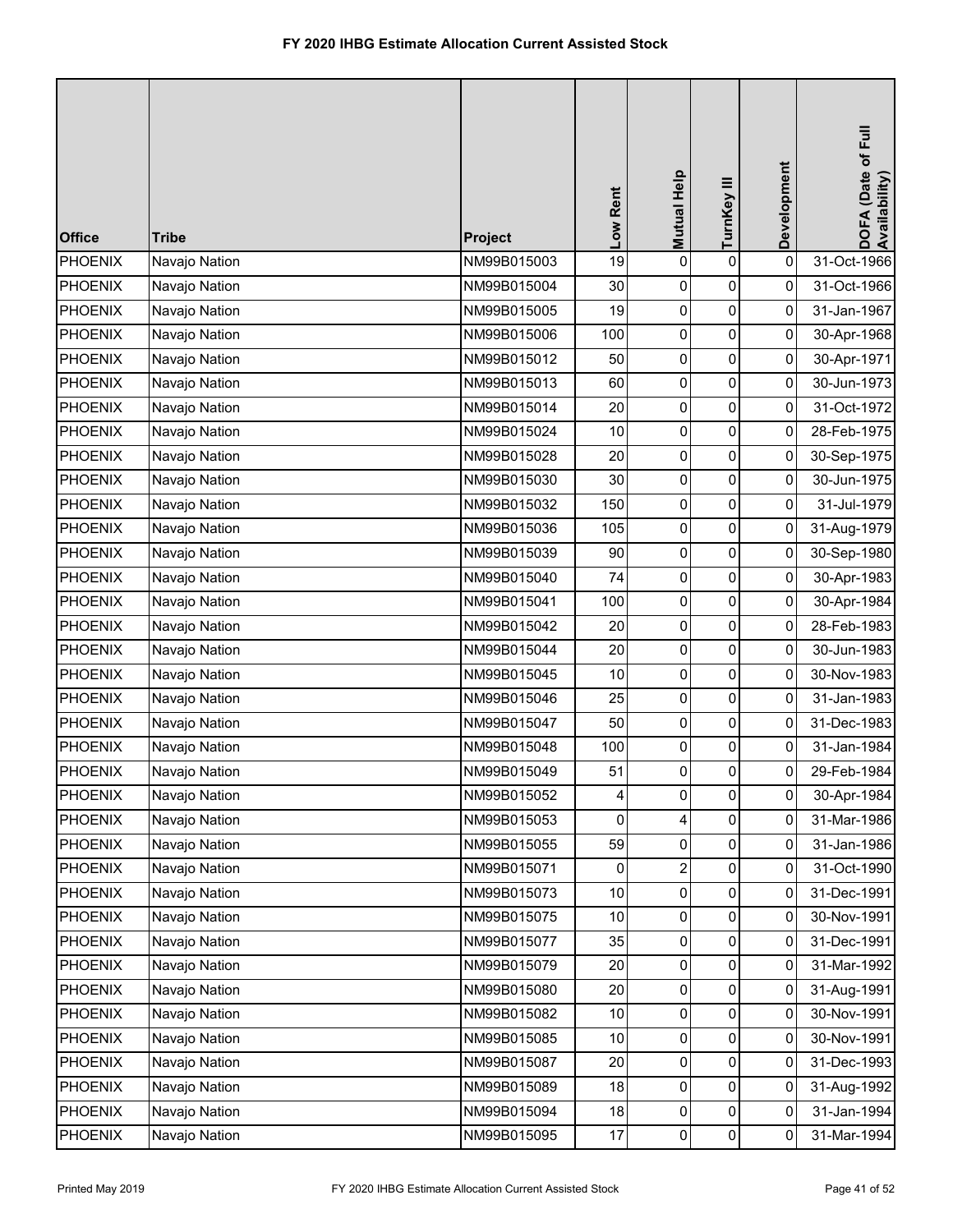| <b>Office</b>  | <b>Tribe</b>                    | Project     | Low Rent       | Mutual Help             | TurnKey III    | Development    | DOFA (Date of Full<br>Availability) |
|----------------|---------------------------------|-------------|----------------|-------------------------|----------------|----------------|-------------------------------------|
| <b>PHOENIX</b> | Navajo Nation                   | NM99B015096 | 20             | 0                       | 0              | 0              | 31-Dec-1993                         |
| <b>PHOENIX</b> | Navajo Nation                   | NM99B015097 | 0              | 5                       | 0              | 0              | 31-Jan-1995                         |
| <b>PHOENIX</b> | Navajo Nation                   | NM99B015098 | 0              | $\overline{2}$          | 0              | 0              | 30-Nov-1994                         |
| <b>PHOENIX</b> | Navajo Nation                   | NM99B015099 | $\pmb{0}$      | 5                       | $\pmb{0}$      | 0              | 28-Feb-1997                         |
| <b>PHOENIX</b> | Navajo Nation                   | NM99B015100 | 0              | $\overline{c}$          | 0              | $\overline{0}$ | 31-Oct-1996                         |
| <b>PHOENIX</b> | Navajo Nation                   | NM99B015101 | 0              | $\overline{\mathbf{c}}$ | 0              | 0              | 31-Oct-1996                         |
| <b>PHOENIX</b> | Navajo Nation                   | NM99B015102 | 0              | 3                       | 0              | 0              | 31-May-1996                         |
| <b>PHOENIX</b> | Navajo Nation                   | NM99B015103 | 0              | 10                      | 0              | $\overline{0}$ | 30-Sep-1996                         |
| <b>PHOENIX</b> | Navajo Nation                   | NM99B015104 | 11             | 0                       | $\pmb{0}$      | 0              | 31-Oct-1996                         |
| <b>PHOENIX</b> | Navajo Nation                   | NM99B015105 | 9              | 0                       | 0              | $\overline{0}$ | 31-Oct-1996                         |
| <b>PHOENIX</b> | Navajo Nation                   | NM99B015106 | 20             | 0                       | 0              | 0              | 31-May-1996                         |
| <b>PHOENIX</b> | Navajo Nation                   | NM99B015107 | 14             | 0                       | 0              | $\overline{0}$ | 30-Sep-1996                         |
| <b>PHOENIX</b> | Navajo Nation                   | NM99B015108 | 0              | 4                       | 0              | $\overline{0}$ | 30-Sep-1996                         |
| <b>PHOENIX</b> | Navajo Nation                   | NM99B015109 | 14             | 0                       | $\pmb{0}$      | $\pmb{0}$      | 30-Jun-1996                         |
| <b>PHOENIX</b> | Navajo Nation                   | NM99B015110 | $10$           | 0                       | 0              | $\overline{0}$ | 30-Apr-1996                         |
| <b>PHOENIX</b> | Navajo Nation                   | NM99B015111 | 0              | 1                       | 0              | 0              | 30-Apr-1996                         |
| <b>PHOENIX</b> | Navajo Nation                   | NM99B015112 | 0              | 9                       | 0              | $\overline{0}$ | 31-May-1998                         |
| <b>PHOENIX</b> | Navajo Nation                   | NM99B015113 | 0              | 45                      | 0              | $\overline{0}$ | 30-Sep-1998                         |
| <b>PHOENIX</b> | Navajo Nation                   | NM99B015114 | 28             | $\mathbf 0$             | 0              | 0              | 30-Sep-1980                         |
| <b>PHOENIX</b> | Navajo Nation                   | NM99B015115 | 0              | 12                      | 0              | $\overline{0}$ | 31-Dec-1999                         |
| <b>PHOENIX</b> | Navajo Nation                   | NM99B015116 | 0              | 8                       | 0              | 0              | 30-Nov-1999                         |
| PHOENIX        | Navajo Nation                   | NM99B015117 | $\overline{0}$ | 5                       | $\Omega$       | $\overline{0}$ | 30-Nov-1999                         |
| <b>PHOENIX</b> | Navajo Nation                   | NM99B015118 | 0              | 5                       | 0              | $\overline{0}$ | 28-Feb-1999                         |
| <b>PHOENIX</b> | Navajo Nation                   | NM99B015119 | 0              | 6                       | $\pmb{0}$      | 0              | 28-Feb-1999                         |
| <b>PHOENIX</b> | Navajo Nation                   | NM99B015120 | 0              | 6                       | 0              | 0              | 30-Sep-2000                         |
| <b>PHOENIX</b> | Navajo Nation                   | NM99B015121 | 0              | 7                       | 0              | $\overline{0}$ | 31-Dec-1999                         |
| <b>PHOENIX</b> | Navajo Nation                   | NM99B015122 | 0              | 14                      | 0              | $\overline{0}$ | 30-Nov-2000                         |
| <b>PHOENIX</b> | Navajo Nation                   | NM99B015123 | 0              | 16                      | $\mathbf 0$    | $\overline{0}$ | 31-Dec-2000                         |
| <b>PHOENIX</b> | Navajo Nation                   | NM99B015124 | 0              | 9                       | 0              | 0              | 30-Nov-2000                         |
| <b>PHOENIX</b> | Navajo Nation                   | NM99B015125 | 20             | 0                       | $\overline{0}$ | $\overline{0}$ | 31-Mar-2002                         |
| <b>PHOENIX</b> | Navajo Nation                   | NM99B015127 | 18             | 0                       | 0              | $\overline{0}$ | 30-Jun-2001                         |
| <b>PHOENIX</b> | Navajo Nation                   | NM99B015128 | 0              | 20                      | 0              | $\overline{0}$ | 30-Jun-2001                         |
| <b>PHOENIX</b> | Ohkay Owingeh (San Juan Pueblo) | NM99B083008 | 0              |                         | 0              | $\overline{0}$ | 31-Jul-1996                         |
| <b>PHOENIX</b> | Ohkay Owingeh (San Juan Pueblo) | NM99B083009 | 22             | 0                       | 0              | 0              | 31-Dec-1997                         |
| <b>PHOENIX</b> | Ohkay Owingeh (San Juan Pueblo) | NM99B083010 | 3              | 0                       | 0              | 0              | 30-Nov-2005                         |
| <b>PHOENIX</b> | Pala Band                       | CA99B080053 | 12             | 0                       | 0              | 0              | 30-Nov-1994                         |
| <b>PHOENIX</b> | Pascua Yaqui Tribe              | AZ99B040001 | 48             | 0                       | 0              | $\overline{0}$ | 31-Oct-1981                         |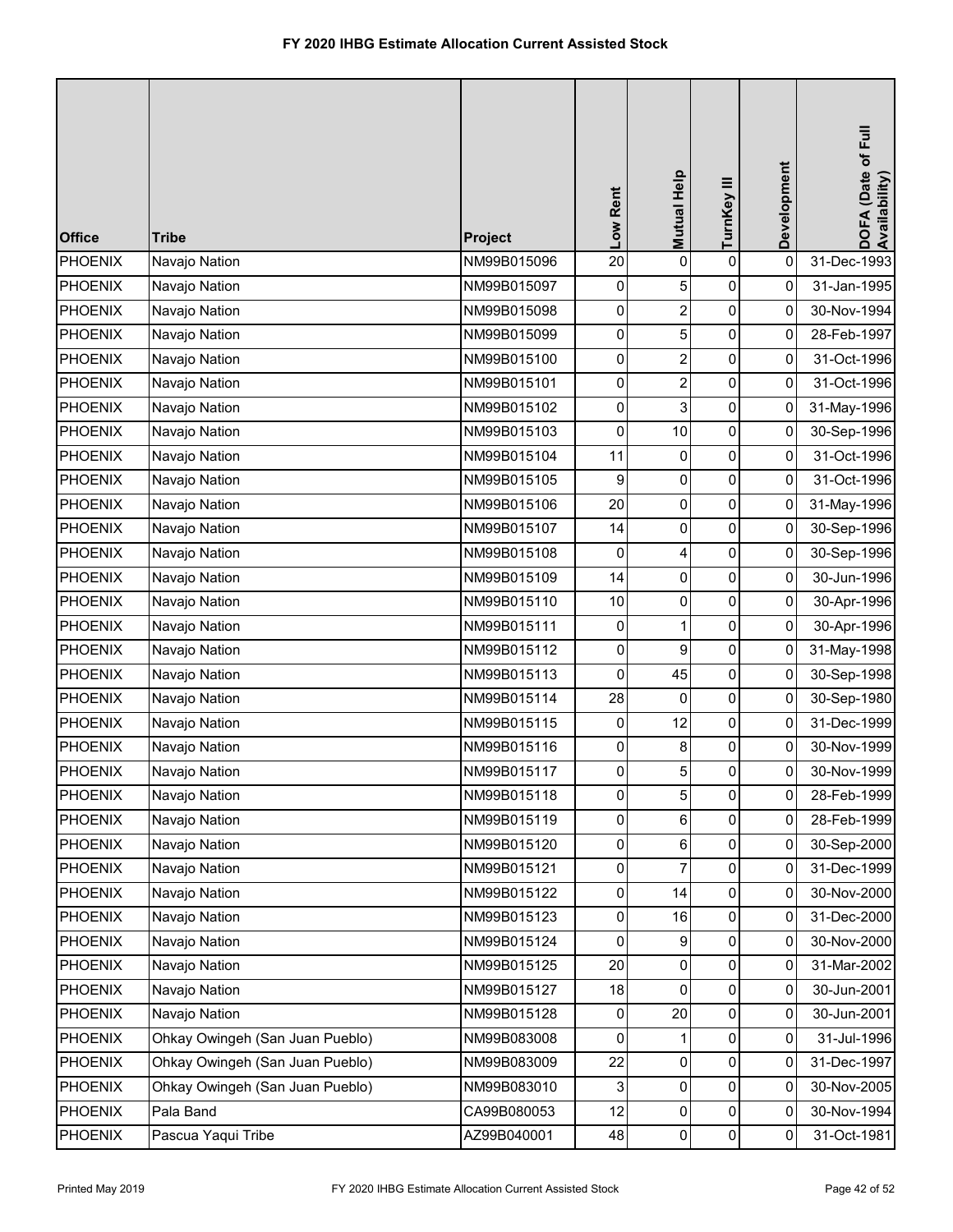| <b>Office</b>  | <b>Tribe</b>               | Project     | Low Rent | Mutual Help    | TurnKey III         | Development | DOFA (Date of Full<br>Availability) |
|----------------|----------------------------|-------------|----------|----------------|---------------------|-------------|-------------------------------------|
| <b>PHOENIX</b> | Pascua Yaqui Tribe         | AZ99B040003 | 40       | 0              | $\pmb{0}$           | $\pmb{0}$   | 30-Apr-1986                         |
| <b>PHOENIX</b> | Pascua Yaqui Tribe         | AZ99B040004 | 50       | 0              | $\pmb{0}$           | 0           | 31-Dec-1986                         |
| <b>PHOENIX</b> | Pascua Yaqui Tribe         | AZ99B040006 | 50       | 0              | $\pmb{0}$           | 0           | 30-Jun-1987                         |
| <b>PHOENIX</b> | Pascua Yaqui Tribe         | AZ99B040007 | 79       | 0              | $\pmb{0}$           | 0           | 31-Dec-1987                         |
| <b>PHOENIX</b> | Pascua Yaqui Tribe         | AZ99B040011 | 43       | 0              | 0                   | 0           | 30-Apr-1992                         |
| <b>PHOENIX</b> | Pascua Yaqui Tribe         | AZ99B040013 | 20       | 0              | $\pmb{0}$           | 0           | 31-Mar-1995                         |
| <b>PHOENIX</b> | Pascua Yaqui Tribe         | AZ99B040015 | 40       | 0              | $\pmb{0}$           | 0           | 28-Feb-1998                         |
| <b>PHOENIX</b> | Pauma Band                 | CA99B080063 | 0        | 1              | $\pmb{0}$           | 0           | 30-Apr-1995                         |
| <b>PHOENIX</b> | Picayune Rancheria         | CA99B159001 | 12       | 0              | $\pmb{0}$           | 0           | 31-Dec-1999                         |
| <b>PHOENIX</b> | Picayune Rancheria         | CA99B159001 | 3        | 0              | 0                   | 0           | 08-Feb-2003                         |
| <b>PHOENIX</b> | Picayune Rancheria         | CA99B159001 | 5        | 0              | $\pmb{0}$           | 0           | 26-Mar-2013                         |
| <b>PHOENIX</b> | Picayune Rancheria         | CA99B159002 | 0        | 4              | $\pmb{0}$           | 0           | 01-May-2011                         |
| <b>PHOENIX</b> | Pinoleville Rancheria      | CA99B130024 | 5        | 0              | $\mathsf{O}\xspace$ | 14          | 01-Sep-2006                         |
| <b>PHOENIX</b> | Pyramid Lake Paiute        | NV99B004005 | 12       | 0              | $\pmb{0}$           | 0           | 31-Aug-1980                         |
| <b>PHOENIX</b> | <b>Pyramid Lake Paiute</b> | NV99B004006 | 36       | 0              | $\pmb{0}$           | 0           | 31-Jul-1981                         |
| <b>PHOENIX</b> | Pyramid Lake Paiute        | NV99B004010 | 0        | 16             | $\pmb{0}$           | 0           | 31-May-1995                         |
| <b>PHOENIX</b> | <b>Pyramid Lake Paiute</b> | NV99B004011 | 0        | 17             | $\pmb{0}$           | 0           | 30-Apr-1997                         |
| <b>PHOENIX</b> | Pyramid Lake Paiute        | NV99B004013 | 0        | 1              | $\pmb{0}$           | 0           | 31-Mar-1998                         |
| <b>PHOENIX</b> | Quartz Valley Rancheria    | CA99B083011 | 10       | 0              | $\pmb{0}$           | 0           | 04-May-2004                         |
| <b>PHOENIX</b> | Quartz Valley Rancheria    | CA99B083012 | 0        | 5              | 0                   | 0           | 04-May-2004                         |
| <b>PHOENIX</b> | Quartz Valley Rancheria    | CA99B083014 | 1        | 0              | 0                   | 0           | 31-Dec-1997                         |
| PHOENIX        | Quartz Valley Rancheria    | CA99B083017 | 10       | $\overline{0}$ | $\mathbf{0}$        | 0           | 30-Nov-2000                         |
| <b>PHOENIX</b> | Quechan Tribe              | CA99B054006 | 39       | 0              | $\mathsf{O}$        | 0           | 31-Jul-1982                         |
| <b>PHOENIX</b> | Quechan Tribe              | CA99B054014 | 20       | $\mathbf 0$    | $\pmb{0}$           | 0           | 30-Nov-1994                         |
| <b>PHOENIX</b> | Quechan Tribe              | CA99B054015 | 20       | 0              | 0                   | 0           | 12-Jun-1997                         |
| <b>PHOENIX</b> | Quechan Tribe              | CA99B054017 | 22       | 0              | 0                   | 0           | 30-Jun-1999                         |
| <b>PHOENIX</b> | Redwood Valley Rancheria   | CA99B130011 | 9        | 0              | 0                   | 0           | 31-May-1990                         |
| <b>PHOENIX</b> | Reno-Sparks Colony         | NV99B012003 | 29       | 0              | $\mathbf 0$         | 0           | 30-Sep-1974                         |
| <b>PHOENIX</b> | Reno-Sparks Colony         | NV99B012007 | 20       | 0              | $\mathbf 0$         | $\mathbf 0$ | 31-Jul-1991                         |
| <b>PHOENIX</b> | Reno-Sparks Colony         | NV99B012008 | 0        | 9              | 0                   | 0           | 30-Sep-1991                         |
| <b>PHOENIX</b> | Reno-Sparks Colony         | NV99B012009 | 0        | $\overline{2}$ | 0                   | 0           | 30-Sep-1991                         |
| <b>PHOENIX</b> | Reno-Sparks Colony         | NV99B012010 | 0        | 15             | 0                   | 0           | 14-Jun-1995                         |
| <b>PHOENIX</b> | Reno-Sparks Colony         | NV99B012012 | 29       | 0              | 0                   | 0           | 30-Apr-1997                         |
| <b>PHOENIX</b> | Rincon Band                | CA99B080010 | 0        | 1              | $\pmb{0}$           | 0           | 30-Jun-1981                         |
| <b>PHOENIX</b> | Rincon Band                | CA99B080054 | 7        | 0              | 0                   | 0           | 30-Apr-1994                         |
| <b>PHOENIX</b> | Rincon Band                | CA99B080065 | 0        | 9              | $\pmb{0}$           | 0           | 31-Jan-1996                         |
| <b>PHOENIX</b> | Rincon Band                | CA99B080066 | $6 \mid$ | 0              | $\pmb{0}$           | 0           | 31-Jan-1996                         |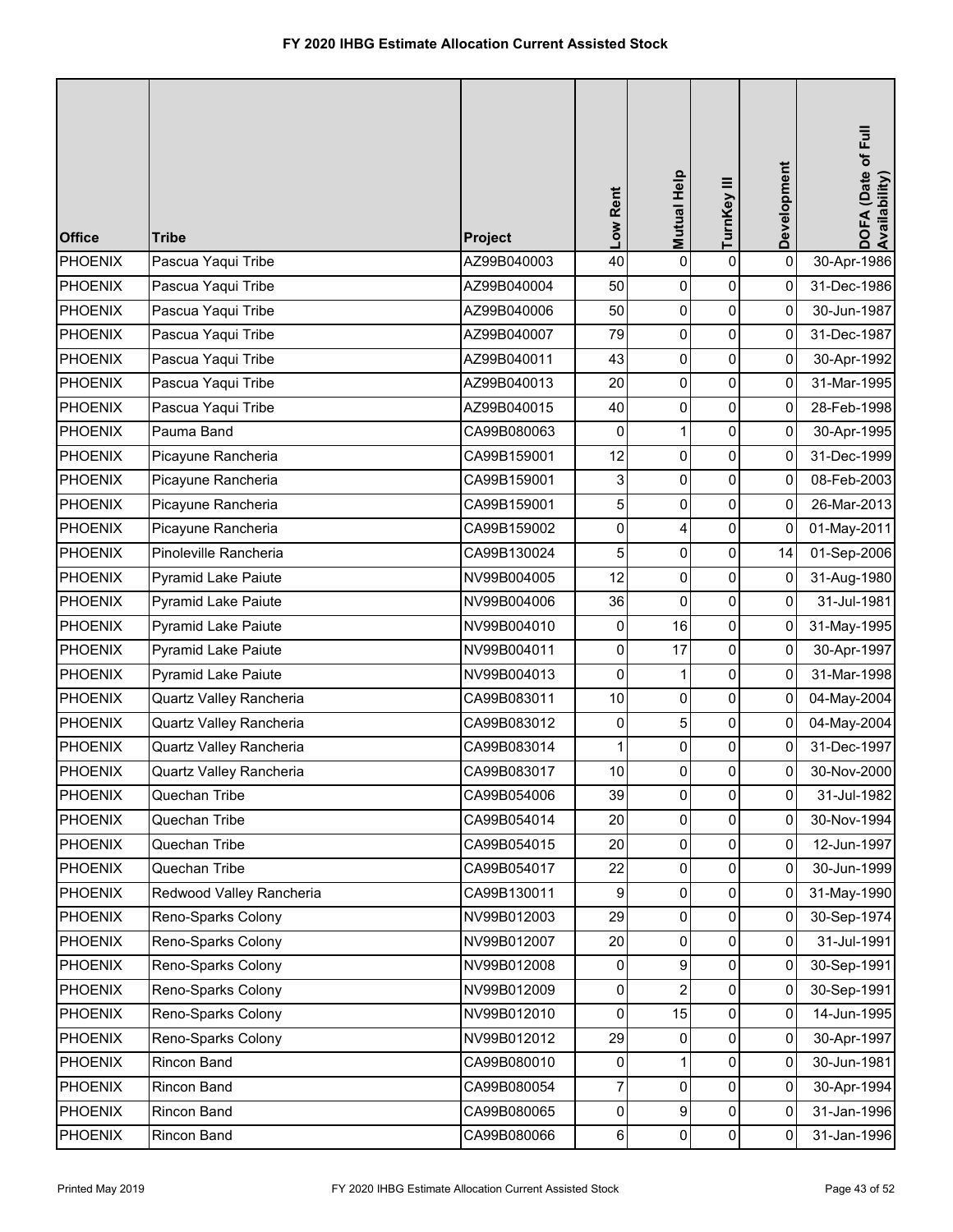| <b>Office</b>  | <b>Tribe</b>                | Project     | Low Rent                | Mutual Help | TurnKey III | Development    | DOFA (Date of Full<br>Availability) |
|----------------|-----------------------------|-------------|-------------------------|-------------|-------------|----------------|-------------------------------------|
| <b>PHOENIX</b> | Robinson Rancheria          | CA99B130005 | 11                      | 0           | $\mathsf 0$ | $\pmb{0}$      | 30-Apr-1988                         |
| <b>PHOENIX</b> | Round Valley Indian Tribe   | CA99B097002 | 29                      | 0           | 0           | 0              | 31-Aug-1978                         |
| <b>PHOENIX</b> | Round Valley Indian Tribe   | CA99B097005 | 22                      | 0           | 0           | $\pmb{0}$      | 31-Aug-1981                         |
| <b>PHOENIX</b> | Salt River Plma-Maricopa    | AZ99B014007 | 25                      | 0           | $\mathbf 0$ | 0              | 30-Jun-1980                         |
| <b>PHOENIX</b> | Salt River Plma-Maricopa    | AZ99B014009 | 59                      | 0           | 0           | 0              | 30-Sep-1980                         |
| <b>PHOENIX</b> | Salt River Plma-Maricopa    | AZ99B014011 | 28                      | 0           | 0           | 0              | 31-Jan-1986                         |
| <b>PHOENIX</b> | Salt River Plma-Maricopa    | AZ99B014017 | 40                      | 0           | 0           | 0              | 31-Oct-1995                         |
| <b>PHOENIX</b> | Salt River Plma-Maricopa    | AZ99B014018 | 20                      | 0           | 0           | 0              | 09-Feb-1999                         |
| <b>PHOENIX</b> | San Carlos Apache           | AZ99B011016 | 99                      | 0           | 0           | 0              | 30-Jul-1980                         |
| <b>PHOENIX</b> | San Carlos Apache           | AZ99B011017 | 20                      | 0           | 0           | 0              | 31-Dec-1981                         |
| <b>PHOENIX</b> | San Carlos Apache           | AZ99B011020 | 50                      | 0           | 0           | 0              | 30-Nov-1987                         |
| <b>PHOENIX</b> | San Carlos Apache           | AZ99B011021 | 50                      | 0           | $\pmb{0}$   | 0              | 30-Nov-1987                         |
| <b>PHOENIX</b> | San Carlos Apache           | AZ99B011022 | 60                      | 0           | 0           | 0              | 30-Nov-1987                         |
| PHOENIX        | San Carlos Apache           | AZ99B011023 | 20                      | 0           | 0           | 0              | 30-Nov-1987                         |
| <b>PHOENIX</b> | San Carlos Apache           | AZ99B011025 | 73                      | 0           | 0           | 0              | 30-Nov-1992                         |
| <b>PHOENIX</b> | San Carlos Apache           | AZ99B011026 | 0                       | 0           | 0           | 0              | 31-Jan-1994                         |
| <b>PHOENIX</b> | San Carlos Apache           | AZ99B011027 | 38                      | 0           | $\pmb{0}$   | 0              | 30-Nov-1994                         |
| <b>PHOENIX</b> | San Carlos Apache           | AZ99B011029 | 0                       | 3           | 0           | 0              | 01-Jan-2000                         |
| <b>PHOENIX</b> | San Carlos Apache           | AZ99B011030 | $\overline{\mathbf{c}}$ | 0           | 0           | 0              | 01-Jan-2000                         |
| <b>PHOENIX</b> | San Ildefonso Pueblo        | NM99B040022 | 0                       | 8           | 0           | 0              | 20-Dec-1994                         |
| <b>PHOENIX</b> | San Ildefonso Pueblo        | NM99B040026 | 0                       | 18          | 0           | 0              | 31-Dec-1994                         |
| PHOENIX        | San Ildefonso Pueblo        | NM99B040029 | 20                      | 0           | 0           | $\overline{0}$ | 31-Jan-2000                         |
| <b>PHOENIX</b> | San Pasqual Band            | CA99B080055 | 10                      | 0           | 0           | 0              | 31-May-1993                         |
| <b>PHOENIX</b> | San Pasqual Band            | CA99B080059 | 0                       | 5           | 0           | 0              | 31-Oct-1995                         |
| <b>PHOENIX</b> | San Pasqual Band            | CA99B080072 | 11                      | 0           | 0           | 0              | 28-Nov-1995                         |
| <b>PHOENIX</b> | Sandia Pueblo               | NM99B031067 | 0                       | 9           | 0           | 0              | 30-Sep-1995                         |
| <b>PHOENIX</b> | Santa Ana Pueblo            | NM99B087013 | 5                       | 0           | 0           | 0              | 30-Nov-1999                         |
| <b>PHOENIX</b> | Santa Clara Pueblo          | NM99B082007 | 0                       | 9           | 0           | $\mathbf{0}$   | 31-Mar-1992                         |
| <b>PHOENIX</b> | Santa Clara Pueblo          | NM99B082008 | $\pmb{0}$               | 13          | $\pmb{0}$   | $\overline{0}$ | 31-Dec-2004                         |
| <b>PHOENIX</b> | Santa Clara Pueblo          | NM99B082009 | 22                      | 0           | 0           | 0              | 31-Dec-2004                         |
| <b>PHOENIX</b> | Santa Rosa Band of Cahuilla | CA99B080061 | 0                       | 1           | 0           | 0              | 30-May-1995                         |
| <b>PHOENIX</b> | Santa Rosa Band of Cahuilla | CA99B080069 | 0                       | 1           | 0           | 0              | 30-May-1995                         |
| PHOENIX        | Santa Rosa Band of Cahuilla | CA99B080070 | $\overline{0}$          |             | 0           | 0              | 18-May-1998                         |
| <b>PHOENIX</b> | Santa Rosa Rancheria        | CA99B129001 | 23                      | 0           | 0           | $\overline{0}$ | 31-Jul-1982                         |
| <b>PHOENIX</b> | Santa Rosa Rancheria        | CA99B129007 | 20                      | 0           | 0           | 0              | 31-Dec-1987                         |
| <b>PHOENIX</b> | Santo Domingo Pueblo        | NM99B078001 | 29                      | 0           | 0           | 0              | 30-Sep-1998                         |
| <b>PHOENIX</b> | Santo Domingo Pueblo        | NM99B078002 | $\pmb{0}$               | 6           | 0           | 10             | 30-Sep-1998                         |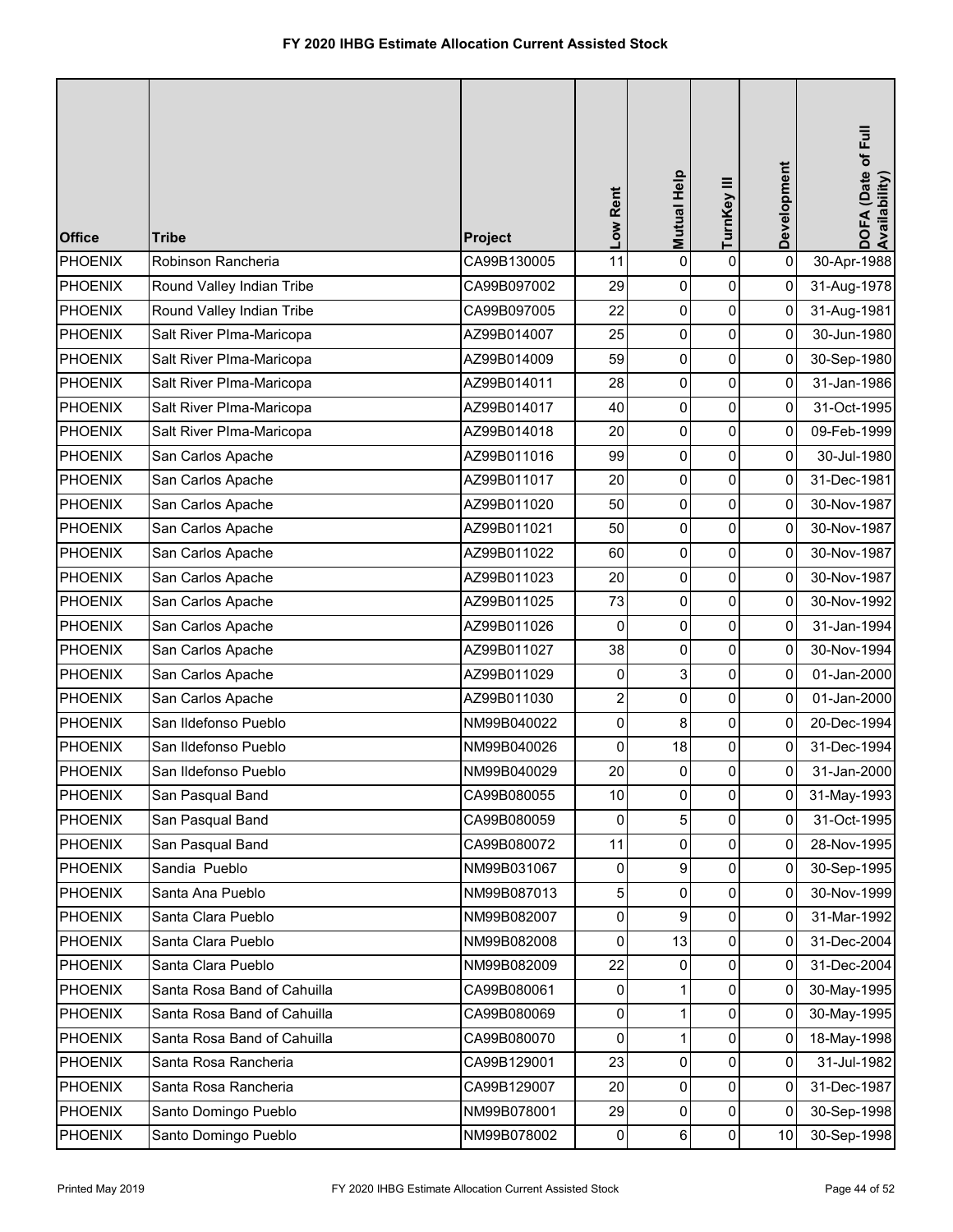| <b>Office</b>  | <b>Tribe</b>                     | Project     | Low Rent       | Mutual Help    | TurnKey III    | Development    | DOFA (Date of Full<br>Availability) |
|----------------|----------------------------------|-------------|----------------|----------------|----------------|----------------|-------------------------------------|
| <b>PHOENIX</b> | Santo Domingo Pueblo             | NM99B078003 | $\pmb{0}$      | $\overline{c}$ | $\mathsf 0$    | $\pmb{0}$      | 30-Nov-2004                         |
| <b>PHOENIX</b> | Sherwood Valley Rancheria        | CA99B130014 | 9              | 0              | 0              | 0              | 30-Apr-1993                         |
| <b>PHOENIX</b> | Sherwood Valley Rancheria        | CA99B130015 | 4              | 0              | $\pmb{0}$      | $\pmb{0}$      | 30-Apr-1993                         |
| <b>PHOENIX</b> | Sherwood Valley Rancheria        | CA99B130027 | 12             | 0              | 0              | 3              | 28-Sep-2012                         |
| <b>PHOENIX</b> | Soboba Band                      | CA99B080068 | $\overline{c}$ | 0              | 0              | $\overline{0}$ | 30-May-1995                         |
| <b>PHOENIX</b> | Soboba Band                      | CA99B080073 | 3              | 0              | 0              | 0              | 30-Jun-1998                         |
| <b>PHOENIX</b> | Susanville Rancheria             | CA99B083008 | 25             | 0              | 0              | 0              | 30-Sep-1993                         |
| <b>PHOENIX</b> | Susanville Rancheria             | CA99B083010 | 6              | 0              | 0              | 0              | 31-Dec-1995                         |
| <b>PHOENIX</b> | Te-Moak                          | NV99B016003 | 0              | $\overline{2}$ | 0              | 0              | 31-Dec-1980                         |
| <b>PHOENIX</b> | Te-Moak                          | NV99B016004 | 10             | 0              | 0              | 0              | 30-Nov-1980                         |
| <b>PHOENIX</b> | Te-Moak                          | NV99B016005 | 37             | 0              | 0              | 0              | 28-Feb-1982                         |
| <b>PHOENIX</b> | Te-Moak                          | NV99B016006 | 0              | 5              | $\pmb{0}$      | 0              | 28-Feb-1982                         |
| <b>PHOENIX</b> | Te-Moak                          | NV99B016008 | 0              | 5              | 0              | 0              | 31-Aug-1986                         |
| <b>PHOENIX</b> | Te-Moak                          | NV99B016009 | 0              | 6              | 0              | $\overline{0}$ | 31-Aug-1988                         |
| <b>PHOENIX</b> | Te-Moak                          | NV99B016011 | 12             | 0              | 0              | 0              | 28-Feb-1998                         |
| <b>PHOENIX</b> | Tesuque Pueblo                   | NM99B040028 | 0              | 9              | 0              | 0              | 28-Feb-1995                         |
| <b>PHOENIX</b> | Tohono O'Odham Nation            | AZ99B026008 | 10             | 0              | $\pmb{0}$      | 0              | 30-Sep-1978                         |
| <b>PHOENIX</b> | Tohono O'Odham Nation            | AZ99B026012 | 50             | 0              | 0              | 0              | 31-May-1974                         |
| <b>PHOENIX</b> | Tohono O'Odham Nation            | AZ99B026020 | 12             | 0              | 0              | 0              | 28-Feb-1983                         |
| <b>PHOENIX</b> | Tohono O'Odham Nation            | AZ99B026022 | 50             | 0              | 0              | 0              | 30-Jun-1986                         |
| <b>PHOENIX</b> | Tohono O'Odham Nation            | AZ99B026029 | 0              | 1              | 0              | 0              | 31-Dec-1991                         |
| PHOENIX        | Tohono O'Odham Nation            | AZ99B026030 | $\mathbf 0$    | 1              | 0              | $\overline{0}$ | 30-Apr-1992                         |
| <b>PHOENIX</b> | Tohono O'Odham Nation            | AZ99B026031 | $\overline{0}$ | 0              | $\mathbf 0$    | 0              | 31-Mar-1994                         |
| <b>PHOENIX</b> | Tohono O'Odham Nation            | AZ99B026032 | 0              | 91             | $\mathbf 0$    | $\overline{0}$ | 30-Jan-1999                         |
| <b>PHOENIX</b> | Torres-Martinez Band of Cahuilla | CA99B080035 | 9              | 0              | 0              | 0              | 29-Feb-1988                         |
| <b>PHOENIX</b> | Torres-Martinez Band of Cahuilla | CA99B080045 | 1              | 0              | 0              | 0              | 30-Apr-1989                         |
| <b>PHOENIX</b> | Tule River Indian Tribe          | CA99B099003 | 7              | 0              | 0              | 0              | 30-Jun-1988                         |
| <b>PHOENIX</b> | Tule River Indian Tribe          | CA99B099006 | 18             | 0              | 0              | $\mathbf{0}$   | 29-Mar-1996                         |
| <b>PHOENIX</b> | Tule River Indian Tribe          | CA99B099007 | $\mathbf 0$    | 16             | $\overline{0}$ | $\overline{0}$ | 29-Mar-1996                         |
| <b>PHOENIX</b> | Tule River Indian Tribe          | CA99B099009 | 35             | 0              | 0              | $\overline{0}$ | 10-Feb-2004                         |
| <b>PHOENIX</b> | Tuolumne Band of Me-Wuk Indians  | CA99B129006 | 5              | 0              | $\overline{0}$ | 0              | 31-Jul-1982                         |
| <b>PHOENIX</b> | Tuolumne Band of Me-Wuk Indians  | CA99B129012 | 3              | 0              | 0              | 0              | 31-May-1999                         |
| PHOENIX        | Tuolumne Band of Me-Wuk Indians  | CA99B129013 | 0              | 10             | 0              | 0              | 31-May-1999                         |
| <b>PHOENIX</b> | Viejas Group of Capitan Grande   | CA99B080056 | 1              | 0              | $\mathbf 0$    | $\overline{0}$ | 30-Nov-1993                         |
| <b>PHOENIX</b> | <b>Walker River Paiute Tribe</b> | NV99B008006 | 10             | 0              | 0              | 0              | 31-Mar-1982                         |
| <b>PHOENIX</b> | Walker River Paiute Tribe        | NV99B008009 | $10$           | 0              | $\overline{0}$ | $\mathbf 0$    | 31-Oct-1986                         |
| <b>PHOENIX</b> | <b>Walker River Paiute Tribe</b> | NV99B008011 | $\pmb{0}$      | 9              | $\overline{0}$ | $\overline{0}$ | 31-Dec-1992                         |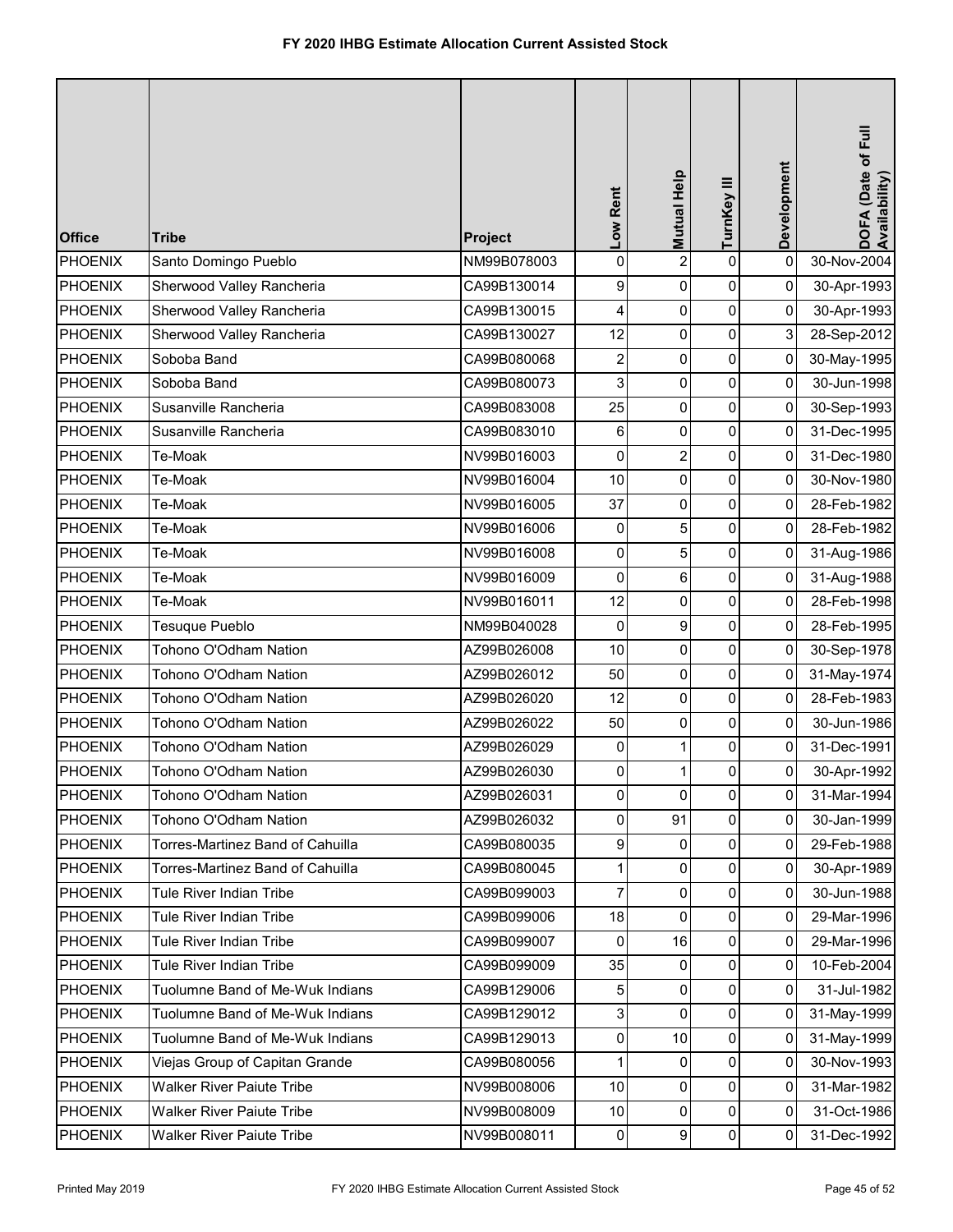| <b>Office</b>  | <b>Tribe</b>                        | Project     | Low Rent    | Mutual Help    | TurnKey III | Development | DOFA (Date of Full<br>Availability) |
|----------------|-------------------------------------|-------------|-------------|----------------|-------------|-------------|-------------------------------------|
| <b>PHOENIX</b> | <b>Walker River Paiute Tribe</b>    | NV99B008012 | 0           | 4              | $\mathsf 0$ | $\pmb{0}$   | 31-Dec-1992                         |
| <b>PHOENIX</b> | <b>Walker River Paiute Tribe</b>    | NV99B008013 | 13          | 0              | 0           | 0           | 30-Sep-1994                         |
| <b>PHOENIX</b> | <b>Walker River Paiute Tribe</b>    | NV99B008014 | 13          | 0              | $\pmb{0}$   | 0           | 30-Sep-1994                         |
| <b>PHOENIX</b> | <b>Walker River Paiute Tribe</b>    | NV99B008015 | 22          | 0              | $\pmb{0}$   | $\mathbf 0$ | 30-Nov-2001                         |
| <b>PHOENIX</b> | Washoe Tribe                        | NV99B003007 | 15          | 0              | 0           | 0           | 31-Jul-1980                         |
| <b>PHOENIX</b> | Washoe Tribe                        | NV99B003009 | 25          | 0              | $\pmb{0}$   | 0           | 30-Jun-1984                         |
| <b>PHOENIX</b> | <b>Washoe Tribe</b>                 | NV99B003010 | 40          | 0              | $\pmb{0}$   | 0           | 31-Jul-1989                         |
| <b>PHOENIX</b> | Washoe Tribe                        | NV99B003013 | 0           | 19             | $\pmb{0}$   | 0           | 30-Sep-1995                         |
| <b>PHOENIX</b> | White Mountain Apache (Fort Apache) | AZ99B016007 | 35          | 0              | $\pmb{0}$   | 0           | 30-Jun-1971                         |
| <b>PHOENIX</b> | White Mountain Apache (Fort Apache) | AZ99B016017 | 65          | 0              | 0           | 0           | 31-Dec-1972                         |
| <b>PHOENIX</b> | White Mountain Apache (Fort Apache) | AZ99B016026 | 30          | 0              | $\pmb{0}$   | 0           | 31-Dec-1979                         |
| <b>PHOENIX</b> | White Mountain Apache (Fort Apache) | AZ99B016027 | 48          | 0              | $\pmb{0}$   | 0           | 31-Aug-1980                         |
| <b>PHOENIX</b> | White Mountain Apache (Fort Apache) | AZ99B016029 | 50          | 0              | $\pmb{0}$   | 0           | 28-Feb-1981                         |
| <b>PHOENIX</b> | White Mountain Apache (Fort Apache) | AZ99B016030 | 0           | $\overline{2}$ | $\pmb{0}$   | 0           | 31-Jul-1986                         |
| <b>PHOENIX</b> | White Mountain Apache (Fort Apache) | AZ99B016031 | 5           | 0              | 0           | 0           | 31-May-1986                         |
| <b>PHOENIX</b> | White Mountain Apache (Fort Apache) | AZ99B016034 | 40          | 0              | $\pmb{0}$   | 0           | 31-Oct-1987                         |
| <b>PHOENIX</b> | White Mountain Apache (Fort Apache) | AZ99B016036 | 50          | 0              | $\pmb{0}$   | 0           | 31-Jan-1988                         |
| <b>PHOENIX</b> | White Mountain Apache (Fort Apache) | AZ99B016037 | 0           | $\overline{2}$ | $\pmb{0}$   | 0           | 31-Oct-1987                         |
| <b>PHOENIX</b> | White Mountain Apache (Fort Apache) | AZ99B016038 | 50          | 0              | $\pmb{0}$   | 0           | 31-Jan-1988                         |
| <b>PHOENIX</b> | White Mountain Apache (Fort Apache) | AZ99B016040 | 0           | 1              | 0           | 0           | 31-Oct-1988                         |
| <b>PHOENIX</b> | White Mountain Apache (Fort Apache) | AZ99B016042 | 0           | 3              | 0           | 0           | 31-Oct-1988                         |
| PHOENIX        | White Mountain Apache (Fort Apache) | AZ99B016043 | $\mathbf 0$ | $\overline{2}$ | 0           | 0           | 31-Oct-1991                         |
| <b>PHOENIX</b> | White Mountain Apache (Fort Apache) | AZ99B016045 | 0           | 1              | $\mathbf 0$ | 0           | 31-Oct-1991                         |
| <b>PHOENIX</b> | White Mountain Apache (Fort Apache) | AZ99B016046 | 20          | $\overline{0}$ | $\pmb{0}$   | $\mathbf 0$ | 30-Apr-1993                         |
| <b>PHOENIX</b> | White Mountain Apache (Fort Apache) | AZ99B016048 | 75          | 0              | 0           | 0           | 31-Jul-1994                         |
| <b>PHOENIX</b> | White Mountain Apache (Fort Apache) | AZ99B016049 | 0           | 0              | 0           | 0           | 31-Jul-1994                         |
| <b>PHOENIX</b> | White Mountain Apache (Fort Apache) | AZ99B016050 | 75          | 0              | 0           | 0           | 31-May-1997                         |
| <b>PHOENIX</b> | White Mountain Apache (Fort Apache) | AZ99B016051 | 0           | 48             | 0           | 0           | 30-Apr-1998                         |
| <b>PHOENIX</b> | Yavapai-Apache (Camp Verde)         | AZ99B022004 | 1           | $\mathbf{0}$   | $\pmb{0}$   | 0           | 28-Feb-1983                         |
| <b>PHOENIX</b> | Yavapai-Apache (Camp Verde)         | AZ99B022006 | 10          | 0              | 0           | 0           | 31-Jul-1986                         |
| <b>PHOENIX</b> | Yavapai-Apache (Camp Verde)         | AZ99B022007 | 13          | 0              | 0           | 0           | 30-Jun-1986                         |
| <b>PHOENIX</b> | Yavapai-Apache (Camp Verde)         | AZ99B022010 | 14          | 0              | 0           | 0           | 31-May-1991                         |
| <b>PHOENIX</b> | Yavapai-Apache (Camp Verde)         | AZ99B022012 | 7           | 0              | 0           | 0           | 30-Sep-1997                         |
| <b>PHOENIX</b> | Yavapai-Apache (Camp Verde)         | AZ99B022013 | 1           | 0              | $\pmb{0}$   | 0           | 31-May-1997                         |
| <b>PHOENIX</b> | Yerington Paiute Tribe              | NV99B010005 | 14          | 0              | 0           | 0           | 30-Jun-1980                         |
| <b>PHOENIX</b> | Yomba Shoshone Tribe                | NV99B020001 | 22          | 0              | $\pmb{0}$   | 0           | 30-Jun-1981                         |
| <b>PHOENIX</b> | Ysleta Del Sur                      | TX99B429003 | 0           | 18             | $\pmb{0}$   | 0           | 04-Jan-1999                         |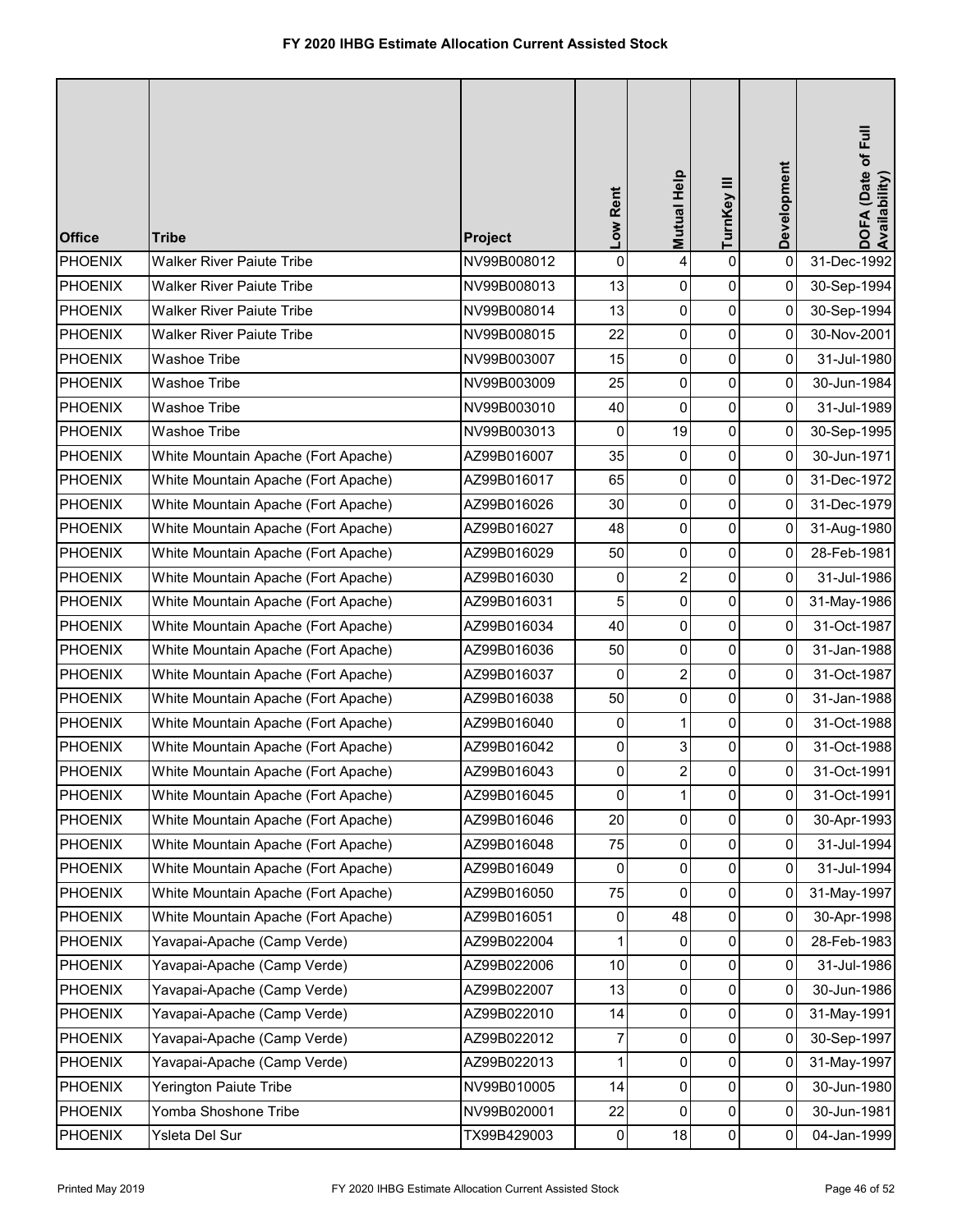| <b>Office</b>  | <b>Tribe</b>       | Project     | Low Rent         | Mutual Help    | TurnKey III | Development | DOFA (Date of Full<br>Availability) |
|----------------|--------------------|-------------|------------------|----------------|-------------|-------------|-------------------------------------|
| PHOENIX        | <b>Yurok Tribe</b> | CA99B158001 | 11               | 0              | $\mathsf 0$ | 3           | 31-Dec-2001                         |
| <b>PHOENIX</b> | <b>Yurok Tribe</b> | CA99B158001 | $\mathbf{1}$     | 0              | $\mathbf 0$ | $\mathbf 0$ | 05-Jul-2007                         |
| PHOENIX        | <b>Yurok Tribe</b> | CA99B158002 | $\overline{7}$   | 0              | $\pmb{0}$   | 0           | 30-Sep-2004                         |
| PHOENIX        | <b>Yurok Tribe</b> | CA99B158002 | 25               | 0              | $\pmb{0}$   | 0           | 19-Jun-2009                         |
| PHOENIX        | <b>Yurok Tribe</b> | CA99B158003 | 0                | $\mathbf{1}$   | 0           | 0           | 16-Apr-2001                         |
| <b>PHOENIX</b> | Yurok Tribe        | CA99B158003 | 0                | $\overline{c}$ | $\mathbf 0$ | 0           | 12-Jun-2001                         |
| PHOENIX        | <b>Yurok Tribe</b> | CA99B158003 | $\mathbf 0$      | $\mathbf{1}$   | $\pmb{0}$   | $\mathbf 0$ | 10-Jul-2001                         |
| <b>PHOENIX</b> | <b>Yurok Tribe</b> | CA99B158003 | 0                | 1              | $\mathbf 0$ | 0           | 31-Dec-2001                         |
| PHOENIX        | <b>Yurok Tribe</b> | CA99B158003 | 0                | $\mathbf{1}$   | $\mathbf 0$ | 0           | 31-Aug-2002                         |
| <b>PHOENIX</b> | <b>Yurok Tribe</b> | CA99B158003 | 0                | $\overline{c}$ | $\mathsf 0$ | 0           | 30-Sep-2002                         |
| PHOENIX        | <b>Yurok Tribe</b> | CA99B158003 | 0                | $\mathbf{1}$   | $\pmb{0}$   | 0           | 18-Mar-2004                         |
| PHOENIX        | <b>Yurok Tribe</b> | CA99B158003 | 0                | $\mathbf{1}$   | $\pmb{0}$   | $\pmb{0}$   | 04-May-2004                         |
| <b>PHOENIX</b> | Yurok Tribe        | CA99B158003 | $\pmb{0}$        | $\overline{2}$ | $\mathbf 0$ | $\pmb{0}$   | 30-Sep-2005                         |
| PHOENIX        | <b>Yurok Tribe</b> | CA99B158003 | 0                | 19             | $\pmb{0}$   | 0           | 30-Sep-2009                         |
| <b>PHOENIX</b> | Zia Pueblo         | NM99B031068 | 0                | 18             | 0           | 0           | 30-Jun-1996                         |
| PHOENIX        | Zuni Tribe         | NM99B019005 | $\boldsymbol{2}$ | 0              | $\pmb{0}$   | 0           | 31-Oct-1972                         |
| PHOENIX        | Zuni Tribe         | NM99B019008 | 50               | 0              | $\pmb{0}$   | 0           | 31-Mar-1977                         |
| <b>PHOENIX</b> | Zuni Tribe         | NM99B019009 | 74               | 0              | $\mathbf 0$ | 0           | 28-Feb-1982                         |
| PHOENIX        | Zuni Tribe         | NM99B019011 | 1                | 0              | $\mathsf 0$ | 0           | 30-Sep-1982                         |
| <b>PHOENIX</b> | Zuni Tribe         | NM99B019013 | 40               | 0              | $\pmb{0}$   | $\mathbf 0$ | 31-Jul-1986                         |
| <b>PHOENIX</b> | Zuni Tribe         | NM99B019015 | 22               | 0              | 0           | 0           | 31-Dec-1997                         |
| <b>PHOENIX</b> | Zuni Tribe         | NM99B019016 | 0                | 5              | $\pmb{0}$   | 0           | 30-Apr-2007                         |
| <b>PHOENIX</b> | Zuni Tribe         | NM99B019017 | 5                | 0              | 0           | 0           | 30-Apr-2007                         |
| <b>PHOENIX</b> | <b>TOTAL</b>       |             | 9,006            | 1,184          | $\pmb{0}$   | 60          |                                     |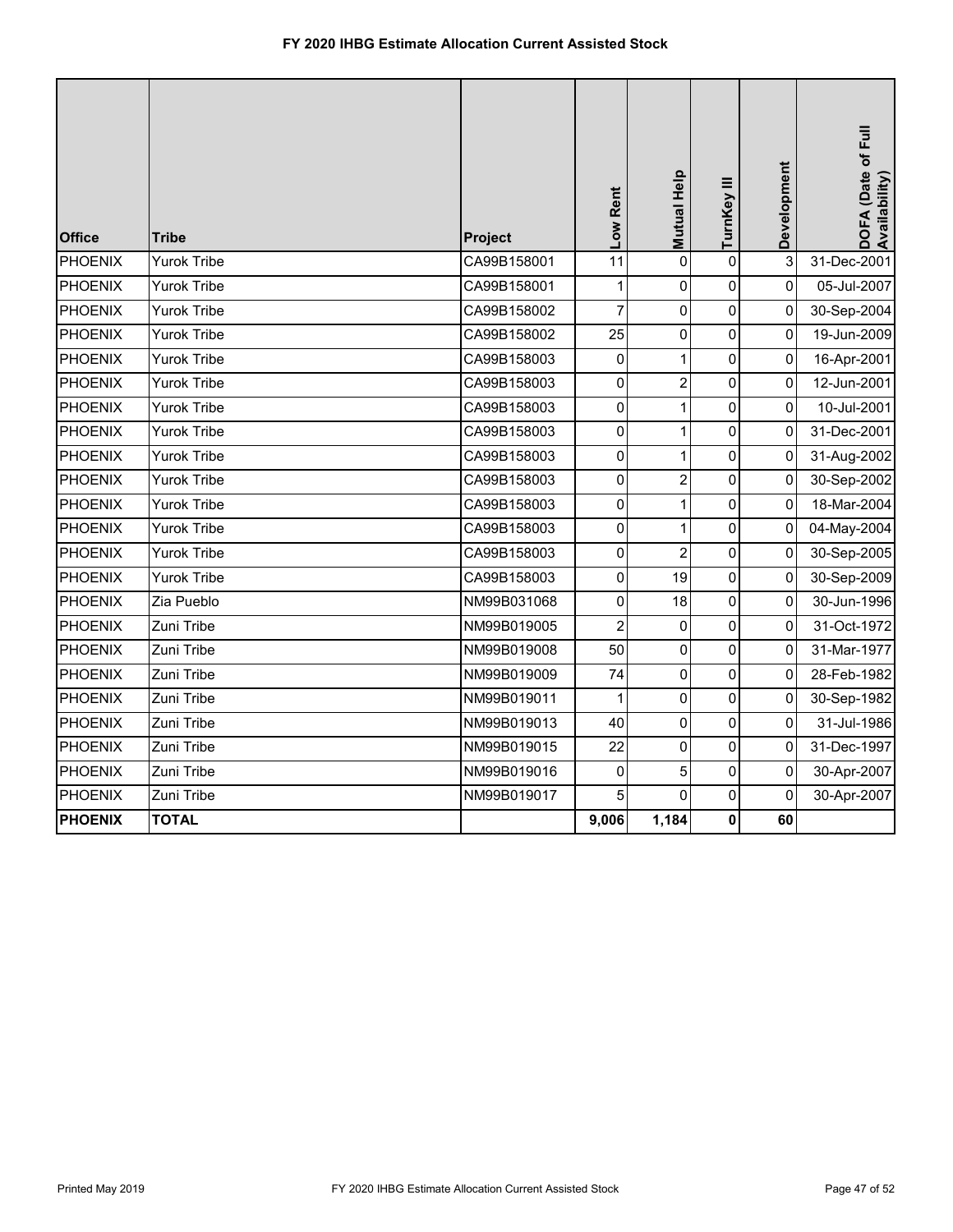| <b>Office</b>  | <b>Tribe</b>                          | Project     | Low Rent            | Mutual Help    | TurnKey III    | Development    | DOFA (Date of Full<br>Availability) |
|----------------|---------------------------------------|-------------|---------------------|----------------|----------------|----------------|-------------------------------------|
| <b>SEATTLE</b> | <b>Burns-Paiute Tribe</b>             | OR97B039001 | 0                   | 16             | $\mathsf 0$    | $\pmb{0}$      | 31-Mar-1999                         |
| <b>SEATTLE</b> | <b>Chehalis Confederated Tribes</b>   | WA19B048002 | 29                  | 0              | $\pmb{0}$      | 0              | 30-Nov-1983                         |
| <b>SEATTLE</b> | <b>Chehalis Confederated Tribes</b>   | WA97B048003 | 21                  | 0              | $\pmb{0}$      | 0              | 30-Jun-1987                         |
| <b>SEATTLE</b> | <b>Chehalis Confederated Tribes</b>   | WA97B048005 | $\pmb{0}$           | 3              | $\pmb{0}$      | $\mathbf 0$    | 25-Nov-1997                         |
| <b>SEATTLE</b> | <b>Chehalis Confederated Tribes</b>   | WA97B048007 | 0                   | 1              | 0              | 0              | 31-Jan-2000                         |
| <b>SEATTLE</b> | <b>Chehalis Confederated Tribes</b>   | WA97B048008 | 5                   | 0              | $\pmb{0}$      | 0              | 29-Feb-2008                         |
| <b>SEATTLE</b> | Coeur D'Alene Tribe                   | ID16B007009 | 16                  | 0              | $\pmb{0}$      | 0              | 30-Apr-1984                         |
| <b>SEATTLE</b> | Coeur D'Alene Tribe                   | ID16B007010 | 0                   | $\overline{a}$ | $\pmb{0}$      | $\pmb{0}$      | 31-Aug-1984                         |
| <b>SEATTLE</b> | Coeur D'Alene Tribe                   | ID97B007006 | 45                  | 0              | $\pmb{0}$      | 0              | 30-Sep-1981                         |
| <b>SEATTLE</b> | Coeur D'Alene Tribe                   | ID97B007013 | 0                   | $\mathbf 1$    | $\mathbf 0$    | 0              | 31-Aug-1984                         |
| <b>SEATTLE</b> | Coeur D'Alene Tribe                   | ID97B007015 | 11                  | 0              | $\pmb{0}$      | 0              | 31-Mar-1990                         |
| <b>SEATTLE</b> | Coeur D'Alene Tribe                   | ID97B007018 | 0                   | 0              | $\pmb{0}$      | 0              | 31-Aug-1994                         |
| <b>SEATTLE</b> | Coeur D'Alene Tribe                   | ID97B007021 | 9                   | 0              | $\pmb{0}$      | 1              | 31-Dec-1998                         |
| <b>SEATTLE</b> | Coeur D'Alene Tribe                   | ID97B007022 | 0                   | 5              | $\pmb{0}$      | 1              | 31-Dec-1998                         |
| <b>SEATTLE</b> | Coeur D'Alene Tribe                   | ID97B007025 | 5                   | 0              | $\pmb{0}$      | 0              | 31-Dec-1998                         |
| <b>SEATTLE</b> | <b>Colville Confederated Tribes</b>   | WA19B043007 | 43                  | $\mathbf{1}$   | $\pmb{0}$      | 0              | 31-Dec-1980                         |
| <b>SEATTLE</b> | <b>Colville Confederated Tribes</b>   | WA19B043008 | 0                   | $\mathbf{1}$   | $\pmb{0}$      | 0              | 30-Apr-1981                         |
| <b>SEATTLE</b> | <b>Colville Confederated Tribes</b>   | WA19B043009 | 51                  | 1              | $\pmb{0}$      | 0              | 30-Jun-1982                         |
| <b>SEATTLE</b> | <b>Colville Confederated Tribes</b>   | WA97B043002 | 39                  | $\mathbf{1}$   | 0              | $\Omega$       | 30-Jun-1977                         |
| <b>SEATTLE</b> | <b>Colville Confederated Tribes</b>   | WA97B043003 | 29                  | 0              | 0              | 0              | 31-Aug-1978                         |
| <b>SEATTLE</b> | <b>Colville Confederated Tribes</b>   | WA97B043004 | 0                   | $\overline{2}$ | 0              | 0              | 31-Jan-1979                         |
| <b>SEATTLE</b> | <b>Colville Confederated Tribes</b>   | WA97B043005 | 35                  | 1              | $\pmb{0}$      | $\overline{0}$ | 31-Jan-1980                         |
| <b>SEATTLE</b> | <b>Colville Confederated Tribes</b>   | WA97B043012 | 59                  | 0              | $\overline{0}$ | 0              | 30-Jun-1983                         |
| <b>SEATTLE</b> | <b>Colville Confederated Tribes</b>   | WA97B043014 | 0                   | 4              | $\pmb{0}$      | 0              | 31-May-1986                         |
| <b>SEATTLE</b> | <b>Colville Confederated Tribes</b>   | WA97B043017 | 0                   | 3              | 0              | 0              | 31-Mar-1999                         |
| <b>SEATTLE</b> | Coos, Lower Umpqua and Siuslaw Tribes | OR97B036001 | 15                  | 0              | 0              | 0              | 28-Feb-2001                         |
| <b>SEATTLE</b> | Coquille Indian Tribe                 | OR97B038001 | 50                  | 0              | 0              | 0              | 30-Jun-1997                         |
| <b>SEATTLE</b> | Coquille Indian Tribe                 | OR97B038002 | 0                   | $\overline{7}$ | 0              | 0              | 30-Jun-1997                         |
| <b>SEATTLE</b> | <b>Grand Ronde</b>                    | OR97B040001 | 15                  | $\Omega$       | $\pmb{0}$      | 0              | 31-Aug-2000                         |
| <b>SEATTLE</b> | <b>Grand Ronde</b>                    | OR97B040002 | 5                   | 0              | 0              | 0              | 31-Aug-2000                         |
| <b>SEATTLE</b> | Hoh Indian Tribe                      | WA97B052032 | 4                   | 0              | 0              | 0              | 01-Feb-1997                         |
| <b>SEATTLE</b> | Kalispel Indian Community             | WA97B037012 | 0                   | 4              | 0              | 0              | 31-Dec-1996                         |
| <b>SEATTLE</b> | Kalispel Indian Community             | WA97B600371 | 3                   | 0              | $\mathbf 0$    | 0              | 30-Sep-2000                         |
| <b>SEATTLE</b> | Kalispel Indian Community             | WA97B600372 | $\mathsf{O}\xspace$ | 1              | $\pmb{0}$      | $\mathbf{0}$   | 30-Sep-2000                         |
| <b>SEATTLE</b> | Klamath Indian Tribe                  | OR97B037004 | 0                   | 5              | 0              | 0              | 28-Feb-1999                         |
| <b>SEATTLE</b> | Klamath Indian Tribe                  | OR97B037005 | $\,6$               | 0              | $\pmb{0}$      | 0              | 28-Feb-1999                         |
| <b>SEATTLE</b> | Kootenai Tribe                        | ID97B022001 | 0                   | 3              | $\pmb{0}$      | 0              | 28-Feb-1986                         |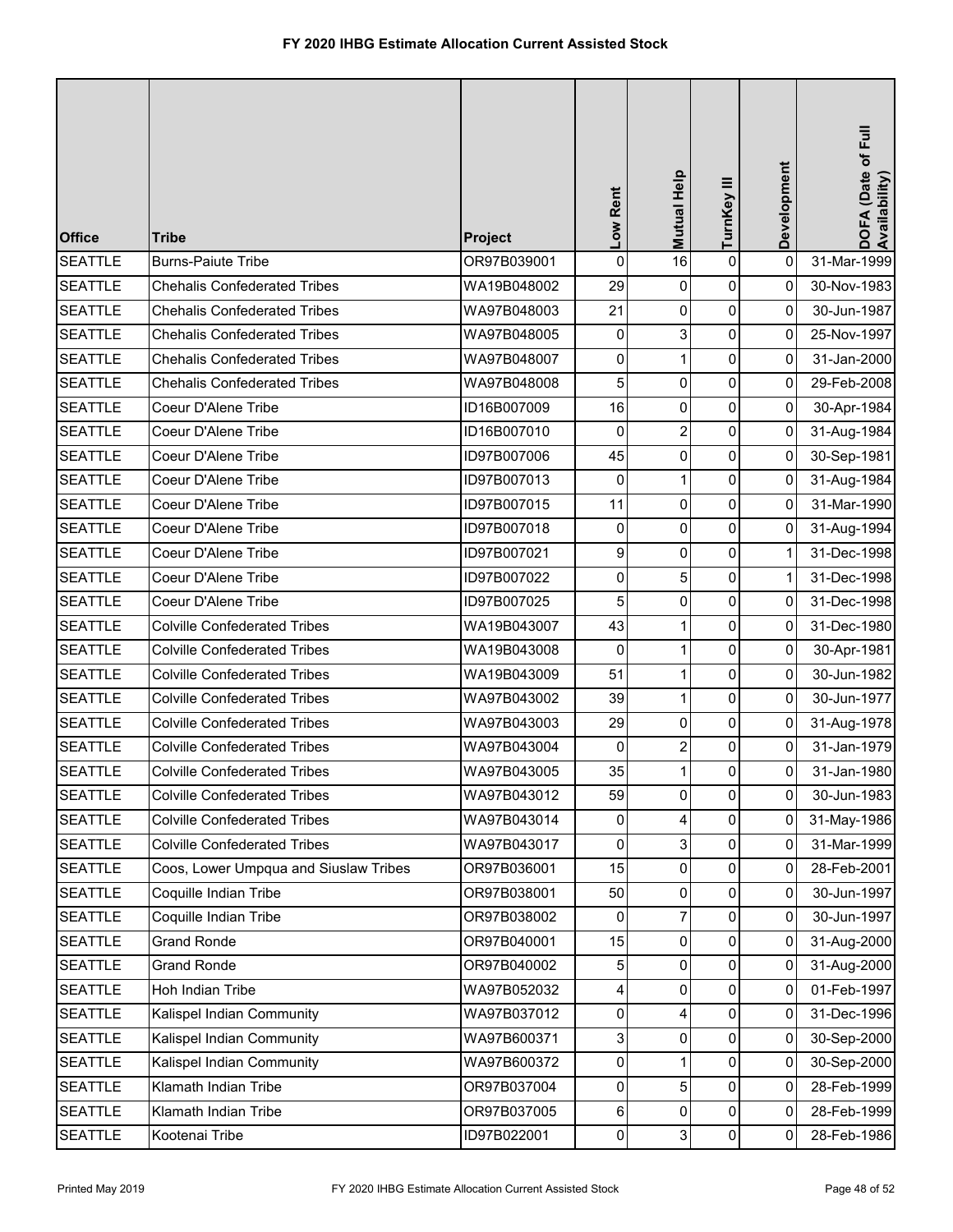| <b>Office</b>  | <b>Tribe</b>                      | Project     | Low Rent    | Mutual Help    | TurnKey III         | Development | DOFA (Date of Full<br>Availability) |
|----------------|-----------------------------------|-------------|-------------|----------------|---------------------|-------------|-------------------------------------|
| <b>SEATTLE</b> | Lower Elwha Tribal Community      | WA97B050004 | 0           | $\Omega$       | $\pmb{0}$           | $\pmb{0}$   | 16-Apr-1994                         |
| <b>SEATTLE</b> | Lower Elwha Tribal Community      | WA97B050005 | 0           | 0              | $\pmb{0}$           | 0           | 30-Apr-1994                         |
| <b>SEATTLE</b> | Lower Elwha Tribal Community      | WA97B050007 | 0           | 0              | $\pmb{0}$           | 0           | 30-Apr-1994                         |
| <b>SEATTLE</b> | Lower Elwha Tribal Community      | WA97B050009 | 0           | 12             | $\pmb{0}$           | 0           | 31-Aug-1996                         |
| <b>SEATTLE</b> | Lower Elwha Tribal Community      | WA97B050011 | 4           | 0              | $\pmb{0}$           | 0           | 31-Jul-1999                         |
| <b>SEATTLE</b> | Lower Elwha Tribal Community      | WA97B050012 | $\mathbf 0$ | 3              | $\pmb{0}$           | 0           | 31-Jul-1999                         |
| <b>SEATTLE</b> | Lummi Tribe                       | WA97B028004 | 24          | 0              | $\pmb{0}$           | 0           | 30-Apr-1975                         |
| <b>SEATTLE</b> | Lummi Tribe                       | WA97B028007 | 30          | 0              | $\pmb{0}$           | 0           | 30-Jun-1989                         |
| <b>SEATTLE</b> | Lummi Tribe                       | WA97B028011 | 0           | 4              | $\pmb{0}$           | 0           | 31-Aug-1995                         |
| <b>SEATTLE</b> | Lummi Tribe                       | WA97B028012 | 15          | 0              | $\pmb{0}$           | 0           | 31-Mar-1996                         |
| <b>SEATTLE</b> | Lummi Tribe                       | WA97B028013 | $\mathbf 0$ | 8              | $\pmb{0}$           | 0           | 30-Sep-1996                         |
| <b>SEATTLE</b> | Lummi Tribe                       | WA97B028014 | 20          | 0              | $\pmb{0}$           | 0           | 30-Mar-1997                         |
| <b>SEATTLE</b> | Lummi Tribe                       | WA97B028015 | 0           | 25             | $\mathsf{O}\xspace$ | 0           | 30-Sep-1998                         |
| <b>SEATTLE</b> | Lummi Tribe                       | WA97B028023 | $\mathbf 0$ | 4              | $\pmb{0}$           | 0           | 31-Dec-1998                         |
| <b>SEATTLE</b> | Makah Indian Tribe                | WA19B029004 | 22          | 0              | $\pmb{0}$           | 0           | 31-Mar-1982                         |
| <b>SEATTLE</b> | Makah Indian Tribe                | WA97B029010 | $\mathbf 0$ | $\overline{2}$ | $\pmb{0}$           | 0           | 31-Jan-1995                         |
| <b>SEATTLE</b> | Makah Indian Tribe                | WA97B029013 | 18          | 0              | $\pmb{0}$           | 0           | 31-Dec-1996                         |
| <b>SEATTLE</b> | Makah Indian Tribe                | WA97B029014 | 5           | 0              | $\pmb{0}$           | 0           | 30-Nov-1999                         |
| <b>SEATTLE</b> | Muckleshoot Indian Tribe          | WA97B040001 | 40          | 0              | $\mathsf 0$         | 0           | 31-Dec-1980                         |
| <b>SEATTLE</b> | Muckleshoot Indian Tribe          | WA97B040003 | 24          | $\overline{0}$ | $\pmb{0}$           | 0           | 30-Sep-1998                         |
| <b>SEATTLE</b> | Muckleshoot Indian Tribe          | WA97B040004 | 40          | 0              | 0                   | 0           | 28-Sep-2007                         |
| <b>SEATTLE</b> | <b>Nez Perce Tribe</b>            | ID97B008007 | 60          | ΩI             | $\pmb{0}$           | 0           | 30-Sep-1977                         |
| <b>SEATTLE</b> | Nez Perce Tribe                   | ID97B008014 | 0           | 0              | $\mathbf 0$         | 0           | 31-Aug-1991                         |
| <b>SEATTLE</b> | Nez Perce Tribe                   | ID97B008015 | 29          | $\mathbf 0$    | $\pmb{0}$           | 0           | 30-Sep-1993                         |
| <b>SEATTLE</b> | Nez Perce Tribe                   | ID97B008017 | 0           | 7              | $\mathbf 0$         | 0           | 31-Dec-1994                         |
| <b>SEATTLE</b> | Nez Perce Tribe                   | ID97B008021 | 0           | $\overline{2}$ | 0                   | 0           | 30-Sep-1996                         |
| <b>SEATTLE</b> | Nisqually Indian Community        | WA97B052032 | 5           | 0              | 0                   | 0           | 30-Sep-2000                         |
| <b>SEATTLE</b> | <b>Nisqually Indian Community</b> | WA97B052035 | 5           | 0              | $\pmb{0}$           | 0           | 31-Mar-1999                         |
| <b>SEATTLE</b> | Nisqually Indian Community        | WA97B052040 | 0           | 3              | $\pmb{0}$           | 0           | 31-Jul-1998                         |
| <b>SEATTLE</b> | Nooksack Tribe                    | WA19B056002 | 0           | 3              | 0                   | 0           | 31-Dec-1980                         |
| <b>SEATTLE</b> | Nooksack Tribe                    | WA97B056001 | 0           | $\overline{2}$ | 0                   | 0           | 31-Dec-1979                         |
| <b>SEATTLE</b> | Nooksack Tribe                    | WA97B056003 | 0           | 15             | 0                   | 0           | 31-Aug-1984                         |
| <b>SEATTLE</b> | Nooksack Tribe                    | WA97B056005 | 0           | 3              | $\pmb{0}$           | 0           | 31-Jan-1992                         |
| <b>SEATTLE</b> | Nooksack Tribe                    | WA97B056006 | 0           | 0              | $\pmb{0}$           | 0           | 31-Jul-1994                         |
| <b>SEATTLE</b> | Nooksack Tribe                    | WA97B056007 | 0           | 0              | 0                   | 0           | 31-Jul-1994                         |
| <b>SEATTLE</b> | Nooksack Tribe                    | WA97B056008 | 7           | 0              | 0                   | 0           | 30-Sep-1999                         |
| <b>SEATTLE</b> | Port Gamble Indian Community      | WA19B044004 | 10          | $\mathbf 0$    | $\pmb{0}$           | 0           | 31-Mar-1983                         |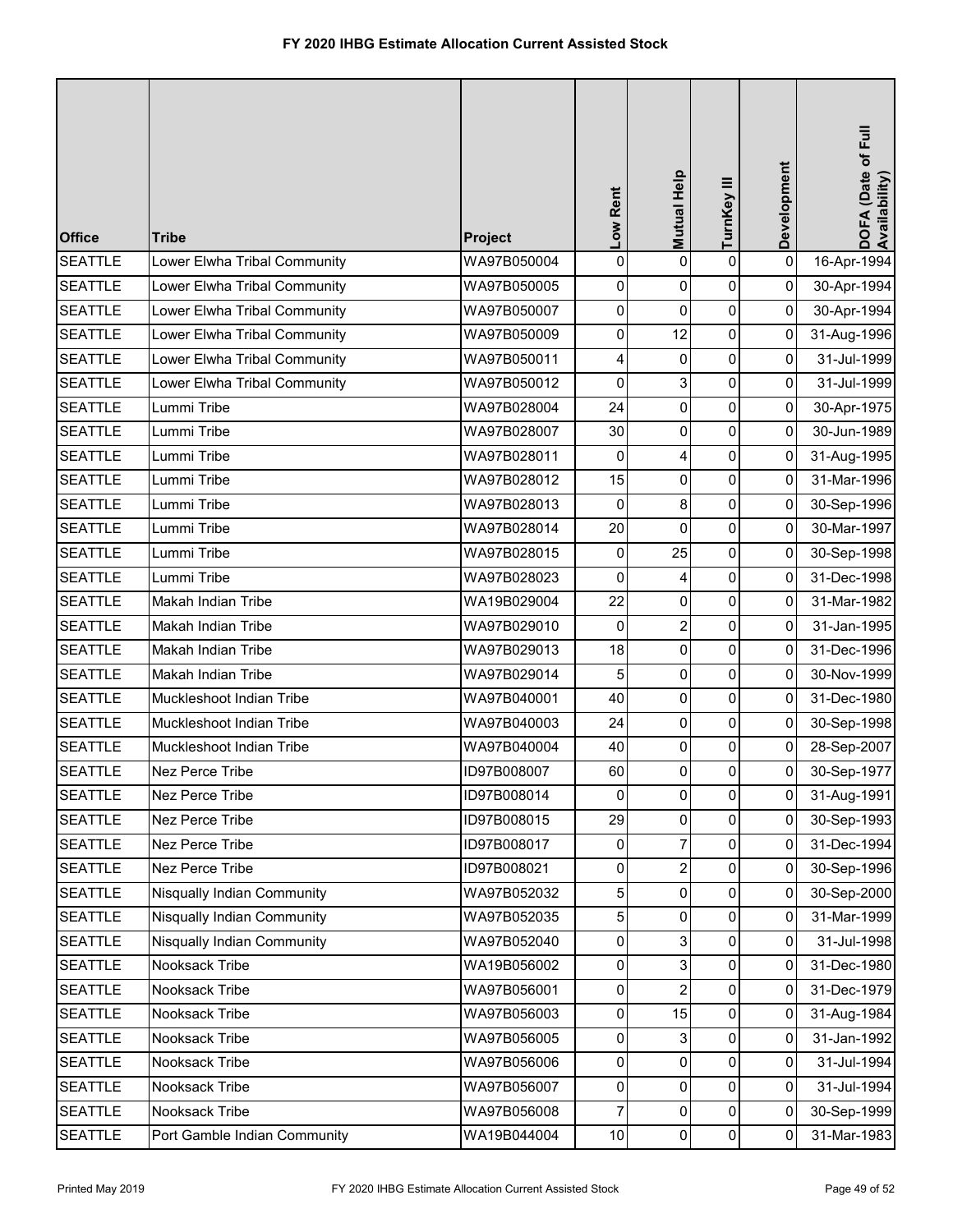| <b>Office</b>  | <b>Tribe</b>                           | Project     | Low Rent | Mutual Help         | TurnKey III         | Development | DOFA (Date of Full<br>Availability) |
|----------------|----------------------------------------|-------------|----------|---------------------|---------------------|-------------|-------------------------------------|
| <b>SEATTLE</b> | Port Gamble Indian Community           | WA97B044001 | 5        | $\Omega$            | $\pmb{0}$           | 0           | 30-May-1974                         |
| <b>SEATTLE</b> | Port Gamble Indian Community           | WA97B044003 | 20       | 0                   | 0                   | 0           | 31-Oct-1977                         |
| <b>SEATTLE</b> | Port Gamble Indian Community           | WA97B044010 | 0        | 3                   | $\pmb{0}$           | 0           | 30-Apr-1998                         |
| <b>SEATTLE</b> | Port Gamble Indian Community           | WA97B044011 | 6        | 0                   | $\pmb{0}$           | 0           | 30-Apr-1998                         |
| <b>SEATTLE</b> | Puyallup Tribe                         | WA97B063002 | 27       | 0                   | $\pmb{0}$           | 0           | 31-Jul-1990                         |
| <b>SEATTLE</b> | Puyallup Tribe                         | WA97B063006 | 5        | 0                   | $\pmb{0}$           | 0           | 04-Aug-2006                         |
| <b>SEATTLE</b> | Puyallup Tribe                         | WA97B063007 | 0        | 5                   | $\pmb{0}$           | 0           | 04-Aug-2006                         |
| <b>SEATTLE</b> | Quileute Tribe                         | WA97B047002 | 0        | 20                  | $\mathsf{O}\xspace$ | 0           | 31-Mar-1996                         |
| <b>SEATTLE</b> | Quileute Tribe                         | WA97B047003 | 0        | 4                   | $\pmb{0}$           | 0           | 30-Sep-1997                         |
| <b>SEATTLE</b> | Quileute Tribe                         | WA97B047004 | 0        | 3                   | $\pmb{0}$           | 0           | 30-Sep-1997                         |
| <b>SEATTLE</b> | Quileute Tribe                         | WA97B047005 | 3        | 3                   | 0                   | 0           | 31-Dec-1998                         |
| <b>SEATTLE</b> | <b>Quinault Tribe</b>                  | WA97B027003 | 40       | 0                   | $\pmb{0}$           | 0           | 30-Jul-1974                         |
| <b>SEATTLE</b> | <b>Quinault Tribe</b>                  | WA97B027007 | 10       | 0                   | $\mathsf{O}\xspace$ | 0           | 31-Jul-1981                         |
| <b>SEATTLE</b> | <b>Quinault Tribe</b>                  | WA97B027010 | 0        | 16                  | $\pmb{0}$           | 0           | 30-Sep-1995                         |
| <b>SEATTLE</b> | <b>Quinault Tribe</b>                  | WA97B027011 | 5        | 0                   | $\pmb{0}$           | 0           | 02-Feb-2005                         |
| <b>SEATTLE</b> | <b>Quinault Tribe</b>                  | WA97B027012 | 0        | 5                   | 0                   | 0           | 02-Feb-2005                         |
| <b>SEATTLE</b> | Shoalwater Bay Tribe                   | WA97B052008 | 0        | $\overline{c}$      | $\pmb{0}$           | 0           | 30-Apr-1986                         |
| <b>SEATTLE</b> | Shoalwater Bay Tribe                   | WA97B052021 | 1        | 0                   | 0                   | 0           | 28-Feb-2000                         |
| <b>SEATTLE</b> | Shoalwater Bay Tribe                   | WA97B052046 | 3        | $\mathbf 0$         | $\pmb{0}$           | 0           | 30-Apr-2003                         |
| <b>SEATTLE</b> | Shoalwater Bay Tribe                   | WA97B052051 | 0        | 3                   | $\pmb{0}$           | 0           | 31-Jul-2000                         |
| <b>SEATTLE</b> | Shoshone-Bannock Tribes, Ft. Hall Res. | ID16B009005 | 0        | 1                   | 0                   | 0           | 31-Jan-1984                         |
| <b>SEATTLE</b> | Shoshone-Bannock Tribes, Ft. Hall Res. | ID16B009006 | 19       | $\Omega$            | $\pmb{0}$           | 0           | 31-Mar-1983                         |
| <b>SEATTLE</b> | Shoshone-Bannock Tribes, Ft. Hall Res. | ID97B009003 | 60       | $\mathsf{O}\xspace$ | $\mathbf 0$         | 0           | 31-Oct-1975                         |
| <b>SEATTLE</b> | Shoshone-Bannock Tribes, Ft. Hall Res. | ID97B009009 | 0        | $\overline{2}$      | $\pmb{0}$           | 0           | 31-Aug-1992                         |
| <b>SEATTLE</b> | Shoshone-Bannock Tribes, Ft. Hall Res. | ID97B009010 | 15       | $\overline{0}$      | 0                   | 0           | 30-Sep-1991                         |
| <b>SEATTLE</b> | Shoshone-Bannock Tribes, Ft. Hall Res. | ID97B009011 | 0        | 0                   | 0                   | 0           | 31-May-1994                         |
| <b>SEATTLE</b> | Shoshone-Bannock Tribes, Ft. Hall Res. | ID97B009014 | 5        | 0                   | 0                   | 0           | 31-Oct-2000                         |
| <b>SEATTLE</b> | Shoshone-Bannock Tribes, Ft. Hall Res. | ID97B009015 | 5        | 0                   | $\pmb{0}$           | 0           | 31-May-2001                         |
| <b>SEATTLE</b> | Shoshone-Bannock Tribes, Ft. Hall Res. | ID97B009016 | 0        | 5                   | $\pmb{0}$           | 0           | 31-May-2001                         |
| <b>SEATTLE</b> | <b>Siletz Confederated Tribes</b>      | OR97B035001 | 0        | 8                   | 0                   | 0           | 31-Mar-1989                         |
| <b>SEATTLE</b> | <b>Siletz Confederated Tribes</b>      | OR97B035004 | 26       | 0                   | 0                   | $\mathbf 0$ | 30-Apr-1996                         |
| <b>SEATTLE</b> | <b>Siletz Confederated Tribes</b>      | OR97B035007 | 25       | 0                   | 0                   | 0           | 30-Sep-1997                         |
| <b>SEATTLE</b> | <b>Siletz Confederated Tribes</b>      | OR97B035009 | 0        | $\mathbf{1}$        | $\pmb{0}$           | $\pmb{0}$   | 28-Feb-2001                         |
| <b>SEATTLE</b> | <b>Siletz Confederated Tribes</b>      | OR97B035010 | 1        | 0                   | $\pmb{0}$           | 0           | 28-Feb-2001                         |
| <b>SEATTLE</b> | <b>Siletz Confederated Tribes</b>      | OR97B035011 | 0        | 3                   | 0                   | 0           | 28-Feb-2001                         |
| <b>SEATTLE</b> | <b>Siletz Confederated Tribes</b>      | OR97B035012 | 5        | 0                   | 0                   | 0           | 28-Feb-2001                         |
| <b>SEATTLE</b> | Skokomish Indian Tribe                 | WA97B052008 | 0        | 4                   | $\pmb{0}$           | 0           | 30-Apr-1986                         |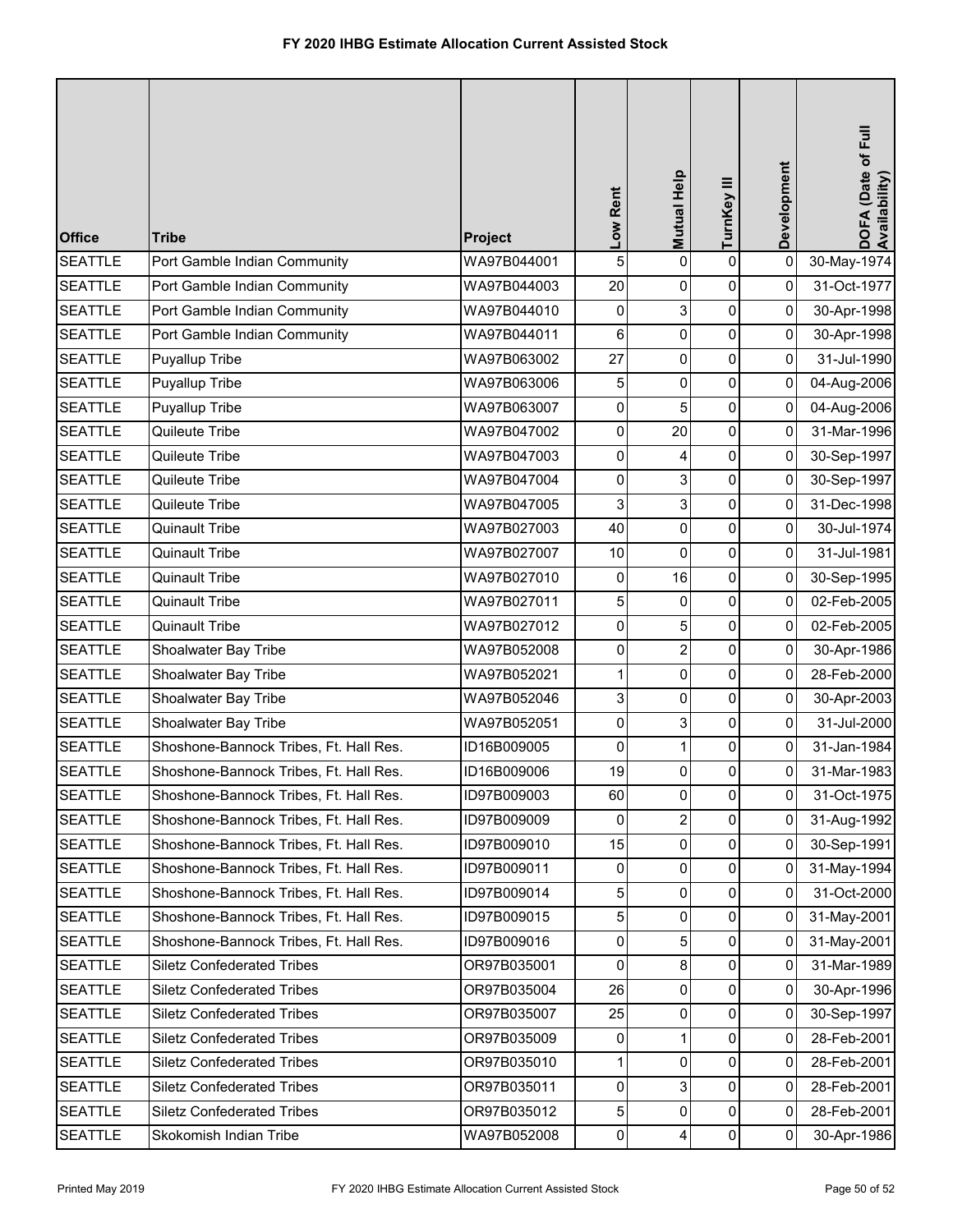| <b>Office</b>  | <b>Tribe</b>           | Project     | Low Rent                | Mutual Help    | TurnKey III    | Development | DOFA (Date of Full<br>Availability) |
|----------------|------------------------|-------------|-------------------------|----------------|----------------|-------------|-------------------------------------|
| <b>SEATTLE</b> | Skokomish Indian Tribe | WA97B052019 | 0                       | $\overline{9}$ | $\pmb{0}$      | $\mathbf 0$ | 31-Mar-1992                         |
| <b>SEATTLE</b> | Skokomish Indian Tribe | WA97B052021 | 9                       | 0              | 0              | 0           | 28-Feb-1999                         |
| <b>SEATTLE</b> | Skokomish Indian Tribe | WA97B052038 | 5                       | 0              | $\pmb{0}$      | 0           | 31-Mar-2000                         |
| <b>SEATTLE</b> | Spokane Tribe          | WA19B037004 | 36                      | 0              | $\pmb{0}$      | 0           | 31-Dec-1981                         |
| <b>SEATTLE</b> | Spokane Tribe          | WA97B037003 | 0                       | 1              | $\pmb{0}$      | 0           | 30-Jun-1981                         |
| <b>SEATTLE</b> | Spokane Tribe          | WA97B037005 | 52                      | 0              | $\pmb{0}$      | 0           | 29-Feb-1984                         |
| <b>SEATTLE</b> | Spokane Tribe          | WA97B037006 | 0                       | 1              | $\pmb{0}$      | 0           | 30-Apr-1986                         |
| <b>SEATTLE</b> | Spokane Tribe          | WA97B037008 | 2                       | 0              | 0              | 0           | 30-Nov-1987                         |
| <b>SEATTLE</b> | Spokane Tribe          | WA97B037009 | 1                       | $\mathbf 0$    | $\pmb{0}$      | 0           | 30-Nov-1990                         |
| <b>SEATTLE</b> | Spokane Tribe          | WA97B037013 | 0                       | 6              | $\pmb{0}$      | 0           | 31-Jan-1997                         |
| <b>SEATTLE</b> | Spokane Tribe          | WA97B037014 | 15                      | 0              | 0              | 0           | 31-Aug-1997                         |
| <b>SEATTLE</b> | Spokane Tribe          | WA97B037024 | 0                       | $\overline{c}$ | $\pmb{0}$      | 0           | 31-Aug-2000                         |
| <b>SEATTLE</b> | Spokane Tribe          | WA97B037025 | 6                       | 0              | 0              | 0           | 31-Mar-2000                         |
| <b>SEATTLE</b> | Squaxin Island Tribe   | WA97B052001 | 0                       | $\mathbf{1}$   | $\pmb{0}$      | 0           | 31-Dec-1977                         |
| <b>SEATTLE</b> | Squaxin Island Tribe   | WA97B052003 | 0                       | 3              | $\pmb{0}$      | 0           | 28-Feb-1982                         |
| <b>SEATTLE</b> | Squaxin Island Tribe   | WA97B052017 | 0                       | 11             | 0              | 0           | 29-Feb-1992                         |
| <b>SEATTLE</b> | Squaxin Island Tribe   | WA97B052021 | 7                       | 1              | $\pmb{0}$      | 0           | 23-Oct-1997                         |
| <b>SEATTLE</b> | Squaxin Island Tribe   | WA97B052032 | 7                       | 0              | 0              | 0           | 01-Jun-1998                         |
| <b>SEATTLE</b> | Squaxin Island Tribe   | WA97B052036 | $\overline{\mathbf{c}}$ | 0              | $\pmb{0}$      | 0           | 01-Jun-1998                         |
| <b>SEATTLE</b> | Squaxin Island Tribe   | WA97B052042 | 2                       | 0              | $\mathbf 0$    | 0           | 31-Jan-2002                         |
| <b>SEATTLE</b> | Squaxin Island Tribe   | WA97B052052 | 0                       | 5              | 0              | 0           | 31-Jan-2002                         |
| <b>SEATTLE</b> | Suquamish Tribe        | WA97B052002 | 0                       |                | $\Omega$       | 0           | 31-Dec-1980                         |
| <b>SEATTLE</b> | Suquamish Tribe        | WA97B052008 | 0                       | 3              | $\mathbf 0$    | 0           | 30-Apr-1986                         |
| <b>SEATTLE</b> | Suquamish Tribe        | WA97B052014 | 0                       | 9              | $\pmb{0}$      | 0           | 31-Mar-1992                         |
| <b>SEATTLE</b> | Suquamish Tribe        | WA97B052020 | 4                       | 0              | $\pmb{0}$      | 0           | 30-Sep-1993                         |
| <b>SEATTLE</b> | Suquamish Tribe        | WA97B052034 | 5                       | 0              | 0              | 0           | 28-Feb-1999                         |
| <b>SEATTLE</b> | Suquamish Tribe        | WA97B052041 | 0                       | 5              | 0              | 0           | 31-Aug-1998                         |
| <b>SEATTLE</b> | Swinomish Indians      | WA97B023003 | 16                      | 0              | $\pmb{0}$      | 0           | 31-Dec-1972                         |
| <b>SEATTLE</b> | Swinomish Indians      | WA97B023004 | 15                      | $\mathbf 0$    | $\pmb{0}$      | 0           | 30-Apr-1980                         |
| <b>SEATTLE</b> | Swinomish Indians      | WA97B023006 | 36                      | 0              | $\pmb{0}$      | 0           | 31-Aug-1985                         |
| <b>SEATTLE</b> | Swinomish Indians      | WA97B023007 | $10$                    | 0              | 0              | 0           | 31-Dec-1993                         |
| <b>SEATTLE</b> | Swinomish Indians      | WA97B023008 | 0                       | $\overline{2}$ | 0              | 0           | 30-Jun-1998                         |
| <b>SEATTLE</b> | <b>Tulalip Tribes</b>  | WA19B051003 | 16                      | 0              | $\pmb{0}$      | $\pmb{0}$   | 31-Jan-1982                         |
| <b>SEATTLE</b> | <b>Tulalip Tribes</b>  | WA19B051005 | 11                      | 0              | $\pmb{0}$      | 0           | 31-May-1986                         |
| <b>SEATTLE</b> | <b>Tulalip Tribes</b>  | WA97B051001 | 40                      | $\overline{0}$ | $\pmb{0}$      | 0           | 31-May-1978                         |
| <b>SEATTLE</b> | <b>Tulalip Tribes</b>  | WA97B051007 | 16                      | $\Omega$       | $\pmb{0}$      | 0           | 31-Oct-1991                         |
| <b>SEATTLE</b> | <b>Tulalip Tribes</b>  | WA97B051009 | 4                       | $\mathbf 0$    | $\overline{0}$ | 0           | 31-Oct-1991                         |